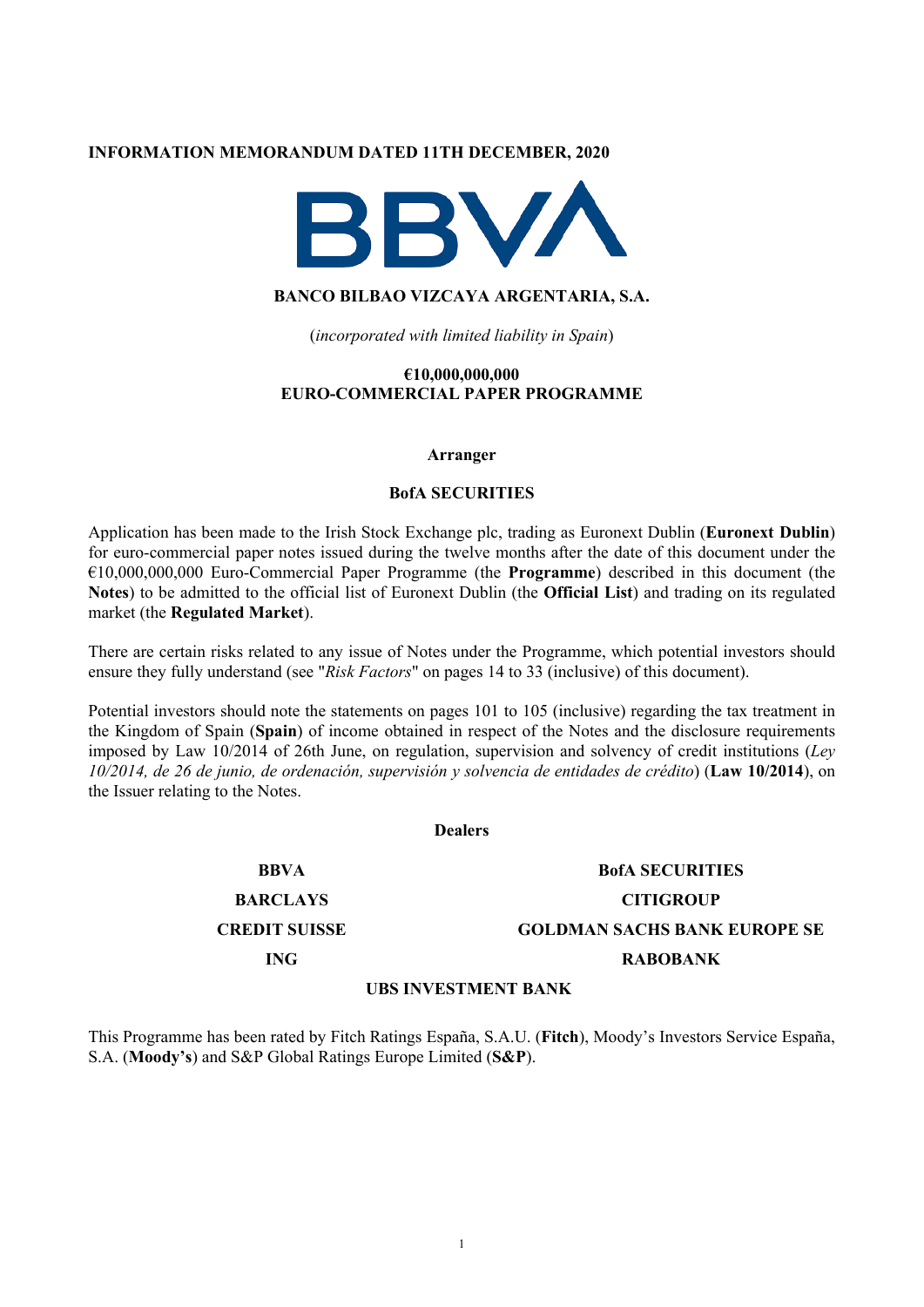#### **IMPORTANT NOTICE**

This information memorandum (together with any supplementary information memorandum and information incorporated herein by reference, the **Information Memorandum**) contains summary information provided by Banco Bilbao Vizcaya Argentaria, S.A. (**BBVA** or the **Issuer**) in connection with a euro-commercial paper programme (the **Programme**) under which the Issuer may issue and have outstanding at any time Notes up to a maximum aggregate amount of  $\epsilon$ 10,000,000,000 or its equivalent in alternative currencies. Under the Programme, the Issuer may issue Notes outside the United States pursuant to Regulation S (**Regulation S**) of the United States Securities Act of 1933, as amended (the **Securities Act**). The Issuer has, pursuant to an amended and restated dealer agreement dated 13th December, 2019, as supplemented by a supplemental dealer agreement dated 11th December, 2020 (as further amended, restated, supplemented or replaced from time to time, the **Dealer Agreement**), appointed Bank of America Europe DAC as arranger for the Programme (the **Arranger**) and appointed Banco Bilbao Vizcaya Argentaria, S.A., Bank of America Europe DAC, Barclays Bank Ireland PLC, Citigroup Global Markets Europe AG, Citigroup Global Markets Limited, Coöperatieve Rabobank U.A., Credit Suisse Securities Sociedad de Valores, S.A., Goldman Sachs Bank Europe SE, ING Bank N.V. and UBS Europe SE as dealers for the Notes (the **Dealers**) and authorised and requested the Dealers to circulate this Information Memorandum on its behalf to investors or potential investors of the Notes.

**THE NOTES HAVE NOT BEEN AND WILL NOT BE REGISTERED UNDER THE SECURITIES ACT OR ANY U.S. STATE SECURITIES LAWS AND MAY NOT BE OFFERED, SOLD OR DELIVERED WITHIN THE UNITED STATES OR TO, OR FOR THE ACCOUNT OR BENEFIT OF, U.S. PERSONS (AS DEFINED IN REGULATION S)** (**U.S. PERSONS**) **UNLESS AN EXEMPTION FROM THE REGISTRATION REQUIREMENTS OF THE SECURITIES ACT IS AVAILABLE AND IN ACCORDANCE WITH ALL APPLICABLE SECURITIES LAWS OF ANY STATE OF THE UNITED STATES AND ANY OTHER JURISDICTION.** 

**The Notes have not been approved or disapproved by the United States Securities and Exchange Commission or any other securities commission or other regulatory authority in the United States, nor have the foregoing authorities approved this Information Memorandum or confirmed the accuracy or determined the adequacy of the information contained in this Information Memorandum. Any representation to the contrary is unlawful.**

The Issuer accepts responsibility for the information contained in this Information Memorandum and declares that, having taken all reasonable care to ensure that such is the case, the information contained in the Information Memorandum is, to the best of the knowledge of the Issuer, in accordance with the facts and does not omit anything likely to affect the import of such information.

This Information Memorandum comprises listing particulars (the **Listing Particulars**) for the purposes of giving information with regard to the issue of the Notes under the Programme. References throughout this document to this Information Memorandum shall be deemed to read Listing Particulars for such purpose.

Application has been made to Euronext Dublin for Notes to be admitted to the Official List and to trading on the Regulated Market. The Programme provides that Notes may be listed or admitted to trading, as the case may be, on such other or further stock exchange(s) or markets as may be agreed between the Issuer and the relevant Dealer. References in this Information Memorandum to the Notes being "listed" shall be construed accordingly. No Notes may be issued pursuant to the Programme on an unlisted basis.

Neither the Arranger nor the Dealers accept any responsibility, express or implied, for updating the Information Memorandum and neither the delivery of the Information Memorandum or any Pricing Supplement (as defined below) nor any offer or sale made on the basis of the information contained in this Information Memorandum shall, under any circumstances, create any implication that this Information Memorandum is accurate at any time subsequent to the date thereof with respect to the Issuer or that there has been no change in the business, financial condition or affairs of the Issuer since the date thereof.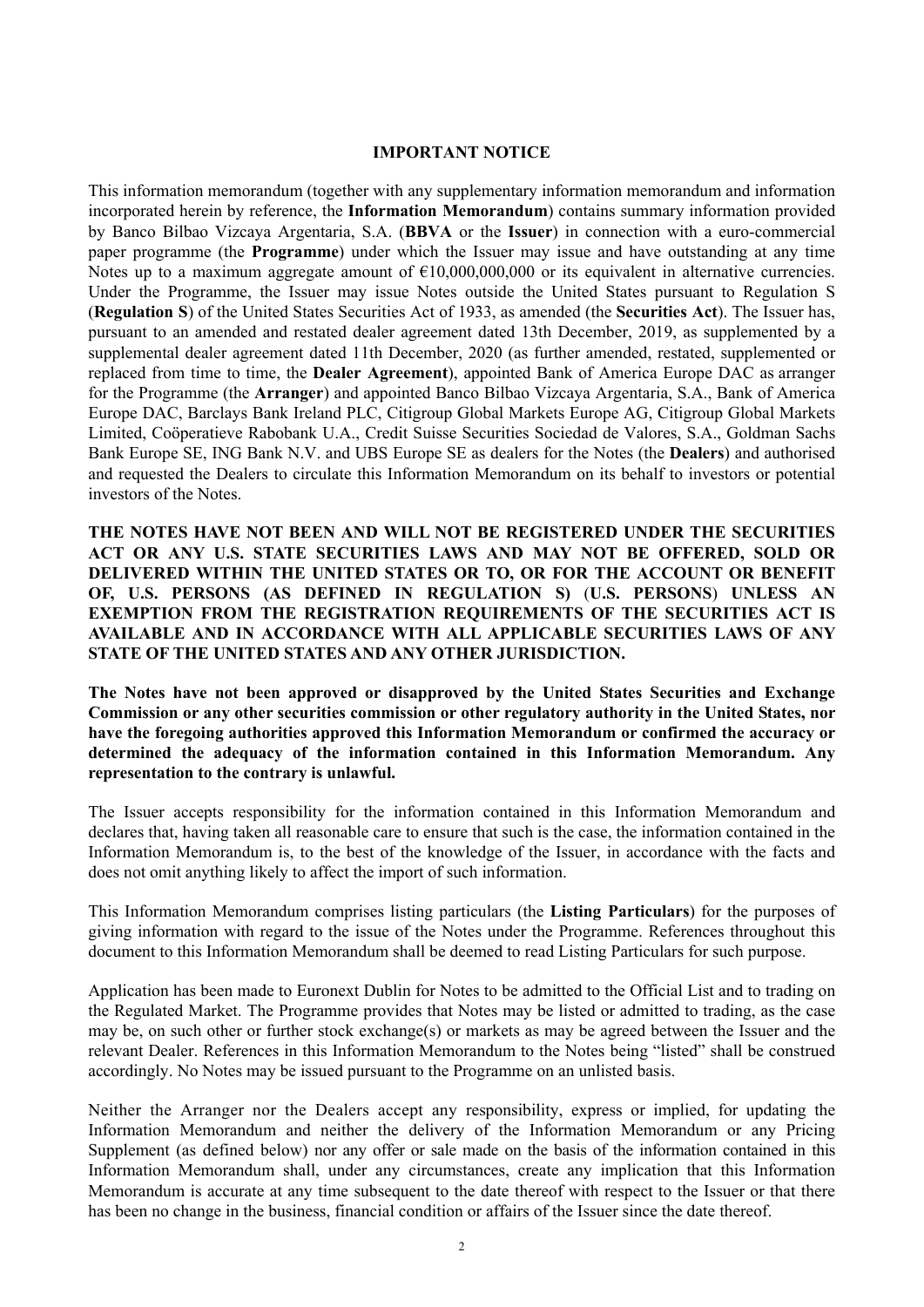No person is authorised by the Issuer to give any information or to make any representation not contained in this Information Memorandum or any Pricing Supplement and any information or representation not contained therein must not be relied upon as having been authorised.

Neither the Arranger nor any Dealer has independently verified the information contained in this Information Memorandum. Accordingly, no representation or warranty or undertaking (express or implied) is made, and no responsibility or liability is accepted by the Arranger or the Dealers as to the authenticity, origin, validity, accuracy or completeness of, or any errors in or omissions from, any information or statement contained or incorporated by reference in this Information Memorandum or in or from any accompanying or subsequent material or presentation. Neither the Arranger nor any Dealer accepts any liability in relation to the information contained in this Information Memorandum or any other information provided by the Issuer in connection with the Programme.

This Information Memorandum contains references to the ratings of the Programme. Where a tranche of Notes is rated, such rating will be disclosed in the Pricing Supplement and will not necessarily be the same as the rating assigned to the Programme by Fitch, Moody's or S&P. A rating is not a recommendation to buy, sell or hold securities and may be subject to suspension, modification or withdrawal at any time by the relevant rating agency.

The information contained in this Information Memorandum or any other information provided by the Issuer in connection with the Programme is not intended to provide the basis of any credit, taxation or other evaluation and should not be construed as a recommendation or financial advice by the Arranger, the Dealers or the Issuer that any recipient should purchase Notes. Each such recipient must make and shall be deemed to have made its own independent assessment and investigation of the financial condition, affairs and creditworthiness of the Issuer and of the Programme as it may deem necessary and must base any investment decision upon such independent assessment and investigation and not on this Information Memorandum or any other information supplied in connection with the Programme.

Neither the Arranger nor any Dealer undertakes to review the business or financial condition or affairs of the Issuer during the life of the Programme, nor undertakes to advise any recipient of this Information Memorandum of any information or change in such information coming to the Arranger's or any Dealer's attention.

Neither the Arranger nor any of the Dealers accepts any liability in relation to this Information Memorandum or its distribution by any other person. Neither this Information Memorandum nor any Pricing Supplement is intended to constitute an offer or invitation to any person to purchase Notes. The distribution of this Information Memorandum and any Pricing Supplement and the offering for sale of Notes or any interest in such Notes or any rights in respect of such Notes, in certain jurisdictions, may be restricted by law. Persons obtaining this Information Memorandum or any Notes or any interest in such Notes or any rights in respect of such Notes are required by the Issuer, the Arranger and the Dealers to inform themselves about and to observe any such restrictions. In particular, but without limitation, such persons are required to comply with the restrictions on offers or sales of Notes and on distribution of this Information Memorandum or any Pricing Supplement and other information in relation to the Notes and the Issuer set out under "Selling Restrictions" below.

Notice of the aggregate amount of Notes, the issue price of Notes and any other terms and conditions not contained herein to be completed in relation to each issue of Note that is intended to be admitted to the Official List and to trading on the Regulated Market will be set out in the pricing supplement (the **Pricing Supplement**) attached to or endorsed on the Notes (which may be in global form (the **Global Note**) or in definitive form) (see "*Form of the Notes*" on page 75 below). The Pricing Supplement will be supplemental to and must be read in conjunction with the full terms and conditions of the Notes. Copies of each Pricing Supplement containing details of each particular issue of Notes will be available from the specified office set out below of the Issuing and Paying Agent (as defined below). Copies of each Pricing Supplement in relation to each particular issue of Notes to be listed on Euronext Dublin will also be published on the website of Euronext Dublin and the Central Bank of Ireland.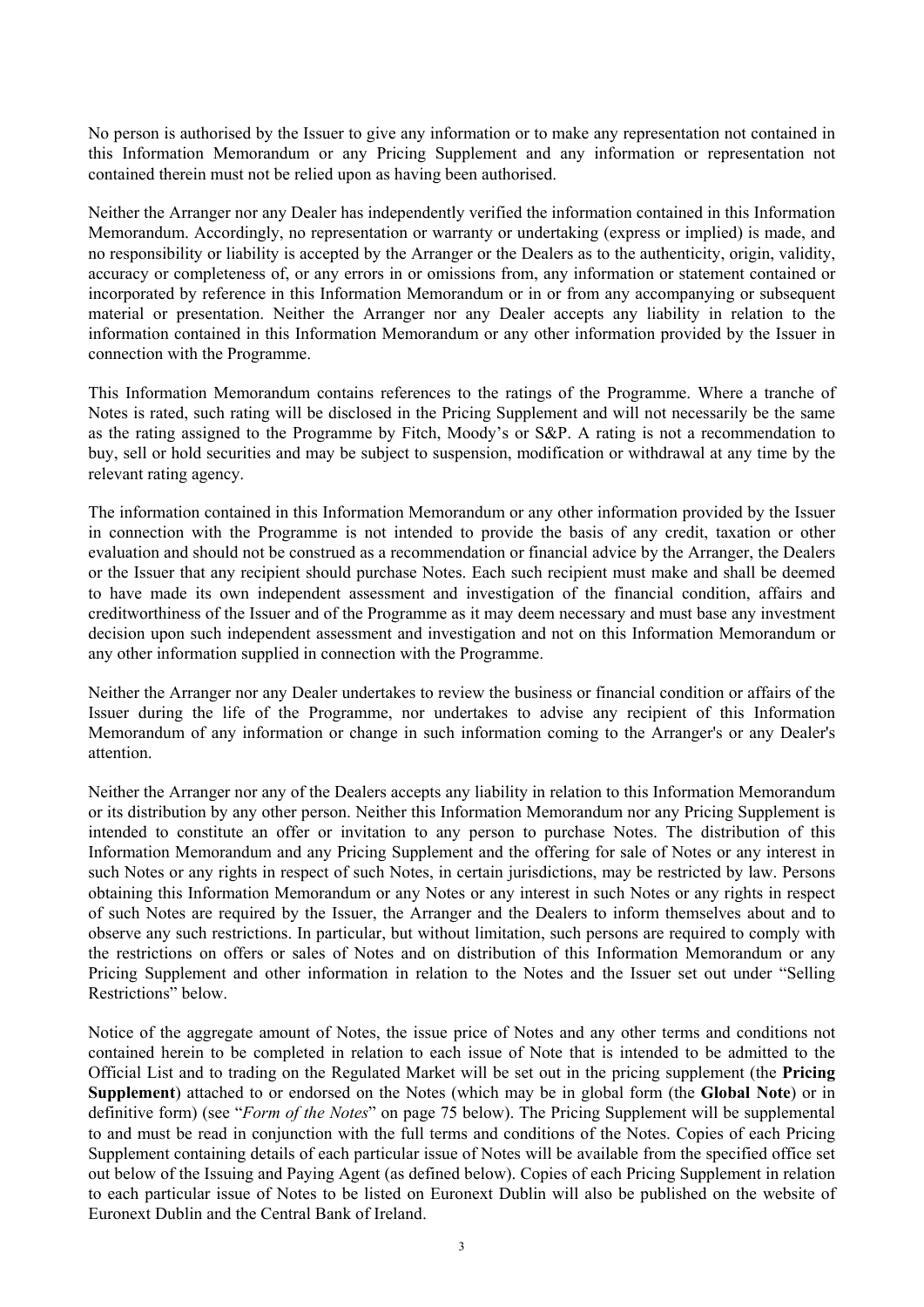A communication of an invitation or inducement to engage in investment activity (within the meaning of Section 21 of the Financial Services and Markets Act 2000, as amended (the **FSMA**)) received in connection with the issue or sale of any Notes will only be made in circumstances in which Section 21(1) of the FSMA does not apply to the Issuer.

# **MIFID II PRODUCT GOVERNANCE / TARGET MARKET**

A determination will be made in relation to each issue about whether, for the purpose of the MiFID Product Governance rules under EU Delegated Directive 2017/593 (the **MiFID Product Governance Rules**), any Dealer subscribing for any Notes is a manufacturer (each a **Manufacturer**) in respect of those Notes, but otherwise none of the Arranger, the Dealers or any of their respective affiliates will be a Manufacturer.

Solely by virtue of appointment as Arranger or Dealer, as applicable, on this Programme, neither the Arranger nor the Dealers nor any of their respective affiliates will be a manufacturer for the purpose of the MiFID Product Governance Rules.

The Pricing Supplement in respect of any Notes will include a legend entitled "MiFID II Product Governance" which will outline each Manufacturer's product approval process, the target market assessment in respect of the Notes taking into account the five categories referred to in item 18 of the Guidelines published by the European Securities and Markets Authority (**ESMA**) on 5th February, 2018 and which channels for distribution of the Notes are appropriate. Any person subsequently offering, selling or recommending the Notes (a **distributor**) should take into consideration the target market assessment; however, a distributor subject to Directive 2014/65/EU (as amended, **MiFID II**) is responsible for undertaking its own target market assessment in respect of the Notes (by either adopting or refining the target market assessment) and determining appropriate distribution channels.

## **SPANISH TAX RULES**

Article 44 of Royal Decree 1065/2007 of 27th July, as amended by Royal Decree 1145/2011 of 29th July (as so amended, **RD 1065/2007**), sets out the reporting obligations applicable to preference shares and debt instruments (including debt instruments issued at a discount for a period equal to or less than twelve months) issued under the First Additional Provision of Law 10/2014.

### *General*

The procedure described in this Information Memorandum for the provision of information required by Spanish law and regulation is a summary only. None of the Issuer, the Arranger or the Dealers assumes any responsibility therefor.

### **PRESENTATION OF FINANCIAL AND OTHER INFORMATION**

Under Regulation (EC) No. 1606/2002 of the European Parliament and of the Council of 19th July, 2002, all companies governed by the law of a European Union (**EU**) Member State and whose securities are admitted to trading on a regulated market of any Member State must prepare their consolidated financial statements in conformity with International Financial Reporting Standards adopted by the EU (**EU-IFRS**).

The Issuer's consolidated financial statements as at and for each of the years ending 31st December, 2019, 31st December, 2018 and 31st December, 2017 (the **Consolidated Financial Statements**), as included in the annual report of the Group (as defined below) on Form 20-F for the year ended 31st December, 2019 filed with the U.S. Securities and Exchange Commission (the **SEC**) on 28th February, 2020 (the **Form 20-F**), which is incorporated by reference in this Information Memorandum, are in compliance with the International Financial Reporting Standards as issued by the International Accounting Standards Board (**IFRS-IASB**) and in accordance with EU-IFRS applicable as of 31st December, 2019, reflecting the Bank of Spain's Circular 4/2017 of 27th November (as amended) and any other legislation governing financial reporting applicable to the Issuer and its consolidated subsidiaries (the **Group**).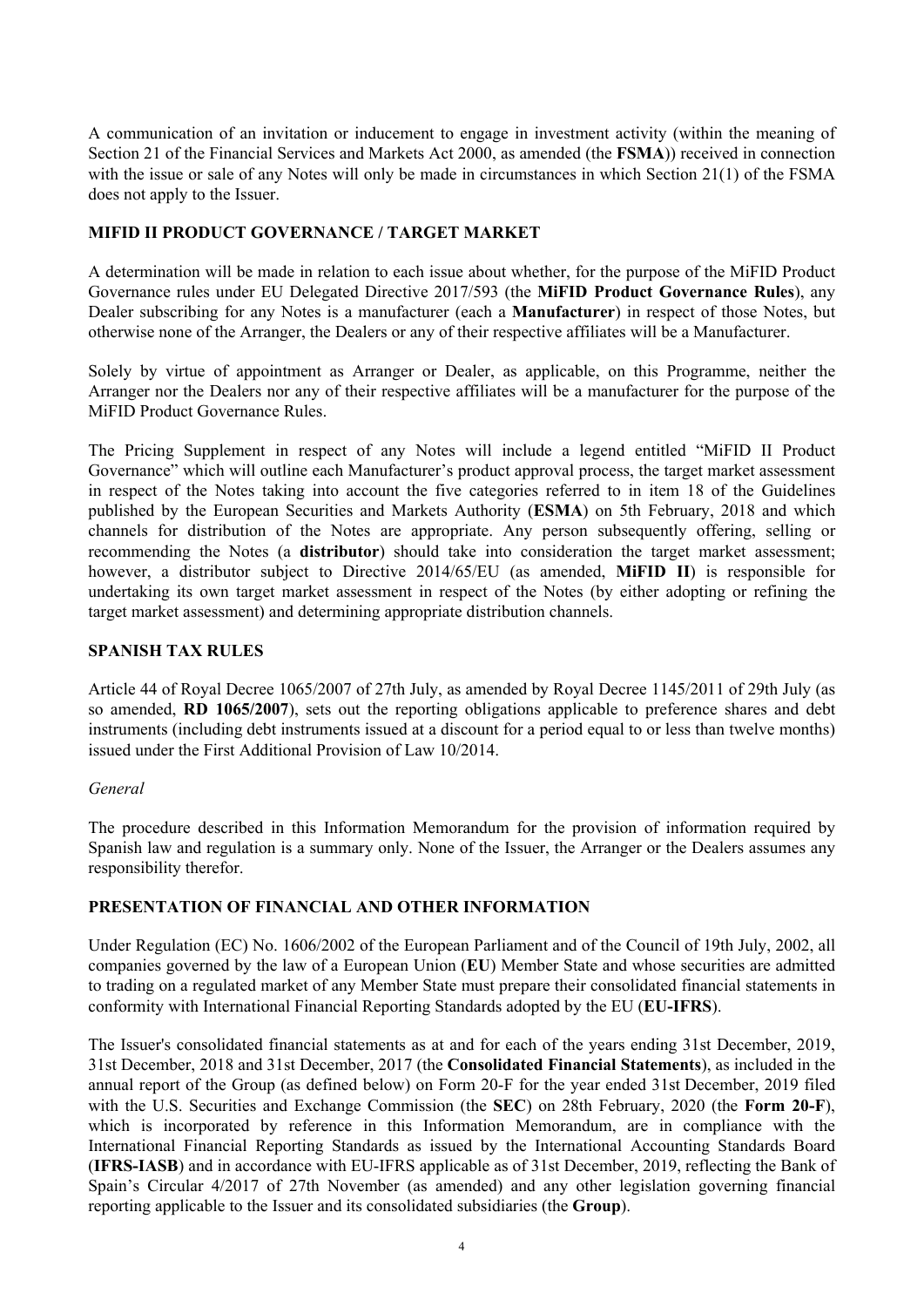In this Information Memorandum, references to:

- **euro** and **€** denote the currency introduced at the start of the third stage of European economic and monetary union pursuant to the Treaty on the Functioning of the European Union, as amended;
- **Sterling** and **£** denote the lawful currency of the United Kingdom;
- **U.S. dollars** and **U.S.\$** denote the lawful currency of the United States of America;
- **Mexican peso** refers to the lawful currency of the United Mexican States;
- **Turkish Lira** and **TL** refer to the lawful currency of the Republic of Turkey; and
- **JPY** and **¥** are to Japanese Yen.

Where this Information Memorandum refers to the provisions of any other document, such reference should not be relied upon and the document must be referred to for its full effect.

Certain numerical information in this Information Memorandum may not sum due to rounding. In addition, information regarding period-to-period changes is based on numbers which have not been rounded.

All references to any financial information in this Information Memorandum are to the consolidated financial information of the Group, unless otherwise stated.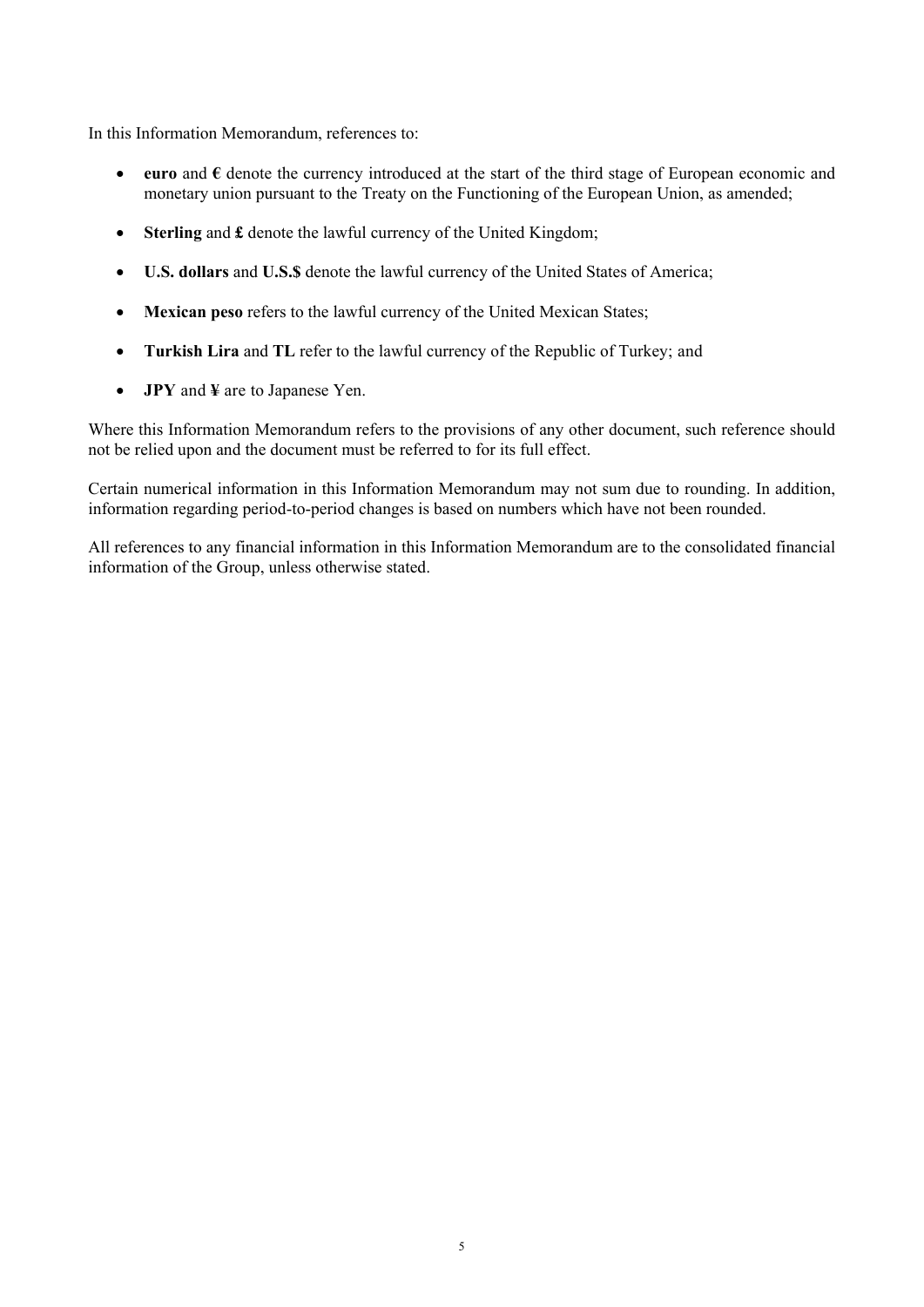# **TABLE OF CONTENTS**

# **Section**

# Page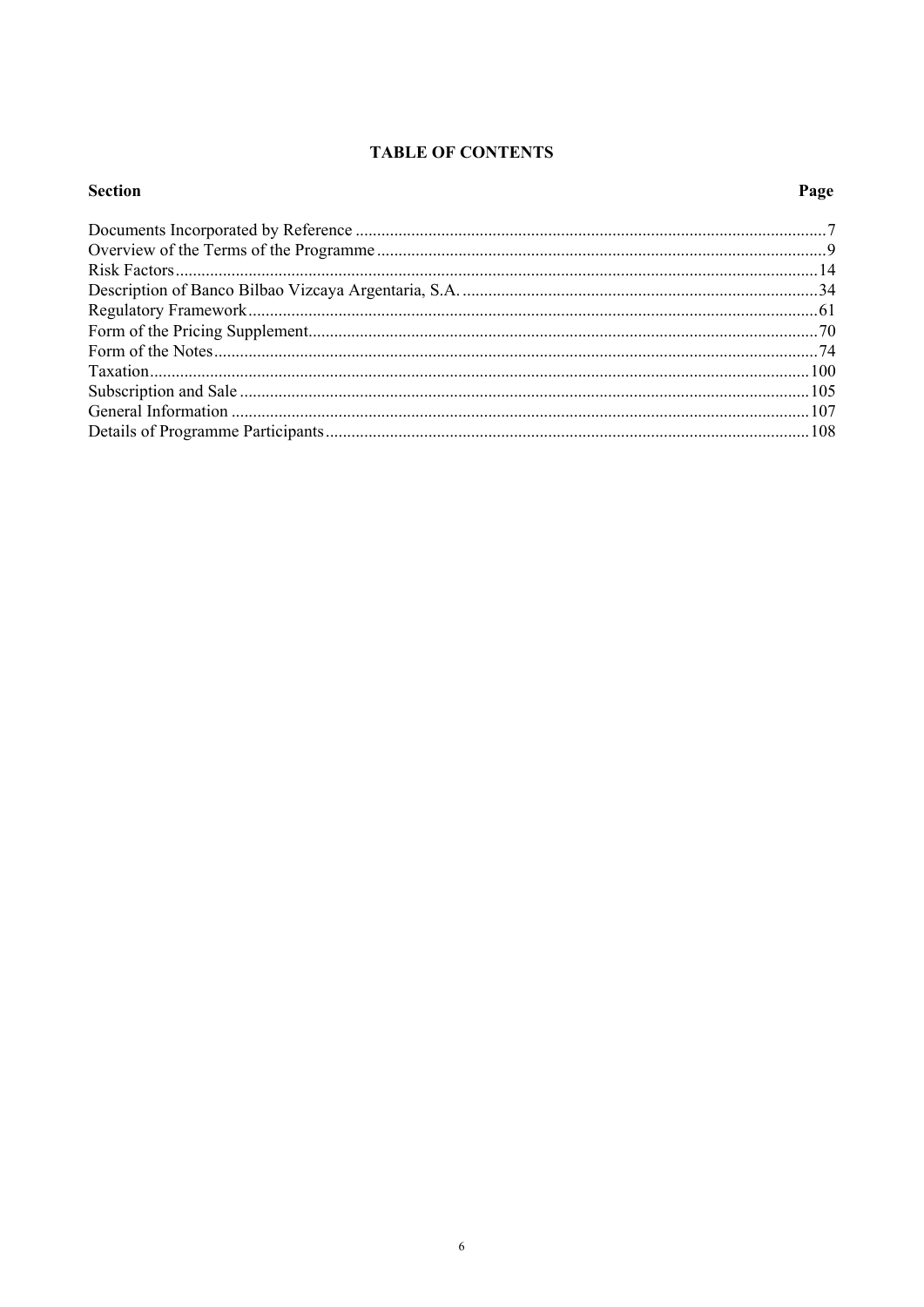#### **DOCUMENTS INCORPORATED BY REFERENCE**

The following documents, which have been previously published or are being published simultaneously with this Information Memorandum and have been filed with Euronext Dublin, are incorporated by reference in, and form part of, this Information Memorandum:

- (a) the Form 20-F of the Issuer, for the financial year ended 31st December, 2019 as filed with the U.S. Securities and Exchange Commission (the **SEC**) on 28th February, 2020 (which includes on pages F-1 to F-4 thereof the auditor's report and on pages F-5 to F-224 thereof, the Consolidated Financial Statements);
- (b) the Form 6-K of the Issuer, for the six month period ending 30th June, 2020 as furnished to the SEC on 31st July, 2020 (which includes the unaudited condensed interim consolidated financial statements of the Issuer as at and for each of the six month periods ending 30th June, 2020 and 30th June, 2019 );
- (c) the Condensed Interim Consolidated Financial Statements and Management Report (the **Management Report**) for the nine month period ending 30th September, 2020 of the Issuer as furnished to the Spanish National Securities Market Commission (Comisión Nacional del Mercado de Valores or the **CNMV**) on 30th October, 2020 (which includes the unaudited condensed interim consolidated financial statements of the Issuer as at 30th September, 2020 and for each of the nine month periods ending 30th September, 2020 and 30th September, 2019 and certain other information);
- (d) the audited stand-alone financial statements of the Issuer as at and for the year ended 31st December, 2019 as furnished to the CNMV under Circular 4/2017; and
- (e) the audited stand-alone financial statements of the Issuer as at and for the year ended 31st December, 2018 as furnished to the CNMV under Circular 4/2017.

In addition, any audited annual and unaudited interim consolidated financial statements of the Issuer in each case published after the date of this Information Memorandum shall be deemed to be incorporated in, and to form part of, this Information Memorandum upon the publication and filing of such financial statements with Euronext Dublin.

Any statement contained herein or in a document incorporated by reference herein or contained in any supplementary information memorandum or in any document which is subsequently incorporated by reference herein shall, to the extent applicable (whether expressly, by implication or otherwise), be deemed to modify or supersede earlier statements contained in this Information Memorandum or in a document which is incorporated by reference in this Information Memorandum.

Any supplement to this Information Memorandum will be subject to the approval of Euronext Dublin prior to its publication.

No website referred to in this Information Memorandum forms part of the document for the purposes of listing the Notes on Euronext Dublin.

The Issuer will provide, without charge to each person to whom a copy of this Information Memorandum has been delivered, upon the request of such person, a copy of any or all the documents deemed to be incorporated by reference herein unless such documents have been modified or superseded as specified above, in which case the modified or superseded version of such document will be provided. Requests for such documents should be directed to the Issuer at its office set out at the end of this Information Memorandum. In addition such documents will be available, without charge at the principal office in England of the Issuing and Paying Agent (each as set out at the end of this Information Memorandum).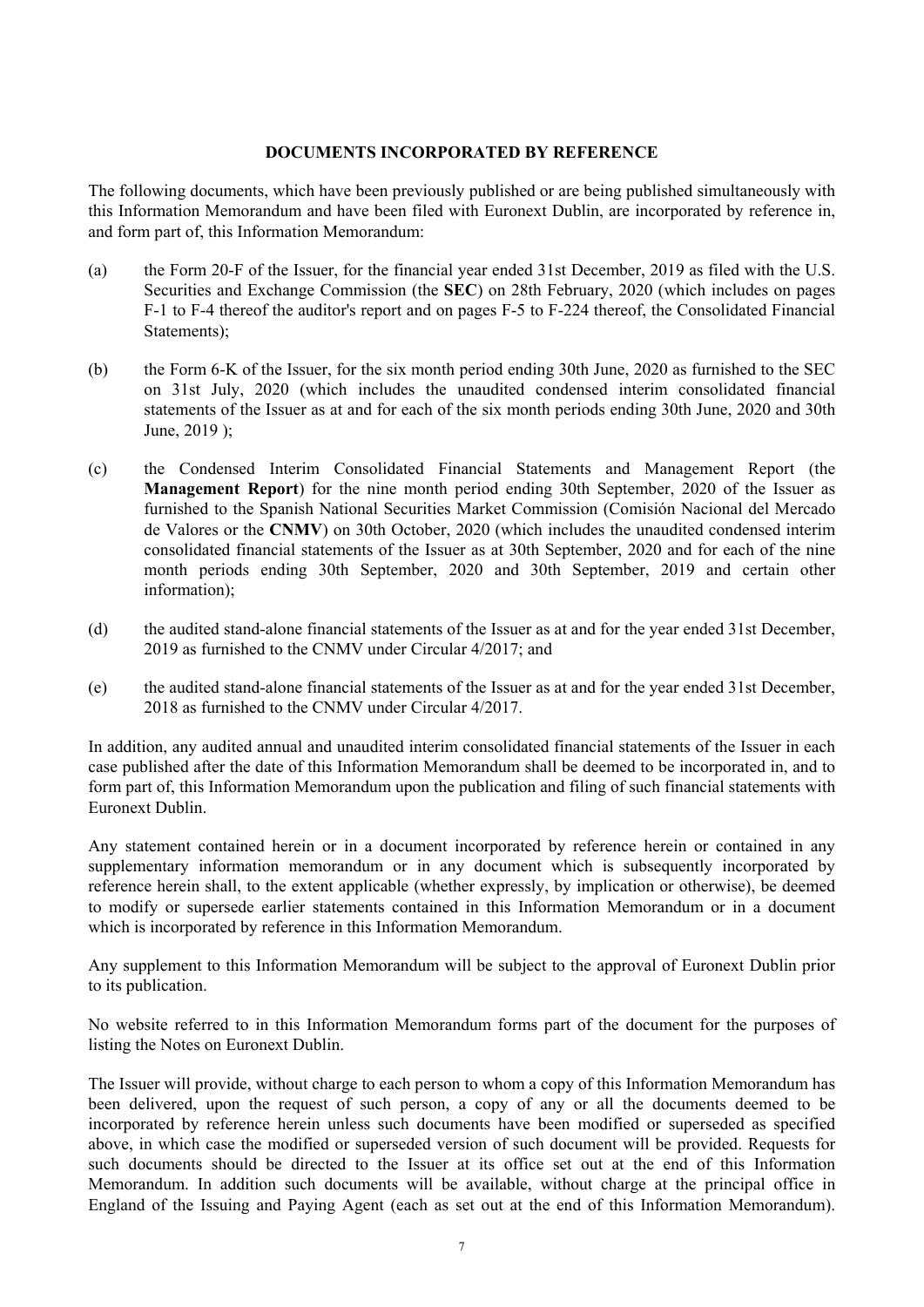Except as provided above, no other information, including information on the website of the Issuer, is incorporated by reference into this Information Memorandum.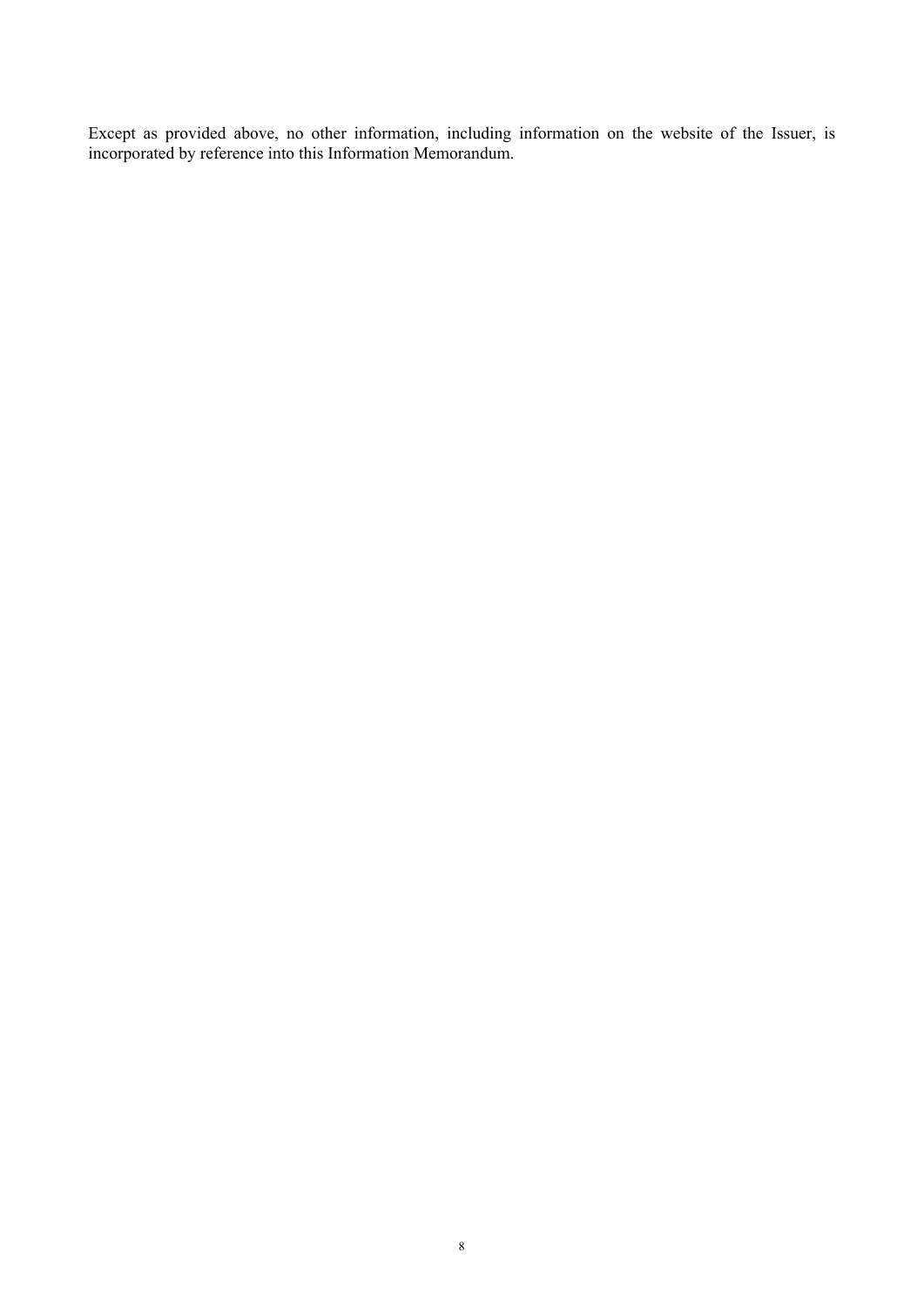# **OVERVIEW OF THE TERMS OF THE PROGRAMME**

| <b>Issuer:</b>                                                | Banco Bilbao Vizcaya Argentaria, S.A. (BBVA).                                                                                                                                                                                                                                                                                                                                                                                                                                                                                                                                                                             |
|---------------------------------------------------------------|---------------------------------------------------------------------------------------------------------------------------------------------------------------------------------------------------------------------------------------------------------------------------------------------------------------------------------------------------------------------------------------------------------------------------------------------------------------------------------------------------------------------------------------------------------------------------------------------------------------------------|
| Issuer Legal Entity Identifier K8MS7FD7N5Z2WQ51AZ71<br>(LEI): |                                                                                                                                                                                                                                                                                                                                                                                                                                                                                                                                                                                                                           |
| <b>Risk Factors:</b>                                          | There are certain factors that may affect the ability of the Issuer to<br>fulfil its obligations under Notes issued under the Programme. In<br>addition, there are certain factors which are material for the purpose<br>of assessing the risks associated with Notes issued under the<br>Programme. All of these are set out under "Risk Factors" and<br>include certain market risks.                                                                                                                                                                                                                                   |
| Arranger:                                                     | Bank of America Europe DAC.                                                                                                                                                                                                                                                                                                                                                                                                                                                                                                                                                                                               |
| <b>Dealers:</b>                                               | Banco Bilbao Vizcaya Argentaria, S.A.<br>Bank of America Europe DAC<br>Barclays Bank Ireland PLC<br>Citigroup Global Markets Europe AG<br>Citigroup Global Markets Limited<br>Coöperatieve Rabobank U.A.<br>Credit Suisse Securities Sociedad de Valores, S.A.<br>Goldman Sachs Bank Europe SE<br>ING Bank N.V.<br><b>UBS</b> Europe SE<br>and any other Dealers appointed in accordance with the Dealer                                                                                                                                                                                                                  |
|                                                               | Agreement.                                                                                                                                                                                                                                                                                                                                                                                                                                                                                                                                                                                                                |
| <b>Issuing and Paying Agent:</b>                              | The Bank of New York Mellon, London Branch.                                                                                                                                                                                                                                                                                                                                                                                                                                                                                                                                                                               |
| <b>Purpose of the Programme:</b>                              | The net proceeds from the sale of Notes will be applied for general<br>corporate purposes.                                                                                                                                                                                                                                                                                                                                                                                                                                                                                                                                |
| <b>Maximum amount of the</b><br>Programme:                    | The outstanding nominal amount of the Notes issued under the<br>Programme will not exceed $\text{\textsterling}10,000,000,000$ (or its equivalent in<br>other currencies) at any time. The maximum amount of the<br>Programme may be increased from time to time in accordance with<br>the Dealer Agreement.                                                                                                                                                                                                                                                                                                              |
| <b>Characteristics and form of</b><br>the Notes:              | Notes will be issued in bearer form. The Notes will initially be in<br>global form (Global Notes).                                                                                                                                                                                                                                                                                                                                                                                                                                                                                                                        |
|                                                               | Each Global Note which is not intended to be issued in new global<br>note form (a Classic Global Note or CGN), as specified in the<br>relevant Pricing Supplement, will be deposited on or around the<br>relevant issue date with a common depositary for the Relevant<br>Clearing Systems (as defined below) and each Global Note which is<br>intended to be issued in new global note form (a New Global Note<br>or NGN), as specified in the relevant Pricing Supplement, will be<br>delivered on or around the relevant issue date to a Common<br>Safekeeper (as defined below) for the Relevant Clearing Systems (as |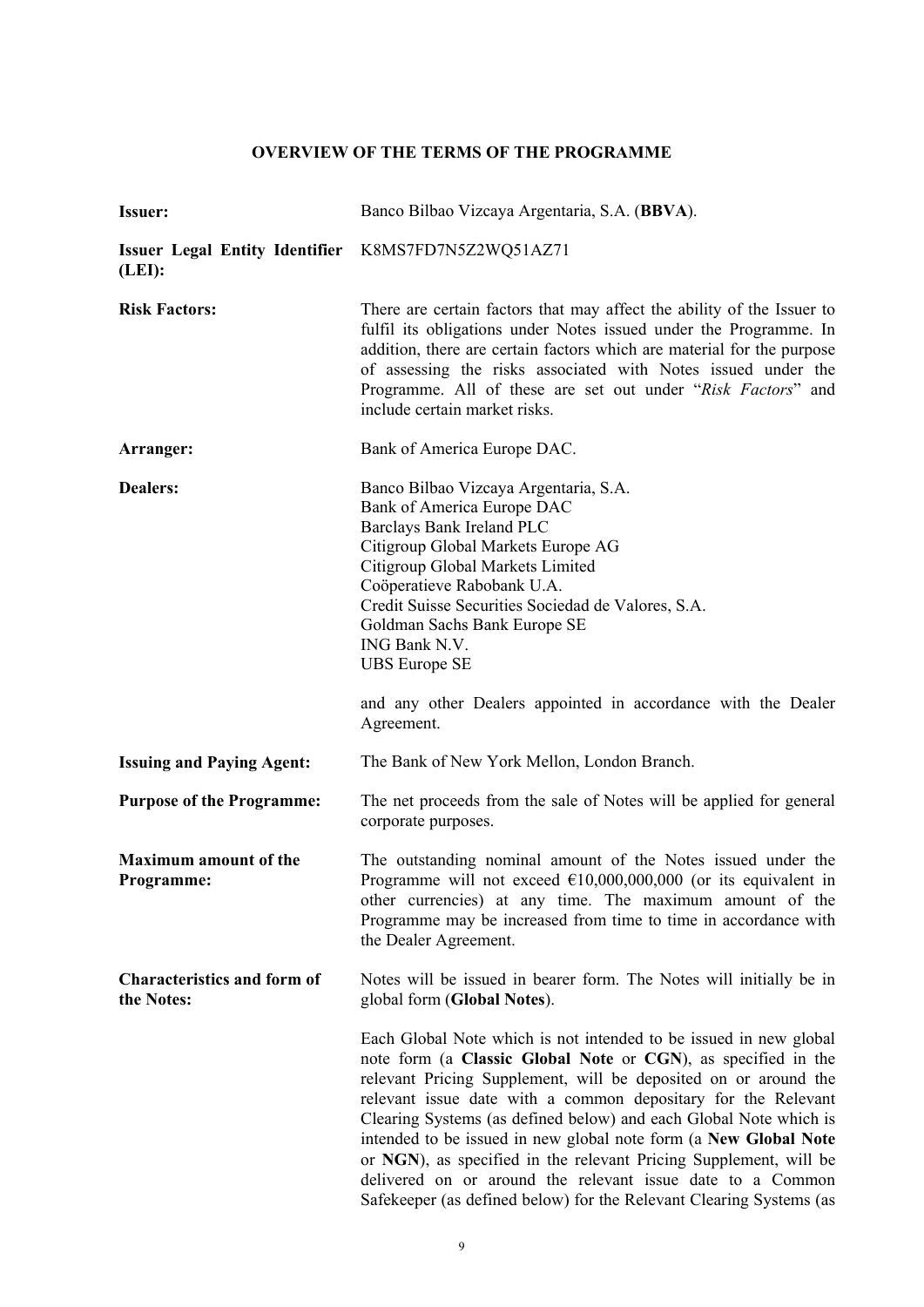defined herein). A Global Note will be exchangeable into definitive notes (**Definitive Notes**) in whole (but not in part) only in the limited circumstances set out in that Global Note (for further details, see "*Form of the Notes*").

**Common Safekeeper** means, in relation to each issue of NGNs which is intended to be held in a manner that would allow Eurosystem eligibility, the common safekeeper which is appointed by the Relevant Clearing Systems in respect of such NGN or such other entity as the Issuer and Issuing and Paying Agent may agree from time to time, in accordance with the provisions of the amended and restated issue and paying agency agreement dated 13th December, 2019 as supplemented by a supplemental issue and paying agency agreement dated 11th December, 2020 (as further amended, restated, supplemented or replaced from time to time, the **Issue and Paying Agency Agreement**), and which is eligible to hold such NGN for the purpose of the requirements relating to collateral for Eurosystem monetary and intra-day credit operations. If the Common Safekeeper as at the relevant issue date ceases to be so eligible after the relevant issue date, the relevant Notes will no longer qualify for Eurosystem eligibility unless a new Common Safekeeper is appointed who is so eligible. **Remuneration:** Notes may be issued at a discount or may bear a fixed or a floating rate of interest. **Currencies of issue of the Notes:**  Notes may be denominated in U.S. dollars, euro, Sterling, Japanese Yen or any other currency subject to compliance with any applicable legal and regulatory requirements. **Maturity of the Notes:** The tenor of Notes shall not be less than one day nor more than 364 days from (and including) the date of issue, to (but excluding) the maturity date, subject to compliance with any applicable legal and regulatory requirements. **Redemption for taxation reasons:**  The Notes may be redeemed (in whole but not in part) at the option of the Issuer and prior to their stated maturity for taxation reasons only. The terms of any such redemption will be indicated in the terms of the Notes and the relevant Pricing Supplement. **Minimum denomination of the Notes:**  Notes may have any denomination, subject to compliance with any applicable legal and regulatory requirements. The initial minimum denominations for Notes are U.S.\$500,000, €500,000, £200,000 and ¥100,000,000 and, in each case, integral multiples of units of 1,000 in excess thereof. The minimum denominations of Notes denominated in other currencies will be in accordance with any applicable legal and regulatory requirements. Minimum denominations may be changed from time to time.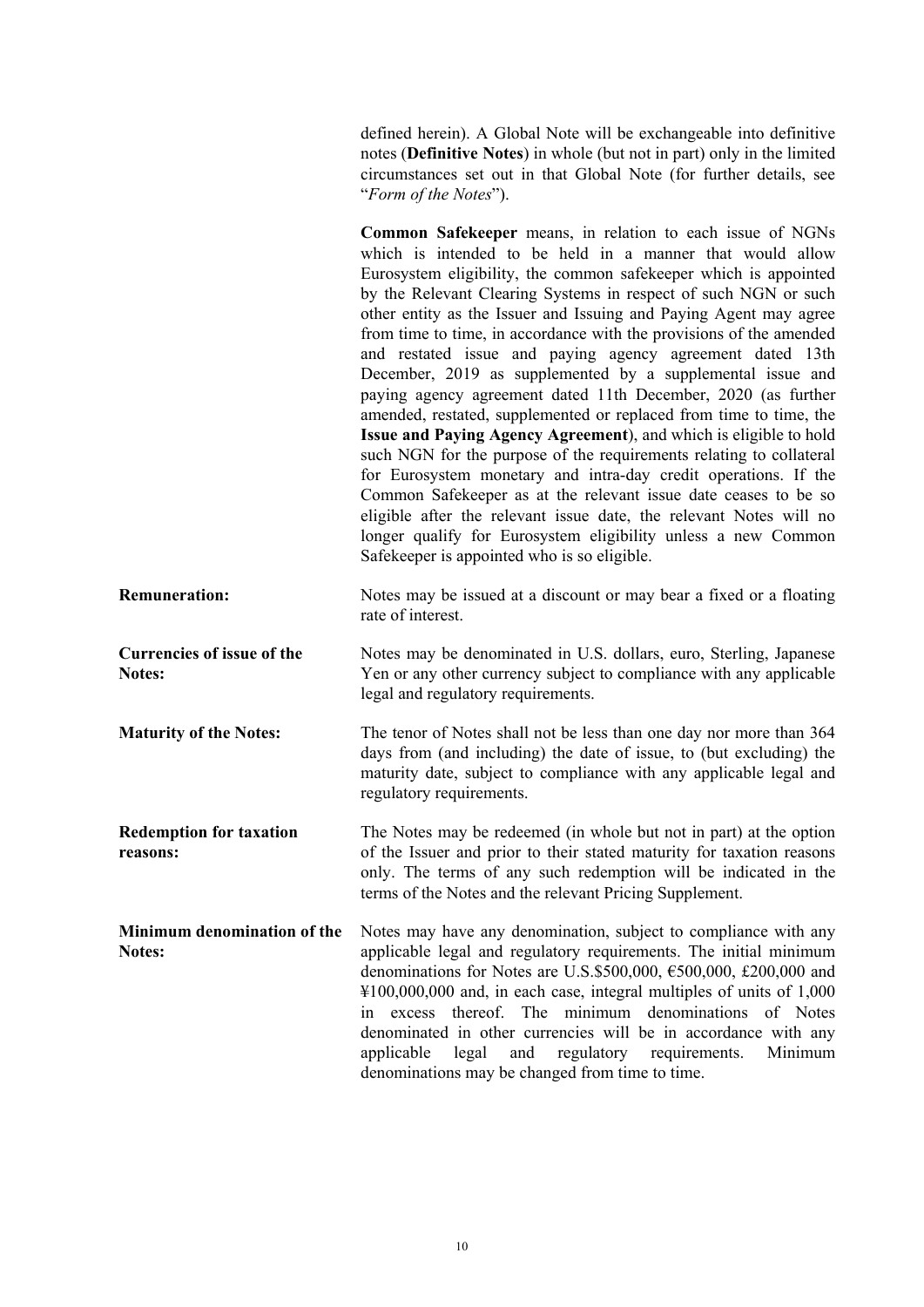**Status of the Notes:** The Notes constitute direct, unconditional, unsubordinated and unsecured obligations of the Issuer, representing, in the case of each Note, a separate and independent obligation of the Issuer, and, upon the insolvency (*concurso de acreedores*) of the Issuer, in accordance with and to the extent permitted by the Insolvency Law and other applicable laws relating to or affecting the enforcement of creditors' rights in the Kingdom of Spain (including, without limitation, Additional Provision 14.2 of Law 11/2015), the payment obligations of the Issuer under the Notes with respect to claims for principal (which claims will constitute ordinary claims) will rank:

- (i) junior to any (A) privileged claims (*créditos privilegiados*) (which shall include, among other claims, any claims in respect of deposits for the purposes of Additional Provision 14.1 of Law 11/2015) and (B) claims against the insolvency estate (*créditos contra la masa*);
- (ii) *pari passu* without any preference or priority among themselves and with all other Senior Preferred Obligations; and
- (iii) senior to (A) any Senior Non-Preferred Obligations and (B) all subordinated obligations of, or subordinated claims against, the Issuer (*créditos subordinados*), present and future,

such that any claim for principal in respect of the Notes will be satisfied, as appropriate, only to the extent that all claims ranking senior to it have first been satisfied in full and then *pro rata* with any claims ranking *pari passu* with it, in each case as provided above.

For the purposes of this Information Memorandum:

**Insolvency Law** means Royal Legislative Decree 1/2020, of 5th May, approving the restated text of the insolvency law (*Real Decreto Legislativo 1/2020, de 5 de mayo, por el que se aprueba el texto refundido de la Ley Concursal*), as amended, replaced or supplemented from time to time;

**Law 11/2015** means Law 11/2015 of 18th June on the recovery and resolution of credit institutions and investment firms (*Ley 11/2015, de 18 de junio, de recuperación y resolución de entidades de crédito y empresas de servicios de inversión*), as amended, replaced or supplemented from time to time;

**ordinary claims** means the class of claims with respect to unsecured, non-privileged and unsubordinated obligations (*créditos ordinarios*) of the Issuer which, upon the insolvency (*concurso de acreedores*) of the Issuer and pursuant to Articles 269.3, 433, 434 and 435 of the Insolvency Law and other applicable laws relating to or affecting the enforcement of creditors' rights in the Kingdom of Spain, rank (i) junior to privileged claims (*créditos privilegiados*) (which shall include, among other claims, any claims in respect of deposits for the purposes of Additional Provision 14.1 of Law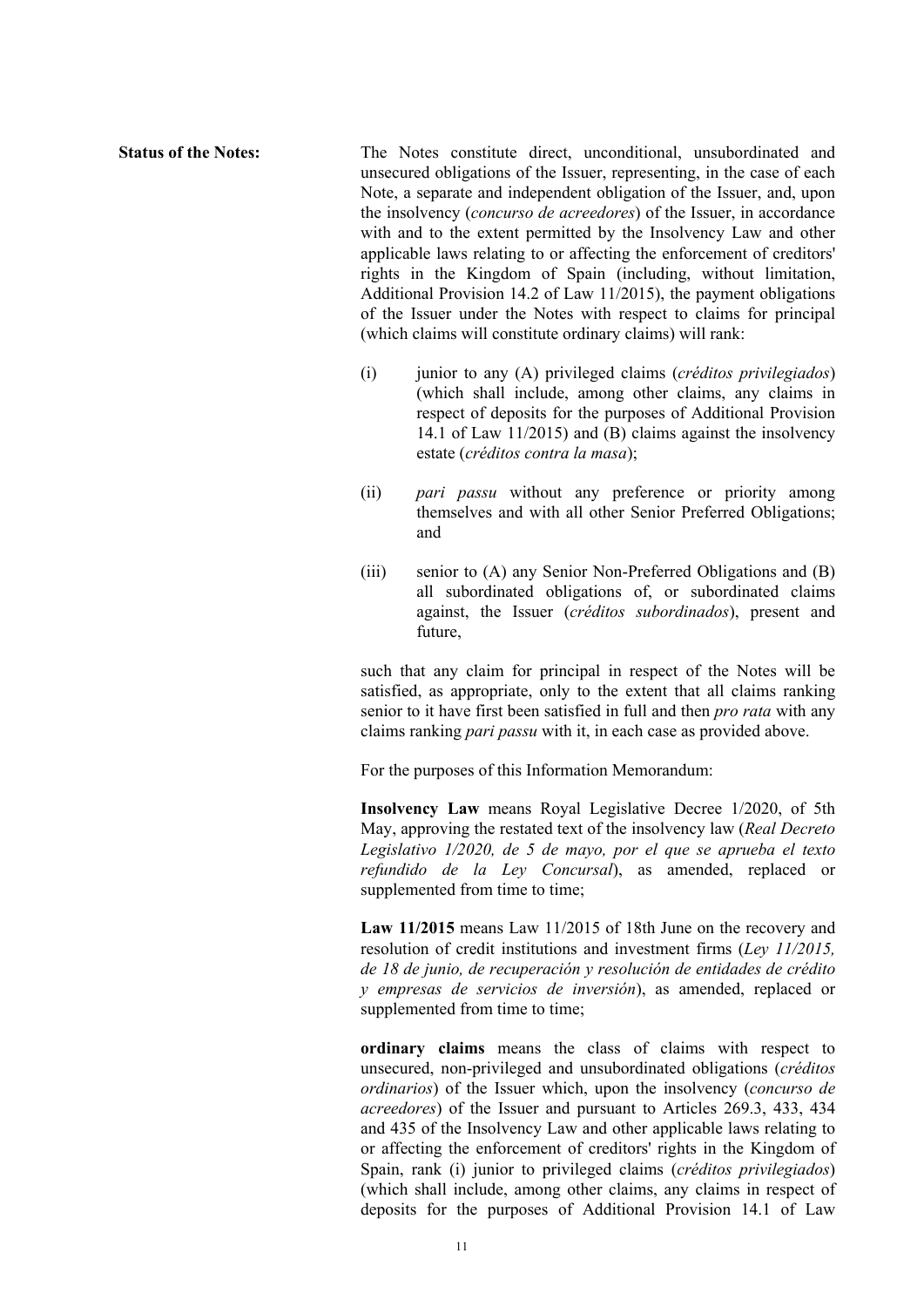|                                             | 11/2015 and any secured claims), and claims against the insolvency<br>estate (créditos contra la masa) and (ii) senior to subordinated<br>claims (créditos subordinados);                                                                                                                                                                                                                                                                      |
|---------------------------------------------|------------------------------------------------------------------------------------------------------------------------------------------------------------------------------------------------------------------------------------------------------------------------------------------------------------------------------------------------------------------------------------------------------------------------------------------------|
|                                             | Senior Non-Preferred Obligations means the obligations of the<br>Issuer with respect to all ordinary claims, present and future, which,<br>upon the insolvency (concurso de acreedores) of the Issuer are<br>expressed to rank within the ordinary claims but junior to Senior<br>Preferred Obligations; and                                                                                                                                   |
|                                             | Senior Preferred Obligations means the obligations of the Issuer<br>with respect to (i) the payment of principal under the Notes and (ii)<br>all other ordinary claims, present and future, other than Senior Non-<br>Preferred Obligations.                                                                                                                                                                                                   |
|                                             | For further details see "Form of the Notes".                                                                                                                                                                                                                                                                                                                                                                                                   |
| Governing law that applies to<br>the Notes: | Save as provided below, the Notes and any non-contractual<br>obligations arising out of or in connection therewith, will be<br>governed by, and shall be construed in accordance with, English law.                                                                                                                                                                                                                                            |
|                                             | The status of the Notes, the recognition of the Spanish Bail-in Power<br>and any non-contractual obligations arising out of or in connection<br>therewith will be governed by, and shall be construed in accordance<br>with, Spanish law. The Notes are issued in accordance with the<br>formalities prescribed by Spanish law.                                                                                                                |
| <b>Listing:</b>                             | Application has been made to Euronext Dublin for the Notes to be<br>admitted to the Official List and to trading on the Regulated Market.<br>The Programme provides that Notes may be listed or admitted to<br>trading, as the case may be, on such other or further stock<br>exchange(s) or markets as may be agreed between the Issuer and the<br>relevant Dealer. No Notes may be issued pursuant to the Programme<br>on an unlisted basis. |
| <b>Settlement system:</b>                   | Euroclear Bank SA/NV (Euroclear) and/or Clearstream Banking,<br>S.A. (Clearstream, Luxembourg) and/or such other securities<br>clearance and/or settlement system(s) which is authorised to hold<br>securities as eligible collateral for Eurosystem monetary policy and<br>intra-day credit operations, as agreed between the Issuer and the<br>relevant Dealer(s) (together, the Relevant Clearing Systems).                                 |
|                                             | Accountholders in the Relevant Clearing Systems will, in respect of<br>Global Notes, have the benefit of a deed of covenant dated<br>16th December, 2016 and made by the Issuer (the Deed of<br>Covenant), copies of which may be inspected during normal<br>business hours at the specified office of the Issuing and Paying<br>Agent.                                                                                                        |
| Rating(s) of the Programme:                 | The Programme has been rated by Fitch, Moody's and S&P.                                                                                                                                                                                                                                                                                                                                                                                        |
|                                             | A rating is not a recommendation to buy, sell or hold securities and<br>may be subject to suspension, reduction or withdrawal at any time by<br>the relevant rating agency.                                                                                                                                                                                                                                                                    |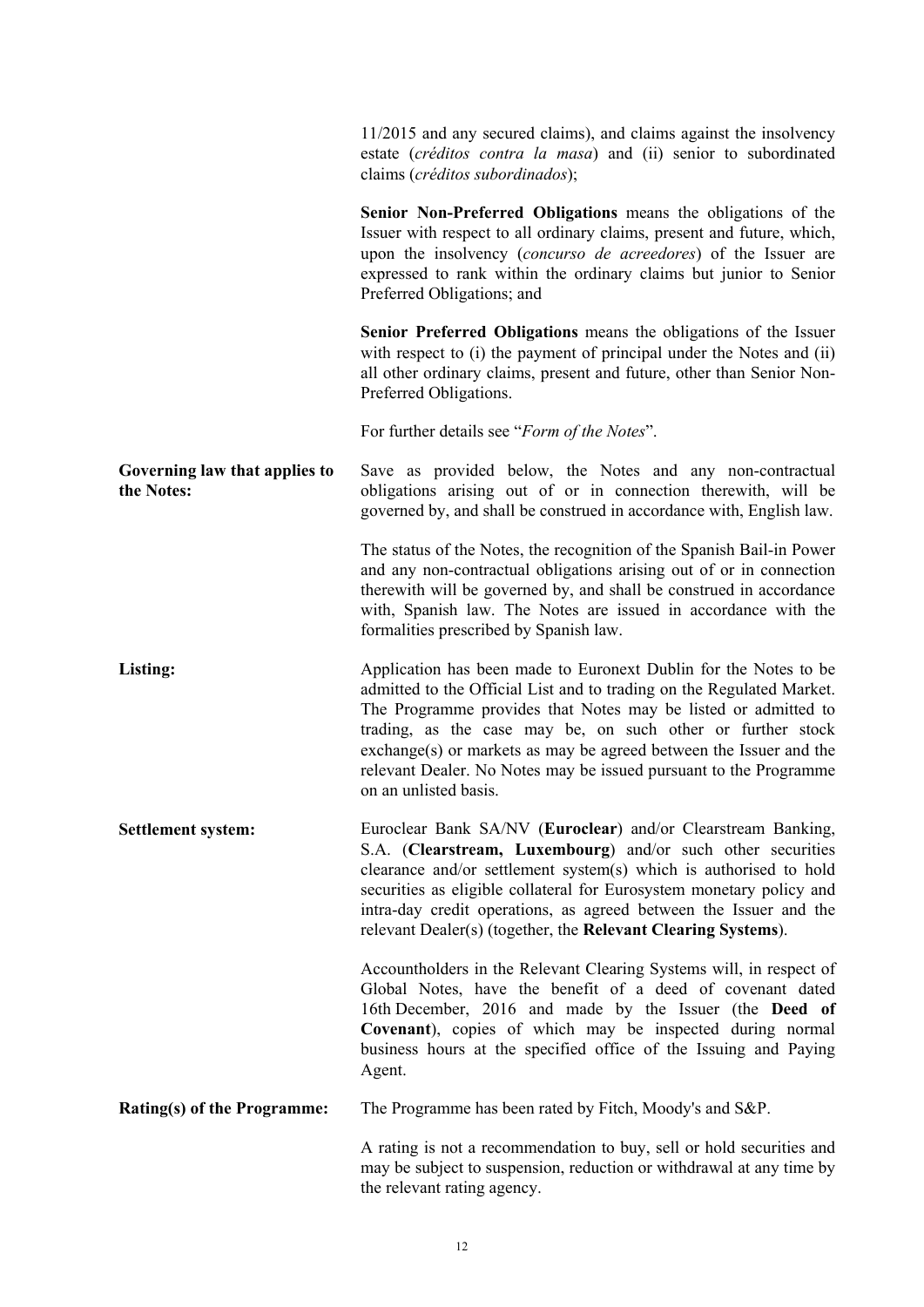| <b>Selling restrictions:</b> | Offers and sales of Notes and the distribution of this Information<br>Memorandum and other information relating to the Issuer or any<br>Notes are subject to certain restrictions, details of which are set out<br>under "Subscription and Sale" below.                                                                                                                                                                                |
|------------------------------|----------------------------------------------------------------------------------------------------------------------------------------------------------------------------------------------------------------------------------------------------------------------------------------------------------------------------------------------------------------------------------------------------------------------------------------|
| <b>Taxation:</b>             | Save as set out below, all payments in respect of the Notes will be<br>made without deduction for or on account of withholding taxes<br>imposed by Spain. In the event that any such deduction is made, the<br>Issuer will, save in certain limited circumstances, be required to pay<br>additional amounts to cover the amounts so deducted.                                                                                          |
|                              | The Issuer considers that, according to RD $1065/2007$ it is not<br>obliged to withhold any tax amount provided that the simplified<br>information procedures established therein (which do not require<br>identification of the Noteholders) are complied with by the Issuing<br>and Paying Agent, as described in "Taxation $-$ Tax Reporting<br>Obligations of the Issuer".                                                         |
|                              | For further information regarding the interpretation of RD 1065/2007<br>please refer to "Risk Factors - Spanish Tax Rules".                                                                                                                                                                                                                                                                                                            |
|                              | For further details, see "Taxation" below.                                                                                                                                                                                                                                                                                                                                                                                             |
| <b>Notices:</b>              | Unless otherwise specified in the relevant Pricing Supplement, all<br>notices concerning Notes listed on Euronext Dublin shall be<br>published on the website of Euronext Dublin or, in lieu of such<br>publication and if so permitted by the rules of Euronext Dublin, the<br>Issuer may deliver all such notices to the Relevant Clearing<br>System(s) or publish such notices by any other means acceptable to<br>Euronext Dublin. |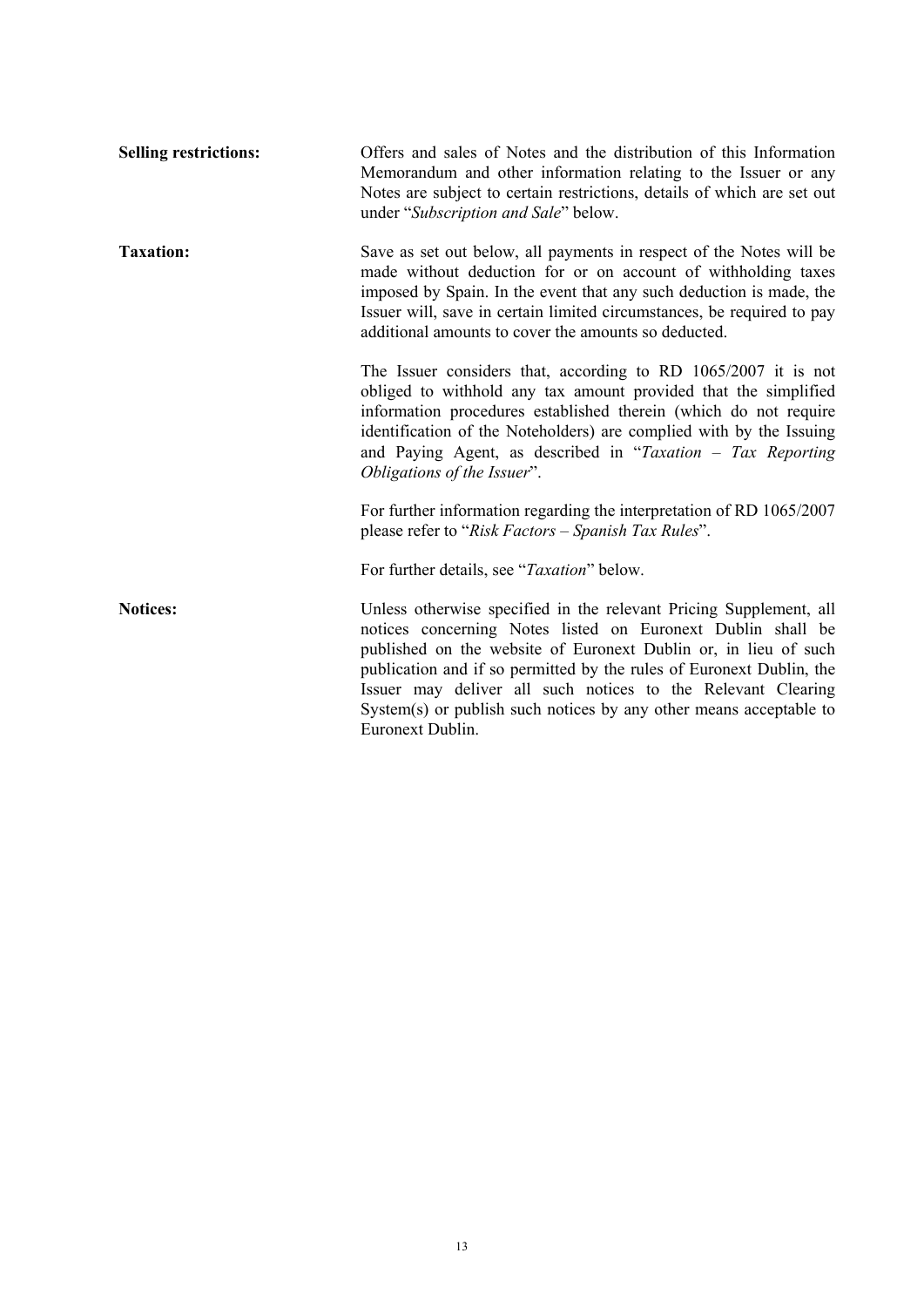#### **RISK FACTORS**

*In purchasing Notes, investors expose themselves to the risk that the Issuer may become insolvent, subject to early intervention or resolution, or otherwise be unable to make all payments due in respect of the Notes. There is a wide range of factors which individually or together could result in the Issuer becoming unable to make all payments due in respect of the Notes. It is not possible to identify all such factors or to determine which factors are most likely to occur, as the Issuer may not be aware of all relevant factors and certain factors which they currently deem not to be material may become material as a result of the occurrence of events outside the Issuer's control. The Issuer believes that the factors described below represent the principal factors which could materially adversely affect its businesses and ability to make payments due under the Notes. In addition, factors which are material for the purpose of assessing the market risks associated with Notes issued under the Programme are also described below.*

*Prospective investors should also read the detailed information set out elsewhere in, or incorporated by reference into, this Information Memorandum and reach their own views prior to making any investment decision.* 

*Unless otherwise stated, terms used in this section have the meanings given to them in "Regulatory Framework".* 

# **FACTORS THAT MAY AFFECT THE ISSUER'S ABILITY TO FULFIL ITS OBLIGATIONS IN RESPECT OF NOTES ISSUED UNDER THE PROGRAMME**

#### **Macroeconomic Risks and COVID-19 Consequences**

#### *The coronavirus (COVID-19) pandemic is adversely affecting the Group*

The coronavirus (COVID-19) pandemic has affected, and is expected to continue to adversely affect, the world economy and economic activity and conditions in the countries in which the Group operates, leading many of them to economic recession. Among other challenges, these countries are experiencing widespread increases in unemployment levels and falls in production, while public debt has increased significantly due to support and spending measures implemented by government authorities. In addition, there has been an increase in debt defaults by both companies and individuals, volatility in the financial markets, volatility in exchange rates and falls in the value of assets and investments, all of which have adversely affected the Group's results in the first nine months of 2020, and are expected to continue affecting the Group's results in the future.

Furthermore, the Group may be affected by the measures adopted by regulatory authorities in the banking sector, including but not limited to, the recent reductions in reference interest rates, the relaxation of prudential requirements, the suspension of dividend payments until 1st October, 2020, the adoption of moratorium measures for bank customers (such as those included in Royal Decree Law 11/2020 in Spain, as well as in the CECA-AEB agreement to which BBVA has adhered and which, among other things, allows loan debtors to extend maturities and defer interest payments) and facilities to grant credit with the benefit of public guarantees, especially to companies and self-employed individuals, as well as changes in the financial asset purchase programmes.

Since the outbreak of COVID-19, the Group has experienced a decline in its activity. For example, the granting of new loans to individuals has significantly reduced since the beginning of the state of emergency or periods of confinement decreed in certain countries in which the Group operates. In addition, the Group faces various risks, such as an increased risk of deterioration in the value of its assets (including financial instruments valued at fair value, which may suffer significant fluctuations) and of the securities held for liquidity reasons, a possible significant increase in non-performing loans (**NPLs**), a negative impact on the Group's cost of financing and on its access to financing (especially in an environment where credit ratings are affected).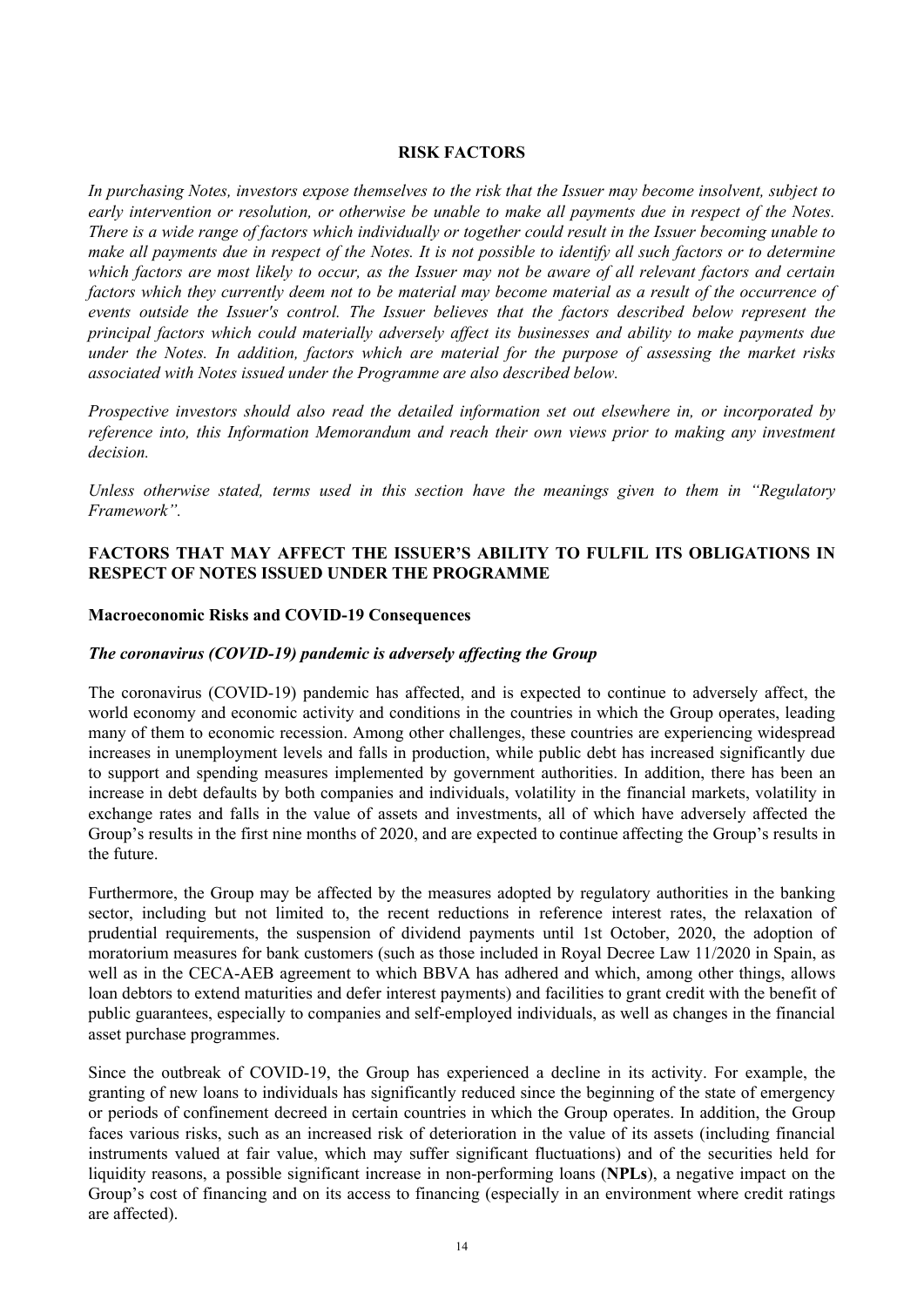In addition, in several of the countries in which the Group operates, including Spain, the Group has temporarily closed a significant number of its offices and reduced hours of working with the public, and the teams that provide central services have been working remotely. These measures are being gradually reversed in some regions, such as Spain, however, due to the continued presence of the COVID-19 pandemic, it is unclear how long it will take for normal operations to be fully resumed. The COVID-19 pandemic could also adversely affect the business and operations of third parties that provide critical services to the Group and, in particular, the greater demand and/or reduced availability of certain resources could in some cases make it more difficult for the Group to maintain the required service levels. Furthermore, the increase in remote working has increased the risks related to cybersecurity, as the use of non-corporate networks has increased.

As a result of the above, the COVID-19 pandemic has had an adverse effect on the Group's results and on the Group's capital base. During the first six months of the year 2020, the main accumulated impacts were:

(i) an increase in the cost of risk associated with lending activity, mainly due to the deterioration of the macroeconomic environment, which has had a negative impact of  $\epsilon$ 2,009 million on the Group (including the initial adverse effect of payment deferrals implemented in response to the COVID-19 pandemic) and provisions for credit risk and contingent commitments of  $\epsilon$ 95 million; and

(ii) a deterioration in the goodwill of the Group's subsidiary in the United States, mainly due to the deterioration of the macroeconomic scenario in the United States, which has had a net negative impact of  $\epsilon$ 2,084 million on the Group's attributed profit in this period, although this impact does not affect the tangible book value, nor the solvency or the liquidity of the Group. After 30th June, 2020, the specific impact of the general deterioration of the global macroeconomic environment on the Group's consolidated results cannot be isolated.

The final magnitude of the impact of the COVID-19 pandemic on the Group's business, financial condition and results of operations, which is expected to be significant, will depend on future and uncertain events, including the intensity and persistence over time of the consequences arising from the COVID-19 pandemic in the different geographies in which the Group operates, .

## *A deterioration in economic conditions or the institutional environment in the countries where the Group operates could have a material adverse effect on the Group's business, financial condition and results of operations*

The Group is sensitive to the deterioration of economic conditions or the alteration of the institutional environment of the countries in which it operates, and especially of Spain, Mexico, the United States and Turkey, which respectively represented 55.5 per cent., 13.9 per cent., 13.4 per cent. and 8.0 per cent. of the Group's assets as of 30th September, 2020 (52.3 per cent., 15.6 per cent., 12.7 per cent. and 9.2 per cent. as of 31st December, 2019, respectively). Additionally, the Group is exposed to sovereign debt in these geographies.

Currently, the world economy is facing several exceptional challenges. In particular, the crisis derived from the COVID-19 pandemic has abruptly and significantly deteriorated the economic conditions and prospects of the countries in which the Group operates, leading many of them to an economic recession in 2020. Furthermore, this crisis could lead to a deglobalisation of the world economy, produce an increase in protectionism or barriers to immigration, fuel the trade war between the United States and China and result in a general withdrawal of international trade in goods and services, as well as having other effects of long duration that transcend the pandemic itself. Added to this is the uncertainty regarding the United Kingdom's (the **UK**) exit from the EU (**Brexit**). The long-term effects of Brexit will depend on the relationship between the UK and the EU after its complete exit from the European Single Market, currently scheduled for 31st December, 2020. Furthermore, in a scenario as uncertain as the current one, with prospects of a severe correction in activity worldwide, emerging economies (to which the Group is significantly exposed, particularly in the case of Mexico and Turkey) could be particularly vulnerable to a trade war or if there were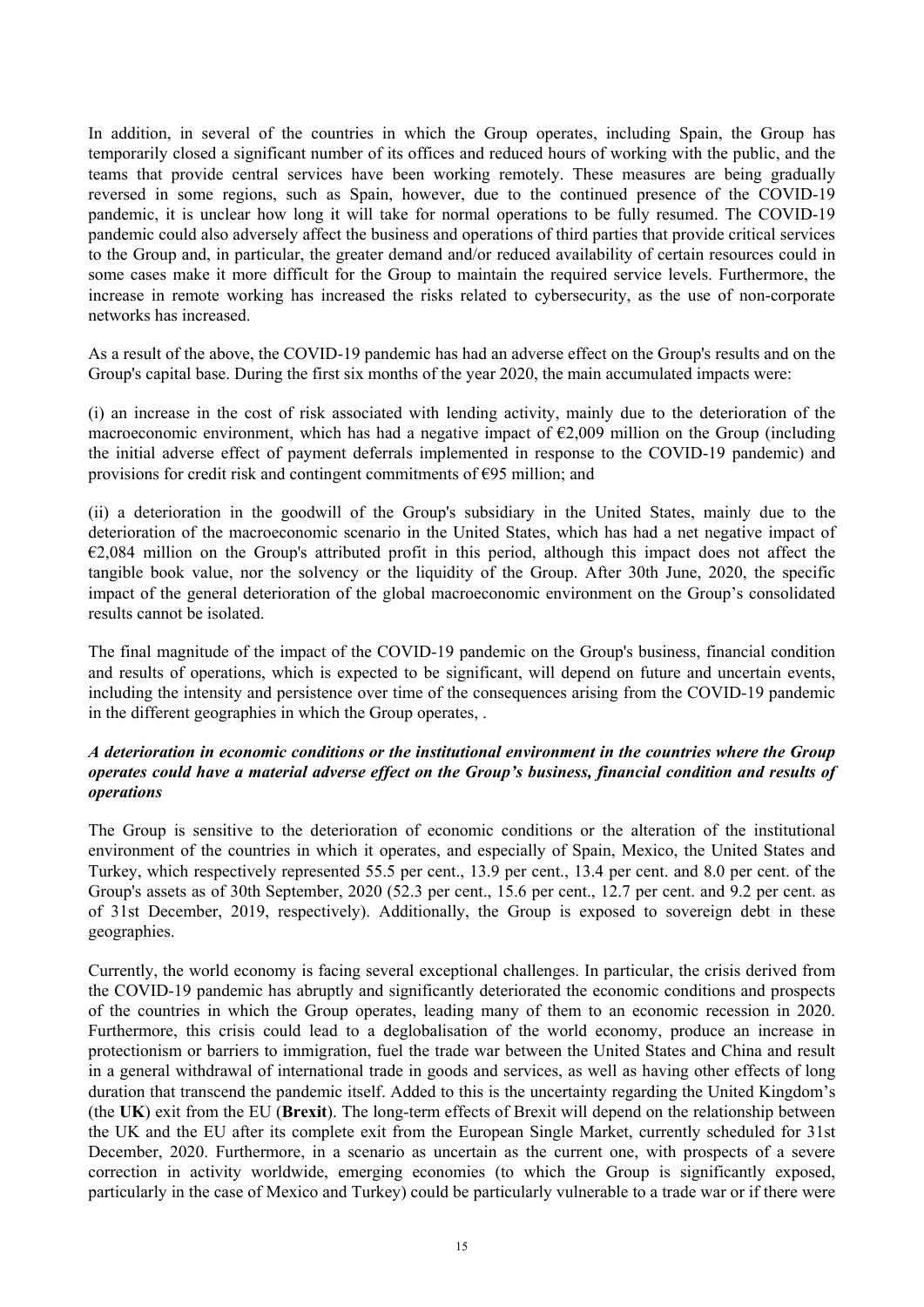changes in the financial risk appetite. Likewise, the possible triggering of a disorderly deleveraging process in China would pose a significant risk to these economies.

Thus, the Group faces, among others, the following general risks to the economic and institutional environment in which it operates: a deterioration in economic activity in the countries in which it operates, which could lead to an economic recession in some or all of those countries; more intense deflationary pressures or even deflation; variations in exchange rates; a very low interest rate environment, or even a long period of negative interest rates in some regions where the Group operates; an unfavourable evolution of the real estate market, to which the Group remains significantly exposed; very low oil prices; changes in the institutional environment in the countries in which the Group operates that could lead to sudden and sharp falls in GDP and / or regulatory changes; a growing public deficit that could lead to downgrades in sovereign debt credit ratings and even a possible default or restructuring of such debt; and episodes of volatility in markets, such as those currently being experienced, which could lead the Group to register significant losses.

#### **Business Risks**

## *The Group's businesses are subject to inherent risks concerning borrower and counterparty credit quality, which have affected and are expected to continue to affect the recoverability and value of assets on the Group's balance sheet*

The total maximum credit risk exposure of the Group as of 30th September, 2020 was €815,226 million (€809,786 million, €763,082 million and €763,165 million as of 31st December, 2019, 2018 and 2017, respectively). The Group has exposures to many different products, counterparties and obligors and the credit quality of its exposures can have a significant effect on the Group's earnings. Adverse changes in the credit quality of the Group's borrowers and counterparties or collateral, or in their behaviour or businesses, may reduce the value of the Group's assets, and materially increase the Group's write-downs and loss allowances. Credit risk can be affected by a range of factors, including an adverse economic environment, reduced consumer, corporate or government spending, global economic slowdown, changes in the rating of individual contractual counterparties, their debt levels and the economic environment in which they operate, increased unemployment, reduced asset values, increased retail or corporate insolvency levels, reduced corporate profits, changes (and the timing, quantum and pace of these changes) in interest rates, counterparty challenges to the interpretation or validity of contractual arrangements and any external factors of a legislative or regulatory nature.

Non-performing or impaired financial customer loans have been negatively affecting, and could continue to affect, the Group's results given the increasing economic uncertainty. As of 30th September, 2020 and 31st December, 2019, the Group had a 3.8 per cent. and 3.8 per cent. NPL ratio (as defined in "Alternative Performance Measures" of the Management Report) compared to 3.9 per cent. and 4.6 per cent. as of 31st December, 2018 and 2017, respectively. NPL rates have been reducing in recent years in part due to low interest rates, which have improved clients' ability to pay, but the risk of an increase in NPLs has increased significantly due to the effects of the COVID-19 pandemic.

In addition, it is possible that the current scenario of economic deterioration translates into a decrease in the prices of real estate assets in Spain and other countries. As of 31st December, 2019, the Group's exposure to the construction and real estate sectors (which excludes the mortgage portfolio) in Spain was equivalent to  $\epsilon$ 9,943 million, of which  $\epsilon$ 2,649 million corresponded to construction loans and construction sector activities related to the development of the real estate sector in Spain (representing 1.4 per cent. of the Group's loans and advances to customers in Spain (excluding the public sector) and 0.4 per cent. of the Group's consolidated assets). The Group continues to be exposed to the real estate market, mainly in Spain, due to the fact that many of its loans are secured by real estate assets, due to the significant volume of real estate assets that it maintains on its balance sheet, and due to its participation in real estate companies such as Metrovacesa, S.A. and Divarian Propiedad, S.A (**Divarian**). The total real estate exposure, including developer credit, foreclosed assets and other assets, reflected a coverage rate of 52 per cent. in Spain as of 31st December, 2019. A fall in the prices of real estate assets in Spain and other countries would reduce the value of such participations as well as the security for the loans granted by the Group secured over such real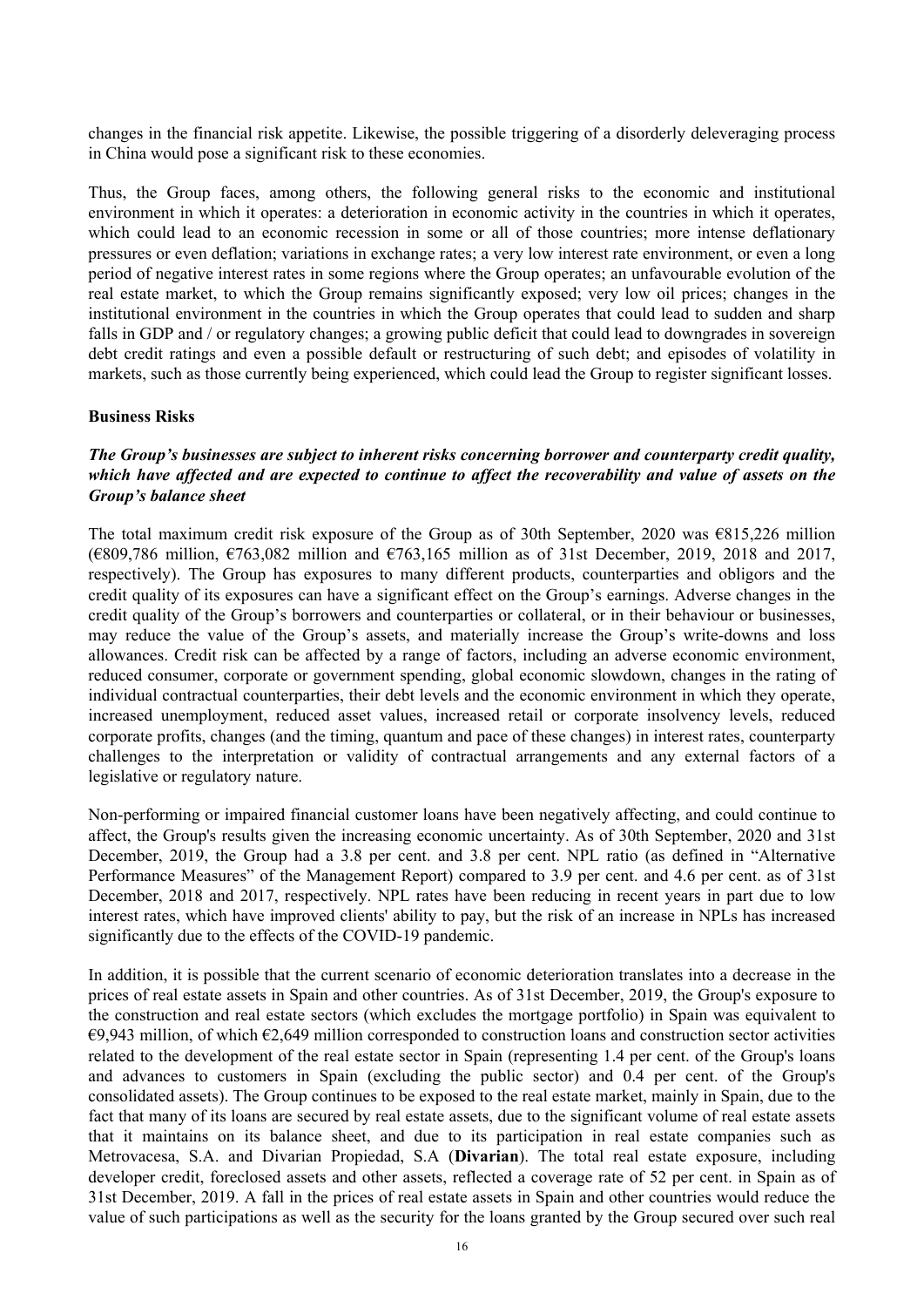estate assets and credits and, therefore, in the event of default, the amount of the "expected losses" related to those loans and credits would increase. In addition, it could also have a significant adverse effect on the default rates of the Group's residential mortgage portfolio, the balance of which, as of 30th September, 2020, was €104,112 million at a global level (as of 31st December, 2019, 2018 and 2017, €110,500, €111,528 and  $€112,274$  million respectively).

The magnitude, timing and pace of any increase in default rates will be key for the Group. Furthermore, it is possible that the Group has incorrectly assessed the creditworthiness or willingness to pay of its borrowers and counterparties, that it has underestimated the credit risks and potential losses inherent in its credit exposure and that it has made insufficient provisions for such risks in a timely manner. These processes, which have a crucial impact on the Group's results and financial condition, require difficult, subjective and complex calculations, including forecasts of the impact that macroeconomic conditions could have on these borrowers and counterparties. In particular, the current uncertainty about economic conditions may harm the processes followed by the Group to estimate the losses derived from its exposure to credit risk, which could influence the adequacy of the provisions for insolvencies provided by the Group. An increase in nonperforming or low-quality loans could significantly and adversely affect the Group's business, financial condition and results of operations.

### *The Group's business is particularly vulnerable to volatility in interest rates*

The Group's results of operations are substantially dependent upon the level of its net interest income, which is the difference between interest income from interest-earning assets and interest expense on interestbearing liabilities. As of 30th September, 2020 and 31st December, 2019, the interest margin with respect to the gross margin was 72 per cent. and 74 per cent., respectively. Interest rates are highly sensitive to many factors beyond the Group's control, including fiscal and monetary policies of governments and central banks, regulation of the financial sectors in the markets in which it operates, domestic and international economic and political conditions and other factors. In this sense, the COVID-19 pandemic has triggered a process of the cutting of benchmark interest rates, which, moreover, will foreseeably take longer to subsequently be increased and will do so at a slower rate than previously foreseen. It is possible that changes in market interest rates, which could be negative in some cases, and the reform of benchmarks, affect the interest the Group receives on its profitable assets differently from the interests that the Group pays for its liabilities at cost (in addition to assuming, with regard to such benchmark reform, other considerable risks, including legal and operational risks). This, in turn, may lead to a reduction in the Group's net interest margin, which could have a significant adverse effect on its results.

Furthermore, a rise in interest rates could reduce the demand for credit and the Group's ability to generate credit for its clients, as well as contribute to an increase in the credit default rate. As a result of these and the above factors, significant changes or volatility in interest rates could have a material adverse effect on the Group's business, financial condition or results of operations.

### *The Group faces increasing competition in its business lines*

The markets in which the Group operates are highly competitive and it is estimated that this trend will continue in the coming years with the increasing entry of non-bank competitors (some of which have large client portfolios and strong recognition of their brands) and the emergence of new business models. According to data from the Financial Stability Board (the **FSB**) in its Global Monitoring Report on Non-Bank Financial Intermediation 2019, globally, at the end of 2018, banks had a share of close to 40 per cent. of total financial assets and non-traditional providers had 30 per cent. Although the Group is making efforts to anticipate these changes, betting on its digital transformation, its competitive position is undermined by the regulatory asymmetry that benefits non-bank operators. For example, banking groups are subject to prudential regulations that have implications for most of their businesses, including those in which they compete with non-bank operators that are only subject to specific regulations of the activity they develop or that benefit from loopholes existing in the regulatory framework. Furthermore, when banking groups carry out financial activities through the use of new technologies, they are generally subject to additional internal governance rules that place the Group at a competitive disadvantage to attract and retain digital talent,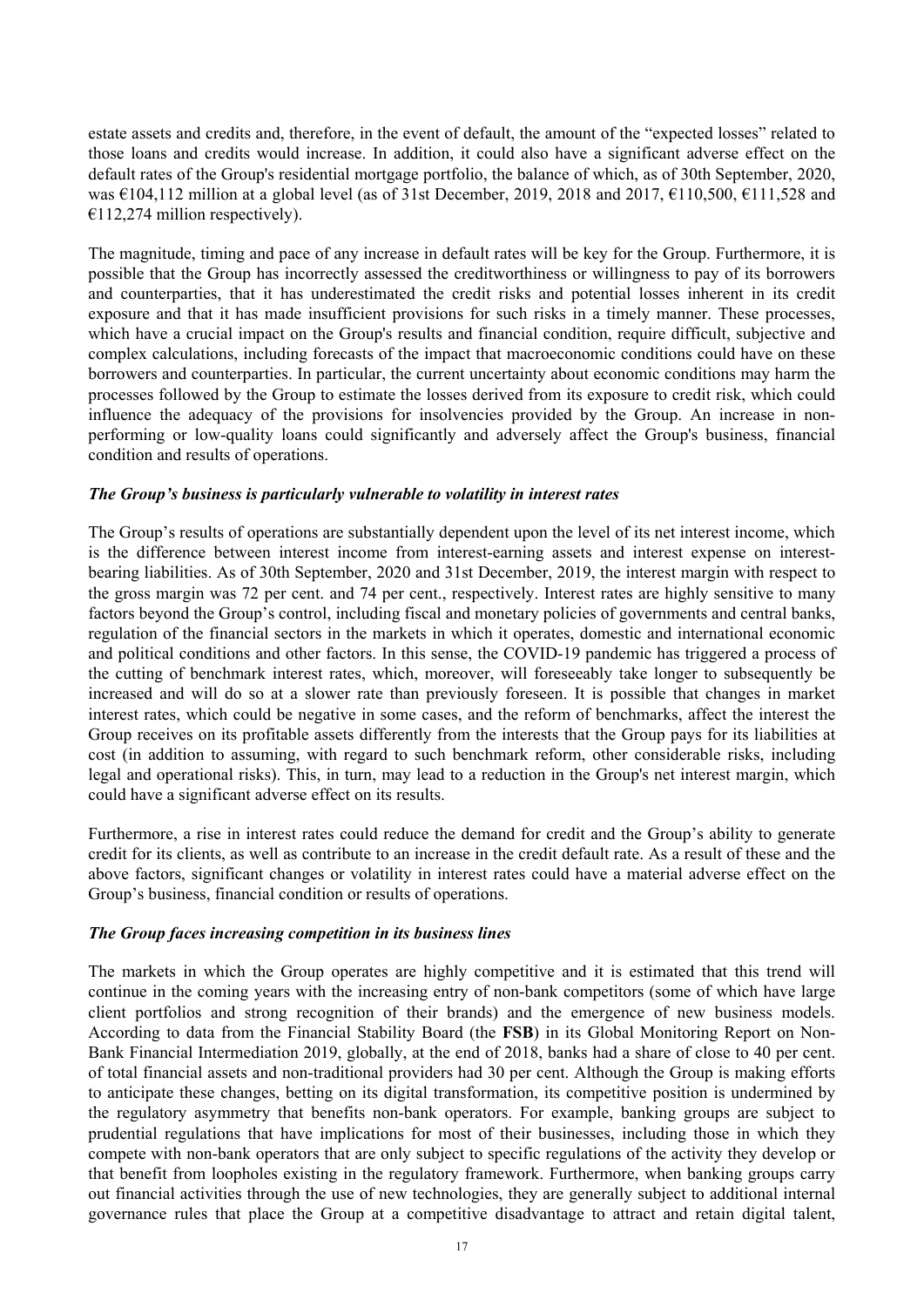including founders and management teams of the acquired companies. Furthermore, banking groups often face obstacles in engaging in new, unregulated activities. In the event that the Group cannot successfully compete in such markets, its business, financial condition and results could be significantly and adversely affected.

Furthermore, the widespread adoption of new technologies, including cryptocurrencies and payment systems, could require substantial expenses to modify or adapt existing products and services as the Group continues to increase its mobile and internet banking capabilities. Likewise, the increasing use of these new technologies and mobile banking platforms could have an adverse impact on the Group's investments in facilities, equipment and employees of the branch network. A faster pace of transformation towards mobile and online banking models could require changes in the Group's commercial banking strategy, including the closure or sale of some branches and the restructuring of others and its employees. These changes could mean losses in these assets and force increases in expenses to renovate, reconfigure or close branches and transform the Group's commercial network. Failure to effectively implement such changes could have a material adverse impact on the Group's competitive position.

#### *The Group faces risks related to its acquisitions and divestitures*

The Group has carried out both acquisitions and sale transactions of relevant entities and businesses over the past few years and plans to participate in these types of transactions in the future. As of the date of this Information Memorandum, the corresponding regulatory authorisations for the sale of BBVA's interest in BBVA USA Bancshares, Inc., and indirectly the sale of the bank, BBVA USA, are pending as well as those for the sale of BBVA´s interest in Banco Bilbao Vizcaya Argentaria Paraguay, S.A. (**BBVA Paraguay**)

However, the planned transactions may not be completed on time or at a reasonable cost, or may have a different outcome than expected. In addition, it is possible that transactions desired by the Group may not be carried out. Transactions of this type typically involve the integration of operations, technologies and teams with different cultures, objectives and values, which is a challenge in itself. Furthermore, the Group's results could also be adversely affected by expenses related to the acquisition or divestment itself, the amortisation of expenses related to intangible assets, and impairment charges on long-term assets, including associated goodwill. As of 30th September, 2020, the goodwill recorded by the Group amounted to  $\epsilon$ 2,611 million.

In some cases, acquisition or divestment transactions give rise to joint ventures with third parties, which exposes the Group to other risks, such as the existence of disagreements with its partners, as well as the possible exposure of the Group to problems faced by those partners.

In addition, acquisition and sale transactions expose the Group to the risk of being involved in litigation or claims by the Group's counterparties in such transactions, dismissed employees, customers or third parties. In addition, with respect to divestments, the Group could be required to indemnify the purchaser with respect to such litigation or claims or other matters. Any of these factors could have a significant adverse impact on the Group's business, financial position and results of operations.

### *The Group faces risks derived from its international geographic diversification and its significant presence in emerging countries*

The Group is made up of commercial banks, insurance companies and other financial services companies in various countries and its performance as a global business depends on its ability to manage its different businesses under various economic, social and political conditions, facing different normative and regulatory requirements in many of the jurisdictions in which it operates (including, among others, different supervisory regimes and different fiscal and legal regimes regarding the repatriation of funds or the nationalisation or expropriation of assets). In addition, the Group's international operations may expose it to risks and challenges to which its local competitors may not be exposed, such as currency risks (as of 31st December, 2019, approximately 48.1 per cent. of the Group's assets and 45.5 per cent. of the liabilities, were denominated in currencies other than the euro), the difficulty in managing or supervising a local entity from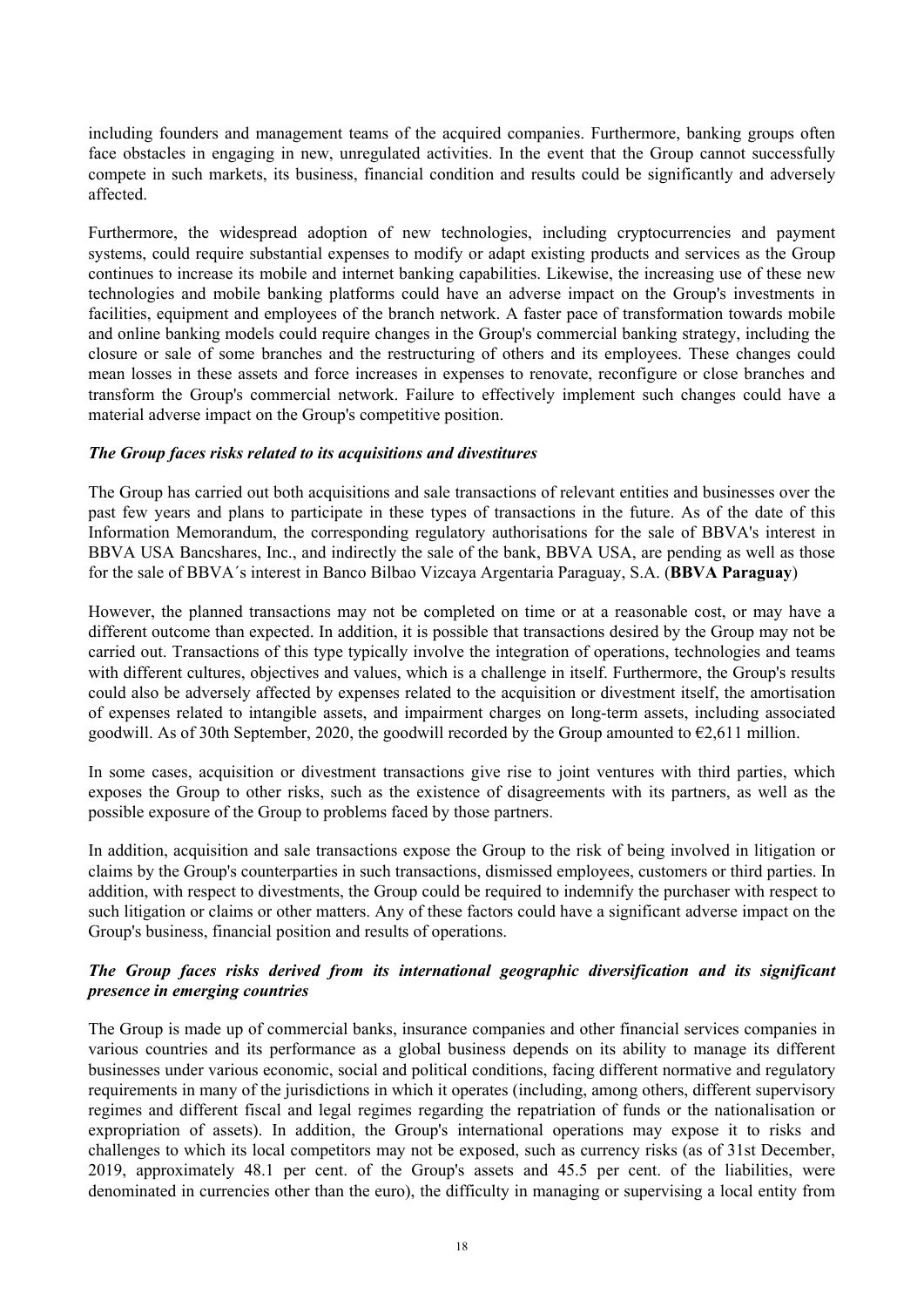abroad, political risks (which could only affect foreign investors) or limitations on the distribution of dividends, thus worsening its position compared to that of local competitors.

There can be no guarantee that the Group will be successful in developing and implementing policies and strategies in all of the countries in which it operates, some of which have experienced significant economic, political and social volatility in recent decades. In particular, the Group has significant operations in several emerging countries, such as Mexico and Turkey, and is therefore vulnerable to the deterioration of these economies. Emerging markets are generally affected by the situation of other commercially or financially related markets and by the evolution of global financial markets in general (they may be affected, for example, by the evolution of interest rates in the United States and the exchange rate of the US dollar), as well as, in some cases, due to fluctuations in the prices of commodities. The perception that the risks associated with investing in emerging economies have increased, in general, or in emerging markets where the Group operates, in particular, could reduce capital flows to those economies and negatively affect such economies.

The Group's activity in emerging countries could also be exposed to additional political risks. For example, the Group's activities in Venezuela (which is an economy that is considered to be highly inflationary and so the financial statements of the Group entities located in Venezuela are adjusted to correct for the effects of inflation in accordance with IAS 29 "Financial Information in hyperinflationary economies") are subject to a high risk of changes in government policies, such as expropriation, nationalisation, international property legislation, interest rate limits, exchange controls, government restrictions on dividends and fiscal policies.

### **Financial Risks**

# *The Issuer has a continuous demand for liquidity to finance its activities and the withdrawal of deposits or other sources of liquidity could significantly affect it*

Traditionally, one of the Group's main sources of financing has been savings accounts and demand deposits. As of 30th September, 2020, the balance of customer deposits represented 72 per cent. of the Group's total financial liabilities at amortised cost. However, the volume of wholesale and retail deposits can fluctuate significantly, including as a result of factors beyond the Group's control, such as general economic conditions, changes in economic policy or administrative decisions that diminish their attractiveness as savings instruments (for example, as a consequence of changes in taxation, coverage by guarantee funds for deposits or expropriations) or competition from other savings or investment instruments (including deposits from other banks).

Likewise, the Group depends on market confidence for its short and long-term wholesale financing. In this regard, increases in the Group's interest rates and credit spreads could significantly increase its financing cost. Changes in credit spreads are motivated by market factors and may be influenced by the market's perception of the Group's solvency. As of 30th September, 2020, the balance of debt securities issued represented 12.2 per cent. of the total financial liabilities at amortised cost of the Group.

In addition, the Group has made and continues to make significant use of public sources of liquidity, such as the European Central Bank's (**ECB**) extraordinary measures taken in response to the financial crisis since 2008 or those taken in the face of the crisis caused by the COVID-19 pandemic. The relaxation of the conditions of the Targeted Long Term Refinancing Operations (**TLTRO**) III have increased the maximum amount that BBVA could receive from  $\epsilon$ 21,000 million to  $\epsilon$ 35,000 million, of which at 30th September, 2020, €35,000 million had been made available to BBVA (€7,000 million as of each of December 2019 and September 2020, and  $\epsilon$ 21,000 as of June 2020, with three amortisations of the TLTRO II programme for an amount of €9,700 million as of December 2019 and €7,000 million as of each of March 2020 and September 2020). However, the conditions of this or other programmes could be revised or these programmes could be cancelled.

In the event of a withdrawal of deposits or other sources of liquidity, especially if it is sudden or unexpected, the Group may not be able to finance its financial obligations or meet the minimum liquidity requirements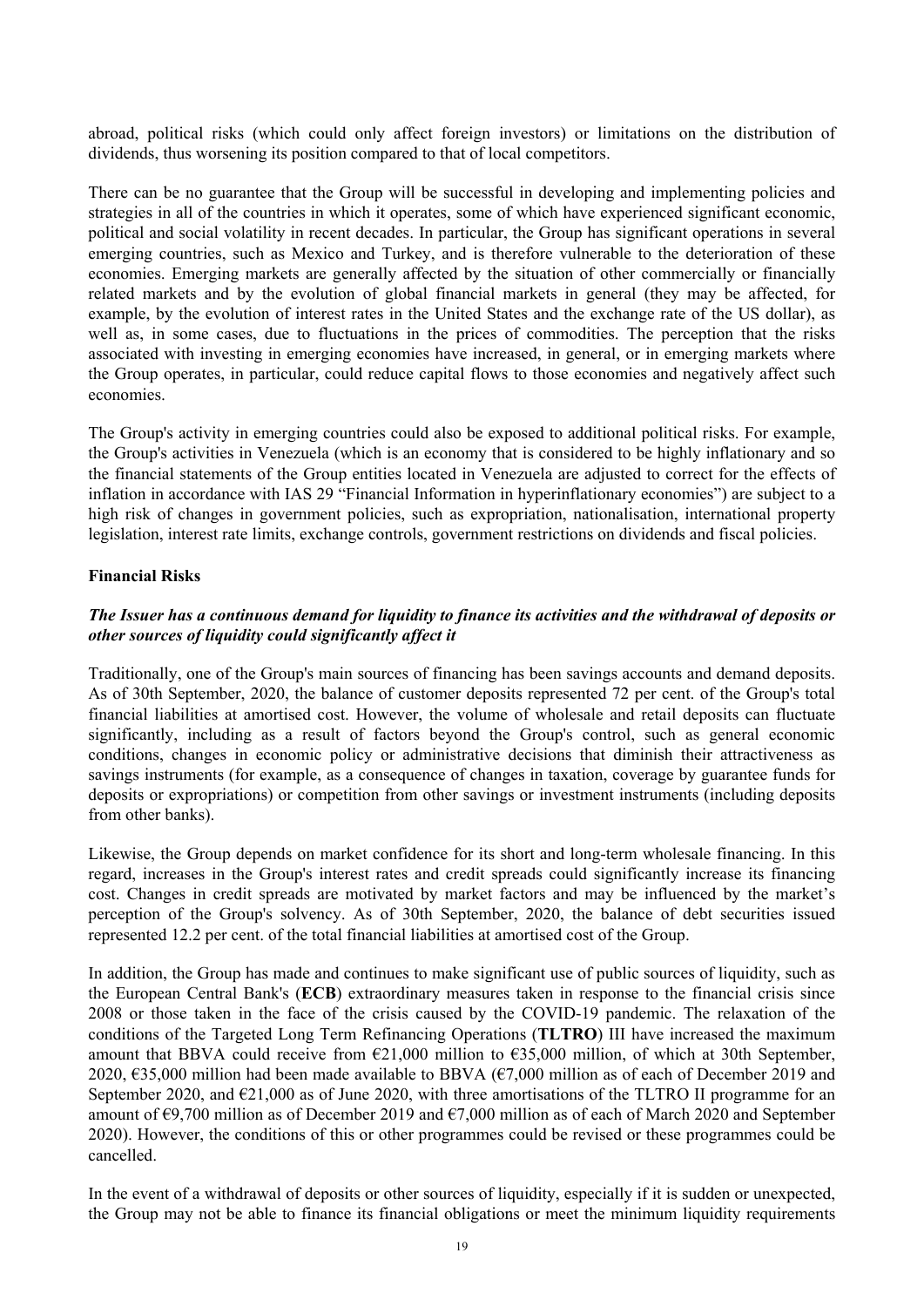that apply to it, and may be forced to incur higher financial costs, liquidate assets and take additional measures to reduce their level of leverage. Furthermore, the Issuer could be subject to the adoption of early action measures or, ultimately, to the adoption of a resolution measure by the Relevant Spanish Resolution Authority (see *"Regulatory Framework – Resolution"*).

# *The Issuer and some of its subsidiaries depend on their credit ratings, as well as that given to the sovereign debt of the Kingdom of Spain*

Rating agencies periodically review the Group's debt credit ratings. Any reduction, effective or anticipated, in any such ratings of the Group, whether below investment grade or otherwise, could limit or impair the Group's access to capital markets and other possible sources of liquidity and increase the Group's financing cost, and even entail the breach of certain contracts or generate additional obligations under those contracts, such as the need to grant additional guarantees (due to the fact that credit ratings are used in some contracts to trigger default and early maturity provisions or the granting of additional guarantees if the relevant ratings fall below certain levels). The Group estimates that if at 31st December, 2019, all the rating agencies had downgraded the Issuer's long-term senior debt rating by one notch, it would have had to provide additional guarantees/collateral amounting to  $\epsilon$ 61 million in accordance with the derivative contracts and other financial contracts that it has entered into. A hypothetical two-notch downgrade would have involved an additional outlay of €103 million in additional guarantees/collateral. Furthermore, if the Group were required to cancel its derivative contracts with some of its counterparties and were unable to replace them, its market risk could worsen. Likewise, a reduction in the credit rating could affect the Group's ability to sell or market some of its products or to participate in certain operations, and could lead to the loss of customer deposits and make third parties less willing to carry out commercial operations with the Group (especially those that require a minimum credit rating to invest), having a significant adverse impact on the Group's business, financial condition and results of operations.

On the other hand, the Group's credit ratings could be affected by variations in the rating of Spanish sovereign debt. The Group holds a significant portfolio of debt issued by the Kingdom of Spain, by the Spanish autonomous communities and by other Spanish issuers. As of 30th September, 2020 and 31st December, 2019, the Group's exposure to the Kingdom of Spain's public debt portfolio was €47,502 and €50,905 million, respectively, representing 7 per cent. and 7 per cent. of the consolidated total assets of the Group, respectively. Any decrease in the credit rating of the Kingdom of Spain could negatively affect the valuation of the respective debt portfolios held by the Group and lead to a reduction in the Group's credit ratings. Additionally, counterparties to many of the credit agreements signed with the Group could also be affected by a decrease in the credit rating of the Kingdom of Spain, which could limit their ability to attract additional resources or otherwise affect their ability to pay their outstanding obligations to the Group.

As a consequence of the COVID-19 pandemic, some rating agencies have reviewed the Group's credit ratings or trends. Specifically, on 22nd June, 2020 Fitch announced the modification of BBVA's senior preferred debt long-term rating to A- with stable outlook from A with Rating Watch Negative. On 1st April, 2020, DBRS confirmed BBVA's long-term rating of A (High) and maintained the outlook as stable. On 29th April, 2020 S&P confirmed BBVA's long-term rating of A- and maintained its negative outlook. There may be more ratings actions and changes in BBVA's credit ratings in the future as a result of the crisis caused by the COVID-19 pandemic.

### *The Issuer's ability to pay dividends depends, in part, on the receipt of dividends from its subsidiaries*

As of 31st December, 2019, dividend income from the subsidiaries of the Issuer represented 38 per cent. of the Issuer's gross margin. Due, in part, to the Group's decision to follow a 'Multiple Point of Entry' strategy, in accordance with the framework for the resolution of financial entities designed by the FSB, the Group's subsidiaries are self-sufficient and each subsidiary is responsible for managing its own liquidity. This means that the payment of dividends, distributions and advances by the Issuer's subsidiaries depends not only on the results of those subsidiaries, but also on the context of their operations and liquidity needs, and may further be limited by legal, regulatory and contractual restrictions. For example, the repatriation of dividends from the Group's Argentine subsidiary has been subject to certain restrictions and it cannot be guaranteed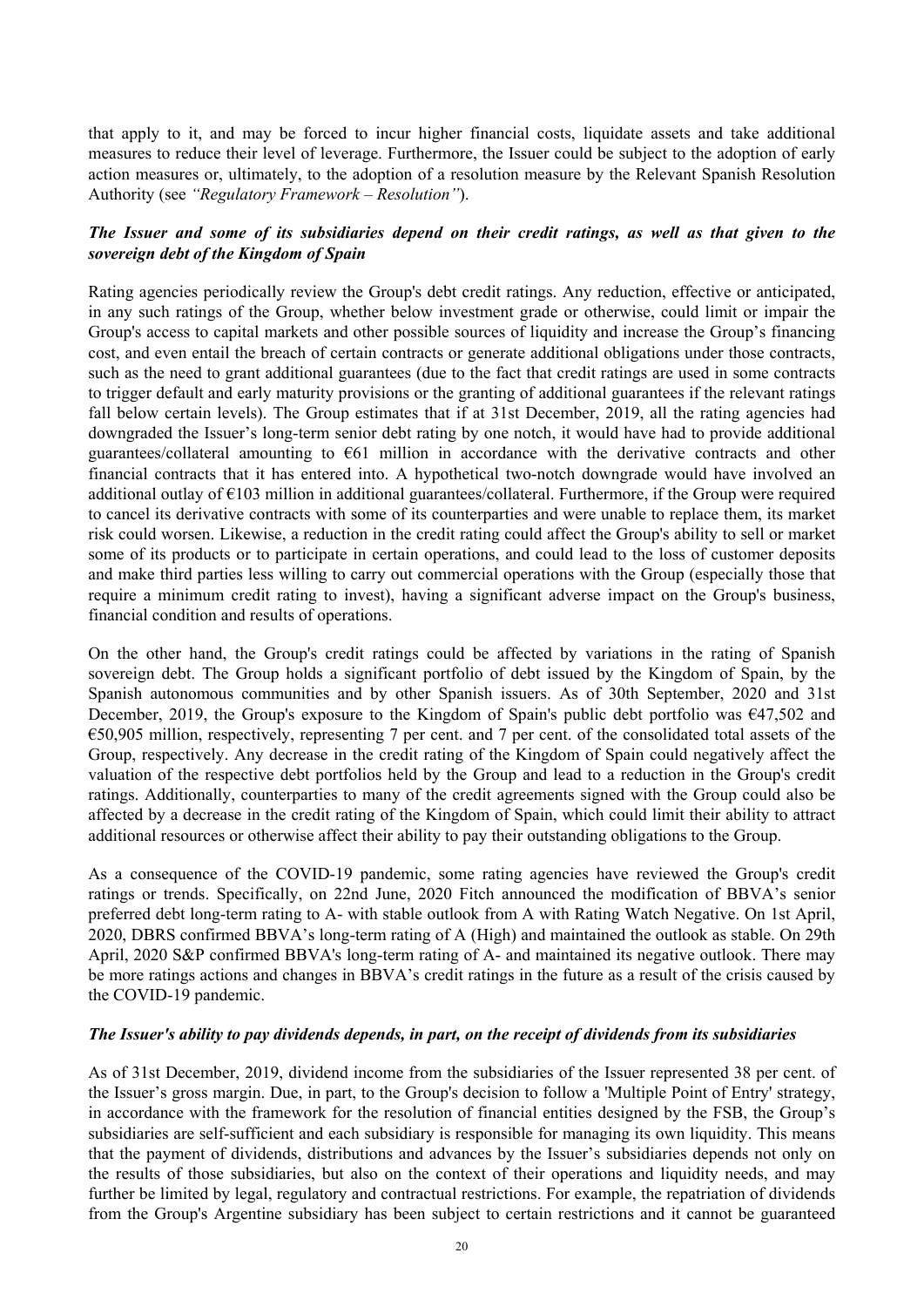that new restrictions will not be imposed again in the future. Furthermore, the Issuer's right, as a shareholder, to participate in the distribution of assets resulting from the eventual liquidation or any reorganisation of its subsidiaries will be effectively subordinated to the rights of the creditors of those subsidiaries, including their commercial creditors.

On the other hand, the Group (including the Issuer) must comply with certain capital requirements, where non-compliance could lead to the imposition of restrictions or prohibitions on making any: (i) distributions relating to CET1 capital; (ii) payments related to variable remuneration or discretionary pension benefits; and (iii) distributions linked to additional tier 1 (**AT1**) instruments (collectively, **discretionary payments**). Likewise, the ability of the Issuer and its subsidiaries to pay dividends is conditioned by the recommendations and requirements of their respective supervisors, such as those made in response to the COVID-19 pandemic. In this regard, on 30th April, 2020, the Issuer announced that it had agreed to modify, for the financial year 2020, the Group's shareholder remuneration policy, opting not to pay any amount as a dividend corresponding to the financial year 2020 until the uncertainties generated by the COVID-19 pandemic no longer remain and, in any case, not before the close of the 2020 fiscal year.

### **Legal, Regulatory, Tax and Compliance Risks**

# *Legal Risks*

### *The Group is party to a number of legal and regulatory actions and proceedings*

The financial sector faces an environment of increasing regulatory and litigious pressure, and thus the various Group entities are usually party to individual or collective judicial proceedings (including class actions) resulting from their activity and operations, as well as arbitration proceedings. The Group is also party to other government procedures and investigations, such as those carried out by the antitrust authorities in certain countries which, among other things, have in the past and could in the future result in sanctions, as well as lead to claims by customers and others. In addition, the regulatory framework, in the jurisdictions in which the Group operates, is evolving towards a supervisory approach more focused on the opening of proceedings while some regulators are focusing their attention on consumer protection and behavioural risk.

In Spain and in other jurisdictions where the Group operates, legal and regulatory actions and proceedings against financial institutions, prompted in part by certain judgments in favour of consumers handed down by national and supranational courts, have increased significantly in recent years and this trend could continue in the future. The legal and regulatory actions and proceedings faced by other financial institutions in relation to these and other matters, especially if such actions or proceedings result in favourable resolutions for the consumer, could also adversely affect the Group.

All of the above may result in a significant increase in operating and compliance costs or even a reduction of revenues, and it is possible that an adverse outcome in any proceedings (depending on the amount thereof, the penalties imposed or the procedural or management costs for the Group) could damage the Group's reputation, generate a knock-on effect or otherwise adversely affect the Group.

It is difficult to predict the outcome of legal and regulatory actions and proceedings, both those to which the Group is currently exposed and those that may arise in the future, including actions and proceedings relating to former Group subsidiaries or in respect of which the Group may have indemnification obligations, but such outcome could be significantly adverse to the Group. In addition, a decision in any matter, whether against the Group or against another credit entity facing similar claims as those faced by the Group, could give rise to other claims against the Group. In addition, these actions and proceedings attract resources from the Group and may require significant attention on part of the Group's management and employees.

As of 30th September, 2020, the Group had  $695$  million in provisions for the proceedings it is facing (which are included in the line item "Provisions for taxes and other legal contingencies" in the consolidated balance sheet). However, the uncertainty arising from these proceedings (including those for which no provisions have been made, either because it is not possible to estimate any such provisions or for other reasons) makes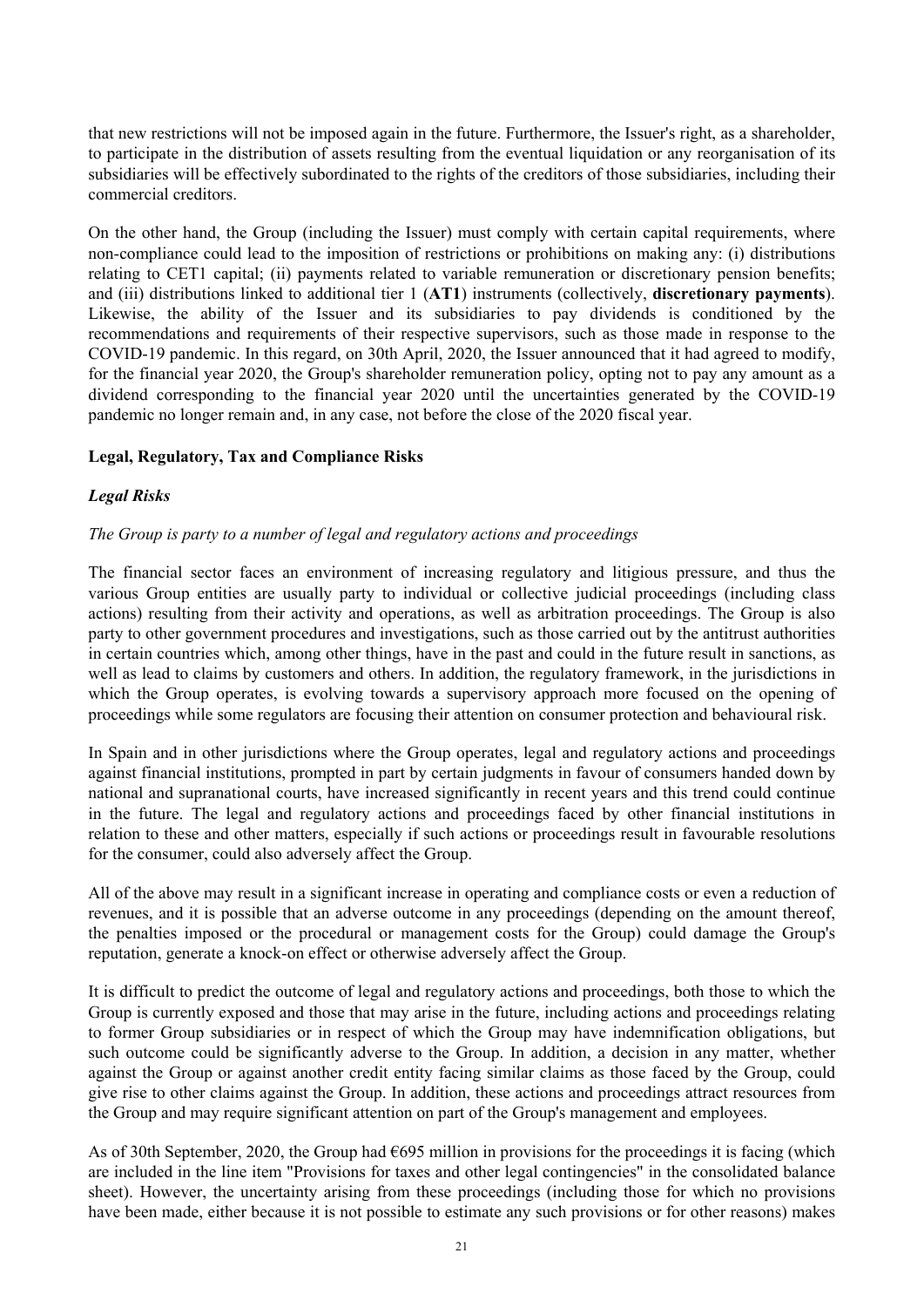it impossible to guarantee that the possible losses arising from such proceedings will not exceed, where applicable, the amounts that the Group currently has provisioned and, therefore, could affect the Group's consolidated results in a given period.

As a result of the above, legal and regulatory actions and proceedings currently faced by the Group or to which it may become subject in the future or is otherwise affected by, whether individually or in the aggregate, if resolved in whole or in part adversely to the Group's interests, could have a material adverse effect on the Group's business, financial condition and results of operations.

#### *Regulatory, Tax and Compliance Risks*

The financial services sector is one of the most regulated in the world. The Group is subject to a broad regulatory and supervisory framework, which has increased significantly in the last decade. Regulatory activity in recent years has affected multiple areas, including changes in accounting standards; strict regulation of capital, liquidity and remuneration; bank charges and taxes on financial transactions; mortgage regulations, on banking products, and on consumers and users; recovery and resolution measures; stress tests; prevention of money laundering and terrorist financing; market abuse; conduct in the financial markets; anti-corruption; and requirements as to the periodic publication of information. Governments, regulatory authorities and other institutions continually make proposals to strengthen their resistance to future crises.

Furthermore, the international nature of its operations means that the Group is subject to a wide and complex range of local and international regulations in these matters, sometimes with overlapping scopes and areas regulated. This complexity, which can be exacerbated by differences and changes in the interpretation or application of these standards by local authorities, makes compliance risk management difficult, which requires automated systems, highly sophisticated monitoring, qualified personnel and general training of employees.

Any change in the Group's business that is necessary to comply with any particular regulations at any time, especially in Spain, Mexico, the United States or Turkey, could lead to a considerable loss of income, limit the Group's ability to identify business opportunities, affect the valuation of its assets, force the Group to increase its prices and, therefore, reduce the demand for its products, impose additional costs on the Group or otherwise negatively affect its business, financial condition and results of operations.

### *The Group is subject to a broad regulatory and supervisory framework, including resolution regulations, which could have a significant adverse effect on its business, financial condition and results of operations*

The Group is subject to a comprehensive regulatory and supervisory framework the complexity and scope of which has increased significantly since the previous financial crisis and the upward trend in such increased complexity and scope could be reinforced by the crisis caused by the COVID-19 pandemic. In particular, the banking sector is subject to continuous scrutiny at the political and supervisory levels, and it is foreseeable that in the future there will continue to be political involvement in regulatory and supervisory processes, as well as in the governance of the main financial entities. For this reason, the laws, regulations and policies to which the Group is subject, as well as their interpretation and application, may change at any time, and supervisors and regulators also have a wide margin of discretion to carry out their duties, which gives rise to uncertainty regarding the interpretation and implementation of the regulatory framework. Likewise, regulatory fragmentation and the implementation by some countries of more flexible or stricter rules or regulations could also adversely affect the Group's ability to compete with financial institutions that may or may not have to comply with any such rules or regulations, as appropriate.

The regulatory amendments adopted or proposed, as well as their interpretation or application, have increased and may continue to substantially increase the Group's operating expenses and negatively affect its business model. For example, the imposition of prudential capital standards has limited and could further limit the ability of subsidiaries to distribute capital to the Issuer, while liquidity standards may require the Group to hold a higher proportion of its assets in financial instruments with higher liquidity and lower performance, which can negatively affect its net interest margin. In addition, the Issuer's regulatory and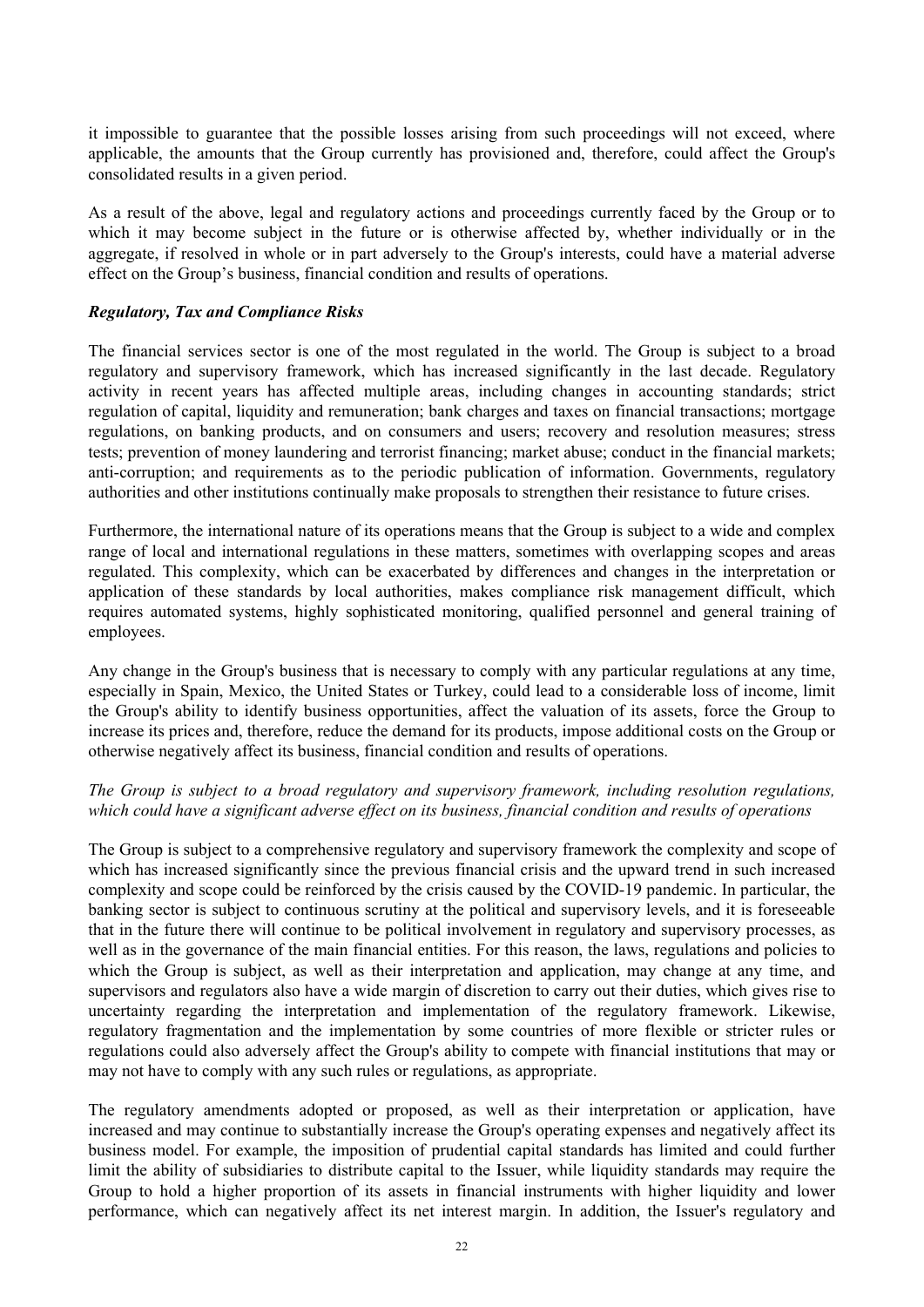supervisory authorities may require the Issuer to increase its loan loss provision fund or register additional losses, which could have an adverse effect on its financial condition. It is also possible that governments and regulators impose additional regulations ad hoc in response to a crisis such as the one unleashed by the COVID-19 pandemic or for other reasons, which could imply the imposition of financing requirements by credit institutions to different entities such as, for example, the contribution that BBVA must make to finance the Fund for Orderly Bank Restructuring (*Fondo de Restructuración Ordenada Bancaria*) (the **FROB**) or the Single Resolution Board (**SRB**).

Any legislative or regulatory measure and any necessary change in the Group's business operations, as a consequence of such measures, as well as any deficiency in complying with them, could result in a significant loss of income, represent a limitation on the ability of the Issuer to take advantage of business opportunities and offer certain products and services, affect the value of the Group's assets, force the Group to increase prices (which could reduce the demand for its products), impose additional compliance costs or result in other possible negative effects for the Group.

Finally, within the regulatory amendments adopted as a result of the last financial crisis, the resolution regulations (which are described in *"Regulatory Framework – Resolution"*) stand out for their potential adverse consequences. In the event that the Relevant Spanish Resolution Authority considers that the Issuer is in a situation of early action or resolution, it may adopt the measures provided for in the applicable regulations.

In addition, the Relevant Spanish Resolution Authority can exercise the competences and powers described without prior notice, so their application is unpredictable. The consideration by the Relevant Spanish Resolution Authority that the Issuer is in an early action or resolution situation or its mere suggestion could adversely and significantly affect the Group's business, financial condition and results of operations, as well as the market price and behaviour of certain securities issued by the Issuer (or even their terms, in the event of an application of the Spanish Bail-in-Power). For more information see *"Regulatory Framework – Resolution"*.

# *Increasingly onerous capital and liquidity requirements may have a material adverse effect on the Group's business, financial condition and results of operations*

As described in *"Regulatory Framework – Solvency and Capital Requirements*", in its capacity as a Spanish credit institution, the Issuer is subject to compliance with a "Pillar 1" solvency requirement, a "Pillar 2" solvency requirement and a "combined buffer requirement" at both the individual and consolidated levels. As a result of the latest Supervisory Review and Evaluation Process (**SREP**) carried out by the ECB, and in accordance with the measures implemented by the ECB on 12th March, 2020, by means of which banks may partially use AT1 and Tier 2 capital instruments in order to fulfil the "Pillar 2" requirement, BBVA must maintain, at a consolidated level, a common equity tier (**CET1**) ratio of 8.59 per cent. and a total capital ratio of 12.75 per cent. Likewise, BBVA must maintain, on an individual level, a CET1 ratio of 7.84 per cent. and a total capital ratio of 12.00 per cent. As of 30th September, 2020, the Issuer's phased-in total capital ratio was 16.66 per cent. on a consolidated basis and 20.85 per cent. on an individual basis, and its CET1 phasedin capital ratio was 11.99 per cent. on a consolidated basis and 15.33 per cent. on an individual basis.

Additionally, as described in *"Regulatory Framework – MREL*", the Issuer, as a Spanish credit institution, must maintain a minimum level of own funds and eligible liabilities (the **MREL requirement**) in relation to total liabilities and own funds. On 19th November, 2019, the Issuer announced that it had received notification from the Bank of Spain of its MREL, as determined by the SRB. The Issuer's MREL was set at 15.16 per cent. of the total liabilities and own funds of the Issuer's resolution group at a sub-consolidated level from 1st January, 2021. Likewise, of this MREL, 8.01 per cent. of the total liabilities and own funds must be met with subordinated instruments, once the allowance established in the requirement itself has been applied. This MREL is equivalent to 28.50 per cent. of the Risk Weighted Assets (**RWAs**) of the Issuer's resolution group, while the subordination requirement included in the MREL is equivalent to 15.05 per cent. of the RWAs of the Issuer's resolution group, once the corresponding allowance has been applied.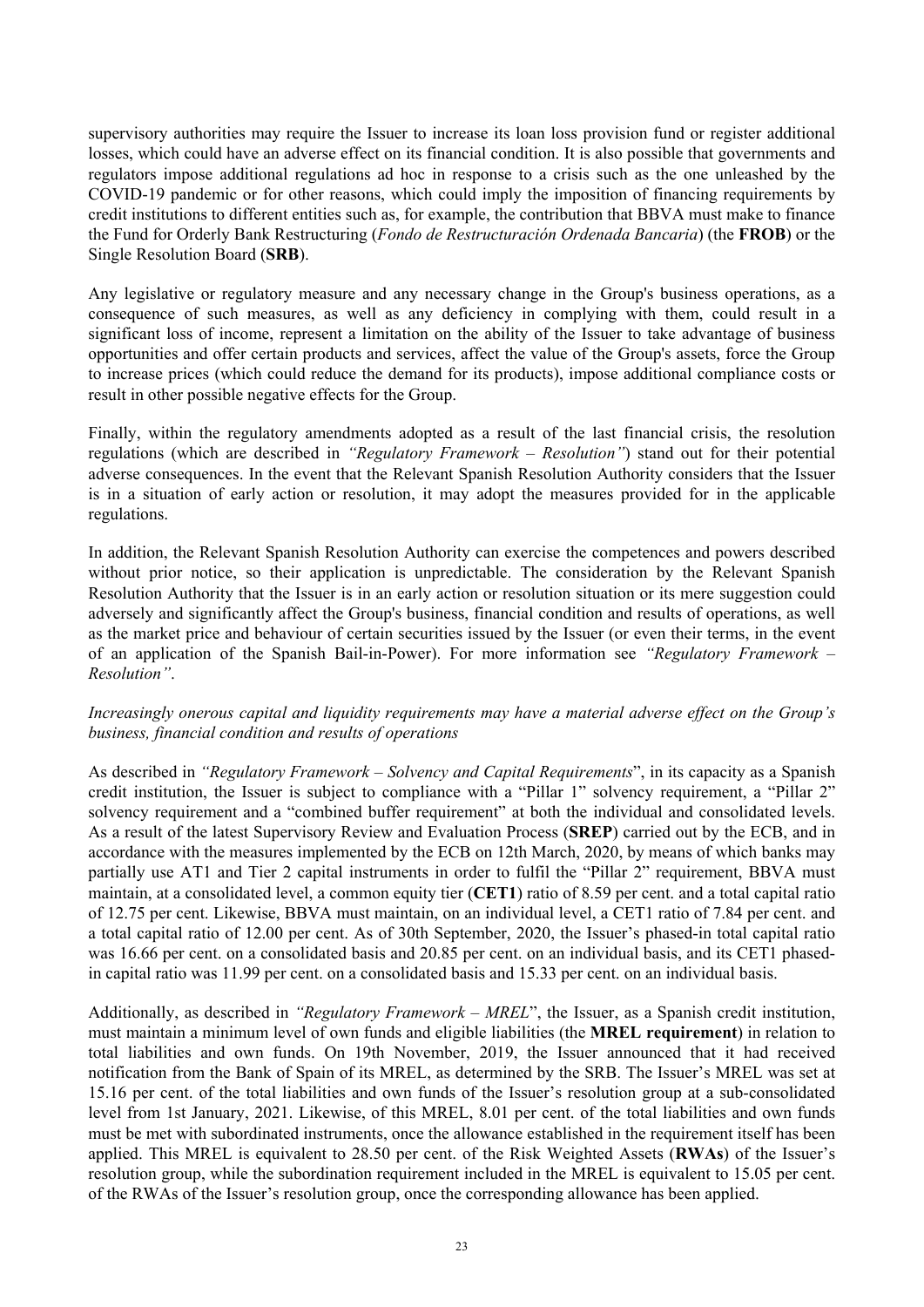In accordance with the Issuer's estimates and subject to the evolution of the Issuer's resolution group, the current structure of eligible liabilities and own funds of the Issuer's resolution group, together with the implementation of the funding plan of the Issuer for the issuance of eligible liabilities for 2020, subject to market conditions and availability, and after the entry into force of SRM Regulation II (which, among other things, determines the MREL in terms of RWAs and sets forth new transitional periods and deadlines and which BBVA interprets would be applicable to its MREL requirement) will enable the fulfilment of this requirement upon its entry into force.

However, both the total capital and the MREL requirements are subject to change and, therefore, no assurance can be given that the Issuer and/or the Group will not be subject to more stringent requirements at any future time. Likewise, no assurance can be given that the Issuer and/or the Group will be able to fulfil whichever future requirements may be imposed, even if such requirements were to be equal or lower. There can also be no assurances as to the ability of the Issuer and/or the Group to comply with whichever capital target is announced to the market at any given time, which could be negatively perceived by investors and/or supervisors, who could interpret that a lack of capital-generating capacity exists or that the capital structure has deteriorated, either of which could negatively affect the market value or behaviour of whichever securities are issued by the Issuer and/or the Group (and, in particular, any Senior Non-Preferred Notes, Tier 2 Subordinated Notes and any of its other capital instruments) and, therefore, lead to the implementation of new recommendations or requirements regarding "Pillar 2" or (should the Relevant Spanish Resolution Authority interpret that obstacles may exist for the viability of the resolution of the Issuer and /or the Group), MREL.

If the Issuer or the Group failed to comply with its "combined buffer requirement" they would have to calculate its Maximum Distributable Amount (**MDA**) and, until such calculation has been undertaken and reported to the Bank of Spain, the affected entity will not be able to make any discretionary payments. Once the MDA has been calculated and reported, such discretionary payments will be limited to the calculated MDA. Likewise, should the Issuer or the Group not meet the applicable capital requirements, additional requirements of "Pillar 2" or, if applicable, MREL could be imposed. Likewise, upon the entry into force of the EU Banking Reforms, any failure by the Bank or the Group to comply with its "combined buffer requirement" when considered in addition to its MREL could result in the imposition of restrictions or prohibitions on discretionary payments. Additionally, failure to comply with the capital requirements may result in the implementation of early action measures or, ultimately, resolution measures by the resolution authorities.

Regulation (EU) 2019/876 of the European Parliament and of the Council, of May 20, 2019 (as amended, replaced or supplemented at any time, **CRR II**) establishes a binding requirement for the leverage ratio effective from 28th June, 2021 of 3 per cent. of tier 1 capital (as of 30th September, 2020, the phased-in leverage ratio of the Group was 6.68 per cent. and fully loaded it was 6.46 per cent.). Moreover, the EU Banking Reforms (as defined below) include a leverage ratio buffer for financial institutions of global systemic importance (**G-SIBs**) to be met with Tier 1 capital. Any failure to comply with this leverage ratio buffer may also result in the need to calculate and report the MDA, and restrictions on discretionary payments. Moreover, CRR II proposes new requirements that capital instruments must meet in order to be considered AT1 or Tier 2 instruments, including certain grandfathering measures until 28th June, 2025. Once the grandfathering period in CRR II has elapsed, AT1 and/or Tier 2 instruments which do not comply with the new requirements at such date will no longer be considered as capital instruments. This could give rise to shortfalls in regulatory capital and, ultimately, could result in failure to comply with the applicable minimum regulatory capital requirements, with the aforementioned consequences.

Additionally, the implementation of the ECB expectations regarding prudential provisions for NPLs (published on 15th May, 2018) and the ECB's current review of internal models being used by banks subject to its supervision for the calculation of their RWAs could result, respectively, in the need to increase provisions for future NPLs and increases in the Group's capital needs.

Furthermore, the implementation of the Basel III reforms described in "*Regulatory Framework – Solvency and Capital Requirements"* could result in an increase of the Issuer's and the Group's total RWAs and,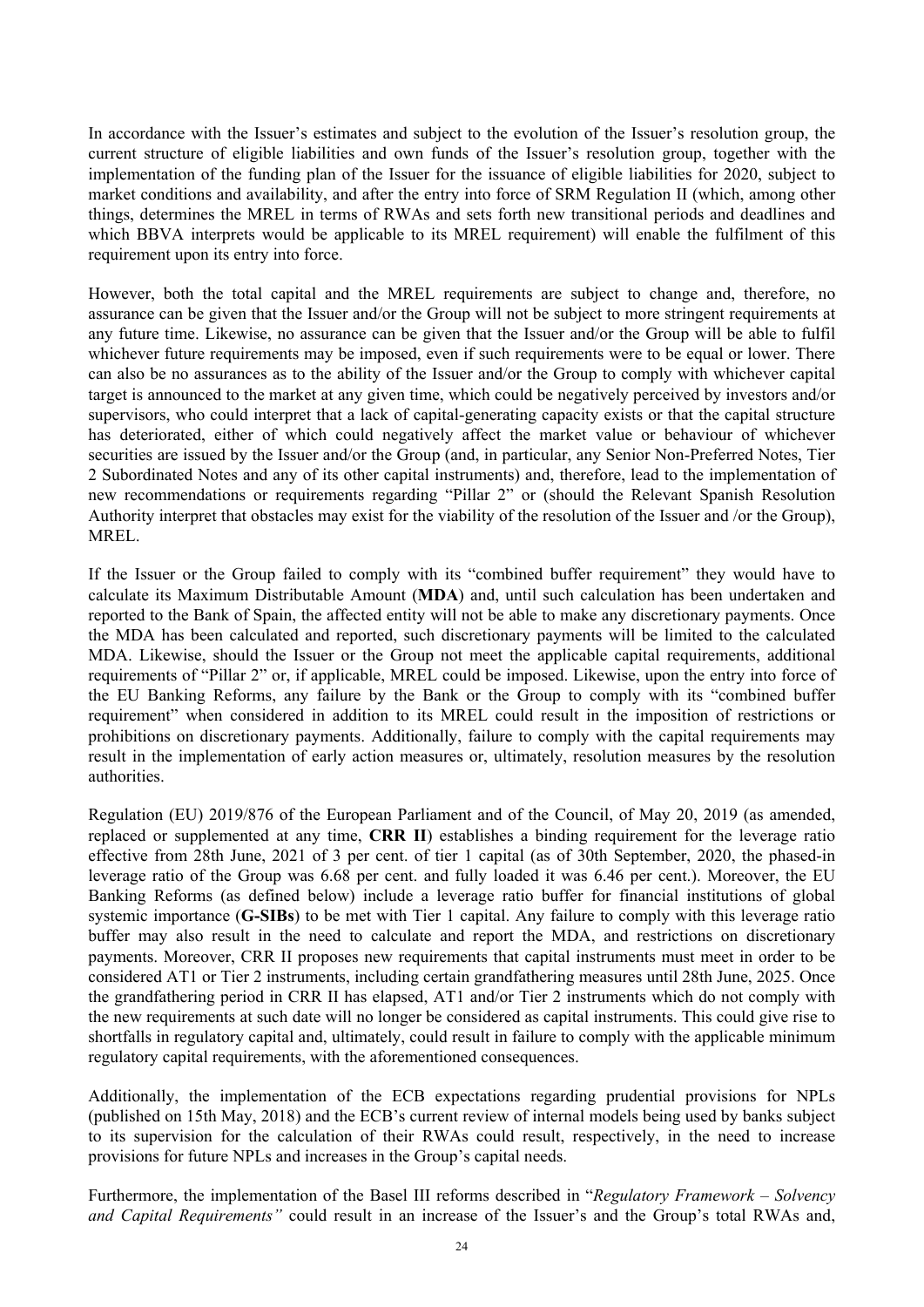therefore, could also result in a decrease of the Issuer's and the Group's capital ratios. Likewise, the lack of uniformity in the implementation of the Basel III reforms across jurisdictions in terms of timing and applicable regulations could give rise to inequalities and competition distortions. Moreover, the lack of regulatory coordination, with some countries bringing forward the application of Basel III requirements or increasing such requirements, could adversely affect an entity with global operations such as the Group and could affect its profitability.

Additionally, should the Total Loss Absorbing Capacity (**TLAC**) requirements, as described in *"Regulatory Framework – Resolution"*, currently only imposed upon G-SIBs, be applicable upon non-G-SIBs entities or should the Issuer once again be classified as a G-SIB, additional minimum requirements similar to MREL could in the future be imposed upon the Issuer.

There can be no assurance that the above capital requirements will not adversely affect the Issuer's or its subsidiaries' ability to make discretionary payments, or result in the cancellation of such payments (in whole or in part), or require the Issuer or such subsidiaries to issue additional securities that qualify as regulatory capital, to liquidate assets, to curtail business or to take any other actions, any of which may have adverse effects on the Group's business, financial condition and results of operations. Furthermore, an increase in capital requirements could negatively affect the return on equity and other of the Group's financial results indicators. Moreover, the Issuer's or the Group's failure to comply with their capital and/or MREL requirements could have a significant adverse effect on the Issuer's business, financial condition and results of operations.

Lastly, the Group must also comply with liquidity and funding ratios. Several elements of the Liquidity Coverage Ratio (**LCR)** and net stable financing ratio (**NSFR**) (as such ratios are defined in "*Regulatory Framework – Solvency and Capital Requirements*"), as introduced by national banking regulators and fulfilled by the Issuer, may require implementing changes in some of its commercial practices, which could expose the Issuer to additional expenses (including an increase in compliance expenses), affect the profitability of its activities or otherwise lead to a significant adverse effect over the Issuer's business, financial condition or results of operations. As of 30th September, 2020 and 31st December, 2019, the Group's LCR was 159 per cent. and 129 per cent. respectively. The NSFR was 127 per cent. as of 30th September, 2020 and 120 per cent. as of 31st December, 2019. For further information, see *"Regulatory Framework – Solvency and Capital Requirements"*.

### *The Group is exposed to tax risks that may negatively affect it*

The preparation of the Group's tax returns and the process of establishing tax provisions involve the use of estimates and interpretations of tax laws and regulations, which are complex and subject to review by the tax authorities. The size, regional diversity and complexity of some groups and their commercial and financial relationships with both third parties and related parties, as is the case with the Group, require the application and interpretation of a considerable number of laws and tax regulations and criteria that the different administrations and judicial bodies issue, as well as the use of more estimates, indeterminate legal concepts and valuations in order to comply with the tax obligations of the Issuer and all its subsidiaries. Therefore, any error or discrepancy with the tax authorities in any of the jurisdictions in which the Group operates may be subject to prolonged administrative or judicial procedures that may have a material adverse effect on the Group's results of operations in the applicable period.

On the other hand, the governments of different jurisdictions are seeking to identify new fiscal sources, and recently, they have focused with special attention on the financial sector. The Group's presence in different and diverse jurisdictions increases its exposure to the different regulatory and interpretative changes that are implemented from these jurisdictions, which could lead, among other things, to (i) an increase in the types of tax to which the Group is subject, including in response to the demands of various political forces at the national and global level, (ii) changes in the calculation of tax bases, such as the proposal in Spain to limit the exemption on dividends and capital gains contemplated in the proposed General State Budget Law 2021, the approval of which would entail that 5 per cent. of the dividends distributed to Spanish Group companies would have been subject and not exempt to corporate tax or, (iii) the creation of new taxes, like the proposed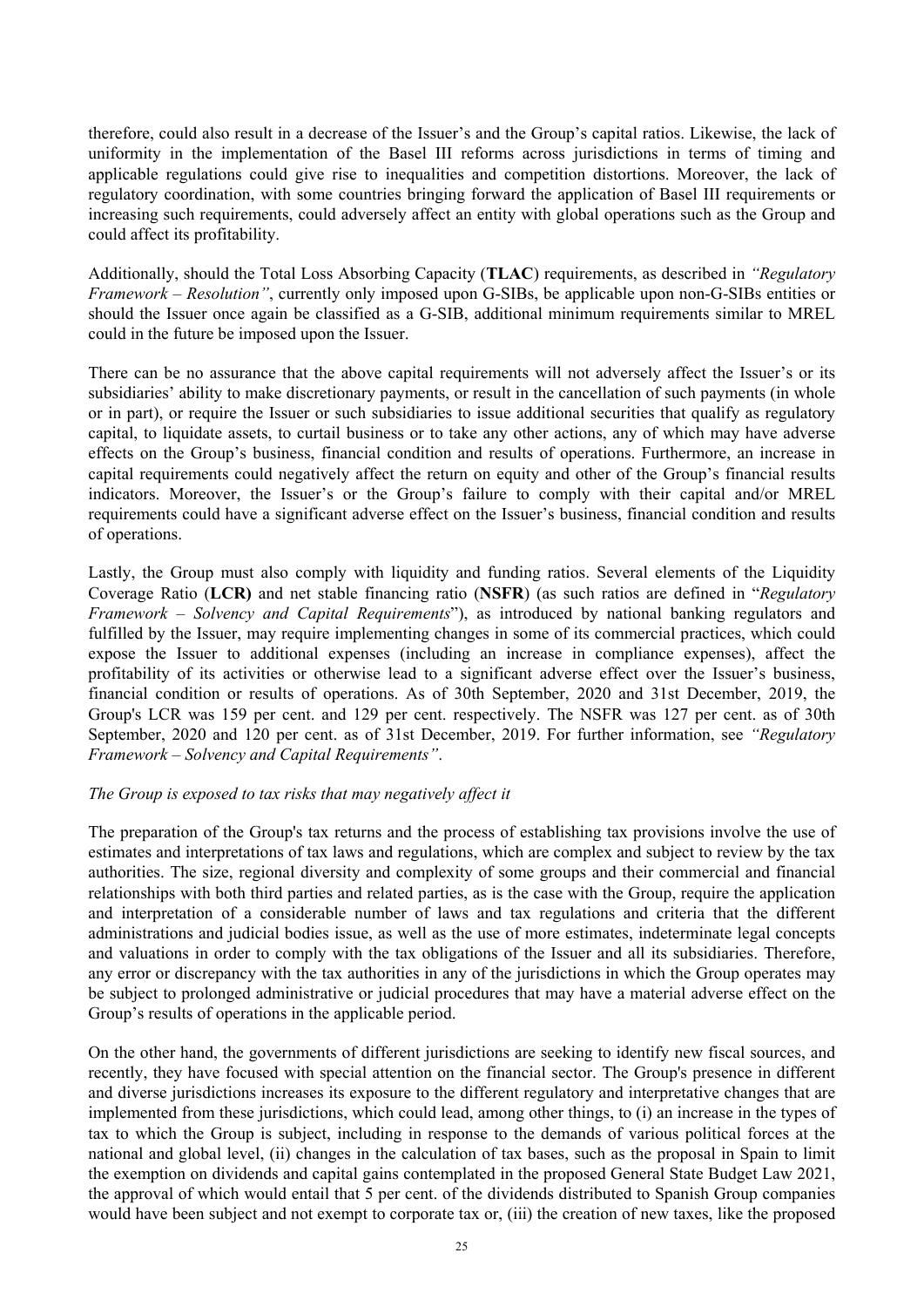Tax Directive for the Financial Transactions Tax (**FTT**) of the European Commission (which would tax the acquisitions of certain securities, including those issued by the Issuer), may have adverse effects on the business, financial condition and results of operations of the Group. With regard to the Spanish FTT, Law 5/2020, of 15th October, approving the Financial Transaction Tax (Ley 5/2020, de 15 de octubre, del Impuesto sobre Transacciones Financieras) (**Spanish FTT Law**) was published on the Spanish Official State Gazzete on 16th October, 2020. The Spanish FTT will come into effect three months later after the publication of the law (i.e. 16th January, 2020).

### *The Group is exposed to compliance risks*

The Group, due to its role in the economy and the nature of its activities, is singularly exposed to certain compliance risks. In particular, the Group must comply with regulations regarding customer conduct, market conduct, the prevention of money laundering and the financing of terrorist activities, the restrictions established by international sanctions programs and anti-corruption laws (including the US Foreign Corrupt Practices Act of 1977 and the UK Bribery Act of 2010), whose violations could carry very significant penalties.

Generally, all these regulations require banking entities to use diligence measures to manage compliance risk; and sometimes, these entities must apply reinforced due diligence measures because they understand that, due to the very nature of the activities they carry out (among others, private banking, money transfer and foreign currency exchange operations), they may present a higher risk of money laundering or terrorist financing.

Although the Group has adopted policies, procedures, systems and other measures to manage compliance risk, it is dependent on its employees and external suppliers for the implementation of these policies, procedures, systems and other measures, and it cannot guarantee that these are sufficient or that the employees (124,110 as of 30th September, 2020) or other persons of the Group or its business partners, agents and/or other third parties with a business or professional relationship with BBVA do not elude or infringe such measures or elude or otherwise infringe current regulations or BBVA's ethics and compliance regulations, acts for which such persons or the Group could be held ultimately responsible and/or that could damage the Group's reputation. Furthermore, the Group may not be able to prevent third parties outside the Group from using the banking network in order to launder money or carry out illegal or inappropriate activities. A further consideration is that financial crimes continually evolve and that emerging technologies, such as cryptocurrencies and blockchain, could limit the Group's ability to track the movement of funds. Additionally, in adverse economic conditions, it is possible that financial crime attempts will increase significantly (as was the case in the US in the face of the previous financial crisis).

In case of breach of the applicable regulations or if the competent authorities consider that the Group does not perform the necessary due diligence inherent to its activities, such authorities could impose limitations on the Group's activities, the revocation of its authorisations and licenses, and economic penalties, in addition to having significant consequences for the Group's reputation, which could have a significant adverse impact on the Group's business, financial condition and results of operations. Furthermore, the Group occasionally conducts investigations related to alleged violations of such laws and regulations, and any such investigation or any related procedure could be time consuming and costly, and its results difficult to predict.

# **Operational Risks**

# *Attacks, failures or deficiencies in the Group's procedures, systems and security or those of third parties to which the Group is exposed could have a significant adverse impact on the Group's business, financial condition and results of operations, and could be detrimental for its reputation*

The Group's activities depend to a large extent on its ability to process and report effectively and precisely on a high volume of highly complex operations with numerous and diverse products and services (by their nature, generally ephemeral), in different currencies and subject to different regulatory regimes. Therefore, it relies on highly sophisticated information technology (**IT**) systems for data transmission, processing and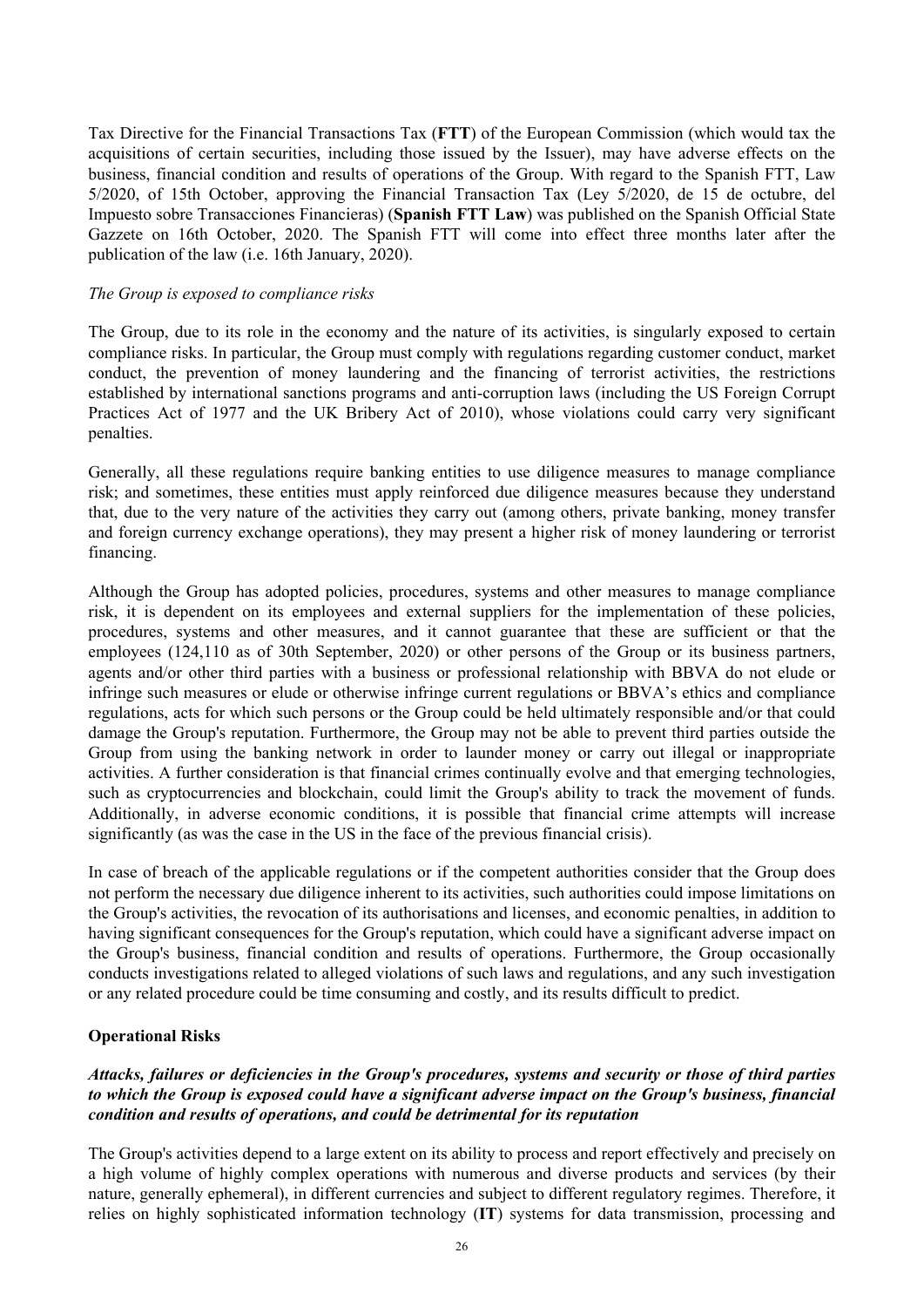storage. However, IT systems are vulnerable to various problems, such as hardware and software malfunctions, computer viruses, hacking, and physical damage to IT centres. BBVA's exposure to these risks has increased significantly in recent years due to the Group's implementation of its ambitious digital strategy (which has allowed the Group to have a pioneering global mobile development platform in the sector, with around 60 per cent. of customers using the bank's digital channels). According to data as of 30th September, 2020, 62 per cent. of the Group's customers are digital and 57 per cent. of customers regularly use their mobile phones to interact with BBVA, and digital sales represent 63.6 per cent. of total sales. BBVA already has more than 500,000 customers registered exclusively through digital channels in Spain, of which more than 50 per cent. did so via mobile. These digital services, as well as the rest of the alternatives that BBVA offers users to become BBVA customers, have become even more important after the COVID-19 outbreak and the decrees of a state of emergency (or similar) in the countries in which the Group operates, which restrict or advise against travel. Currently, one in three new clients chooses digital channels to start their relationship with BBVA. In April 2020, these digital customers exceeded 77 million monthly sessions in the BBVA 'app', making this channel the fastest growing in use. Any attack, failure or deficiency in the Group's systems could, among other things, lead to the misappropriation of funds of the Group's clients or the Group itself and to the unauthorised disclosure, destruction or use of confidential information, as well as preventing the normal operation of the Group, and impairing its ability to provide services and carry out its internal management. In addition, any attack, failure or deficiency could result in the loss of customers and business opportunities, damage to computers and systems, violation of regulations regarding data protection and/or other regulations, exposure to litigation, fines, sanctions or interventions, loss of confidence in the Group's security measures, damage to its reputation, reimbursements and compensation, and additional regulatory compliance expenses and could have a significant adverse impact on the Group's business, financial condition and results of operations. Furthermore, it is possible that such attacks, failures or deficiencies will not be detected on time or never. The Group is likely to be forced to spend significant additional resources to improve its security measures in the future. Even so, the Group may not be able to anticipate or prevent all possible vulnerabilities, nor to implement preventive measures that are effective or sufficient. In particular, cyberattacks are becoming increasingly sophisticated and difficult to prevent.

Customers and other third parties to which the Group is significantly exposed, including the Group's service providers (such as data processing companies to which the Group has outsourced certain services), face similar risks (especially under the current COVID-19 pandemic, as mentioned in "*Risk Factors - The coronavirus (COVID-19) pandemic is adversely affecting the Group*" above). Any attack, failure or deficiency that may affect such third parties could, among other things, adversely affect the Group's ability to carry out operations or provide services to its clients or result in the unauthorised disclosure, destruction or use of confidential information. Furthermore, the Group may not be aware of such attack, failure or deficiency in time, which could limit its ability to react. Moreover, as a result of the increasing consolidation, interdependence and complexity of financial institutions and technological systems, an attack, failure or deficiency that significantly degrades, eliminates or compromises the systems or data of one or more financial institutions could have a significant impact on its counterparts or other market participants, including the Group.

### **RISKS RELATED TO EARLY INTERVENTION AND RESOLUTION**

*The Notes may be subject to the exercise of the Spanish Bail-in-Power by the Relevant Spanish Resolution Authority. Other powers contained in Law 11/2015 and the SRM Regulation could materially affect the rights of the Noteholders under, and the value of, any Notes* 

See "*Regulatory Framework – Resolution*" for a description of the Spanish Bail-in-Power.

The powers set out in the BRRD (which in the case of BRRD I has been implemented through Law 11/2015 and Royal Decree 1012/2015 of 6th November by virtue of which Law 11/2015 is developed and Royal Decree 2606/1996 of 20th December on credit entities' deposit guarantee fund is amended (**RD 1012/2015**)) and the SRM Regulation impact how credit institutions and investment firms are managed, as well as, in certain circumstances, the rights of creditors. Pursuant to Law 11/2015, upon any application of the Spanish Bail-in-Power, holders of Notes may be subject to, among other things, a write-down (including to zero)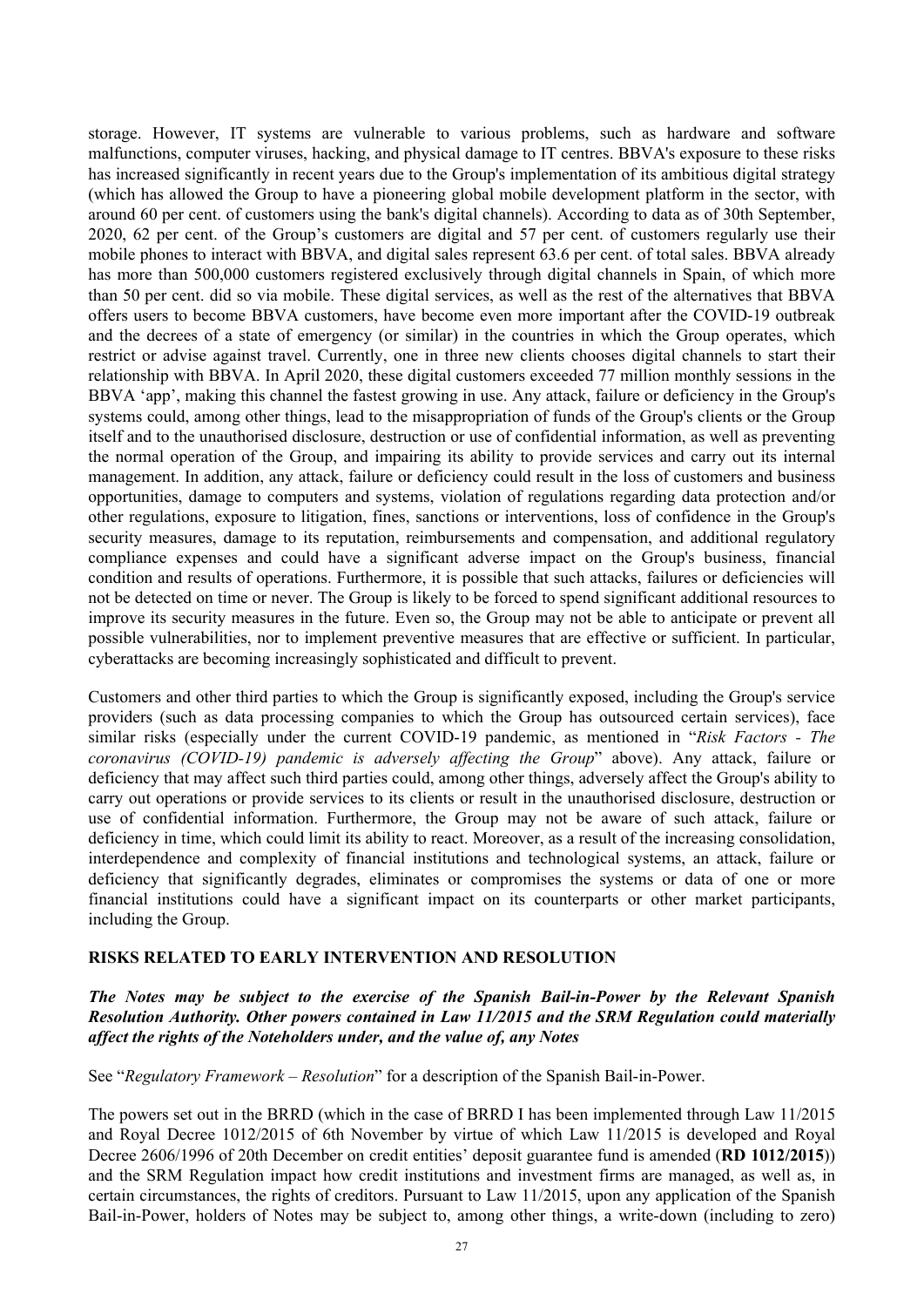and/or conversion into equity or other securities or obligations of such Notes. The exercise of any such powers (or any of the other resolution powers and tools) may result in such Noteholders losing some or all of their investment or otherwise having their rights under such Notes adversely affected. Such exercise could also involve modifications to, or the disapplication of, provisions in the terms and conditions of the Notes, including, among other provisions, the principal amount or any interest payable on the Notes, or the maturity date or any other dates on which payments may be due, as well as the suspension of payments for a certain period. As a result, the exercise of the Spanish Bail-in-Power with respect to the Notes or the taking by the Relevant Spanish Resolution Authority of any other action, or any suggestion that the exercise or taking of any such action may happen, could materially adversely affect the rights of Noteholders, the market price or value or trading behaviour of any Notes and/or the ability of the Issuer to satisfy its obligations under any Notes.

The exercise of the Spanish Bail-in-Power by the Relevant Spanish Resolution Authority with respect to the Notes is likely to be inherently unpredictable and may depend on a number of factors which may also be outside of the Issuer's control. In addition, as the Relevant Spanish Resolution Authority will retain a broad element of discretion, it may exercise any of its powers without any prior notice to the holders of the Notes. Holders of the Notes may not be able to refer to publicly available criteria in order to anticipate any potential exercise of any such Spanish Bail-in-Power. Because of this inherent uncertainty, it will be difficult to predict when, if at all, the exercise of any such powers by the Relevant Spanish Resolution Authority may occur.

This uncertainty may adversely affect the value of the Notes. The price and trading behaviour of the Notes may be affected by the threat of a possible exercise of any power under Law 11/2015 and/or the SRM Regulation (including any early intervention measure before any resolution) or any suggestion of such exercise, even if the likelihood of such exercise is remote. Moreover, the Relevant Spanish Resolution Authority may exercise any such powers without providing any advance notice to the holders of the Notes.

In addition, the EBA has published certain regulatory technical standards and implementing technical standards to be adopted by the European Commission and certain other guidelines. These standards and guidelines could be potentially relevant to determining when or how a Relevant Spanish Resolution Authority may exercise the Spanish Bail-in-Power. Such standards and guidelines include guidelines on the treatment of shareholders in bail-in or the write-down and conversion of capital instruments, and on the rate of conversion of debt to equity or other securities or obligations in any bail-in. No assurance can be given that these standards and guidelines will not be detrimental to the rights of a Noteholder under, and the value of a Noteholder's investment in, the Notes.

Finally, any compensation right to which any holder of the Notes may be entitled under the BRRD (as implemented in Spain), the SRM Regulation and Applicable Banking Regulations as described under "*Regulatory Framework – Resolution*" is unlikely to compensate that holder for the losses it has actually incurred and, in any event, there is likely to be a considerable delay in the recovery of such compensation.

### *Noteholders may not be able to exercise their rights on a default in the event of the adoption of any early intervention or resolution measure under Law 11/2015 and the SRM Regulation*

The Issuer may be subject to a procedure of early intervention or resolution pursuant to the BRRD as implemented through Law 11/2015 and RD 1012/2015 and the SRM Regulation if the Issuer or its group of consolidated credit entities is in breach (or due, among other things, to a rapidly deteriorating financial condition, it is likely in the near future to be in breach) of applicable regulatory requirements relating to solvency, liquidity, internal structure or internal controls or the conditions for resolution referred to in "*Regulatory Framework – Resolution*" are met.).

Pursuant to Law 11/2015 the adoption of any early intervention or resolution procedure shall not itself constitute a default or entitle any counterparty of the Issuer to exercise any rights it may otherwise have in respect thereof and any provision providing for such rights shall further be deemed not to apply. However, this does not limit the ability of a counterparty to exercise its rights accordingly where a default arises either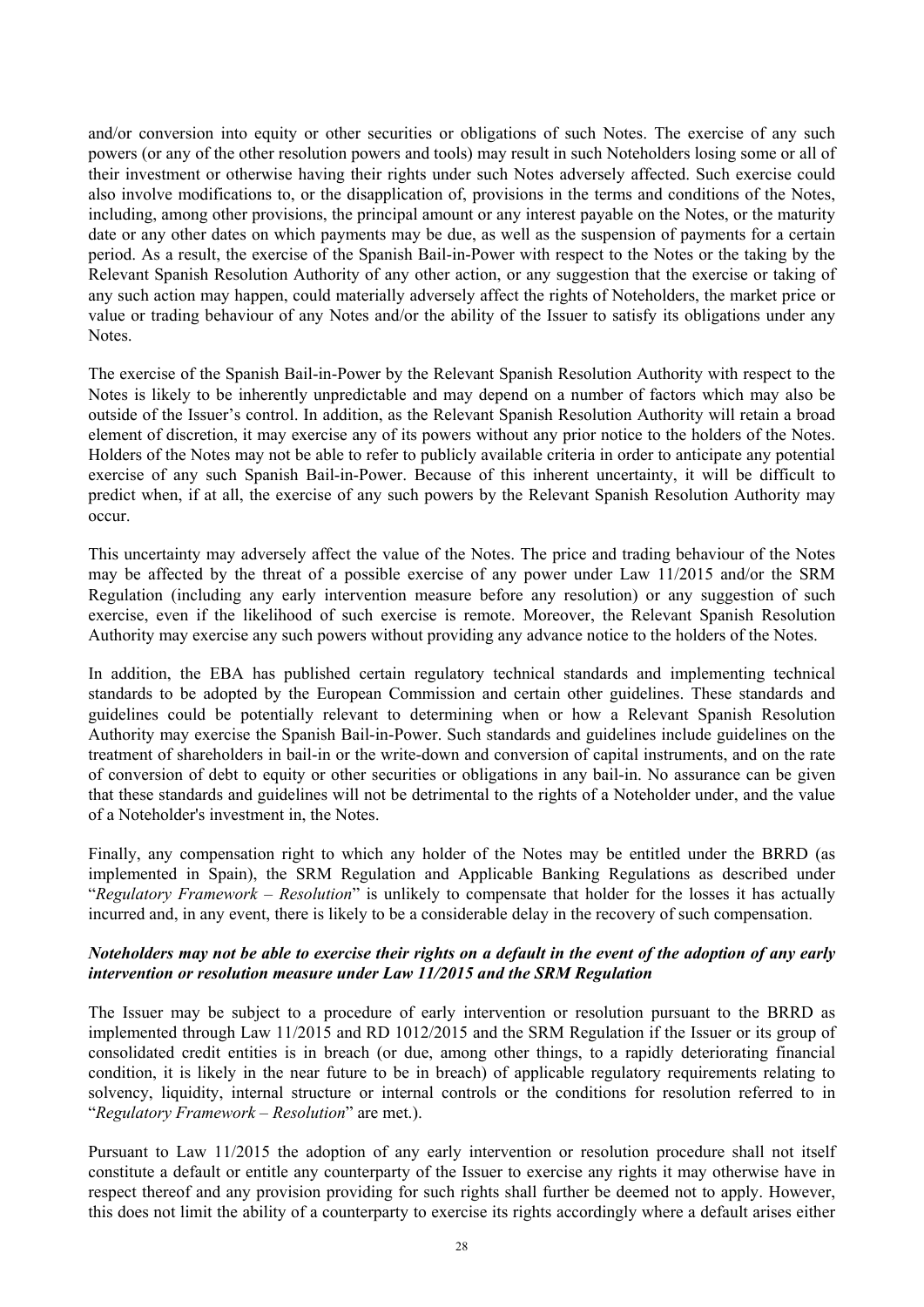before or after the exercise of any such early intervention or resolution procedure and does not necessarily relate to the exercise of any relevant measure or power which has been applied pursuant to Law 11/2015.

Any enforcement by a Noteholder of its rights under the Notes following the adoption of any early intervention or resolution procedure will, therefore, be subject to the relevant provisions of the BRRD, Law 11/2015 and the SRM Regulation in relation to the exercise of the relevant measures and powers pursuant to such procedure, including the resolution tools and powers referred to in "*Regulatory Framework – Resolution*". Any claims of a Noteholder will consequently be limited by the application of any measures pursuant to the provisions of Law 11/2015 and the SRM Regulation. There can be no assurance that the taking of any such action (or any threat or suggestion that such action may be taken) would not adversely affect the rights of Noteholders, the price or value of their investment in the Notes and/or the ability of the Issuer to satisfy its obligations under the Notes and the enforcement by a holder of any rights it may otherwise have may be limited in these circumstances.

### **RISKS RELATED TO NOTES GENERALLY**

Set out below is a brief description of material risks relating to the Notes generally:

## *The Issuer may redeem the Notes for tax reasons. This may limit the market value of the Notes concerned and an investor may not be able to reinvest the redemption proceeds in a manner which achieves a similar effective return*

An optional redemption feature may limit the market value of the Notes. During any period when the Issuer may elect to redeem Notes, or during which there is an actual or perceived increased likelihood that the Issuer may elect to redeem the Notes, the market value of those Notes generally will not rise substantially above the price at which they can be redeemed. This also may be true prior to any redemption period.

Should the Issuer elect to redeem Notes when its cost of borrowing is lower than the interest rate on the Notes, an investor generally would not be able to reinvest the redemption proceeds at such times at an effective interest rate as high as the interest rate on the Notes being redeemed and may only be able to do so at a significantly lower rate. Potential investors should consider reinvestment risk in light of other investments available at that time.

It is not possible to predict whether or not any further change in the laws or regulations of Spain or the application or binding official interpretation thereof, or any of the other events referred to above, will occur and so lead to the circumstances in which the Issuer is able to elect to redeem the Notes, and if so whether or not the Issuer will elect to exercise such option to redeem the Notes. There can be no assurances that, in the event of any such early redemption, Noteholders will be able to reinvest the proceeds at a rate that is equal to the return on the Notes.

#### *Claims of Holders under the Notes are effectively junior to those of certain other creditors*

The Notes constitute direct, unconditional, unsubordinated and unsecured obligations of the Issuer, representing, in the case of each Note, a separate and independent obligation of the Issuer, and, upon the insolvency (*concurso de acreedores*) of the Issuer, in accordance with and to the extent permitted by the Insolvency Law and other applicable laws relating to or affecting the enforcement of creditors' rights in Spain (including, without limitation, Additional Provision 14.2 of Law 11/2015), the payment obligations of the Issuer under the Notes with respect to claims for principal (which claims will constitute ordinary claims) will rank: (i) junior to any (A) privileged claims (*créditos privilegiados*) (which shall include, among other claims, any claims in respect of deposits for the purposes of Additional Provision 14.1 of Law 11/2015) and (B) claims against the insolvency estate (*créditos contra la masa*); (ii) *pari passu* without any preference or priority among themselves and with all other Senior Preferred Obligations; and (iii) senior to (A) any Senior Non-Preferred Obligations and (B) all subordinated obligations of, or subordinated claims against, the Issuer (*créditos subordinados*), present and future. Terms used in this paragraph have the meanings given to them in "*Overview of the Terms of the Programme*".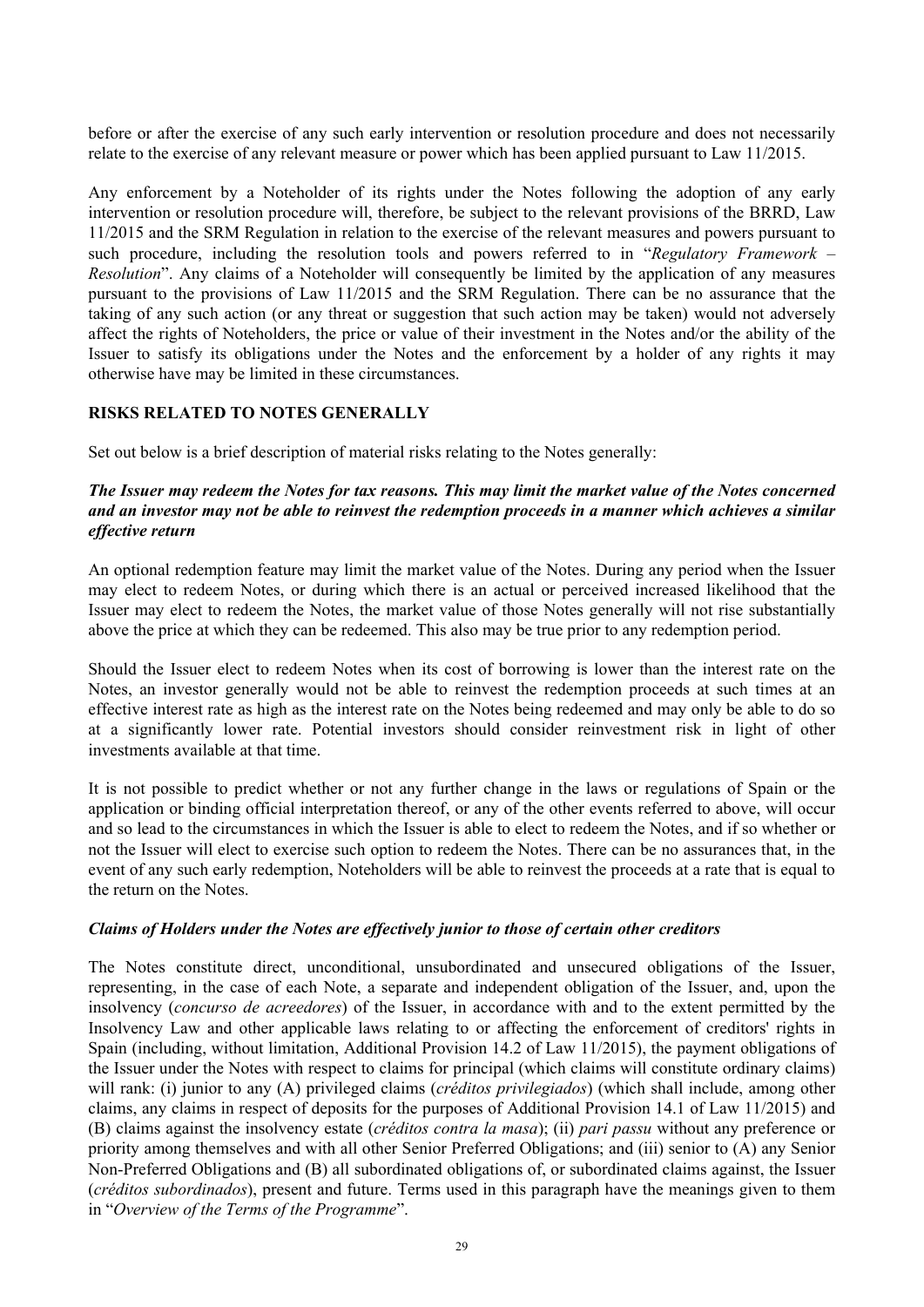Upon insolvency, the obligations of the Issuer under the Notes will be effectively subordinated to all of the Issuer's secured indebtedness, to the extent of the value of, or the proceeds realised from, the assets securing such indebtedness. The Notes are further structurally subordinated to all indebtedness of subsidiaries of the Issuer insofar as any right of the Issuer to receive any assets of such companies upon their winding up will be effectively subordinated to the claims of the creditors of those companies in the winding-up.

Moreover, the BRRD, Law 11/2015 and the SRM Regulation contemplate that Notes may be subject to the exercise of the Spanish Bail-in Power by the Relevant Spanish Resolution Authority. This may involve the variation of the terms of the Notes or a change in their form, if necessary, to give effect to the exercise of the Spanish Bail-in Power by the Relevant Spanish Resolution Authority. See "*Risks related to Early Intervention and Resolution – The Notes may be subject to the exercise of the Spanish Bail-in-Power by the Relevant Spanish Resolution Authority. Other powers contained in Law 11/2015 and the SRM Regulation could materially affect the rights of the Noteholders under, and the value of, any Notes*" and "*Regulatory Framework – Resolution"* 

# *Spanish Tax Rules*

Article 44 of RD 1065/2007 sets out the reporting obligations applicable to preference shares and debt instruments issued under Law 10/2014. The procedures apply to interest deriving from preference shares and debt instruments to which Law 10/2014 refers, including debt instruments issued at a discount for a period equal to or less than twelve months.

According to the literal wording of Article 44.5 of RD 1065/2007 income derived from securities originally registered with the entities that manage clearing systems located outside Spain, and are recognised by Spanish law or by the law of another OECD country (such as the Depository Trust Company (**DTC**), Euroclear or Clearstream, Luxembourg), will be paid free of Spanish withholding tax provided that the Paying Agent appointed by the Issuer submits a statement to the Issuer, the form of which is included in the Agency Agreement, with the following information:

- (i) identification of the securities;
- (ii) payment date;
- (iii) total amount of income paid on the relevant date; and
- (iv) total amount of the income corresponding to each clearing system located outside Spain.

These obligations refer to the total amount paid to investors through each foreign clearing house.

In accordance with Article 44.5 of RD 1065/2007 the relevant Issuing and Paying Agent should provide the Issuer with the statement on the business day immediately prior to each interest payment date. The statement must reflect the situation at the close of business of that same day. In the event that on such date, the entity obliged to provide the declaration fails to do so, the Issuer or the Issuing and Paying Agent on its behalf will make a withholding at the general rate of 19 per cent.

If, before the tenth day of the month following the month in which interest is paid, the obliged entity provides the statement, the Issuer will reimburse the amounts withheld.

Prospective investors should note that the Issuer does not accept any responsibility in relation to any failure in the delivery of the relevant statement by the Issuing and Paying Agent in connection with each payment of interest under the Notes. Accordingly, the Issuer will not be liable for any damage or loss suffered by any beneficial owner who would otherwise be entitled to an exemption from Spanish withholding tax but whose payments are nonetheless paid net of Spanish withholding tax because the relevant statement was not duly delivered to the Issuer. Moreover, the Issuer will not pay any additional amounts with respect to any such withholding tax.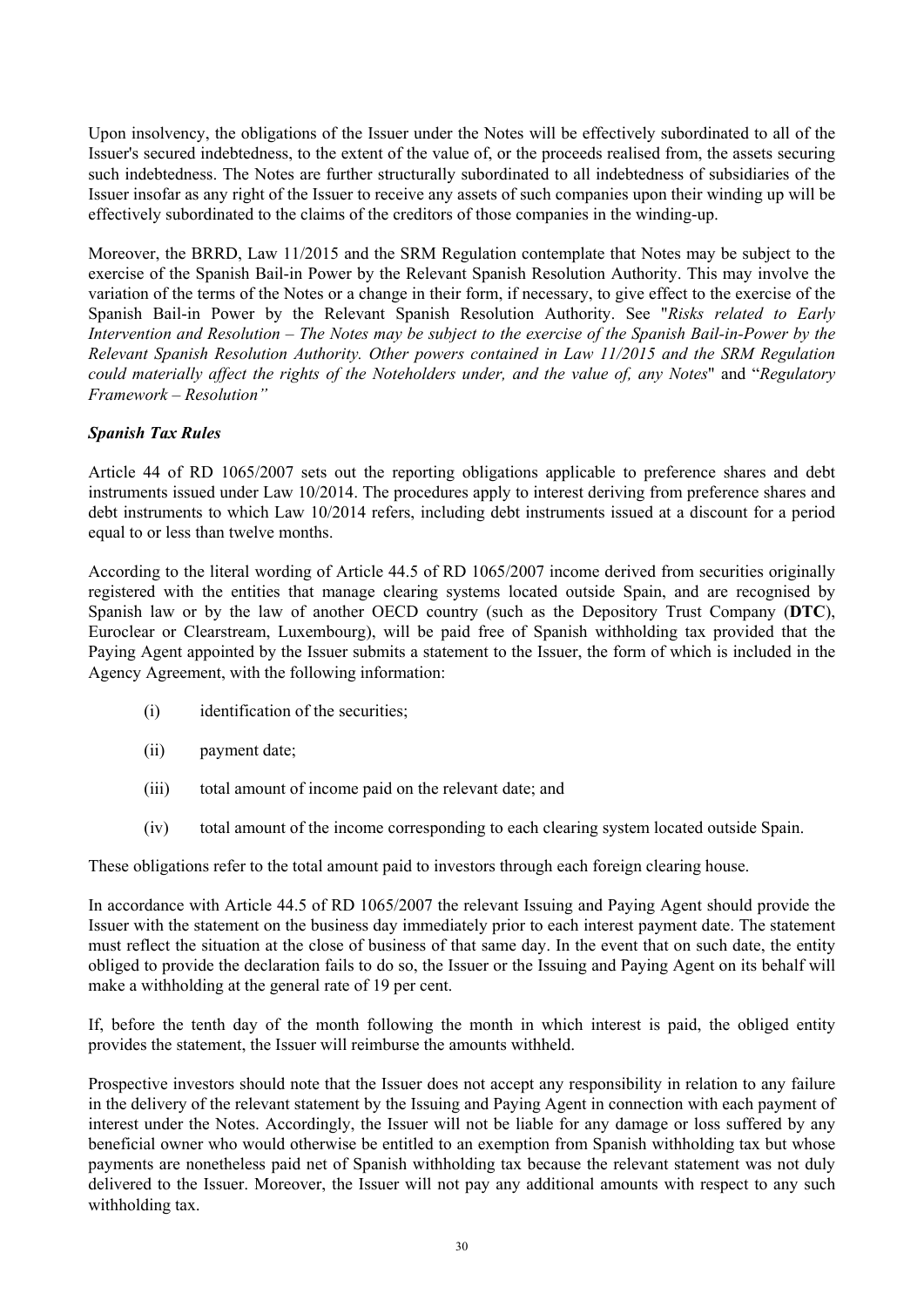In the event that the currently applicable procedures are modified, amended or supplemented by, among other things, any Spanish law, regulation, interpretation or ruling of the Spanish tax authorities, the Issuer will notify the Noteholders of such information procedures and their implications, as the Issuer may be required to apply withholding tax on interest payments in respect of the Notes if the Noteholders do not comply with such information procedures.

## *General*

The procedure described in this Information Memorandum for the provision of information required by Spanish laws and regulations is a summary only, and none of the Issuer, the Arranger or the Dealers, assumes any responsibility therefore. In the event that the currently applicable procedures are modified, amended or supplemented by, among other things, any Spanish law, regulation, interpretation or ruling of the Spanish tax authorities, the Issuer will notify the Noteholders of such information procedures and their implications, as the Issuer may be required to apply withholding tax on interest payments in respect of the Notes if the Noteholders do not comply with such information procedures.

# *The rights of Noteholders could be adversely affected by a change in Spanish law, English law or administrative practice*

The terms and conditions of the Notes (except for the status of the Notes) are based on English law in effect as at the date of this Information Memorandum. No assurance can be given as to the impact of any possible judicial decision or change to Spanish and English law or administrative practice after the date of this Information Memorandum and any such change could materially adversely impact the rights of any Noteholders.

# *Reliance on Euroclear and Clearstream, Luxembourg procedures*

The Notes will be represented on issue by a Global Note that will be deposited with a common depositary for Euroclear and Clearstream, Luxembourg. Except in the circumstances described in the relevant Pricing Supplement, investors will not be entitled to receive Notes in definitive form. Euroclear and Clearstream, Luxembourg and their respective direct and indirect participants will maintain records of the beneficial interests in the Global Note. While the Notes are represented by the Global Note, investors will be able to trade their beneficial interests only through Euroclear and Clearstream, Luxembourg and their respective participants.

While the Notes are represented by the Global Notes, the Issuer will discharge its payment obligation under the Notes by making payments through the relevant clearing systems. A holder of a beneficial interest in a Global Note must rely on the procedures of the relevant clearing system and its participants to receive payments under the Notes. The Issuer has no responsibility or liability for the records relating to, or payments made in respect of, beneficial interests in any Global Note.

Holders of beneficial interests in a Global Note will not have a direct right to vote in respect of the Notes. Instead, such holders will be permitted to act only to the extent that they are enabled by the relevant clearing system and its participants to appoint appropriate proxies.

### **Risks related to the market generally**

Set out below is a brief description of the material market risks, including liquidity risk, exchange rate risk, interest rate risk and credit risk: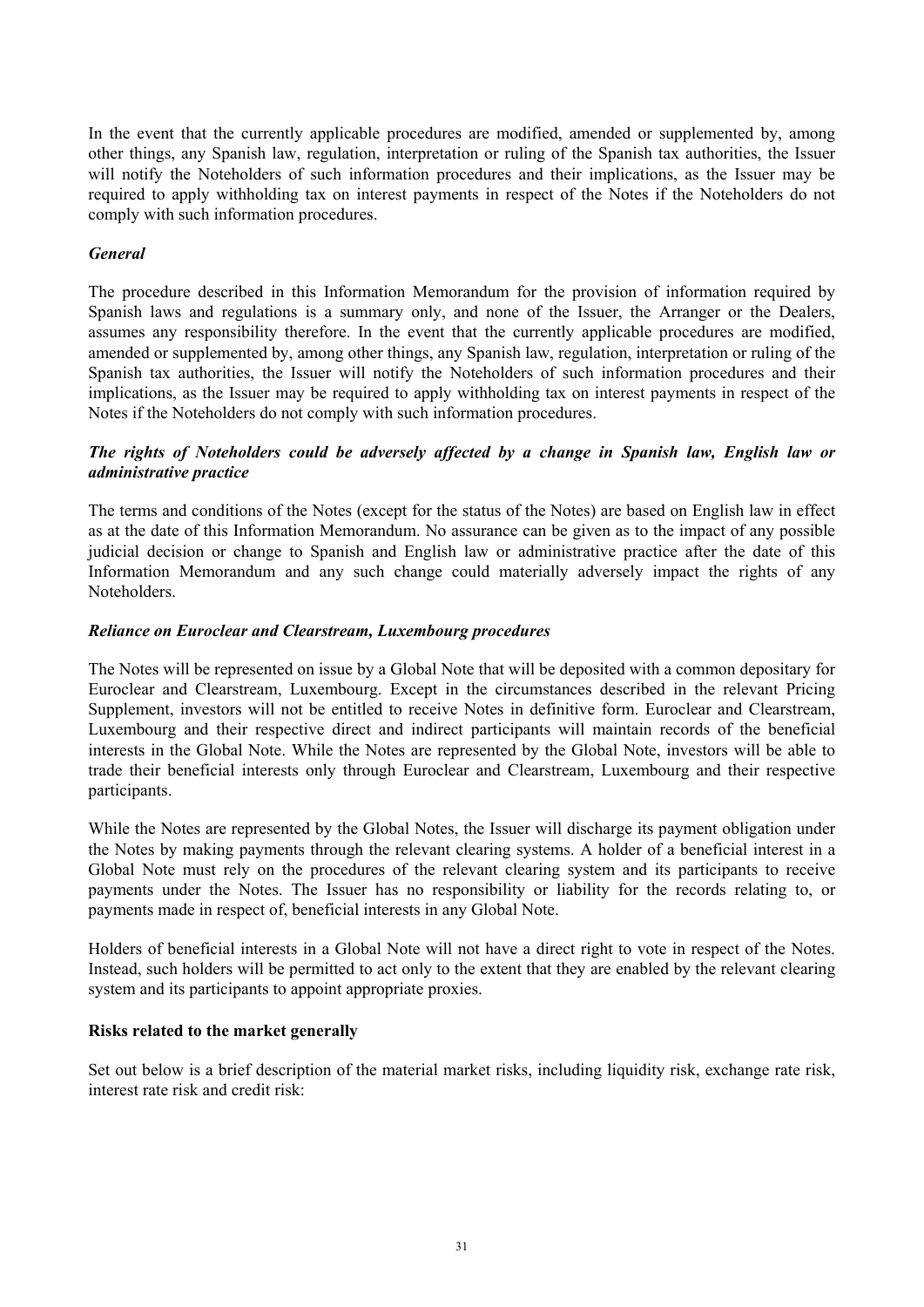# *An active secondary market in respect of the Notes may never be established or may be illiquid and the market price of the Notes may be subject to factors outside of the Issuer's control, all of which could adversely affect the value at which an investor could sell his Notes*

The Notes may have no established trading market when issued, and one may never develop. If an active trading market does not develop or is not maintained, the market price and liquidity of the Notes may be adversely affected. If a market does develop, it may not be very liquid. The market price of the Notes could also be affected by market conditions more generally and other factors outside of the Issuer's control and unrelated to the Group's business, financial condition and results of operations. Therefore, investors may not be able to sell their Notes at a particular time or may not be able to sell their Notes at a favourable price.

Although applications have been made for Notes issued under the Programme to be admitted to the Official List and to trading on the Regulated Market, there is no assurance that such applications will be accepted, that any particular issue of Notes will be so admitted or that an active trading market will develop. Accordingly, there is no assurance as to the development or liquidity of any trading market for any particular issue of Notes. The liquidity of any market for the Notes will depend on a number of factors including:

- the number of holders of the Notes;
- the Issuer's ratings published by major credit rating agencies;
- the Issuer's financial performance;
- the market for similar securities;
- the interest of securities dealers in making a market in the Notes; and
- prevailing interest rates.

No assurance can be given that an active market for the Notes will develop or, if developed, that it will continue.

# *If an investor holds Notes which are not denominated in the investor's home currency, that investor will be exposed to movements in exchange rates adversely affecting the value of its holding. In addition, the imposition of exchange controls in relation to any Notes could result in an investor not receiving payments on those Notes*

The Issuer will pay principal and interest on the Notes in the Specified Currency (as specified in the applicable Pricing Supplement). This presents certain risks relating to currency conversions if an investor's financial activities are denominated principally in a currency or currency unit (the **Investor's Currency**) other than the Specified Currency. These include the risk that exchange rates may significantly change (including changes due to devaluation of the Specified Currency or revaluation of the Investor's Currency) and the risk that authorities with jurisdiction over the Investor's Currency and/or the Specified Currency may impose or modify exchange controls. An appreciation in the value of the Investor's Currency relative to the Specified Currency would decrease (i) the Investor's Currency-equivalent yield on the Notes, (ii) the Investor's Currency-equivalent value of the principal payable on the Notes and (iii) the Investor's Currencyequivalent market value of the Notes.

Government and monetary authorities may impose (as some have done in the past) exchange controls that could adversely affect an applicable exchange rate or the ability of the Issuer to make payments in respect of the Notes. As a result, investors may receive less interest or principal than expected, or no interest or principal.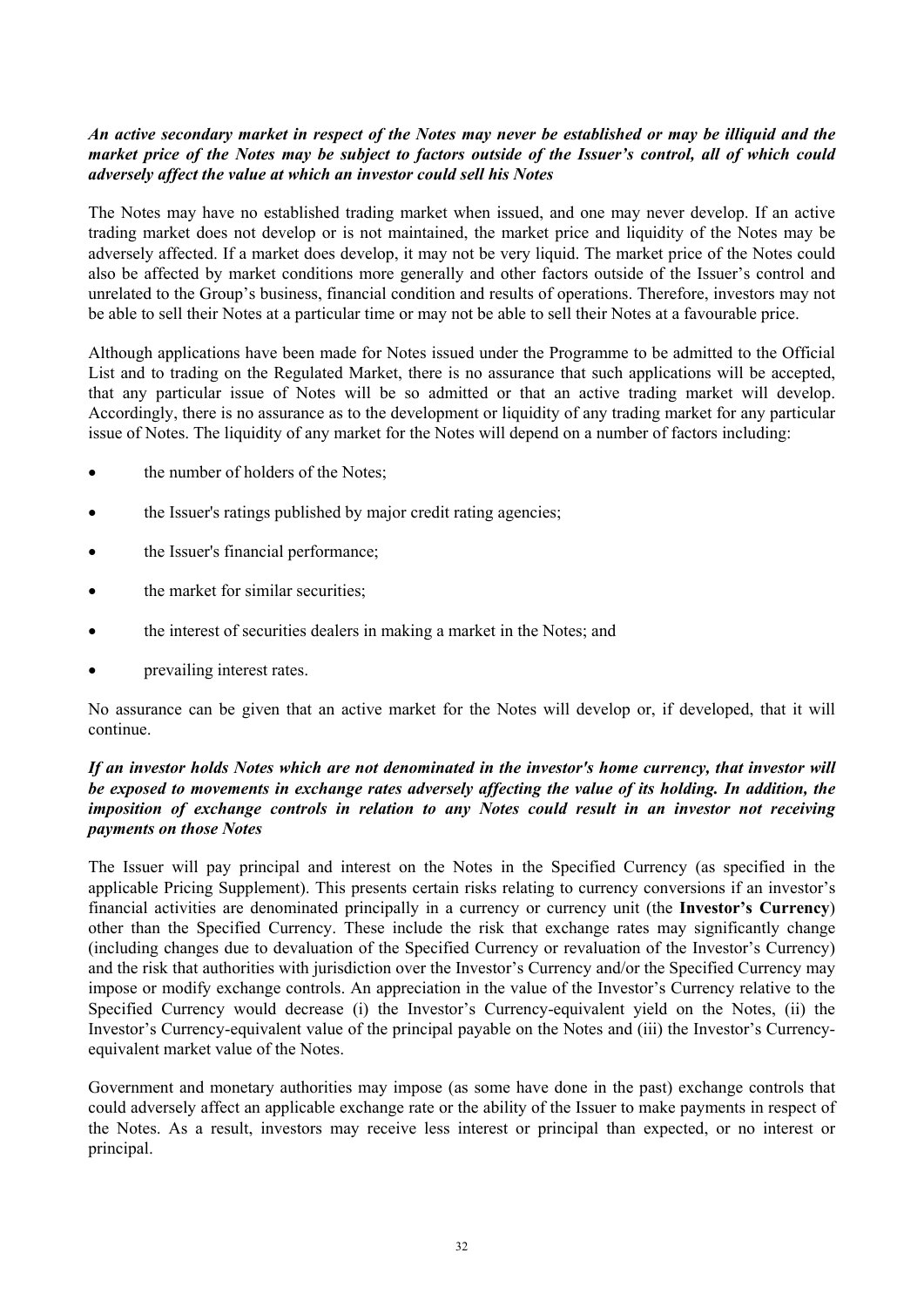#### *The value of fixed rate Notes may be adversely affected by movements in market interest rates*

Investment in fixed rate Notes involves the risk that if market interest rates subsequently increase above the rate paid on the fixed rate Notes, this will adversely affect the market value of the fixed rate Notes as the return realised on the fixed rate Notes may then be less than the return an investor could realise from another equivalent investment at the relevant time.

# *Credit ratings assigned to the Issuer or any Notes may not reflect all the risks associated with an investment in those Notes*

One or more independent credit rating agencies may assign credit ratings to the Notes (including on an unsolicited basis). The ratings may not reflect the potential impact of all risks related to structure and market of the Notes and additional factors discussed above and do not address the price, if any, at which the Notes may be resold prior to maturity (which may be substantially less than the original offering price of the Notes) and other factors that may affect the value of the Notes. However, real or anticipated changes in the Issuer's credit ratings or the credit ratings of the Notes will generally affect the market value of the Notes. Such change may, among other factors, be due to a change in the methodology applied by a rating agency to rating securities with similar structures to the Notes, as opposed to any revaluation of the Issuer's financial strength or other factors such as conditions affecting the financial services industry generally.

A credit rating is not a recommendation to buy, sell or hold securities and may be revised, suspended or withdrawn by the rating agency at any time.

In general, European (including the UK) regulated investors are restricted under Regulation (EU) No 1060/2009, as amended (the **CRA Regulation**) from using credit ratings for regulatory purposes, unless such ratings are issued by a credit rating agency established in the EU or the UK and registered under the CRA Regulation (and such registration has not been withdrawn or suspended). If the status of the rating agency rating the Notes changes, European (including UK) regulated investors may no longer be able to use the rating for regulatory purposes and the Notes may have a different regulatory treatment. This may result in European (including UK) regulated investors selling the Notes which may impact the value of the Notes and any secondary market.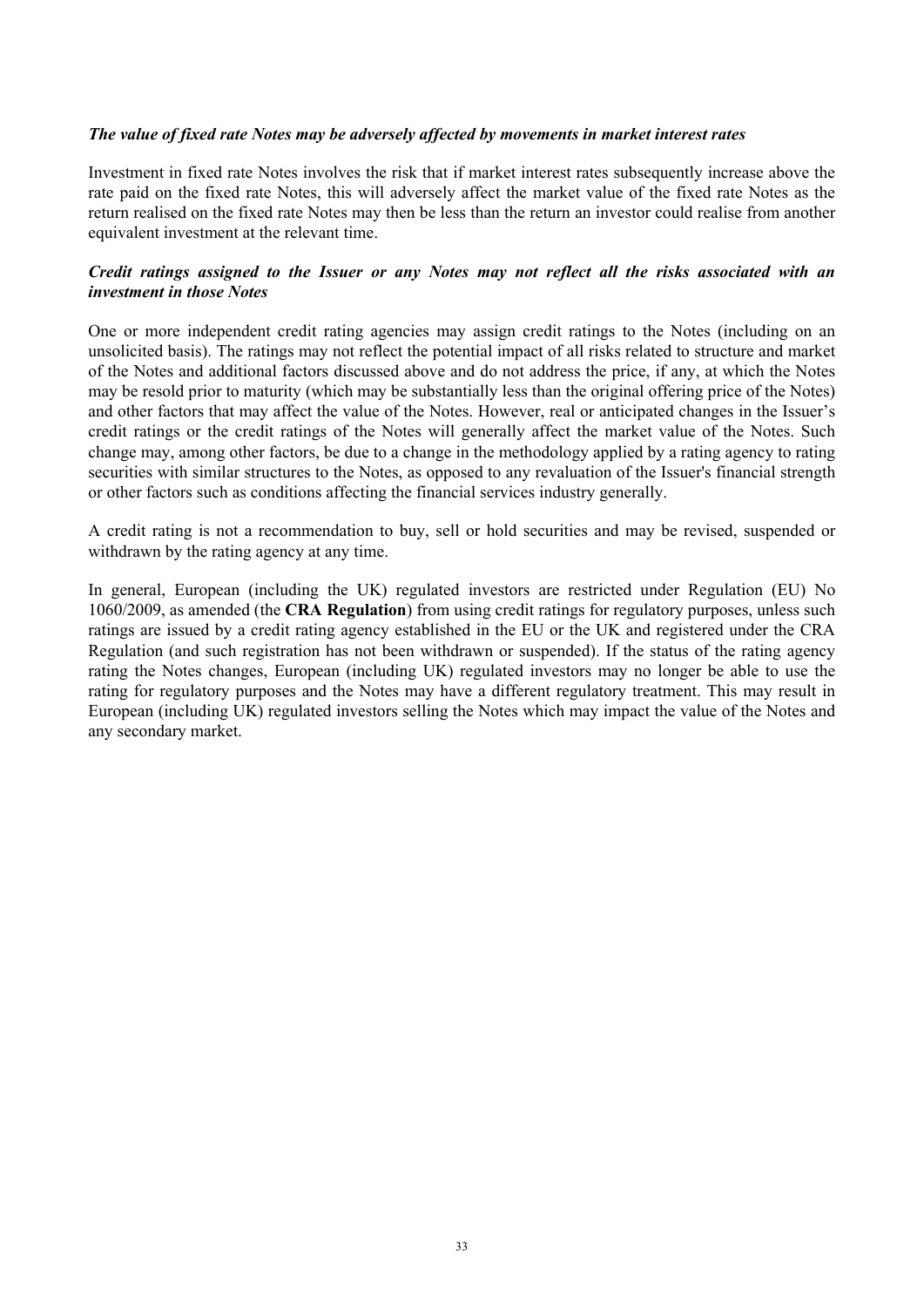# **DESCRIPTION OF BANCO BILBAO VIZCAYA ARGENTARIA, S.A.**

# **HISTORY AND DEVELOPMENT OF THE ISSUER**

BBVA's predecessor bank, BBV (Banco Bilbao Vizcaya), was incorporated as a public limited company (a *sociedad anónima* or S.A.) under the Spanish Corporations Law on 1st October, 1988. BBVA was formed following the merger of Argentaria into BBV (Banco Bilbao Vizcaya), which was approved by the shareholders of each entity on 18th December, 1999 and registered on 28th January, 2000. It conducts its business under the commercial name "BBVA". BBVA is registered with the Commercial Registry of Vizcaya (Spain) (volume 2,083, Folium 1, Page BI-17.A, first inscription). It has its registered office at Plaza de San Nicolás 4, Bilbao, Spain, 48005, and has its main place of business at Calle Azul, 4, 28050, Madrid, Spain (telephone number: +34 91 374 6201). BBVA is incorporated for an unlimited term. The Legal Entity Identifier (LEI) of BBVA is K8MS7FD7N5Z2WQ51AZ71. The website of the Issuer is https://www.bbva.com/en/. The information contained in such web page shall not be deemed to constitute a part of this Information Memorandum unless specifically incorporated by reference.

BBVA's corporate purpose contained in article 3 of its bylaws is to engage in all kinds of activities, operations, acts, contracts and services within the banking business or directly or indirectly related to it, that are permitted or not prohibited by prevailing provisions and any ancillary activities. Its corporate purpose also includes the acquisition, holding, utilisation and divestment of securities, public offerings to buy and sell securities, and any kind of holdings in any company or enterprise.

# **CAPITAL EXPENDITURES**

BBVA's principal investments are financial investments in its subsidiaries and affiliates. The main capital expenditures from 2018 to the date of this Information Memorandum were the following:

### **2020 to date**

In 2020 to date, there were no significant capital expenditures.

### **2019**

In 2019, there were no significant capital expenditures.

# **2018**

In 2018, there were no significant capital expenditures.

# **CAPITAL DIVESTITURES**

BBVA's principal divestitures are financial divestitures in its subsidiaries and affiliates. The main capital divestitures from 2018 to the date of this Information Memorandum were the following:

### **2020 to date**

### *Agreement for the sale of 100 per cent. of the capital stock of its subsidiary BBVA USA Bancshares, Inc*

On 15th November, 2020, BBVA reached an agreement with the PNC Financial Services Group, Inc. for the sale of 100 per cent. of the capital stock of its subsidiary BBVA USA Bancshares, Inc., which in turn owns all the capital stock of the bank, BBVA USA, as well as other companies of the Group in the United States with activities related to this banking business.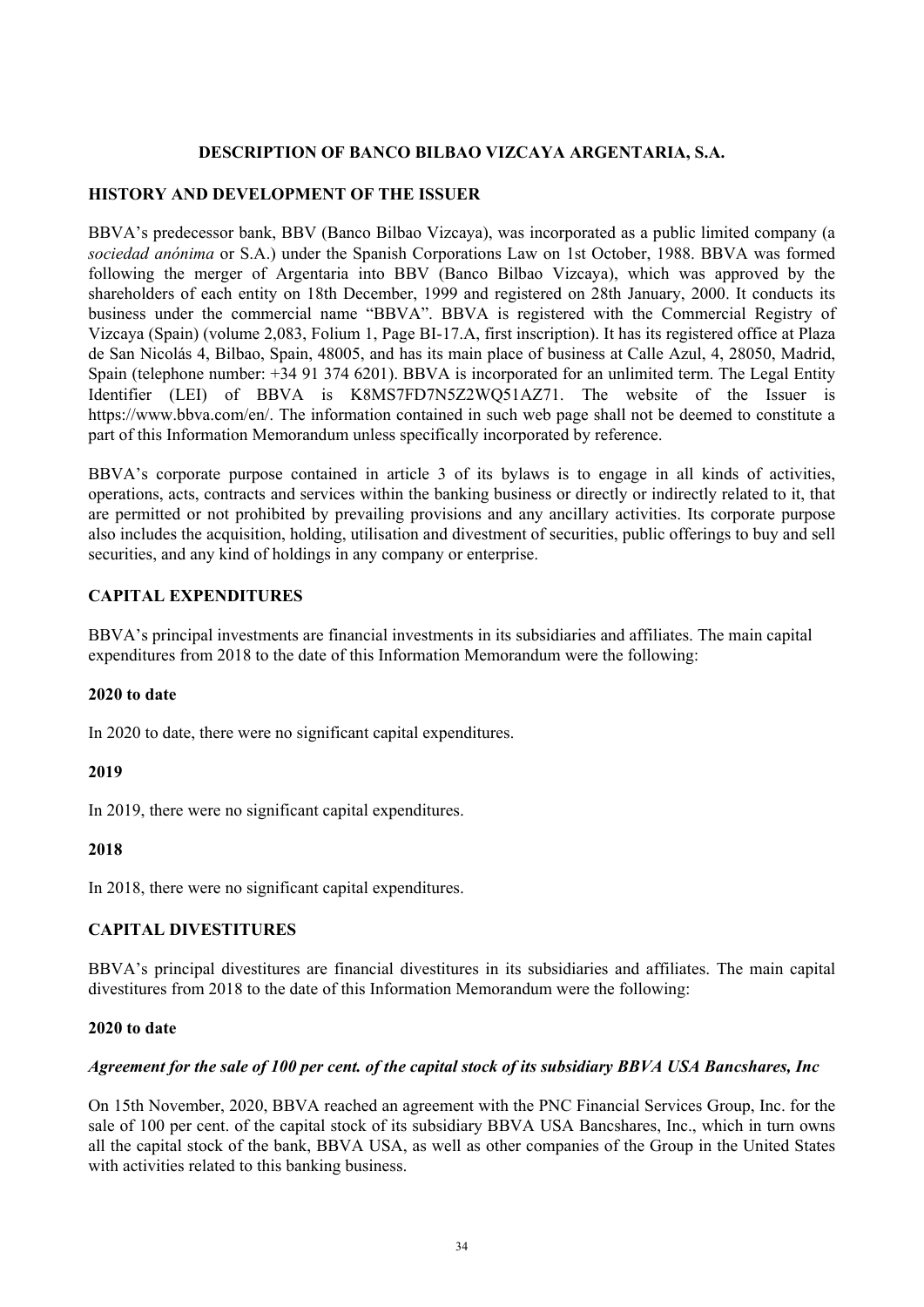The agreement reached does not include the sale of the institutional business of the Group developed through its broker dealer BBVA Securities Inc. nor the participation in Propel Venture Partners US Fund I, L.P. (together, the **Excluded Business**). The Excluded Business will be transferred by BBVA USA Bancshares, Inc. to entities of the Group prior to the closing of the transaction. In addition, BBVA will continue to develop the wholesale business that it currently carries out through its branch in New York.

The price of the transaction amounts to approximately USD 11,600 million (approximately equivalent to  $\epsilon$ 9,700 million at the EUR/USD exchange rate of 1.20). The price will be fully paid in cash.

It is expected that the transaction will result in a positive impact on the Group's CET1 (fully loaded) ratio of approximately 300 basis points and positive results (net of taxes) of approximately  $\epsilon$ 580 million<sup>1</sup>.

The closing of the transaction is subject to obtaining regulatory authorisations from the competent authorities.

### *Agreement for the alliance with Allianz, Compañía de Seguros y Reaseguros, S.A.*

On 27th April, 2020, BBVA reached an agreement with Allianz, Compañía de Seguros y Reaseguros, S.A. to create a bancassurance joint venture in Spain including a long-term exclusive distribution agreement for the sale of property-casualty insurance products through BBVA's banking network in Spain. BBVA will transfer its non-life insurance business in Spain, excluding the health insurance line, to the new joint venture. Excluding a variable part of the price to be paid by Allianz (which may amount to up to  $\epsilon$ 100 million related to achieving specific business goals and attaining certain milestones), it is expected that the transaction will generate a profit net of taxes amounting to approximately  $\epsilon$ 300 million, and that the positive impact on the fully loaded CET1 capital ratio of the Group will be approximately 7 basis points. The relevant regulatory authorisations have been obtained but the closing of the transaction is pending completion.

### **2019**

l

### *Sale of BBVA's stake in BBVA Paraguay*

On 7th August, 2019, BBVA reached an agreement with Banco GNB Paraguay, S.A., a subsidiary of Grupo Financiero Gilinski, for the sale of its wholly-owned subsidiary, Banco Bilbao Vizcaya Argentaria Paraguay, S.A. (**BBVA Paraguay**).

The consideration for the sale of BBVA' stake in BBVA Paraguay amounts to approximately USD 250 million.

It is estimated that the transaction will not have a significant impact on Group´s attributable profit and the positive impact on the CET1 (fully loaded) of the Group will be approximately 6 basis points.

The closing of the transaction is subject to obtaining the relevant regulatory authorisations from the competent authorities.

### *Sale of BBVA's stake in BBVA Chile*

On 28th November, 2017, BBVA received a binding offer (the **Offer**) from The Bank of Nova Scotia group (**Scotiabank**) for the acquisition of BBVA's stake in Banco Bilbao Vizcaya Argentaria Chile, S.A. (**BBVA Chile**) as well as in other companies of the Group in Chile with operations that are complementary to the

<sup>&</sup>lt;sup>1</sup> The determination of the impact on Common Equity Tier 1 and the financial results was made taking into consideration the Group's financial statements as of 30th September, 2020 and a EUR/USD exchange rate of 1.20. The amount of the impact on Common Equity Tier 1 and the financial results will vary from the date of this Information Memorandum up to the date of closing of the transaction due to, among other circumstances, changes in the book value of the companies included in the transaction and changes in the EUR/USD exchange rate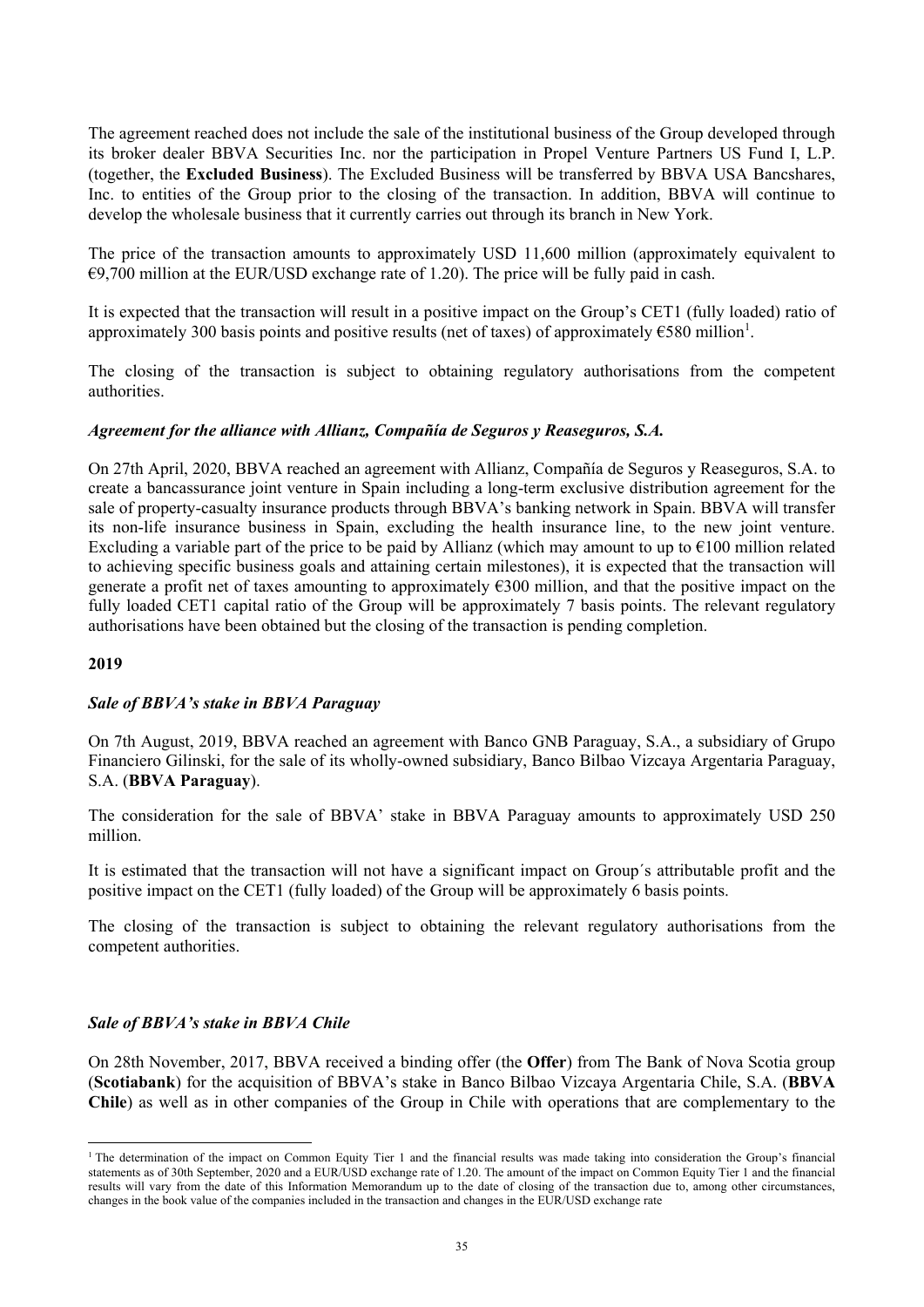banking business in Chile (amongst them, BBVA Seguros de Vida, S.A.). BBVA owned, directly and indirectly, 68.19 per cent. of BBVA Chile's share capital. On 5th December, 2017, BBVA accepted the Offer and entered into a sale and purchase agreement and the sale was completed on 6th July, 2018.

The consideration received in cash by BBVA in the referred sale amounted to USD 2,200 million. The transaction resulted in a capital gain net of taxes of €633 million, which was recognised in 2018.

### *Agreement for the creation of a joint-venture and transfer of real estate business in Spain*

On 29th November, 2017, BBVA reached an agreement with Promontoria Marina, S.L.U. (**Promontoria**), a company managed by Cerberus, for the creation of a "joint venture" to which an important part of the Group's real estate business in Spain (the **Spanish Real Estate Business**) was transferred.

The Spanish Real Estate Business comprised of (i) foreclosed real estate assets (**REOs**) held by BBVA on 26th June 2017, with a gross book value of  $\epsilon$ 13,000 million, and (ii) the necessary assets and employees to manage the Spanish Real Estate Business in an autonomous manner. For the purposes of the transaction with Cerberus, the Spanish Real Estate Business was valued at approximately  $65,000$  million.

On 10th October, 2018, after obtaining all the required authorisations, BBVA completed the transfer of the Spanish Real Estate Business (except for a part of the agreed REOs which were contributed after that date once the relevant conditions precedent were fulfilled) to Divarian and the sale of 80 per cent. of the shares of Divarian to Promontoria. Following the closing of the transaction, BBVA retained 20 per cent. of the share capital of Divarian.

As of 31st December, 2018, the transaction did not have a significant impact on the Group's attributable profit or CET 1 (fully loaded).

### *Sale of BBVA's stake in Testa*

On 14th September, 2018, BBVA and other shareholders of Testa entered into an agreement with Tropic Real Estate Holding, S.L. (a company which is advised and managed by a private equity investment group controlled by Blackstone Group International Partners LLP) pursuant to which BBVA agreed to transfer its 25.24 per cent. interest in Testa to Tropic Real Estate Holding, S.L. The sale was completed on 21st December, 2018.

The consideration received in cash by BBVA from this sale amounted to  $E$ 478 million.

# *Sale of non-performing and in default mortgage credits*

On 21st December, 2018, BBVA reached an agreement with Voyager Investing UK Limited Partnership, an entity managed by Canada Pension Plan Investment Board, for the transfer of a portfolio of credit rights which is mainly composed of non-performing and in default mortgage credits, with an aggregate outstanding balance amounting to approximately  $E1,490$  million. The transaction was completed during the third quarter of 2019 and resulted in a capital gain, net of taxes, of  $\epsilon$ 138 million and a slightly positive impact on the Group's Common Equity Tier 1 (fully loaded).

### **BUSINESS OVERVIEW**

The Group is a diversified international financial group with a significant presence in retail banking, wholesale banking and asset management. The Group also operates in the insurance sector.

The Group is committed to offering a compelling digital proposition and is focused on increasingly offering products online and through mobile channels, improving the functionality of its digital offerings and refining the customer experience.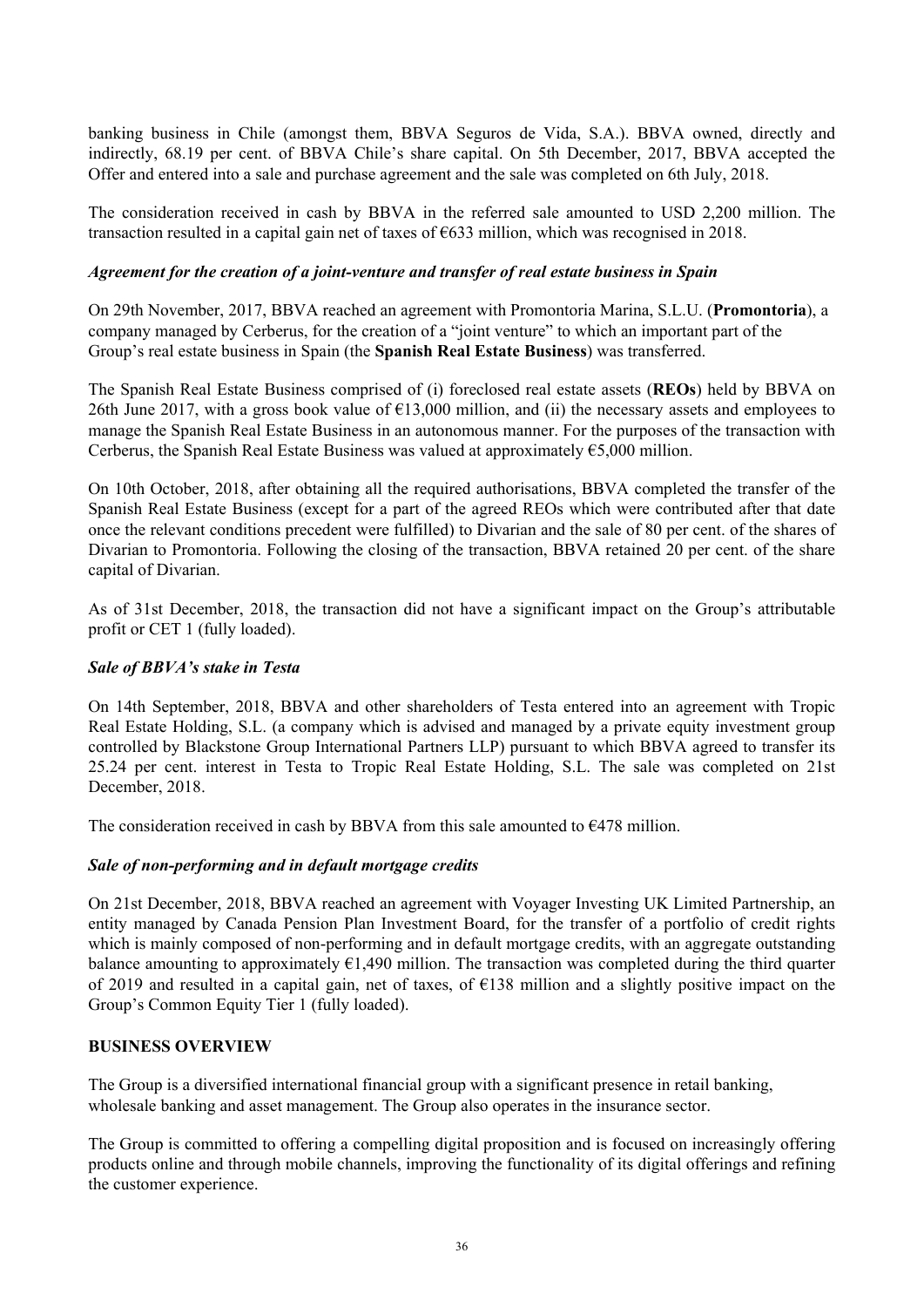### **IFRS 9, IAS 39 and IFRS 7 – Modifications – IBOR Reform**

The IBOR Reform (Phase 1) refers to the amendments issued by the IASB on IFRS 9, IAS 39 and IFRS 7 to avoid some accounting hedges having to be discontinued in the period before the reform of the reference rates becomes effective. Group applies IAS 39 for hedge accounting, and therefore the amendments to IFRS 9 referred to in this section do not apply.

In some cases, and/or jurisdictions, there may exist uncertainty about the future of some reference rates or their impact on the entity's contracts, which causes uncertainty about the timing or amounts of cash flows of the hedged instrument or the hedging instrument. Due to such uncertainties, some entities may be forced to discontinue an accounting hedge, or not be able to designate new hedging relationships.

Consequently, the amendments include several temporary simplifications of the requirements for the application of hedge accounting which apply to all hedging relationships that are affected by the uncertainty arising from the reform. A hedging relationship is affected by the reform if it generates uncertainty about the timing or amount of cash flows of the hedged financial instrument or the hedge linked to the specific benchmark. The simplifications refer to the requirements on the highly probable future transaction in cash flow hedges, on prospective and retrospective effectiveness (exemption from compliance with the 80-125 per cent. effectiveness ratio) and on the need to separately identify the risk component.

As the amendment´s aim is to provide temporary exceptions to the application of certain specific hedge accounting requirements, these exceptions should terminate once the uncertainty is resolved or the hedge ceases to exist.

The IBOR transition is considered to be a complex initiative, which affects Group in different geographical areas and business lines, as well as in a multitude of products, systems and processes. Therefore, Group has established an IBOR transition program, provided with a robust governance structure by means of an Executive Steering Committee, with representation from senior management of the affected areas, which reports directly to the Group's Global Leadership Team. At the local level, each geography has defined a local governance structure with the participation of senior management. The coordination between geographies is realised through the Project Management Office (PMO) and the Global Working Groups that incorporate a multi-geographic and transversal view on the areas of Legal, Risk, Regulatory, Engineering, Finance and Accounting. The project also involves both corporate assurance of the different geographies and business lines and global corporate assurance of the Group.

The IBOR transition project within Group takes into account the different approaches and timings of transition to the new risk-free rates (**RFRs**) when evaluating the economic, operational, legal, financial, reputational or compliance risks associated with the transition, as well as defining the lines of action to mitigate them. A relevant aspect of this transition is its impact on contracts referenced to LIBOR and EONIA rates that mature after 2021. In this regard, in the case of EONIA, BBVA aims to carry out a novation of the contracts maturing after 2021 (it should be noted that these exposures are immaterial in the Group) and has already proactively begun the renegotiation of collateral contracts to align them to the CCPs' trades which already migrated this July. The Group already has new fallbacks in place which incorporate the €STR as a replacement rate, as well as language to incorporate this benchmark as the main reference rate in new contracts. In the case of LIBOR, there is an additional difficulty related to the uncertainty regarding its future. In anticipation of this, Group has identified the stock of contracts expiring after 2021 and is working on the implementation of tools/systems that will allow the stock to be migrated to solutions such as those proposed by ISDA. Likewise, Group continues to work on adapting all its systems and processes to deal with alternative RFRs, such as SOFR and SONIA. In the case of EURIBOR, the European authorities have supported the continuation of the benchmark interest rate and have encouraged amendments of its methodology so that it complies with the requirements of the European Regulation on Benchmarks. BBVA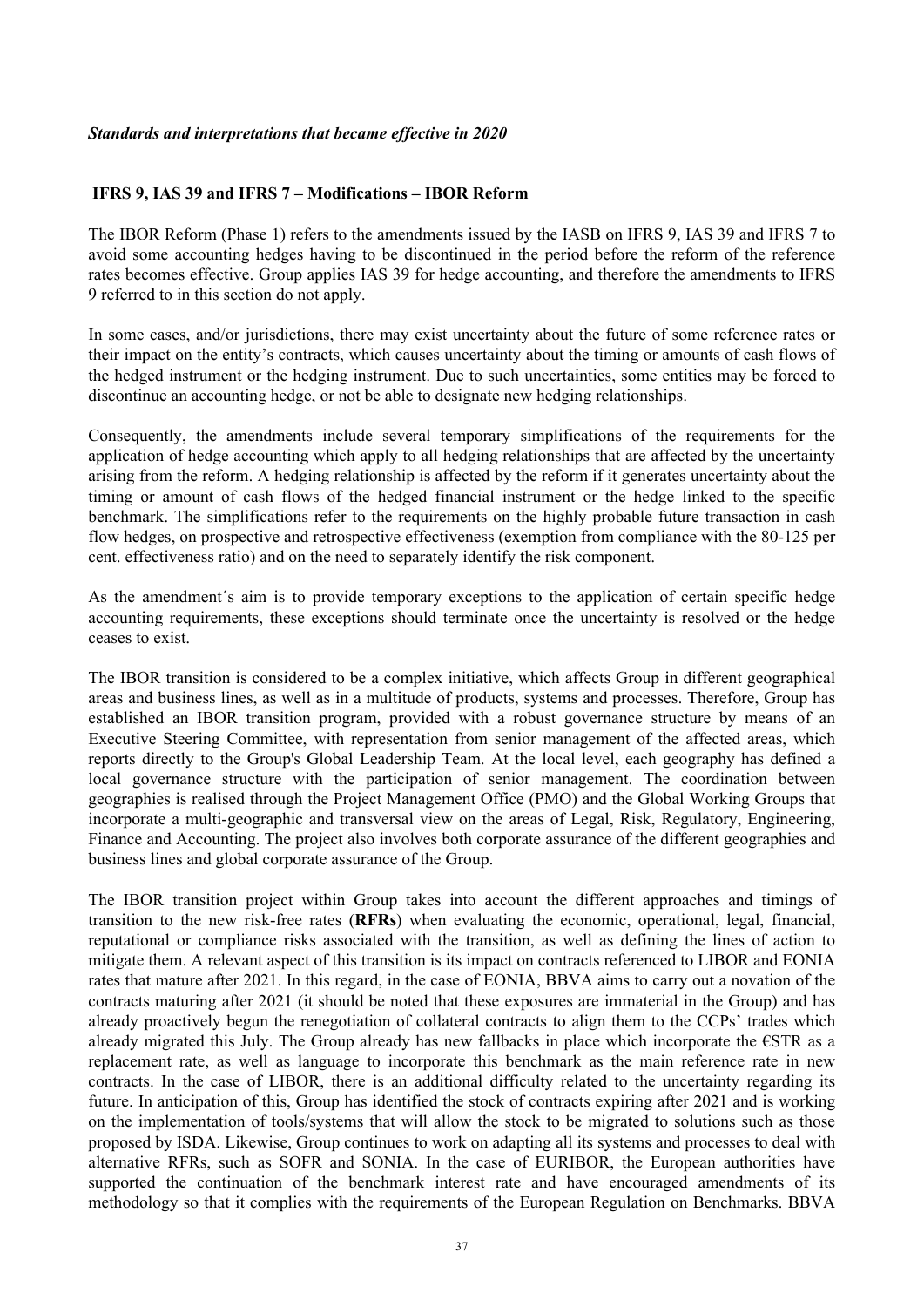actively participates in various working groups, including the EURO RFR Working Group which works specifically, amongst others, on the definition of fallbacks in contracts.

Group has a significant number of financial assets and liabilities referenced to IBOR rates, especially EURIBOR, which are used, among others, in loans, deposits, debt issuances and financial derivatives. Furthermore, although the exposure to EONIA is lower in the banking book, this benchmark interest rate is used in financial derivatives in the trading book, as well as in the collateral agreements and most are booked in Spain. In the case of LIBOR, the USD is the most relevant currency for both cash products and financial derivatives in the banking book and the trading book. Other LIBOR currencies (CHF, GBP and JPY) have a much lower specific weight.

The Group also has cash flow and fair value hedge accounting relationships which are exposed to different IBORs, predominantly EURIBOR, LIBOR in US dollars and to a much lesser degree Sterling LIBOR and other benchmark interest rates. The Group considers that the amendments to IAS 39 and IFRS 7 are applicable when there is uncertainty about future cash flows.

As at 30th September, 2020, the Group considers that, in general, there is no uncertainty regarding EURIBOR as it has been replaced by the hybrid EURIBOR which uses a methodology that meets the standards required by the various international organizations. In the case of accounting hedges which are referenced to other benchmark interest rates, despite the uncertainty, based on the simplifications provided by the standard, the hedging relationships for the nine month period ended 30th September September, 2020, will not be affected by the IBOR reform.

The assumptions made by the Group, based on these simplifications, are that in the case of cash flow hedges it is assumed that the cash flows covered are not modified due to the reform, and therefore continue to meet the requirement that the future transaction must be highly feasible. Likewise, when carrying out the effectiveness test it is assumed that the reference rates are not modified by the reform.

### **IFRS 16 –Leases – COVID-19 modifications**

On 28th May, 2020, the IASB approved an amendment to IFRS 16 to include a practical expedient to the accounting treatment for rent concessions (moratoriums and temporary rent reductions) that occur due to COVID-19.

The amendment permits lessees to account for rent concessions as if they were not lease modifications to the initial ones. It is applicable to rent concessions related to COVID-19, which reduces lease payments before 30th June, 2021. This amendment was effective from 1st June, 2020.

The implementation of this standard has had no significant impact on the Group's consolidated results.

#### **Operating Segments**

In 2019, the Group adopted a common global brand through the unification of the BBVA brand as part of its efforts to offer a unique value proposition and a homogeneous customer experience in the countries in which the Group operates.

Set forth below are the Group's current six operating segments:

- Spain;
- United States;
- Mexico;
- Turkey;
- South America; and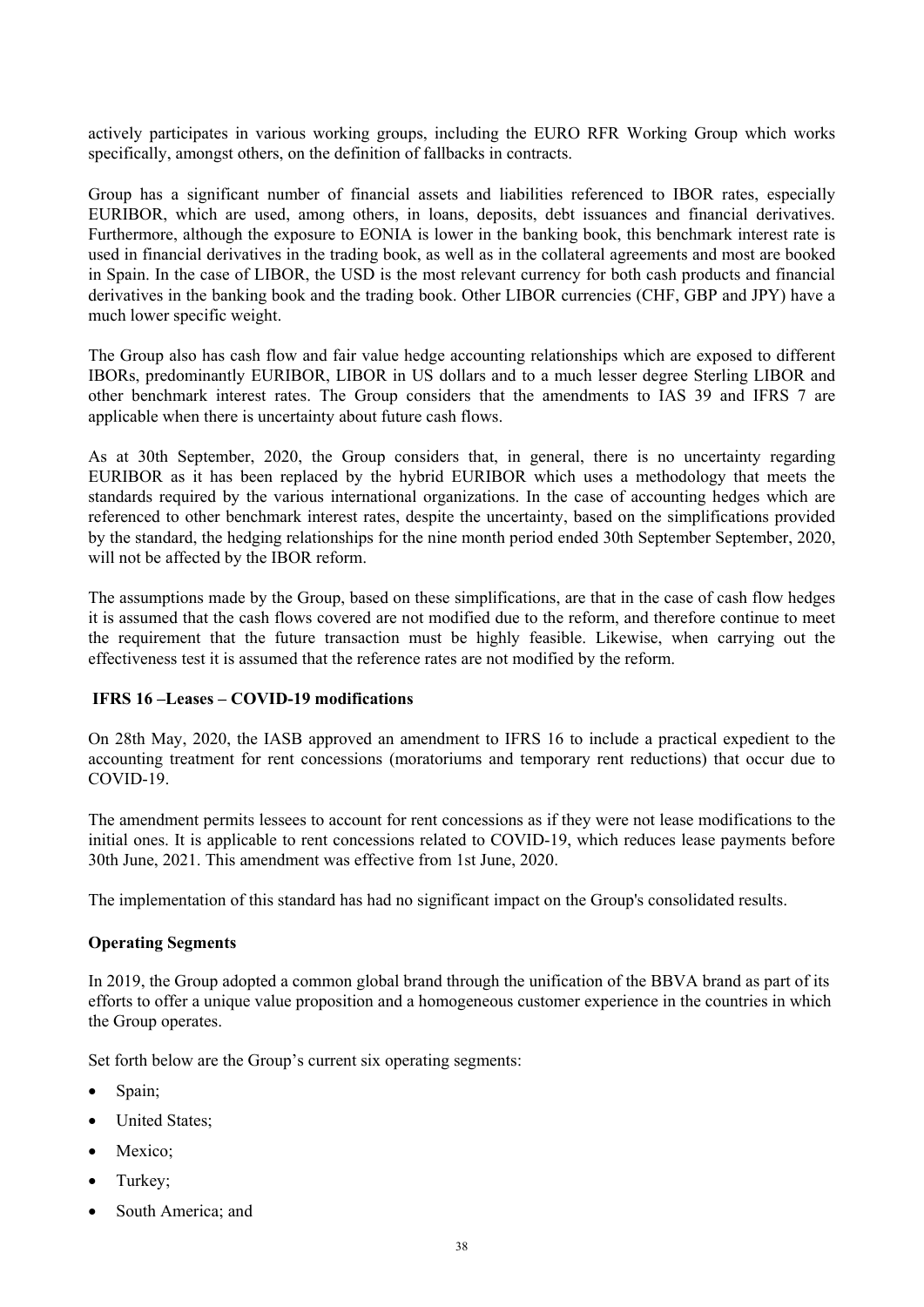## • Rest of Eurasia.

In addition to the operating segments referred to above, the Group has a Corporate Center which includes those items that have not been allocated to an operating segment. It includes the Group's general management functions, including costs from central units that have a strictly corporate function; management of structural exchange rate positions carried out by the Financial Planning unit; specific issues of capital instruments to ensure adequate management of the Group's overall capital position; certain proprietary portfolios; certain tax assets and liabilities; certain provisions related to commitments with employees; and goodwill and other intangibles.

The breakdown of the Group's total assets by each of BBVA's operating segments and the Corporate Center as of 30th June 2020, and 31st December, 2019 and 2018 is as follows:

|                                                              | As of 30th | As of 31st December,   |         |
|--------------------------------------------------------------|------------|------------------------|---------|
|                                                              | June,      |                        |         |
| <b>Total Assets by Operating Segment</b>                     | 2020       | 2019                   | 2018    |
|                                                              |            | (in millions of euros) |         |
| Spain                                                        | 419,475    | 365,380                | 354,901 |
| The United States                                            | 101.118    | 88.529                 | 82,057  |
| Mexico                                                       | 103.671    | 109,079                | 97,432  |
| Turkey                                                       | 63,525     | 64.416                 | 66,250  |
| South America                                                | 57,891     | 54,996                 | 54,373  |
| Rest of Eurasia                                              | 26,805     | 23,257                 | 18,834  |
| <b>Subtotal Assets by Operating Segment</b>                  | 772,485    | 705,656                | 673,848 |
| Corporate Center and adjustments <sup><math>(1)</math></sup> | (18, 661)  | (6,967)                | 2,841   |
| <b>Total Assets Group</b>                                    | 753,824    | 698,690                | 676,689 |

(1) Includes balance sheet intra-group adjustments between the Corporate Center and the operating segments.

The following table sets forth information relating to the profit (loss) attributable to the parent company for each of BBVA's operating segments and the Corporate Center for the six months ended 30th June, 2020 and 2019, and the years ended 31st December, 2019 and 2018.

|                                  |                        |            | <b>Profit/(Loss) Attributable to</b> |                | % of Profit/(Loss) Attributable to |                       |                 |                |  |
|----------------------------------|------------------------|------------|--------------------------------------|----------------|------------------------------------|-----------------------|-----------------|----------------|--|
|                                  |                        |            | <b>Parent Company</b>                |                |                                    | <b>Parent Company</b> |                 |                |  |
|                                  |                        | 30th June. |                                      | 31st December, | 30th June,                         |                       |                 | 31st December, |  |
|                                  | 2020                   | 2019       | 2019                                 | 2018           | 2020                               | 2019                  | 2019            | 2018           |  |
|                                  | (in millions of euros) |            |                                      |                |                                    |                       | (in percentage) |                |  |
| Spain                            | 88                     | 734        | 1.386                                | 1.400          | 7                                  | 24                    | 23              | 24             |  |
| The United States                | 26                     | 297        | 590                                  | 736            | 2                                  | 10                    | 10              | 13             |  |
| Mexico                           | 654                    | 1,287      | 2,699                                | 2,367          | 52                                 | 42                    | 45              | 41             |  |
| Turkey                           | 266                    | 282        | 506                                  | 567            | 21                                 | 9                     | 8               | 10             |  |
| South America                    | 159                    | 404        | 721                                  | 578            | 13                                 | 13                    | 12              | 10             |  |
| Rest of Eurasia                  | 66                     | 55         | 127                                  | 96             | 5                                  | 2                     | $\overline{2}$  | 2              |  |
| <b>Subtotal operating</b>        |                        |            |                                      |                |                                    |                       |                 |                |  |
| segments                         | 1,259                  | 3,058      | 6,029                                | 5,743          | 100                                | 100                   | 100             | 100            |  |
| Corporate Center                 | (2, 416)               | (616)      | (2,517)                              | (343)          |                                    |                       |                 |                |  |
| Profit (loss)<br>attributable to | (1,157)                | 2,442      | 3,512                                | 5,400          |                                    |                       |                 |                |  |
| parent company                   |                        |            |                                      |                |                                    |                       |                 |                |  |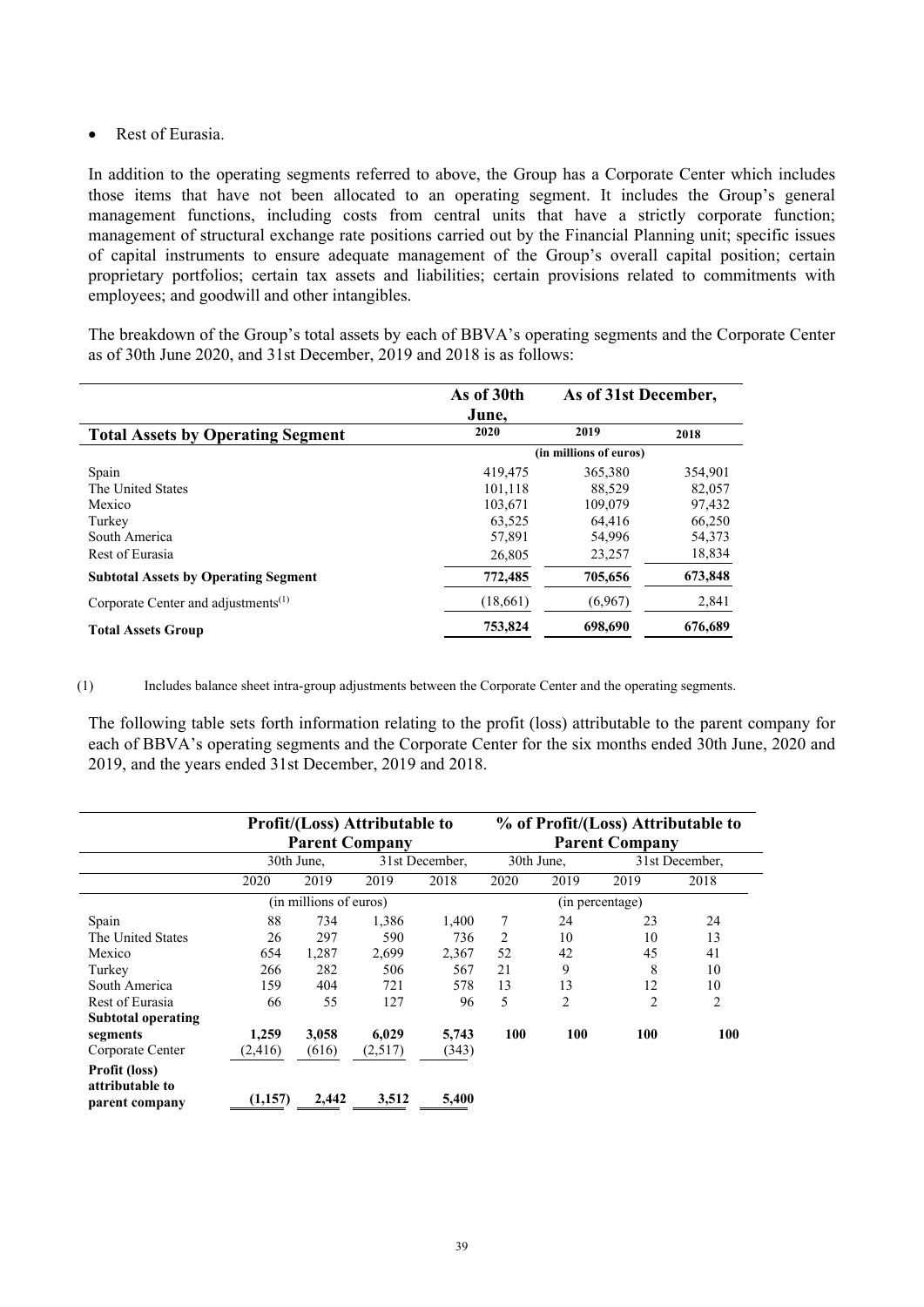The following table sets forth certain summarised information relating to the income of each operating segment and the Corporate Center for the six months ended 30th June, 2020 and 2019, and the years ended 31st December, 2019 and 2018:

|                                             | <b>Operating Segments</b> |                                    |        |        |                        |                    |                         |         |
|---------------------------------------------|---------------------------|------------------------------------|--------|--------|------------------------|--------------------|-------------------------|---------|
|                                             | Spain                     | <b>The United</b><br><b>States</b> | Mexico | Turkey | South<br>America       | Rest of<br>Eurasia | <b>Corporate Center</b> | Group   |
|                                             |                           |                                    |        |        | (in millions of euros) |                    |                         |         |
| <b>June 2020</b>                            |                           |                                    |        |        |                        |                    |                         |         |
| Net interest income                         | 1,793                     | 1,133                              | 2,717  | 1,534  | 1,443                  | 102                | (69)                    | 8,653   |
| Gross income                                | 2,900                     | 1,607                              | 3,550  | 1,957  | 1,664                  | 268                | 98                      | 12,045  |
| Net margin before provisions $(1)$          | 1,371                     | 648                                | 2,349  | 1,394  | 945                    | 131                | (307)                   | 6,533   |
| Operating profit/(loss) before tax          | 124                       | 15                                 | 891    | 715    | 297                    | 89                 | (2,500)                 | (368)   |
| Profit attributable to parent company       | 88                        | 26                                 | 654    | 266    | 159                    | 66                 | (2, 416)                | (1,157) |
| June 2019 <sup>(2)</sup>                    |                           |                                    |        |        |                        |                    |                         |         |
| Net interest income                         | 1,763                     | 1,217                              | 3,042  | 1,353  | 1,613                  | 85                 | (132)                   | 8,941   |
| Gross income                                | 2,773                     | 1,615                              | 3,901  | 1,677  | 1,994                  | 220                | (236)                   | 11,944  |
| Net margin before provisions(1)             | 1,145                     | 655                                | 2,611  | 1,084  | 1,215                  | 78                 | (718)                   | 6,069   |
| Operating profit/(loss) before tax          | 1,027                     | 363                                | 1,783  | 726    | 847                    | 69                 | (762)                   | 4,052   |
| Profit attributable to parent company       | 734                       | 297                                | 1,287  | 282    | 404                    | 55                 | (616)                   | 2,442   |
| December 2019                               |                           |                                    |        |        |                        |                    |                         |         |
| Net interest income                         | 3,645                     | 2,395                              | 6,209  | 2,814  | 3,196                  | 175                | (233)                   | 18,202  |
| Gross income                                | 5,734                     | 3,223                              | 8,029  | 3,590  | 3,850                  | 454                | (339)                   | 24,542  |
| Net margin before provisions <sup>(1)</sup> | 2,480                     | 1,257                              | 5,384  | 2,375  | 2,276                  | 161                | (1,294)                 | 12,639  |
| Operating profit/(loss) before tax          | 1,878                     | 705                                | 3,691  | 1,341  | 1,396                  | 163                | (2,775)                 | 6,398   |
| Profit attributable to parent company       | 1,386                     | 590                                | 2,699  | 506    | 721                    | 127                | (2,517)                 | 3,512   |
| December 2018                               |                           |                                    |        |        |                        |                    |                         |         |
| Net interest income                         | 3,698                     | 2,276                              | 5,568  | 3,135  | 3,009                  | 175                | (269)                   | 17,591  |
| Gross income                                | 5,968                     | 2,989                              | 7,193  | 3,901  | 3,701                  | 414                | (420)                   | 23,747  |
| Net margin before provisions $(1)$          | 2,634                     | 1,129                              | 4,800  | 2,654  | 1,992                  | 127                | (1,291)                 | 12,045  |
| Operating profit/(loss) before tax(3)       | 1,840                     | 920                                | 3,269  | 1,444  | 1,288                  | 148                | (1, 329)                | 7,580   |
| Profit attributable to parent company       | 1.400                     | 736                                | 2,367  | 567    | 578                    | 96                 | (343)                   | 5,400   |

(1) "Net margin before provisions" is calculated as "Gross income" less "Administration costs" and "Depreciation and amortisation".

<sup>(3)</sup> The information relating to the Corporate Center has been presented under management criteria pursuant to which "Operating profit/ (loss) before tax" for 2018 excludes the capital gain from the sale of BBVA's stake in BBVA Chile.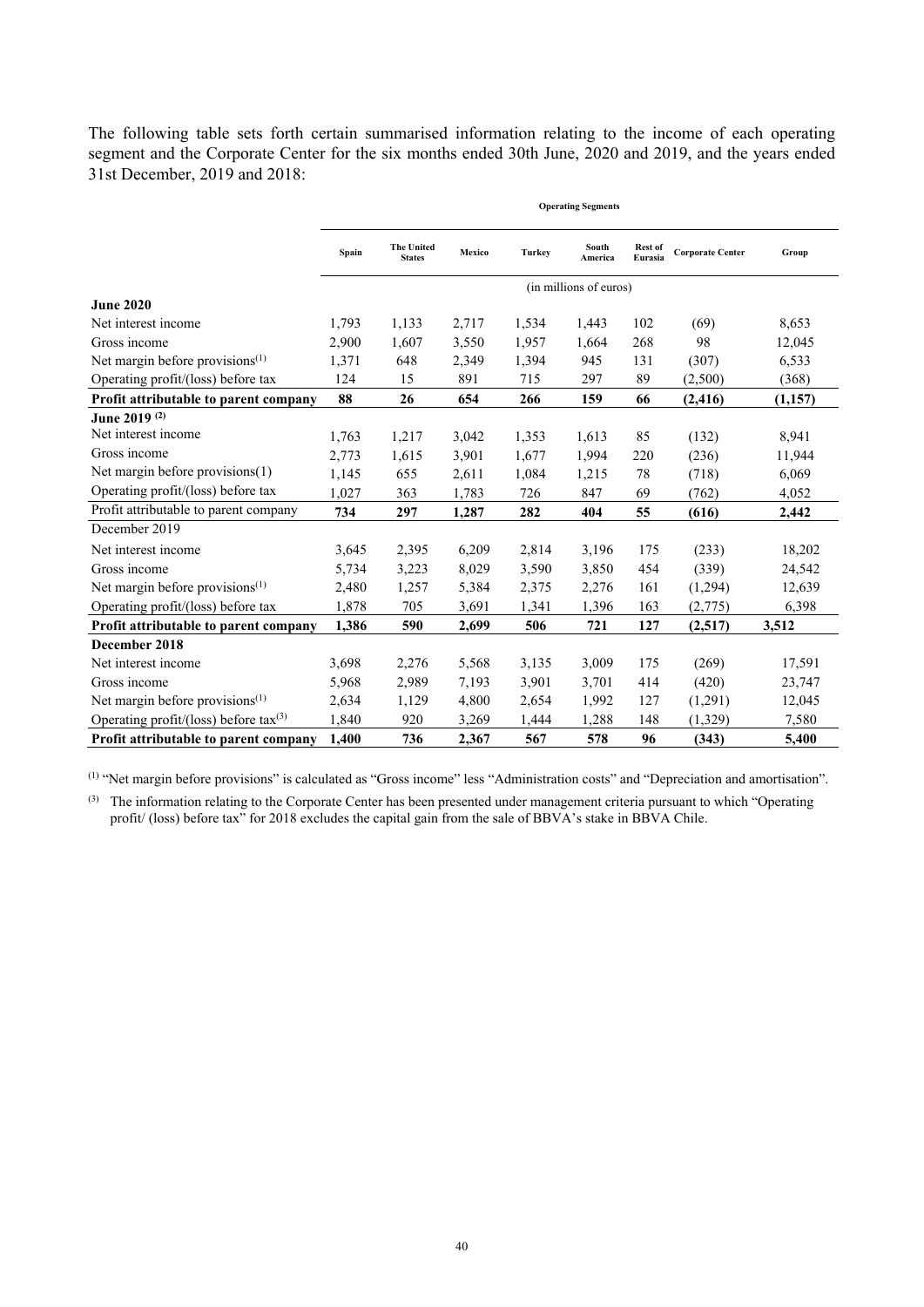The following tables set forth information relating to the balance sheet of BBVA's operating segments and the Corporate Center as of 30th June, 2020, and 31st December, 2019 and 2018 and adjustments as of 30th June, 2020 and 31st December, 2019 and 2018:

| As of 30th June, 2020                                                                                                   |         |                                    |         |                        |                         |                        |                                              |                                                                  |
|-------------------------------------------------------------------------------------------------------------------------|---------|------------------------------------|---------|------------------------|-------------------------|------------------------|----------------------------------------------|------------------------------------------------------------------|
|                                                                                                                         | Spain   | <b>The United</b><br><b>States</b> | Mexico  | <b>Turkey</b>          | <b>South</b><br>America | <b>Rest of Eurasia</b> | <b>Total</b><br>Operating<br><b>Segments</b> | Corporate<br><b>Center and</b><br><b>Adjustment</b><br>$S^{(1)}$ |
|                                                                                                                         |         |                                    |         | (in millions of euros) |                         |                        |                                              |                                                                  |
| <b>Total Assets</b><br>Cash, cash balances at<br>central banks and                                                      | 419,475 | 101,118                            | 103,671 | 63,525                 | 57,891                  | 26,805                 | 772,485                                      | (18, 661)                                                        |
| other demand deposits<br>Financial assets<br>designated at fair                                                         | 32,199  | 13,908                             | 6,562   | 5,489                  | 8,399                   | 310                    | 66,867                                       | (991)                                                            |
| value <sup>(2)</sup>                                                                                                    | 147,143 | 6,955                              | 33,941  | 5,712                  | 8,250                   | 500                    | 202,501                                      | (7,028)                                                          |
| Financial assets at<br>amortised cost<br>Loans and<br>advances to                                                       | 203,500 | 76,800                             | 58,418  | 50,079                 | 38,742                  | 25,688                 | 453,227                                      | (3,004)                                                          |
| customers                                                                                                               | 172,026 | 68,668                             | 49,440  | 41,196                 | 35,336                  | 22,524                 | 389,190                                      | (1,978)                                                          |
| <b>Total Liabilities</b><br>Financial liabilities<br>held for trading and<br>designated at fair<br>value through profit | 409,628 | 97,201                             | 98,323  | 60,777                 | 55,559                  | 25,865                 | 747,353                                      | (43,085)                                                         |
| or loss<br>Financial liabilities at<br>amortised cost -                                                                 | 97,430  | 459                                | 24,494  | 2,249                  | 1,943                   | 47                     | 126,622                                      | (8,795)                                                          |
| Customer deposits                                                                                                       | 195,676 | 75,649                             | 50,398  | 40,132                 | 39,357                  | 4,567                  | 405,779                                      | (3,595)                                                          |
| <b>Total Equity</b>                                                                                                     | 9,847   | 3,916                              | 5,348   | 2,748                  | 2,332                   | 940                    | 25,131                                       | 24,424                                                           |
| <b>Assets under</b><br>management                                                                                       | 60,974  | -                                  | 21,271  | 4,212                  | 13,838                  | 518                    | 100,813                                      |                                                                  |
| Mutual funds                                                                                                            | 37,635  |                                    | 19,359  | 1,755                  | 4,489                   |                        | 63,237                                       |                                                                  |
| Pension funds                                                                                                           | 23,339  |                                    |         | 2,457                  | 9,350                   | 518                    | 35,664                                       |                                                                  |

Other placements - - 1,912 - - - 1,912 (1) Financial assets designated at fair value includes: "Financial assets held for trading", "Non-trading financial assets mandatorily at fair value through profit or loss", "Financial assets designated at fair value through profit or loss" and "Financial assets at fair value through other comprehensive income".

(2) Financial assets designated at fair value includes: "Financial assets held for trading", "Non-trading financial assets mandatorily at fair value through profit or loss", "Financial assets designated at fair value through profit or loss" and "Financial assets at fair value through other comprehensive income".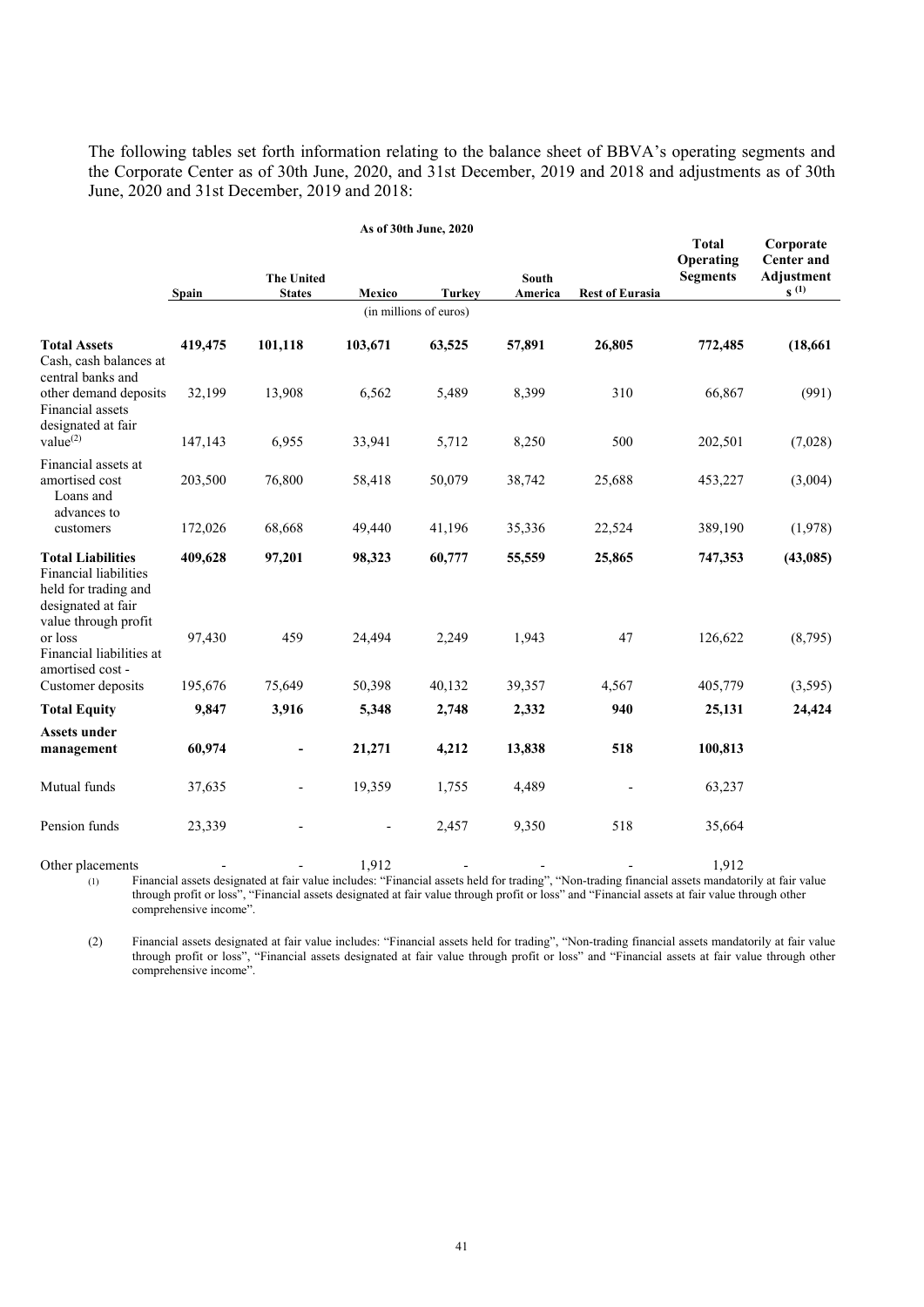|                                                                                                                         | Spain   | <b>The United</b><br><b>States</b> | Mexico  | <b>Turkey</b>          | South<br>America | <b>Rest of Eurasia</b> | <b>Total</b><br>Operating<br><b>Segments</b> | Corporate<br><b>Center and</b><br><b>Adjustment</b><br>$s^{(1)}$ |
|-------------------------------------------------------------------------------------------------------------------------|---------|------------------------------------|---------|------------------------|------------------|------------------------|----------------------------------------------|------------------------------------------------------------------|
|                                                                                                                         |         |                                    |         | (in millions of euros) |                  |                        |                                              |                                                                  |
| <b>Total Assets</b><br>Cash, cash balances at<br>central banks and                                                      | 365,380 | 88,529                             | 109,079 | 64,416                 | 54,996           | 23,257                 | 705,656                                      | (6,967)                                                          |
| other demand deposits<br>Financial assets<br>designated at fair                                                         | 15,903  | 8,293                              | 6,489   | 5,486                  | 8,601            | 247                    | 45,019                                       | (716)                                                            |
| value <sup>(2)</sup>                                                                                                    | 122,844 | 7,659                              | 31,402  | 5,268                  | 6,120            | 477                    | 173,770                                      | (3,128)                                                          |
| Financial assets at<br>amortised cost<br>Loans and<br>advances to                                                       | 195,260 | 69,510                             | 66,180  | 51,285                 | 37,869           | 22,233                 | 442,336                                      | (3,174)                                                          |
| customers                                                                                                               | 167,332 | 63,162                             | 58,081  | 40,500                 | 35,701           | 19,669                 | 384,445                                      | (2,085)                                                          |
| <b>Total Liabilities</b><br>Financial liabilities<br>held for trading and<br>designated at fair<br>value through profit | 356,151 | 84,686                             | 104,190 | 61,744                 | 52,504           | 22,393                 | 681,667                                      | (37,902)                                                         |
| or loss<br>Financial liabilities at<br>amortised cost -                                                                 | 78,684  | 282                                | 21,784  | 2,184                  | 1,860            | 57                     | 104,851                                      | (5,208)                                                          |
| Customer deposits                                                                                                       | 182,370 | 67,525                             | 55,934  | 41,335                 | 36,104           | 4,708                  | 387,976                                      | (3,757)                                                          |
| <b>Total Equity</b>                                                                                                     | 9,229   | 3,843                              | 4,889   | 2,672                  | 2,492            | 864                    | 23,990                                       | 30,935                                                           |
| <b>Assets under</b><br>management                                                                                       | 66,068  | $\qquad \qquad \blacksquare$       | 24,464  | 3,906                  | 12,864           | 500                    | 107,803                                      |                                                                  |
| Mutual funds                                                                                                            | 41,390  |                                    | 21,929  | 1,460                  | 3,860            |                        | 68,639                                       |                                                                  |
| Pension funds                                                                                                           | 24,678  |                                    |         | 2,446                  | 9,005            | 500                    | 36,630                                       |                                                                  |
| Other placements                                                                                                        |         |                                    | 2,534   |                        |                  |                        | 2,534                                        |                                                                  |

**As of 31st December, 2019** 

(1) Financial assets designated at fair value includes: "Financial assets held for trading", "Non-trading financial assets mandatorily at fair value through profit or loss", "Financial assets designated at fair value through profit or loss" and "Financial assets at fair value through other comprehensive income".

(2) Financial assets designated at fair value includes: "Financial assets held for trading", "Non-trading financial assets mandatorily at fair value through profit or loss", "Financial assets designated at fair value through profit or loss" and "Financial assets at fair value through other comprehensive income".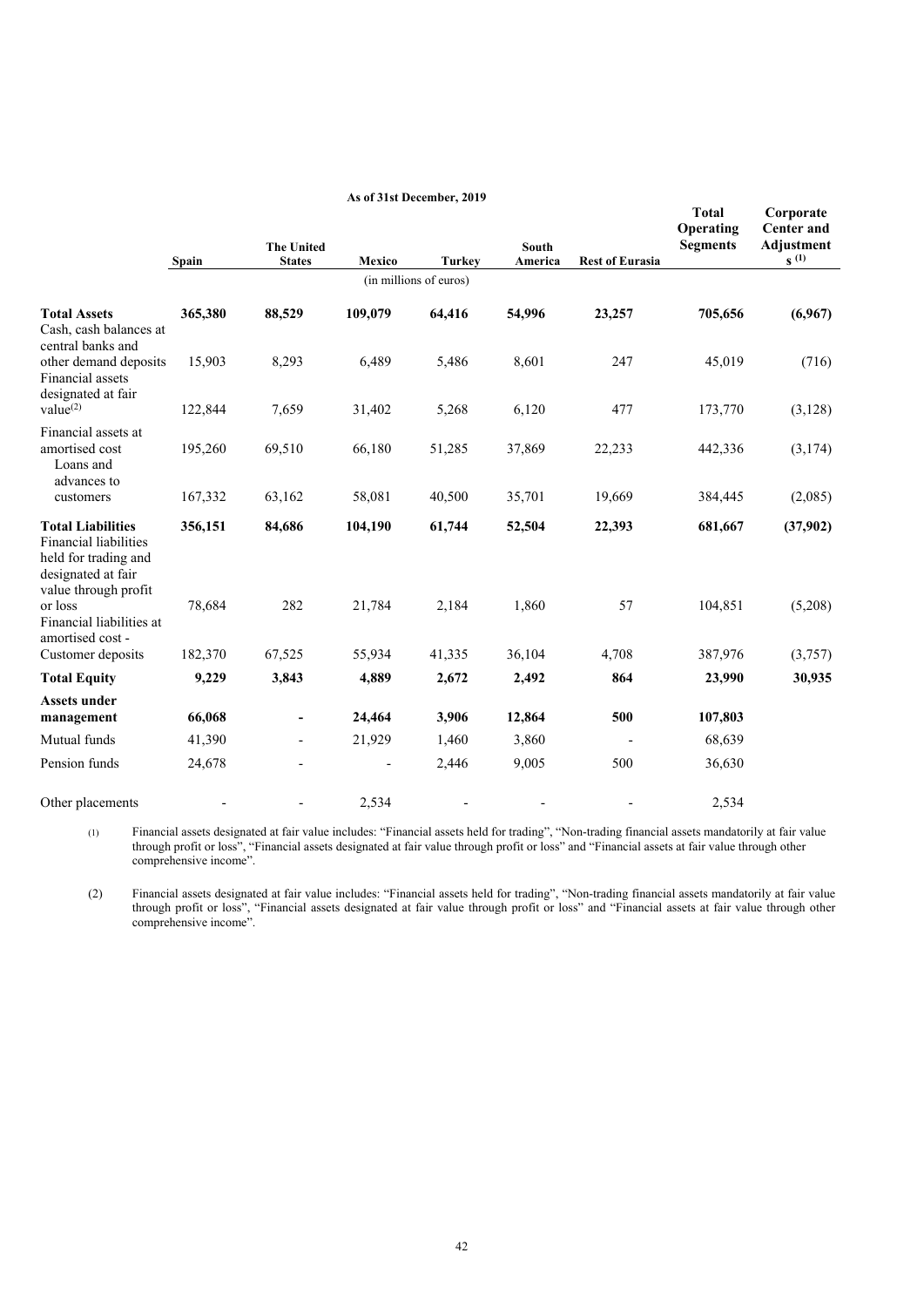|                                                                                                                                | Spain   | <b>The United</b><br><b>States</b> | Mexico | <b>Turkey</b>          | <b>South</b><br>America | <b>Rest of Eurasia</b> | <b>Total</b><br>Operating<br><b>Segments</b> | Corporate<br><b>Center and</b><br><b>Adjustment</b><br>$S^{(1)}$ |
|--------------------------------------------------------------------------------------------------------------------------------|---------|------------------------------------|--------|------------------------|-------------------------|------------------------|----------------------------------------------|------------------------------------------------------------------|
|                                                                                                                                |         |                                    |        | (in millions of euros) |                         |                        |                                              |                                                                  |
| <b>Total Assets</b><br>Cash, cash balances at<br>central banks and                                                             | 354,901 | 82,057                             | 97,432 | 66,250                 | 54,373                  | 18,834                 | 673,848                                      | 2,841                                                            |
| other demand deposits<br>Financial assets<br>designated at fair                                                                | 28,545  | 4,835                              | 8,274  | 7,853                  | 8,987                   | 238                    | 58,732                                       | (536)                                                            |
| value <sup>(2)</sup>                                                                                                           | 107,320 | 10,481                             | 26,022 | 5,506                  | 5,634                   | 504                    | 155,467                                      | (2, 564)                                                         |
| Financial assets at<br>amortised cost<br>Loans and<br>advances to                                                              | 195,467 | 63,539                             | 57,709 | 50,315                 | 36,649                  | 17,799                 | 421,477                                      | (1, 818)                                                         |
| customers                                                                                                                      | 170,438 | 60,808                             | 51,101 | 41,478                 | 34,469                  | 16,598                 | 374,893                                      | (867)                                                            |
| <b>Total Liabilities</b><br><b>Financial liabilities</b><br>held for trading and<br>designated at fair<br>value through profit | 345,592 | 77,976                             | 90,961 | 63,657                 | 52,683                  | 18,052                 | 648,921                                      | (25, 106)                                                        |
| or loss<br>Financial liabilities at<br>amortised cost -                                                                        | 71,033  | 234                                | 18,028 | 1,852                  | 1,357                   | 42                     | 92,545                                       | (4,778)                                                          |
| Customer deposits                                                                                                              | 183,414 | 63,891                             | 50,530 | 39,905                 | 35,842                  | 4,876                  | 378,456                                      | (2,486)                                                          |
| <b>Total Equity</b>                                                                                                            | 9,309   | 4,082                              | 6,471  | 2,593                  | 1,690                   | 782                    | 24,927                                       | 27,947                                                           |
| <b>Assets under</b><br>management                                                                                              | 62,559  | $\overline{\phantom{a}}$           | 20,647 | 2,894                  | 11,662                  | 388                    | 98,150                                       |                                                                  |
| Mutual funds                                                                                                                   | 39,250  |                                    | 17,733 | 669                    | 3,741                   |                        | 61,393                                       |                                                                  |
| Pension funds                                                                                                                  | 23,274  |                                    |        | 2,225                  | 7,921                   | 388                    | 33,807                                       |                                                                  |
| Other placements                                                                                                               | 35      |                                    | 2,914  |                        |                         |                        | 2.949                                        |                                                                  |

#### **As of 31st December, 2018**

 $<sup>(1)</sup>$  Financial assets designated at fair value includes: "Financial assets held for trading", "Non-trading financial assets mandatorily at fair value</sup> through profit or loss", "Financial assets designated at fair value through profit or loss" and "Financial assets at fair value through other comprehensive income".

(2) Financial assets designated at fair value includes: "Financial assets held for trading", "Non-trading financial assets mandatorily at fair value through profit or loss", "Financial assets designated at fair value through profit or loss" and "Financial assets at fair value through other comprehensive income".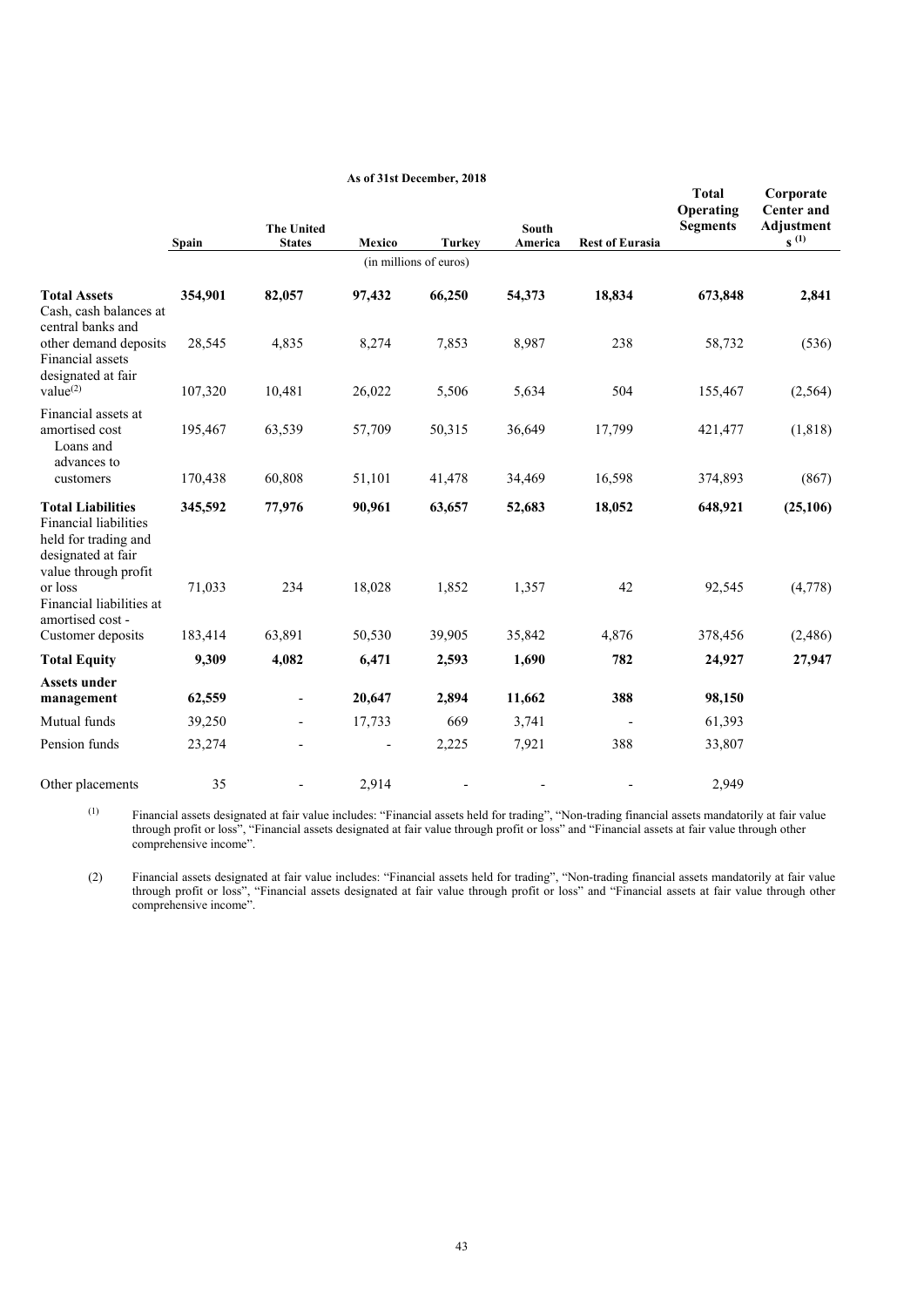# *Spain*

The Spain operating segment includes all of BBVA's banking and non-banking businesses in Spain, other than those included in the Corporate Center. The primary business units included in this operating segment are:

- *Spanish Retail Network*: including individual customers, private banking, small companies and businesses in the domestic market;
- *Corporate and Business Banking*: which manages small and medium-sized enterprises (**SMEs**), companies and corporations, public institutions and developer segments;
- *Corporate and Investment Banking (C&IB)*: responsible for business with large corporations and multinational groups and the trading floor and distribution business in Spain; and
- *Other units*: which includes the insurance business unit in Spain (BBVA Seguros), the Asset Management unit (which manages Spanish mutual funds and pension funds), lending to real estate developers and foreclosed real estate assets in Spain (including assets from the previous Non-Core Real Estate operating segment), as well as certain proprietary portfolios and certain funding and structural interest rate positions of the euro balance sheet which are not included in the Corporate Center.

Financial assets designated at fair value of this operating segment (which includes the following portfolios - "Financial assets held for trading", "Non-trading financial assets mandatorily at fair value through profit or loss", "Financial assets designated at fair value through profit or loss" and "Financial assets at fair value through other comprehensive income") as of 31st December, 2019 amounted to  $\epsilon$ 122,844 million, a 14.5 per cent. increase from the €107,320 million recorded as of 31st December, 2018, mainly as a result of the increase in volume of reverse repurchase agreements with credit institutions recorded under "Financial assets held for trading" and, to a lesser extent, an increase in derivatives recorded under "Financial assets held for trading".

Financial assets at amortised cost of this operating segment as of 31st December, 2019 amounted to €195,260 million, a 0.1 per cent. decrease compared with the €195,467 million recorded as of 31st December, 2018. Within this heading, loans and advances to customers as of 31st December, 2019 amounted to €167,332 million, a 1.8 per cent. decrease from the €170,438 million recorded as of 31st December, 2018, mainly as a result of the decrease in residential mortgage loans, and to a lesser extent, the decrease in loans to the public sector. These decreases were partially offset by an increase in consumer loans.

Financial liabilities held for trading and designated at fair value through profit or loss of this operating segment as of 31st December, 2019 amounted to €78,684 million, a 10.8 per cent. increase compared with the €71,033 million recorded as of 31st December, 2018, mainly as a result of the increase in repurchase agreements with credit institutions.

Customer deposits at amortised cost of this operating segment as of 31st December, 2019 amounted to €182,370 million, a 0.6 per cent. decrease compared with the €183,414 million recorded as of 31st December, 2018, mainly as a result of the decrease in demand deposits due to decreases in interest rates.

Mutual funds of this operating segment as of 31st December, 2019 amounted to  $\epsilon$ 41,390 million, a 5.5 per cent. increase compared with the €39,250 million recorded as of 31st December, 2018, mainly due to new contributions by customers.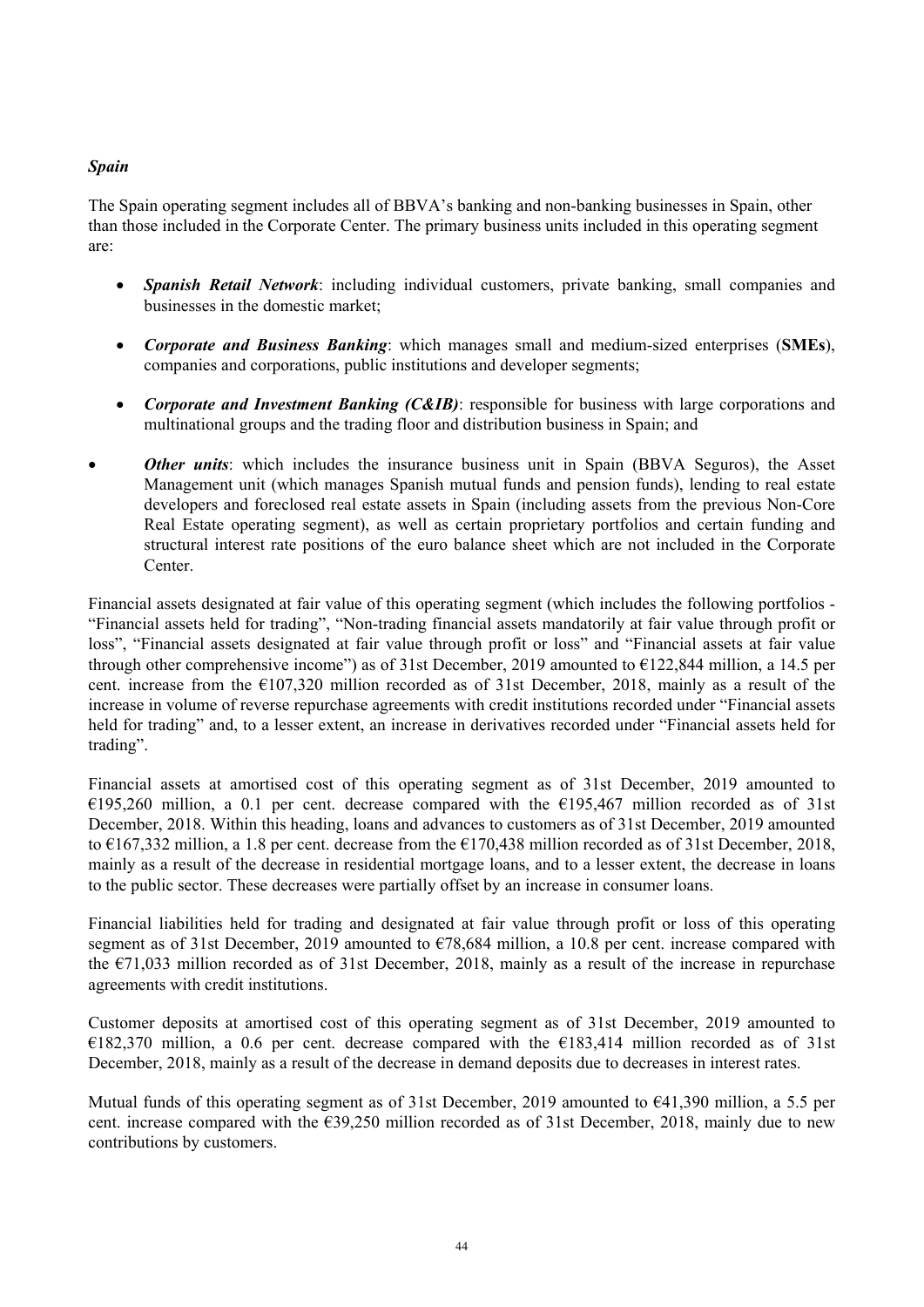Pension funds of this operating segment as of 31st December, 2019 amounted to  $\epsilon$ 24,678 million, a 6.0 per cent. increase compared with the  $\epsilon$ 23,274 million recorded as of 31st December, 2018, mainly due to new contributions by customers.

This operating segment's NPL ratio decreased to 4.4 per cent. as of 31st December, 2019, from 5.1 per cent. as of 31st December, 2018, mainly due to a 14.3 per cent. decrease in the balance of NPLs in the period  $(68,635)$  million as of 31st December, 2019 and  $610,073$  million as of 31st December, 2018). This change was mainly explained by the sale of non-performing mortgage loans and write-offs in 2019. This operating segment's NPL coverage ratio increased to 60 per cent. as of 31st December, 2019, from 57 per cent. as of 31st December, 2018.

The most relevant aspects related to this operating segment's activity during the six month period ended 30th June, 2020 were that loans and advances to customers amounted to  $\text{\textsterling}172,026$  million as of 30th June, 2020, an increase of 2.8 per cent. from the €167,332 million recorded as of 31st December, 2019, mainly as a result of the increase in retail and corporate banking credit facilities on the back of the measures implemented by the Spanish government in light of the COVID-19 pandemic, and increased drawdowns under credit facilities, particularly in the first quarter, This increase was partially offset by the decrease in mortgage loans, which were greatly affected by the COVID-19 pandemic .

Customer deposits at amortized cost of this operating segment as of 30th June, 2020 amounted to  $\epsilon$ 195,676 million, a 7.3 per cent. increase compared with the €182,370 million recorded as of 31st December, 2019 mainly as a result of the increase in demand deposits, due mainly to the shift from consumption to savings due to the COVID-19 pandemic.

This operating segment's NPL ratio decreased to 4.3 per cent. as of 30th June, 2020 from 4.4 per cent. as of 31st December, 2019, mainly as a result of the increase in wholesale customer credit facilities toward the end of the first quarter and the increase in retail and corporate banking credit facilities on the back of the measures implemented by the Spanish government in light of the COVID-19 pandemic in the second quarter. This operating segment's NPL coverage ratio increased to 66 per cent, as of 30th June, 2020 from 60 per cent, as of 31st December, 2019, mainly as a result of higher loss allowances made in response to the COVID-19 pandemic.

### *The United States*

This operating segment encompasses the Group's business in the United States. BBVA USA accounted for 89.7 per cent. of the operating segment's balance sheet as of 31st December, 2019. Given its size in this segment, most of the comments below refer to BBVA USA. This operating segment also includes the assets and liabilities of the BBVA branch in New York, which specialises in transactions with large corporations.

The U.S. dollar appreciated 1.9 per cent. against the euro as of 31st December, 2019 compared with 31st December, 2018, positively affecting the business activity of the United States operating segment as of 31st December, 2019 expressed in euro.

Financial assets designated at fair value of this operating segment (which includes the following portfolios: "Financial assets held for trading", "Non-trading financial assets mandatorily at fair value through profit or loss", "Financial assets designated at fair value through profit or loss" and "Financial assets at fair value through other comprehensive income") as of 31st December, 2019 amounted to  $\epsilon$ 7,659 million, a 26.9 per cent. decrease from the €10,481 million recorded as of 31st December, 2018, mainly due to a decrease in the volume of U.S. Treasury and other U.S. government securities and in mortgage-backed securities due to the lower interest rates offered by such securities.

Financial assets at amortised cost of this operating segment as of 31st December, 2019 amounted to  $\epsilon$ 69.510 million, a 9.4 per cent. increase compared with the €63,539 million recorded as of 31st December, 2018. Within this heading, loans and advances to customers of this operating segment as of 31st December, 2019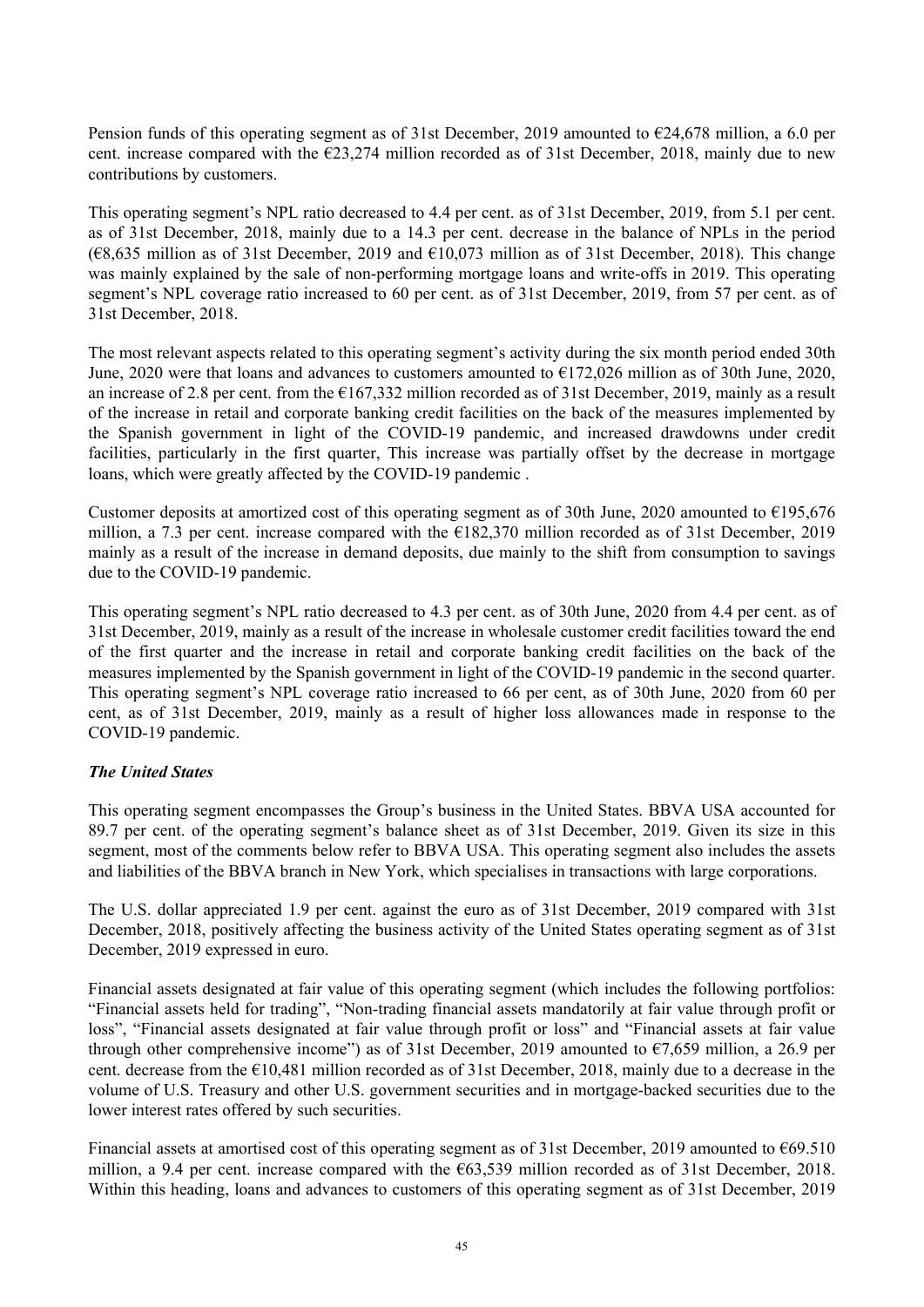amounted to  $\epsilon$ 63,162 million, a 3.9 per cent. increase compared with the  $\epsilon$ 60,808 million recorded as of 31st December, 2018, mainly due to an increase in loans to non-financial entities.

Customer deposits at amortised cost of this operating segment as of 31st December, 2019 amounted to  $€67,525$  million, a 5.7 per cent. increase compared with the  $€63,891$  million recorded as of 31st December, 2018, mainly due to an increase in demand deposits, partially offset by a decrease in time deposits due to the lower interest rates offered to customers.

The NPL ratio of this operating segment as of 31st December, 2019 decreased to 1.1 per cent. from 1.3 per cent. as of 31st December, 2018, mainly due to the decrease in the NPL portfolio. This operating segment's NPL coverage ratio increased to 101 per cent. as of 31st December, 2019, from 85 per cent. as of 31st December, 2018 as a result of higher loss allowances and the decrease in NPLs, in particular, in the commercial, financial and agricultural portfolios.

The most relevant aspects related to this operating segment's activity during the six month period ended 30th June, 2020 were that loans and advances to customers of this operating segment as of 30th June, 2020 amounted to  $668,668$  million, a 8.7 per cent. increase compared with the  $663,162$  million recorded as of 31st December, 2019, mainly due to the growth of the commercial portfolio and corporate banking on the back of measures implemented by the U,S, government in light of the COVID-19 pandemic, including the Paycheck Protection Program (**PPP**) and the business loan program established by the Coronavirus Aid, Relief, and Economic Security Act (which provides economic assistance to American workers, families and businesses, and aims to preserve jobs), with increases in the drawing down of credit facilities, partially offset by the decrease in consumer loans,

Customer deposits at amortized cost of this operating segment as of 30th June, 2020 amounted to  $\epsilon$ 75,649 million, a 12.0 per cent. increase compared with the  $\epsilon$ 67,525 million recorded as of 31st December, 2019, mainly due to an increase in deposits following the implementation of the PPP, as part of the funds that have been provided to customers under such program have been invested as deposits.

This operating segment's NPL ratio stood at 1.1 per cent. as of 30th June, 2020 and as of 31st December, 2019, The increased commercial and corporate banking activity toward the end of the first quarter (as a result of the increase in the availability of credit facilities) was followed by an increase in NPLs in the second quarter, This operating segment's NPL coverage ratio increased to 133 per cent. as of 30th June, 2020, from 101 per cent. as of 31st December, 2019, mainly due to higher loss allowances made in response to the COVID-19 pandemic and, to a lesser extent, certain specific clients.

On 15th November, 2020, BBVA reached an agreement with the PNC Financial Services Group, Inc. for the sale of 100 per cent. of the capital stock of its subsidiary BBVA USA Bancshares, Inc., which in turn owns all the capital stock of the bank, BBVA USA, as well as other companies of the Group in the United States with activities related to this banking business. See "*Description of Banco Bilbao Vizcaya Argentaria, S.A.* – *Capital Divestitures*".

### *Mexico*

The Mexico operating segment comprises the banking and insurance businesses conducted in Mexico by BBVA Mexico. Since 2018, it also includes BBVA Mexico's branch in Houston (which was part of the Group's United States segment in previous years).

The Mexican peso appreciated 6.0 per cent. against the euro as of 31st December, 2019 compared with 31st December, 2018, positively affecting the business activity of the Mexico operating segment as of 31st December, 2019 expressed in euro.

Financial assets designated at fair value of this operating segment (which includes the following portfolios: "Financial assets held for trading", "Non-trading financial assets mandatorily at fair value through profit or loss", "Financial assets designated at fair value through profit or loss" and "Financial assets at fair value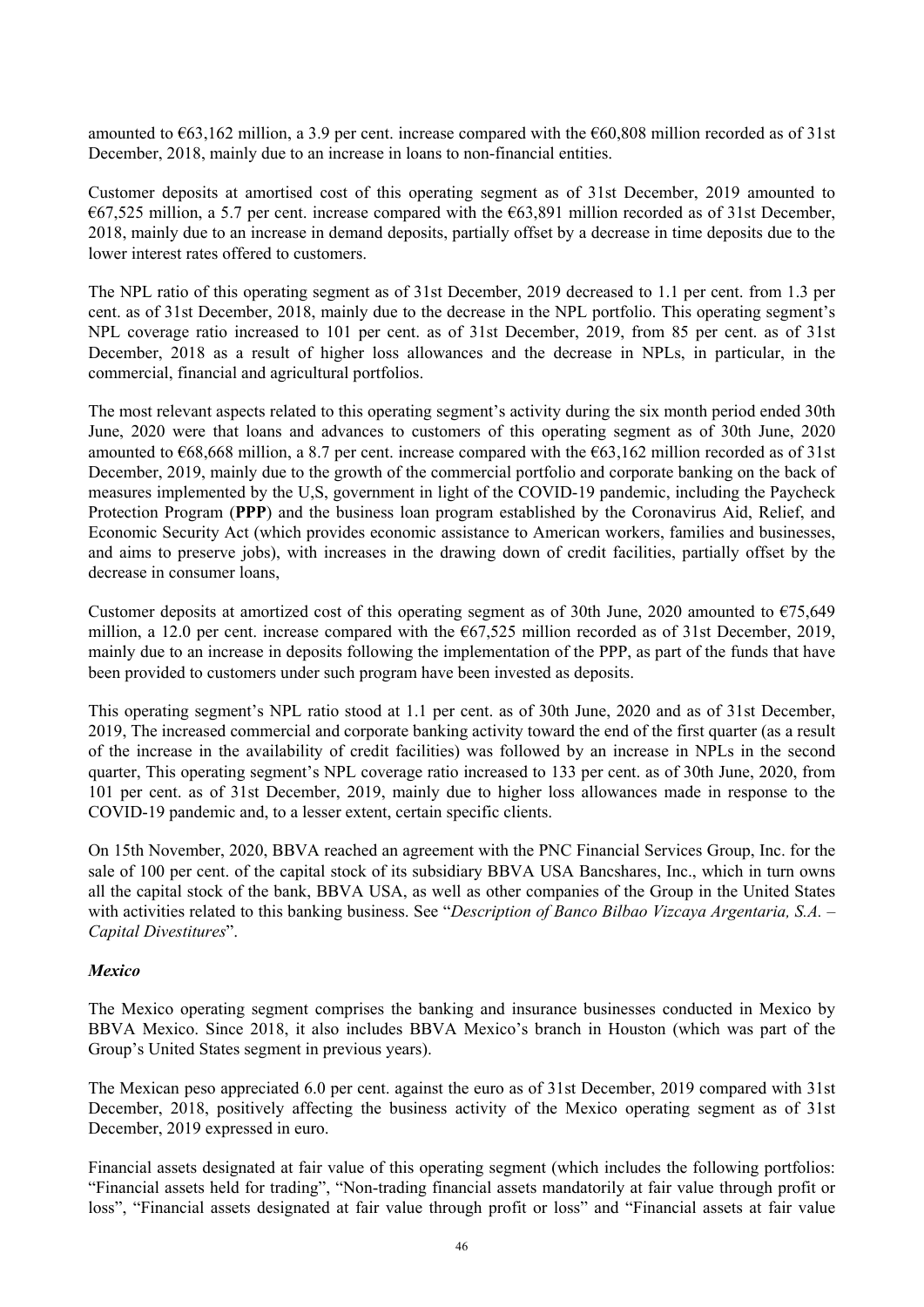through other comprehensive income") as of 31st December, 2019 amounted to  $\epsilon$ 31,402 million, a 20.7 per cent. increase from the €26,022 million recorded as of 31st December, 2018, mainly as a result of the increase in the volume of reverse repurchase agreements with financial institutions within the trading portfolio, the increase in debt securities recorded under "Financial assets held for trading", the transfer of certain loans from the amortized cost portfolio and the appreciation of the Mexican peso against the euro.

Financial assets at amortized cost of this operating segment as of 31st December, 2019 amounted to €66,180 million, a 14.7 per cent. increase compared with the  $\epsilon$ 57,709 million recorded as of 31st December, 2018. Within this heading, loans and advances to customers of this operating segment as of 31st December, 2019 amounted to  $\epsilon$ 58,081 million, a 13.7 per cent. increase compared with the  $\epsilon$ 51,101 million recorded as of 31st December, 2018, mainly due to the increase in the volume of wholesale loans and loans to non-financial entities and households and the appreciation of the Mexican peso against the euro, partially offset by the transfer of certain loans to the trading portfolio.

Financial liabilities held for trading and designated at fair value through profit or loss of this operating segment as of 31st December, 2019 amounted to €21,784 million, a 20.8 per cent. increase compared with the €18,028 million recorded as of 31st December, 2018, mainly as a result of increase in the volume of repurchase agreements and, to a lesser extent, the appreciation of the Mexican peso against the euro.

Customer deposits at amortised cost of this operating segment as of 31st December, 2019 amounted to €55,934 million, a 10.7 per cent. increase compared with the €50,530 million recorded as of 31st December, 2018, primarily due to the increase in demand deposits for households and, to a lesser extent, the increase in wholesale deposits, the latter being positively affected by the appreciation of the Mexican peso against the euro.

Mutual funds of this operating segment as of 31st December, 2019 amounted to  $\epsilon$ 21,929 million, a 23.7 per cent. increase compared with the  $\epsilon$ 17,733 million recorded as of 31st December, 2018 primarily due to the promotion of a wide range of investment products and the appreciation of the Mexican peso against the euro.

This operating segment's NPL ratio increased to 2.4 per cent. as of 31st December, 2019 from 2.1 per cent. as of 31st December, 2018, mainly due to the operation of the contagion rules for retail exposures ('pulling effect'), as well as to the change in the accounting criteria for the recognition of NPLs (from three past-due instalments to 90 days past-due). This operating segment's NPL coverage ratio decreased to 136 per cent. as of 31st December, 2019 from 154 per cent. as of 31st December, 2018.

The most important developments in relation to activity in this operating segment during the six month period ended 30th June, 2020 were that loans and advances to customers of this operating segment as of 30th June, 2020 amounted to €49,440 million, a 14.9 per cent. decrease compared with the €58,081 million recorded as of 31st December, 2019, mainly as a result of the depreciation of the Mexican peso against the euro and the decrease in consumer loans, which were adversely affected by the coronavirus outbreak, partially offset by the positive performance of wholesale loans,

This operating segment's NPL ratio decreased to 2.2 per cent. as of 30th June, 2020 from 2.4 per cent. as of 31st December, 2019 due mainly to the moratoriums and deferral plans adopted in connection with the COVID-19 pandemic, which limited the amount of new entries, and higher recoveries, This operating segment's NPL coverage ratio increased to 165 per cent, as of 30th June, 2020 from 136 per cent. as of 31st December, 2019, mainly due to higher loss allowances made in response to the COVID-19 pandemic.

# *Turkey*

This operating segment comprises the activities conducted by Garanti as an integrated financial services group operating in every segment of the banking sector, including corporate, commercial, SME, payment systems, retail, private and investment banking, together with its subsidiaries in pension and life insurance, leasing, factoring, brokerage and asset management, as well as its international subsidiaries in the Netherlands and Romania.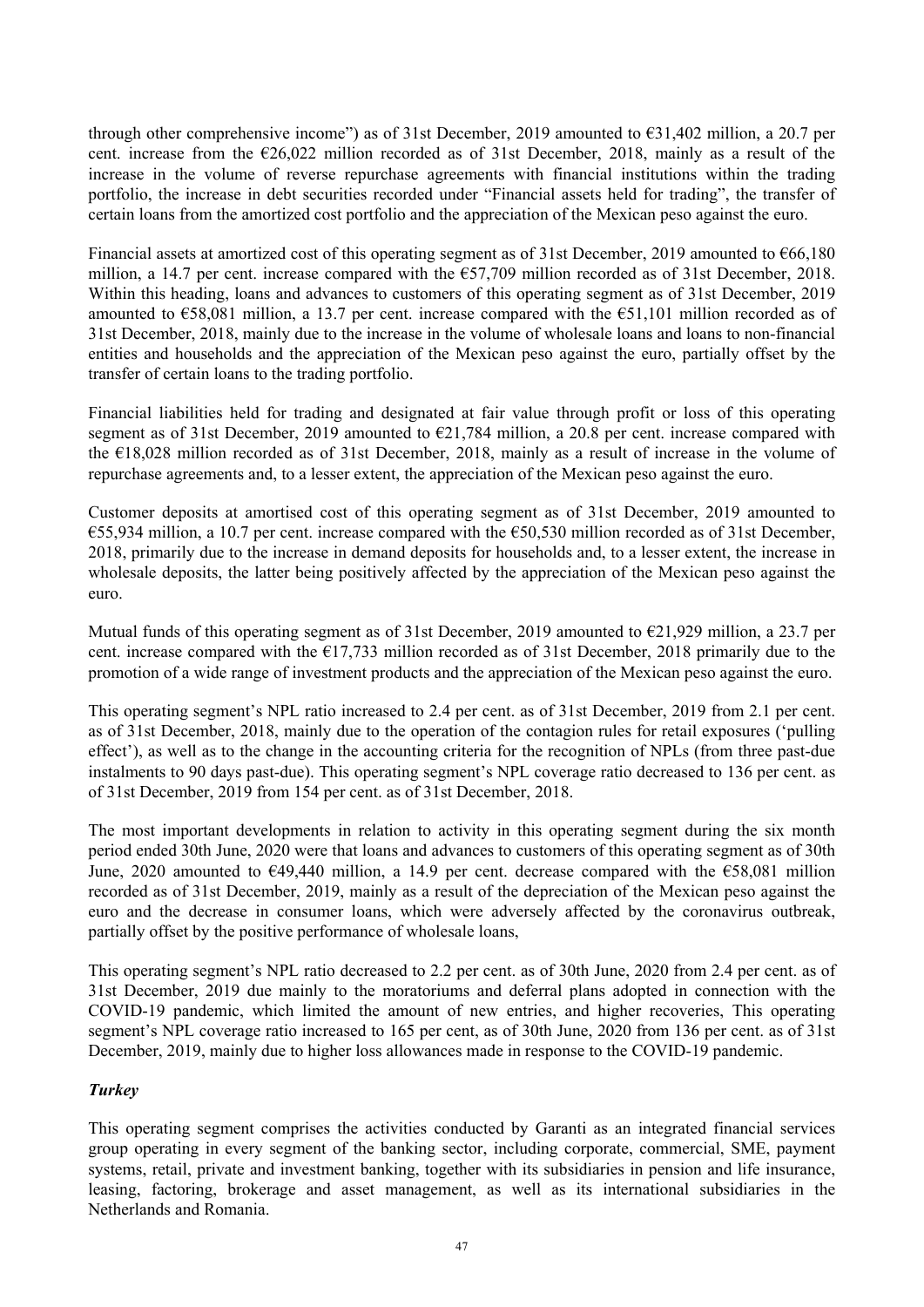The Turkish lira depreciated 9.4 per cent. against the euro as of 31st December, 2019 compared to 31st December, 2018, negatively affecting the business activity of the Turkey operating segment as of 31st December, 2019 expressed in euros.

Financial assets designated at fair value of this operating segment (which includes the following portfolios: "Financial assets held for trading", "Non-trading financial assets mandatorily at fair value through profit or loss", "Financial assets designated at fair value through profit or loss" and "Financial assets at fair value through other comprehensive income") as of 31st December, 2019 amounted to €5,268 million, a 4.3 per cent. decrease from the €5,506 million recorded as of 31st December, 2018, mainly as a result of the depreciation of the Turkish lira. At constant exchange rates, there was an increase in debt securities denominated in euros with central governments.

Financial assets at amortised cost of this operating segment as of 31st December, 2019 amounted to €51,285 million, a 1.9 per cent. increase compared with the €50,315 million recorded as of 31st December, 2018. Within this heading, loans and advances to customers of this operating segment as of 31st December, 2019 amounted to  $\epsilon$ 40,500 million, a 2.4 per cent. decrease compared with the  $\epsilon$ 41,478 million recorded as of 31st December, 2018, mainly due to the depreciation of the Turkish lira, partially offset by the increase in the volume of Turkish-lira denominated loans, in particular commercial loans supported by the Credit Guarantee Fund, consumer loans and credit card cards.

Financial liabilities held for trading and designated at fair value through profit or loss of this operating segment as of 31st December, 2019 amounted to €2,184 million, a 17.9 per cent. increase compared with the  $\epsilon$ 1,852 million recorded as of 31st December, 2018, mainly as a result of the debt securities within the trading portfolio, which more than offset the effect of the depreciation of the Turkish lira.

Customer deposits at amortised cost of this operating segment as of 31st December, 2019 amounted to €41,335 million, a 3.6 per cent. increase compared with the €39,905 million recorded as of 31st December, 2018, mainly due to the increase in demand deposits in both Turkish lira and foreign currencies, partially offset by the depreciation of the Turkish lira.

Mutual funds in this operating segment as of 31st December, 2019 amounted to  $\epsilon$ 1,460 million, a 118.2 per cent. increase compared with the  $E669$  million recorded as of 31st December, 2018, due to the growth in money market related funds, which more than offset the effect of the depreciation of the Turkish lira.

Pension funds in this operating segment as of 31st December, 2019 amounted to  $\epsilon$ 2,446 million, a 10.0 per cent. increase compared with the  $\epsilon$ 2,225 million recorded as of 31st December, 2018, mainly due to the favourable market dynamics, where the rapid decrease in interest rates has forced returns from funds to be higher than those from deposits, partially offset by the depreciation of the Turkish lira.

The NPL ratio of this operating segment as of 31st December, 2019 increased to 7.0 per cent. compared with 5.3 per cent. as of 31st December, 2018 mainly as a result of an increase in NPLs. This operating segment's NPL coverage ratio decreased to 75 per cent. as of 31st December, 2019, from 81 per cent. as of 31st December, 2018, mainly due to the increase in the balance of NPLs as of 31st December, 2019, compared with the balance recorded as of 31st December, 2018.

The most relevant aspects related to this operating segment's activity during the six month period ended 30th June, 2020 were loans and advances to customers of this operating segment as of 30th June, 2020 amounted to €41,196 million, a 1.7 per cent. increase compared with the €40,500 million recorded as of 31st December, 2019, mainly due to the increase in loans denominated in Turkish lira and in consumer loans (supported by the General Purpose Loans program adopted by the Turkish government, which intends to mitigate the effects of the COVID-19 pandemic), partially offset by the depreciation of the Turkish lira,

The NPL ratio of this operating segment stood at 7.0 per cent. as of 30th June, 2020 and as of 31st December, 2019, This operating segment's NPL coverage ratio increased to 82 per cent, as of 30th June,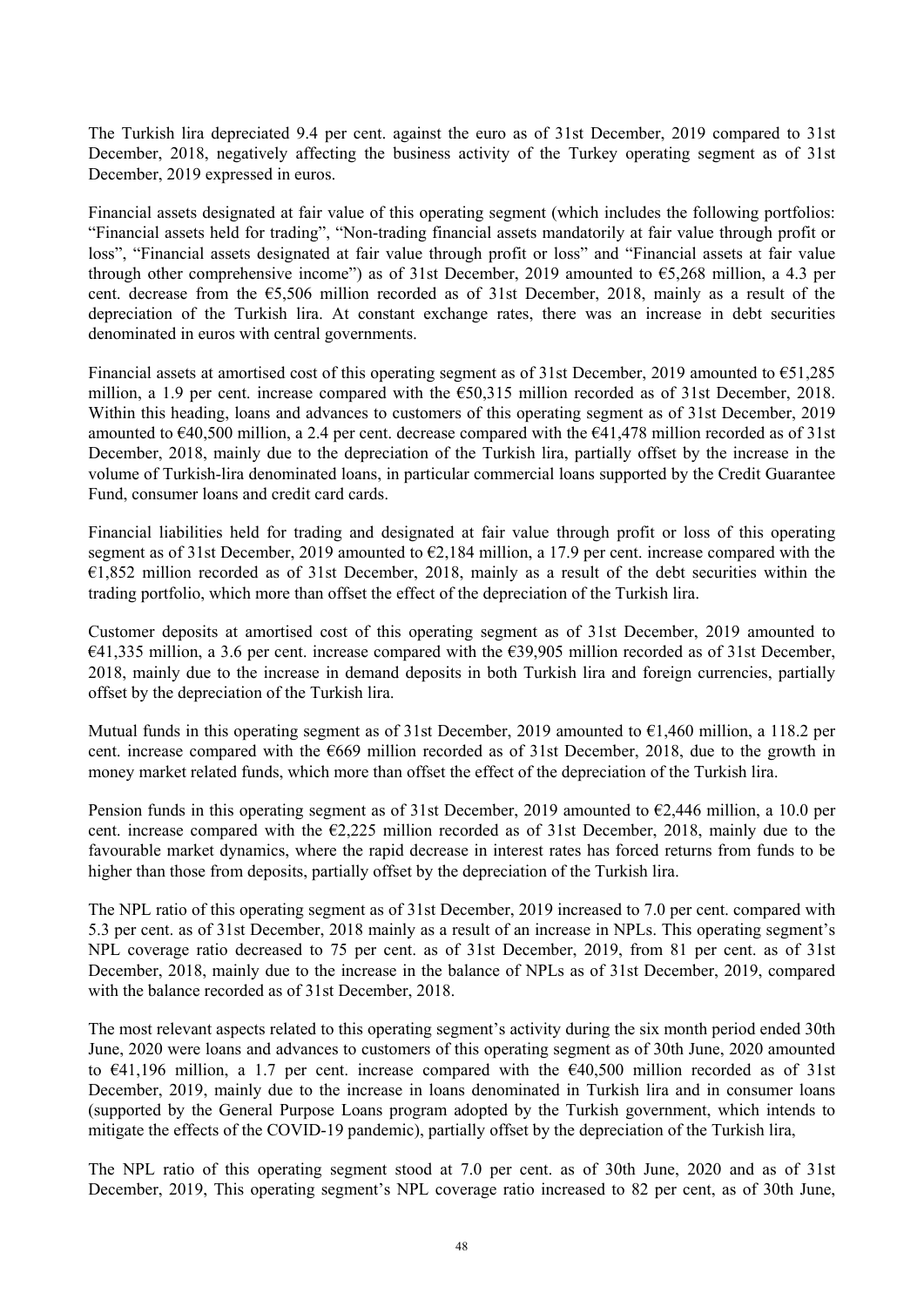2020 from 75 per cent, as of 31st December, 2019, due mainly to higher loss allowances made in response to the COVID-19 pandemic and, to a lesser extent, certain specific clients in the commercial portfolio.

### *South America*

The South America operating segment includes the Group's banking and insurance businesses in the region.

The main business units included in the South America operating segment are:

- Retail and Corporate Banking: includes banks in Argentina, Colombia, Paraguay, Peru, Uruguay and Venezuela.
- Insurance: includes insurance businesses in Argentina, Colombia and Venezuela.

As of 31st December, 2019, the Argentine peso depreciated 35.7 per cent. against the euro compared to 31st December, 2018, while the Colombian peso and the Peruvian sol appreciated against the euro, compared to 31st December, 2018, by 1.7 per cent. and 3.8 per cent., respectively. Overall, changes in exchange rates have negatively affected the business activity of the South America operating segment as of 31st December, 2019 expressed in euros. As of and for the years ended 31st December, 2019 and 2018, the Argentine and Venezuelan economies were considered to be hyperinflationary as defined by IAS 29.

Financial assets designated at fair value for this operating segment (which includes the following portfolios: "Financial assets held for trading", "Non-trading financial assets mandatorily at fair value through profit or loss", "Financial assets designated at fair value through profit or loss" and "Financial assets at fair value through other comprehensive income") as of 31st December, 2019 amounted to  $\epsilon$ 6,120 million, a 8.6 per cent. increase compared with the €5,634 million recorded as of 31st December, 2018, mainly due to the increase in debt securities issued by central banks and the central governments in Argentina and Peru, partially offset by the depreciation of the Argentine peso against the euro.

Financial assets at amortised cost of this operating segment as of 31st December, 2019 amounted to €37,869 million, a 3.3 per cent. increase compared with the  $636,649$  million recorded as of 31st December, 2018. Within this heading, loans and advances to customers of this operating segment as of 31st December, 2019 amounted to  $\epsilon$ 35,701 million, a 3.6 per cent. increase compared with the  $\epsilon$ 34,469 million recorded as of 31st December, 2018, mainly as a result of increase in consumer, mortgage and credit cards loans in Colombia and Peru, partially offset by the depreciation of the Argentine peso.

Customer deposits at amortised cost of this operating segment as of 31st December, 2019 amounted to  $636,104$  million, a 0.7 per cent. increase, compared with the  $635,842$  million recorded as of 31st December, 2018 mainly as a result of the depreciation of the Argentine peso.

Mutual funds in this operating segment as of 31st December, 2019 amounted to €3,860 million, a 3.2 per cent. increase compared with the  $63,741$  million recorded as of 31st December, 2018, mainly due to favourable market dynamics, which positively affected the performance of institutional banking and C&IB, especially in Colombia and Peru, partially offset by the depreciation of the Argentinian peso against the euro.

Pension funds in this operating segment as of 31st December, 2019 amounted to €9,005 million, a 13.7 per cent. increase compared with the  $\epsilon$ 7,921 million recorded as of 31st December, 2018, mainly as a result of an increase in pension funds in Bolivia, where contributions to pension funds are mandatory.

The NPL ratio of this operating segment as of 31st December, 2019 increased to 4.4 per cent. compared with 4.3 per cent. as of 31st December, 2018. This operating segment's NPL coverage ratio increased to 100 per cent. as of 31st December, 2019, from 97 per cent. as of 31st December, 2018, mainly due to a 9.3 per cent. increase in the balance of provisions in Peru and Argentina as of 31st December, 2019, compared with the balance recorded as of 31st December, 2018.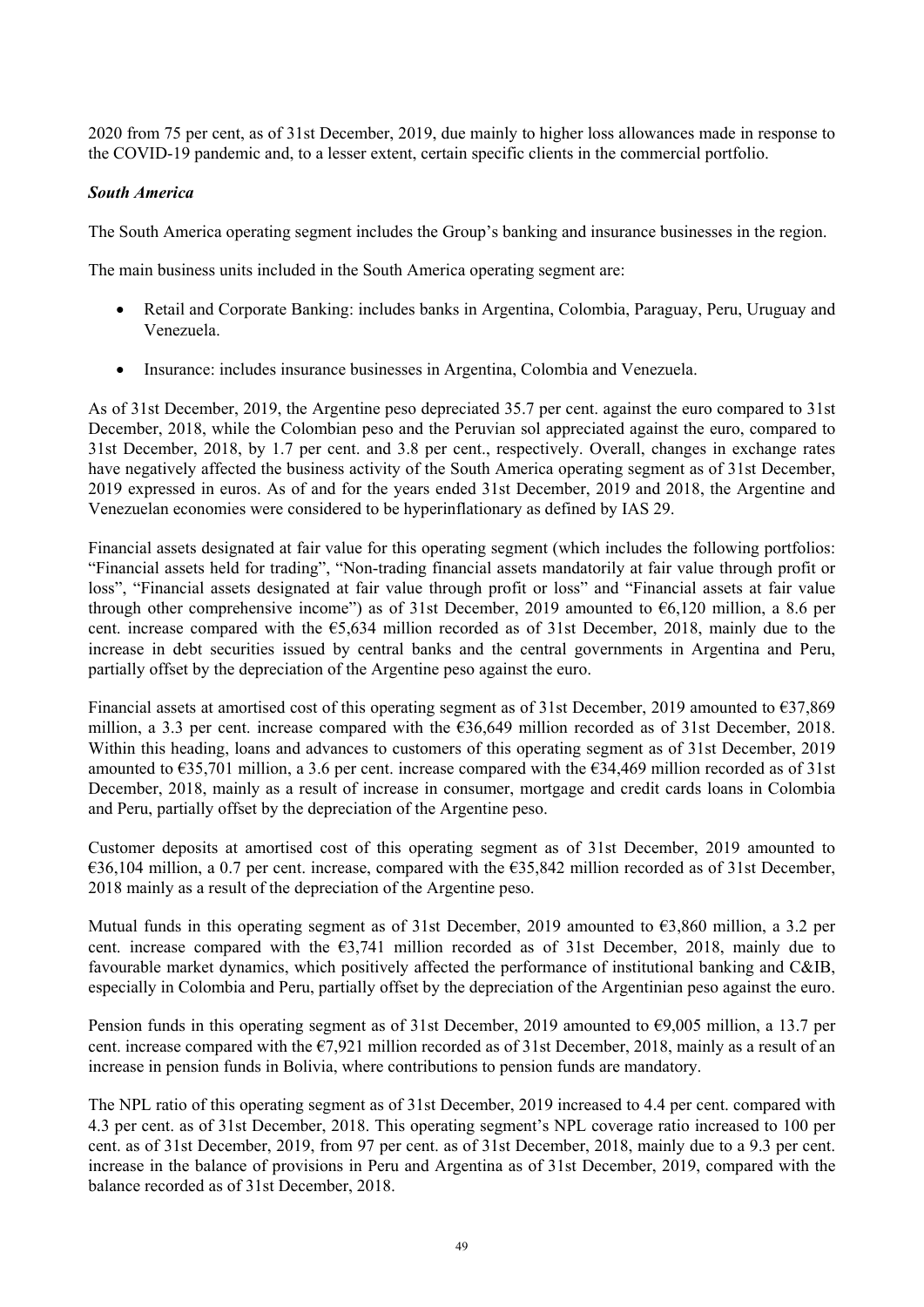The most relevant aspects related to this operating segment's activity in the six month period ended 30th June, 2020 were that loans and advances to customers of this operating segment as of 30th June, 2020 amounted to  $\epsilon$ 35,336 million, a 1.0 per cent. decrease compared with the  $\epsilon$ 35,701 million recorded as of 31st December, 2019, mainly as a result of the depreciation of the Argentine peso, the Colombian peso and the Peruvian sol, partially offset by the increase in wholesale loans, particularly in Peru and the increase in drawdowns in business credit lines in the first quarter.

Customer deposits at amortized cost of this operating segment as of 30th June, 2020 amounted to  $\epsilon$ 39,357 million, a 9.0 per cent. increase compared with the €36,104 million recorded as of 31st December, 2019, mainly as a result of increases in demand deposits due to the measures established by the respective central banks in the region in order to inject liquidity into the economies (as part of the funds provided thereunder have been invested as deposits), and the shift from consumption to savings due to the COVID-19 pandemic.

The NPL ratio of this operating segment as of 30th June, 2020 increased to 4.5 per cent. compared with 4.4 per cent. as of 31st December, 2019, as a result mainly of the increase in NPLs in Peru and Chile due mainly to the decreased recovery activity due to the COVID-19 pandemic, partially offset by limited entries as a result of the moratoriums and deferral plans, This operating segment's NPL coverage ratio increased to 108 per cent. as of 30th June, 2020, from 100 per cent, as of 31st December, 2019, mainly due to an increase in the balance of provisions in Colombia and Peru in response to the COVID-19 pandemic.

# *Rest of Eurasia*

This operating segment includes the retail and wholesale banking businesses carried out by the Group in Europe and Asia, except for those businesses comprised in the Group's Spain and Turkey operating segments. In particular, the Group's activity in Europe is carried out through banks and financial institutions in Switzerland, Italy, Germany and Finland and branches in Germany, Belgium, France, Italy, Portugal and the UK. The Group's activity in Asia is carried out through branches (in Taipei, Tokyo, Hong Kong, Singapore and Shanghai) and representative offices (in Beijing, Seoul, Mumbai, Abu Dhabi and Jakarta).

Financial assets designated at fair value for this operating segment (which includes the following portfolios: "Financial assets held for trading", "Non-trading financial assets mandatorily at fair value through profit or loss", "Financial assets designated at fair value through profit or loss" and "Financial assets at fair value through other comprehensive income") as of 31st December, 2019 amounted to  $\epsilon$ 477 million, a 5.2 per cent. decrease compared with the €504 million recorded as of 31st December, 2018, mainly due to the decrease in debt securities within the fair value through other comprehensive income portfolio in C&IB Asia.

Financial assets at amortised cost of this operating segment as of 31st December, 2019 amounted to €22,233 million, a 24.9 per cent. increase compared with the €17,799 million recorded as of 31st December, 2018. Within this heading, loans and advances to customers of this operating segment as of 31st December, 2019 amounted to €19,669 million, a 18.4 per cent. increase compared with the €16,598 million recorded as of 31st December, 2018, mainly as a result of an increase in enterprise loans and the growth in the C&IB business in Asia.

Customer deposits at amortised cost of this operating segment as of 31st December, 2019 amounted to  $E4,708$  million, a 3.5 per cent. decrease compared with the  $E4,876$  million recorded as of 31st December, 2018, mainly due to the negative interest rate environment in Europe which has led certain investors to withdraw certain deposits.

Pension funds in this operating segment as of 31st December, 2019 amounted to €500 million, a 29.1 per cent. increase compared with the €388 million recorded as of 31st December, 2018, mainly due to the offering of a new multi-strategic product.

The NPL ratio of this operating segment as of 31st December, 2019 was 1.2 per cent. compared with 1.7 per cent. as of 31st December, 2018. This operating segment's NPL coverage ratio increased to 98 per cent. as of 31st December, 2019, from 83 per cent. as of 31st December, 2018.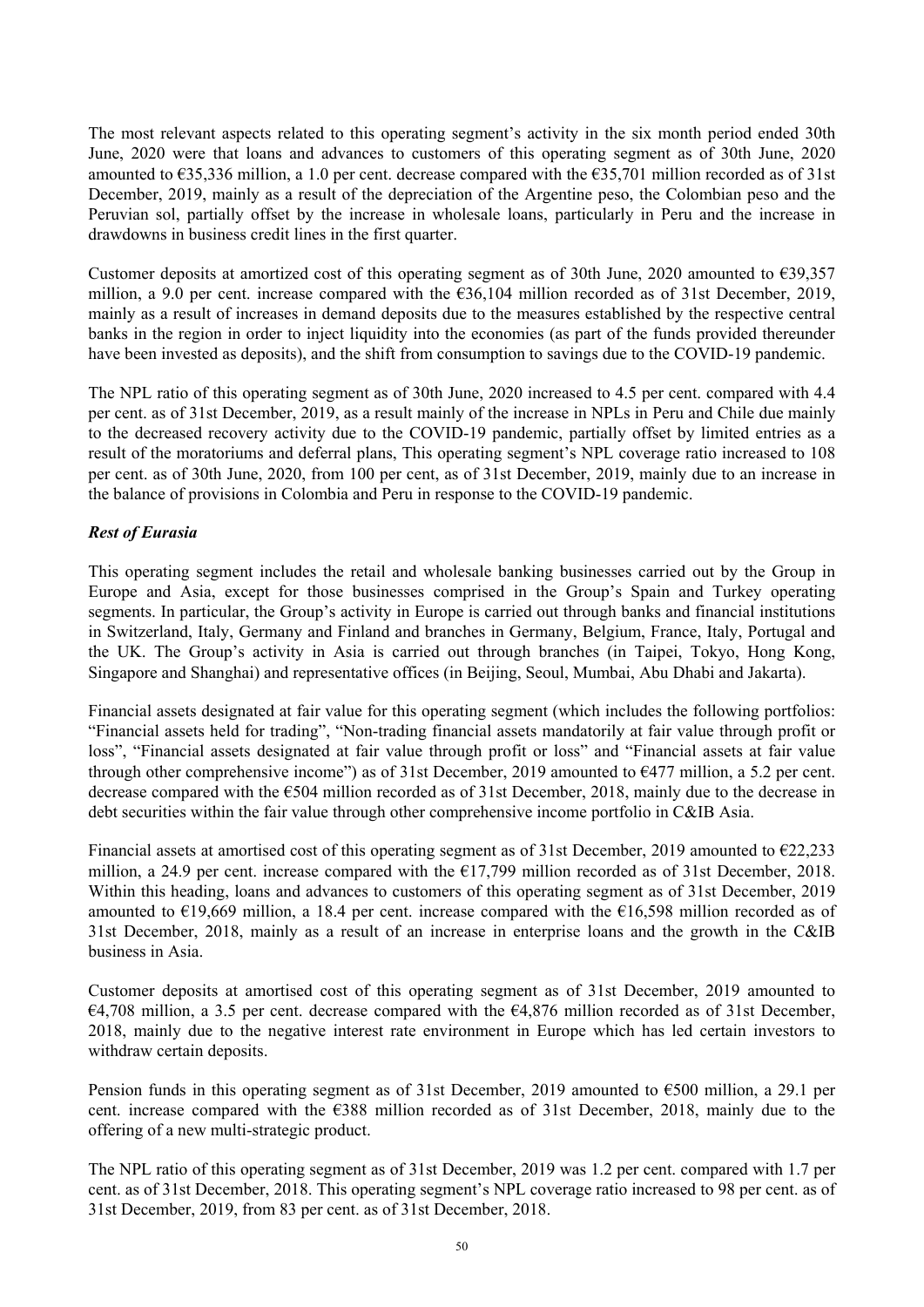The most relevant aspects of the activity in the area in the six month period ended 30th June, 2020 were that loans and advances to customers of this operating segment as of 30th June, 2020 amounted to €22,524 million, a 14.5 per cent. increase compared with the €19,669 million recorded as of 31st December, 2019, mainly as a result of increased corporate and investment banking business in the rest of Europe.

The NPL ratio of this segment as of 30th June, 2020 decreased to 0.8 per cent. from 1.2 per cent. as of 31st December, 2019, mainly due to the increase in the availability of credit facilities toward the end of the first quarter and the decrease in corporate and investment banking NPLs, This operating segment's NPL coverage ratio increased to 126 per cent, as of 30th June, 2020, from 98 per cent, as of 31st December, 2019.

#### **Organisational Structure**

As of 31st December, 2019, the Group was composed of 288 consolidated entities and 54 entities accounted for using the equity method.

The companies comprising the Group are principally domiciled in the following countries: Argentina, Bolivia, Brazil, Chile, Colombia, Finland, France, Germany, Italy, Mexico, Netherlands, Peru, Portugal, Romania, Spain, Switzerland, Turkey, UK, the United States, Uruguay and Venezuela. In addition, BBVA has an active presence in Asia.

Below is a simplified organisational chart of BBVA's most significant subsidiaries as of 31st December, 2019.

| Subsidiary                                                                         | <b>Country of</b><br>Incorporation | <b>Activity</b> | <b>BBVA</b><br><b>Voting</b><br>Power | <b>BBVA</b><br>Ownership | <b>Total</b><br>$\textbf{Assets}^{(1)}$ |
|------------------------------------------------------------------------------------|------------------------------------|-----------------|---------------------------------------|--------------------------|-----------------------------------------|
|                                                                                    |                                    |                 |                                       | (in percentages)         | (in millions)<br>of euros)              |
| <b>BBVA MEXICO</b>                                                                 | Mexico                             | Bank            | 100.00                                | 100.00                   | 95,364                                  |
| <b>BBVA USA</b>                                                                    | <b>United States</b>               | Bank            | 100.00                                | 100.00                   | 72,994                                  |
| <b>GARANTI BBVA AS</b>                                                             | Turkey                             | Bank            | 49.85                                 | 49.85                    | 56,969                                  |
| <b>BBVA PERU</b>                                                                   | Peru                               | Bank            | $92.24^{(2)}$                         | 46.12                    | 21,506                                  |
| BBVA SEGUROS, S.A. DE SEGUROS<br><b>Y REASEGUROS</b>                               | Spain                              | Insurance       | 99.96                                 | 99.96                    | 17,950                                  |
| BBVA COLOMBIA, S.A.                                                                | Colombia                           | Bank            | 95.47                                 | 95.47                    | 17,222                                  |
| BANCO BBVA ARGENTINA, S.A.                                                         | Argentina                          | Bank            | 66.55                                 | 66.55                    | 6,587                                   |
| SEGUROS BBVA BANCOMER, S.A. DE<br>C.V., GRUPO FINANCIERO BBVA<br><b>BANCOMER</b>   | Mexico                             | Insurance       | 100.00                                | 100.00                   | 5,335                                   |
| PENSIONES BBVA BANCOMER, S.A. DE<br>C.V., GRUPO FINANCIERO BBVA<br><b>BANCOMER</b> | Mexico                             | Insurance       | 100.00                                | 100.00                   | 5,080                                   |
| BBVA USA BANCSHARES, INC.                                                          | The United States                  | Investment      | 100.00                                | 100.00                   | 4.099                                   |

(1) Information for non-EU subsidiaries has been calculated using the prevailing exchange rates on 31st December, 2019.

(2) Subject to certain exceptions.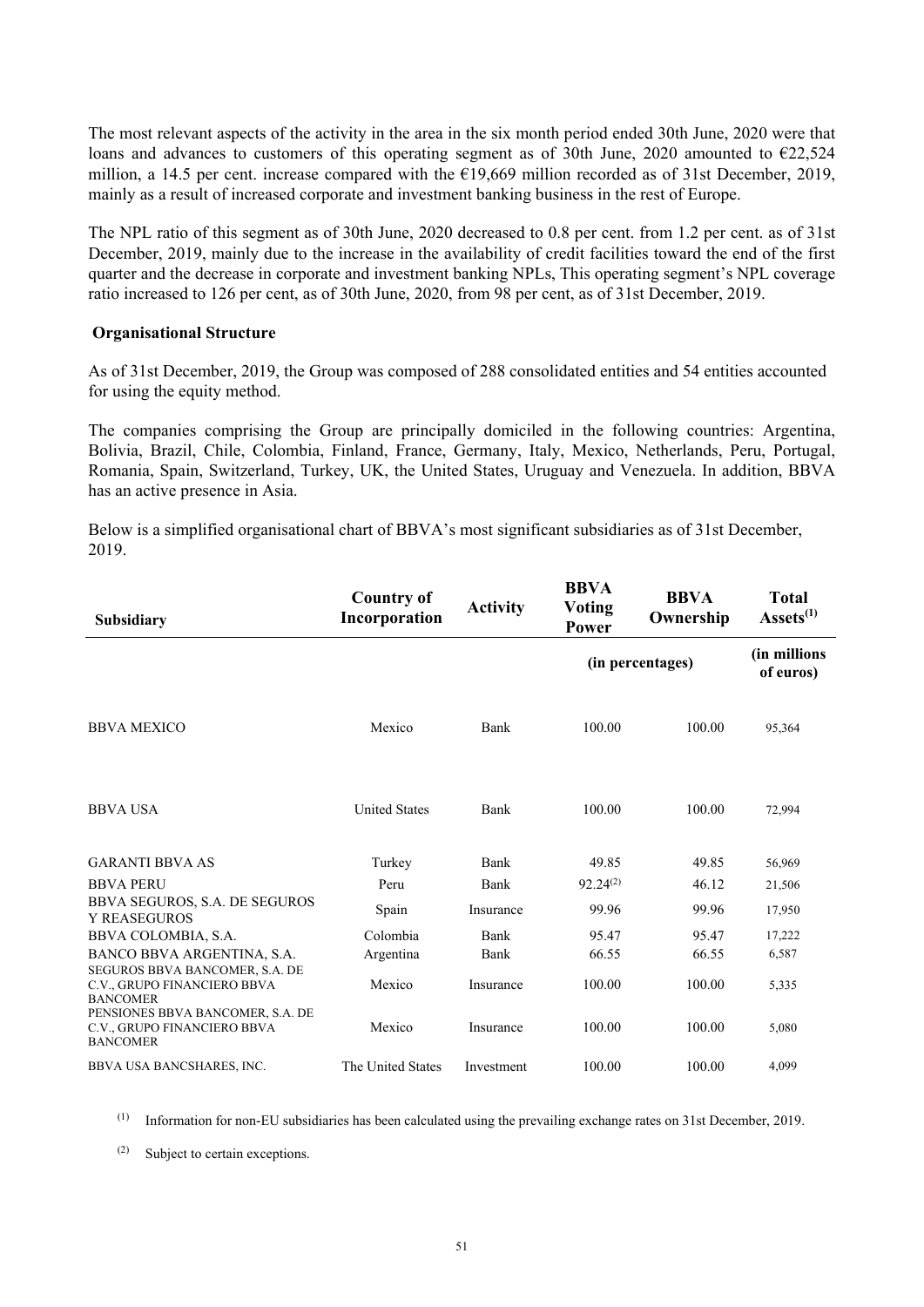# **Selected Financial Data**

The historical financial information set forth below has been selected from, and should be read together with, the Consolidated Financial Statements, which are incorporated by reference herein.

# **Consolidated statement of income data**

|                                                    |      | For the nine months<br>ended 30th<br>September, |                               | For the year ended<br>31st December, |  |
|----------------------------------------------------|------|-------------------------------------------------|-------------------------------|--------------------------------------|--|
|                                                    | 2020 | 2019                                            | 2019                          | 2018                                 |  |
|                                                    |      |                                                 | <i>(in millions of euros)</i> |                                      |  |
|                                                    |      | 13,415                                          | 18.202                        | 17,591                               |  |
| Profit (loss) attributable to parent company  (15) |      | 3,667                                           | 3.512                         | 5,400                                |  |

# **Consolidated balance sheet data**

| As of 30th<br>September, | As at 31st December, |         |
|--------------------------|----------------------|---------|
| 2020                     | 2019                 | 2018    |
| (in millions of euros)   |                      |         |
| 727,014                  | 698,690              | 676,689 |
| 427,687                  | 439,162              | 419,660 |
| 395,132                  | 384,219              | 375,970 |
| 67,024                   | 68,619               | 63,970  |
| 5,404                    | 6,201                | 5,764   |
| 48,522                   | 54,925               | 52,874  |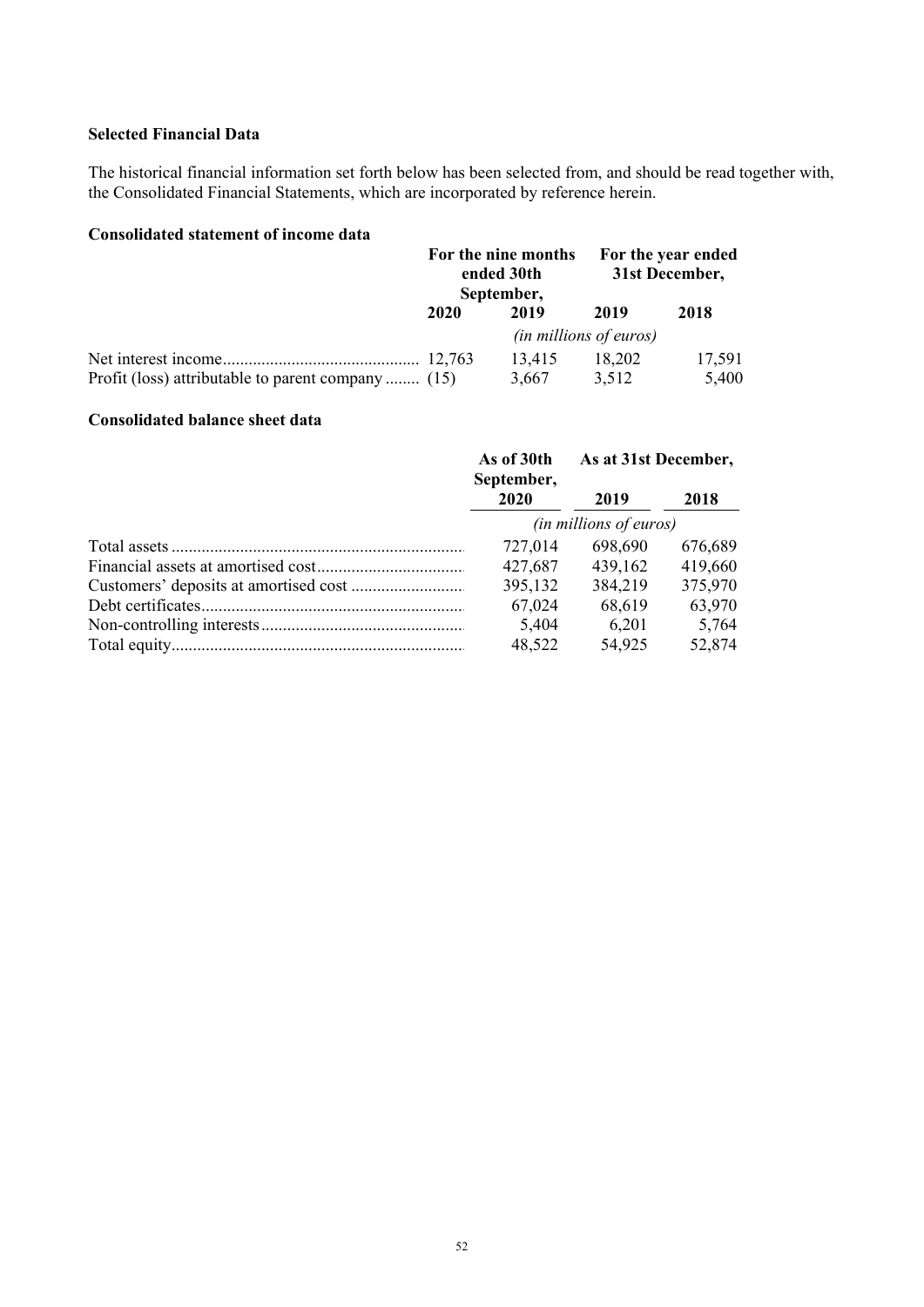### **DIRECTORS AND SENIOR MANAGEMENT**

BBVA is managed by a Board of Directors which, in accordance with its current by-laws (*Estatutos*), must consist of no less than 5 and no more than 15 members. All members of the Board of Directors are elected to serve three-year terms. BBVA's Board of Directors Regulations state that the Board of Directors must try to ensure that there is an ample majority of non-executive directors over the number of executive directors on the Board of Directors.

BBVA's corporate governance system is based on the distribution of functions between the Board of Directors, the Executive Committee (*Comisión Delegada Permanente*) and other specialised Board Committees, namely: the Audit Committee; the Appointments and Corporate Governance Committee; the Remunerations Committee; the Risk and Compliance Committee; and the Technology and Cybersecurity Committee. BBVA's Board of Directors is assisted in fulfilling its responsibilities by the Executive Committee. The Executive Committee will deal with those matters that the Board of Directors agrees to delegate to it, in accordance with the law, the Bylaws, the Board of Directors' Regulations or its own Regulations approved by the Board of Directors.

### **Board of Directors**

The Board of Directors of BBVA currently comprises 15 members.

The business address of the directors of BBVA is Calle Azul, 4, 28050 Madrid.

BBVA may, from time to time, enter into transactions in the ordinary course of its business, and on an arm'slength basis, with the directors.

BBVA's Board of Directors Regulations include rules which are designed to prevent situations where a potential conflict of interest may arise. These Regulations provide, among other matters, that directors must refrain from participating in deliberations and votes on resolutions or decisions in which they or a related party may have a direct or indirect conflict of interest. Accordingly, there are no potential conflicts of interest between the private interests or other duties of the directors and their duties to BBVA.

The following table sets forth the names of the members of the Board of Directors as of the date of this Information Memorandum, their date of appointment and re-election, if applicable, their current positions and their present principal outside occupation and employment history.

|                                |       |                             |               |                     | <b>Present Principal Outside</b>                                                                                                                                                                                                                                                                                                                                                                                                                                                                                                                                     |
|--------------------------------|-------|-----------------------------|---------------|---------------------|----------------------------------------------------------------------------------------------------------------------------------------------------------------------------------------------------------------------------------------------------------------------------------------------------------------------------------------------------------------------------------------------------------------------------------------------------------------------------------------------------------------------------------------------------------------------|
|                                | Birth | Current                     | Date          | Date                | <b>Occupation and</b>                                                                                                                                                                                                                                                                                                                                                                                                                                                                                                                                                |
| <b>Name</b>                    | Year  | <b>Position</b>             | Nominated     | Re-elected          | <b>Employment History</b> <sup>(*)</sup>                                                                                                                                                                                                                                                                                                                                                                                                                                                                                                                             |
| Carlos Torres<br>Vila $(1)(6)$ | 1966  | Group Executive<br>Chairman | 4th May, 2015 | 15th March,<br>2019 | Chairman of the<br>Board of<br>Directors and Group Executive<br>of BBVA<br>Chairman<br>since<br>December 2018. Chairman of the<br>Executive Committee and of the<br>Technology and Cybersecurity<br>Committee. Director of Grupo<br>BBVA<br>Financiero<br>Bancomer,<br>S.A. de C.V. and BBVA<br>S.A., Institución de<br>Bancomer<br>Múltiple,<br>Grupo<br>Banca<br>BBVA<br>Financiero<br>Bancomer.<br>Officer of<br>Chief Executive<br>BBVA from May 2015 until his<br>appointment as Chairman. He<br>started at BBVA in September<br>2008 holding senior management |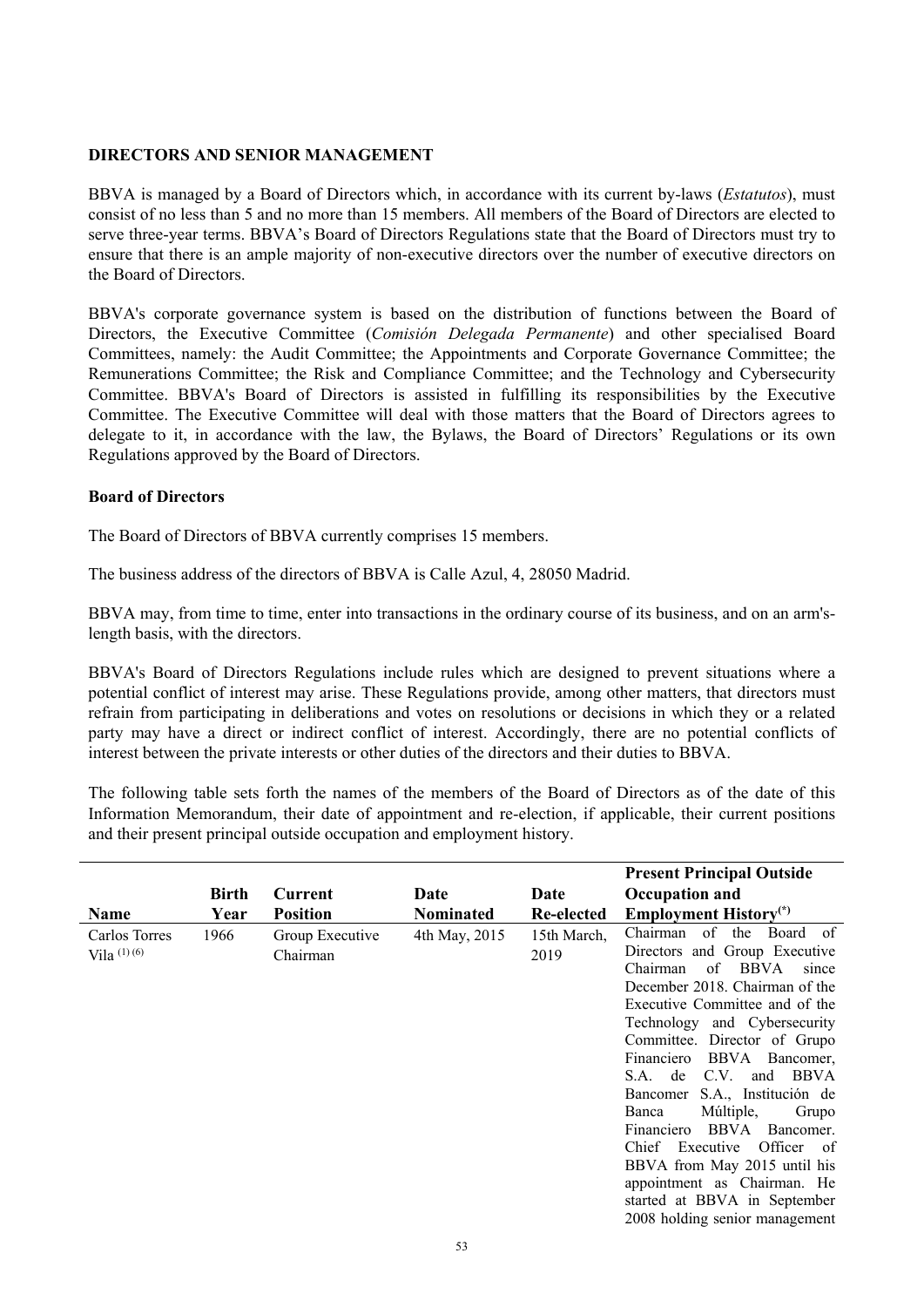|                                                                    |                      |                                           |                          |                           | <b>Present Principal Outside</b>                                                                                                                                                                                                                                                                                                                                                                                                                                                                                                   |
|--------------------------------------------------------------------|----------------------|-------------------------------------------|--------------------------|---------------------------|------------------------------------------------------------------------------------------------------------------------------------------------------------------------------------------------------------------------------------------------------------------------------------------------------------------------------------------------------------------------------------------------------------------------------------------------------------------------------------------------------------------------------------|
| Name                                                               | <b>Birth</b><br>Year | <b>Current</b><br><b>Position</b>         | Date<br><b>Nominated</b> | Date<br><b>Re-elected</b> | Occupation and<br><b>Employment History</b> <sup>(*)</sup>                                                                                                                                                                                                                                                                                                                                                                                                                                                                         |
|                                                                    |                      |                                           |                          |                           | posts such as Head of Digital<br>Banking from March 2014 to<br>May 2015 and BBVA Strategy &<br>Corporate Development Director<br>from January 2009 to March<br>2014.                                                                                                                                                                                                                                                                                                                                                               |
| Onur Genç <sup>(1)</sup>                                           | 1974                 | Chief Executive<br>Officer                | 20th December,<br>2018   | 15th March,<br>2019       | Chief Executive Officer of<br>BBVA since December 2018.<br>Director of BBVA USA<br>Bancshares, Inc., Grupo<br>Financiero BBVA Bancomer,<br>S.A., de C.V., and BBVA<br>Bancomer S.A., Institución de<br>Banca Múltiple, Grupo<br>Financiero BBVA Bancomer.<br>Chairman and CEO of BBVA<br>USA and BBVA's Country<br>Manager in the US from January<br>2017 to December 2018. Deputy<br>CEO at Garanti BBVA between<br>2015 and 2017 and Executive<br>Vice President at Garanti BBVA<br>between 2012 and 2015.                       |
| José Miguel<br>Andrés<br>Torrecillas <sup>(1)</sup><br>$(2)$ $(3)$ | 1955                 | Deputy Chair<br>(Independent<br>Director) | 13th March,<br>2015      | 16th March,<br>2018       | Deputy Chair of the Board of<br>Directors of BBVA since April<br>2019 and Chairman of the<br>Appointments and Corporate<br>Governance Committee. Director<br>of Zardoya Otis, S.A. Chairman<br>of Ernst & Young Spain from<br>2004 to 2014, where he was a<br>partner since 1987 and also held<br>a series of senior offices,<br>including Managing Partner of<br>the Banking Group from 1989 to<br>2004 and Managing Director of<br>the Audit and Advisory practices<br>at Ernst & Young Italy and<br>Portugal from 2008 to 2013. |
| Jaime Félix<br>Caruana<br>Lacorte <sup>(1)</sup> (2)(5)            | 1952                 | Independent<br>Director                   | 16th March,<br>2018      | Not<br>applicable         | Chairman<br>of<br>the<br>Audit<br>Committee since April<br>2019.<br>Member of the Group of Thirty<br>(G-30) and Sponsor (patrono) of<br>the Spanish Aspen Institute<br>Foundation. General Manager of<br>of<br>Bank<br>International<br>the<br>Settlements (BIS) between 2009<br>and 2017. Between 2006 and<br>2009 he<br>was Head of the<br>Capital<br>Markets<br>Monetary,<br>Financial<br>Department<br>and<br>Counselor and General Manager<br>at the International Monetary<br>Fund (IMF), he was Chair of the                |

Basel's Banking Supervision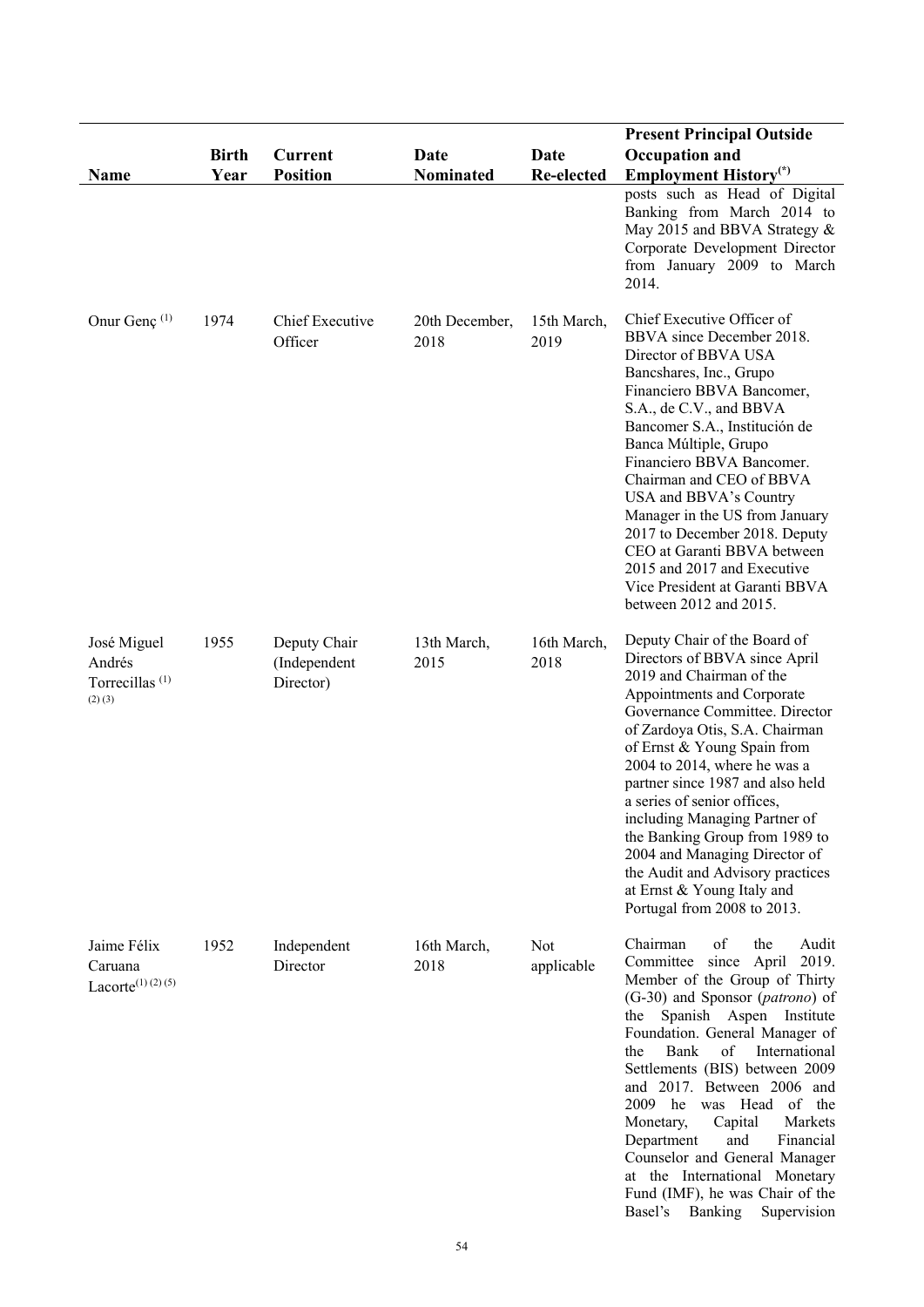| <b>Name</b>                                      | <b>Birth</b><br>Year | Current<br><b>Position</b> | Date<br><b>Nominated</b> | Date<br><b>Re-elected</b> | <b>Present Principal Outside</b><br><b>Occupation and</b><br><b>Employment History</b> <sup>(*)</sup><br>Committee between 2003 and                                                                                                                                                                                                                                                                                                                                                                                                                                                                                                                                                                                   |
|--------------------------------------------------|----------------------|----------------------------|--------------------------|---------------------------|-----------------------------------------------------------------------------------------------------------------------------------------------------------------------------------------------------------------------------------------------------------------------------------------------------------------------------------------------------------------------------------------------------------------------------------------------------------------------------------------------------------------------------------------------------------------------------------------------------------------------------------------------------------------------------------------------------------------------|
|                                                  |                      |                            |                          |                           | 2006, he was Governor of the<br>Bank of Spain between 2000 and<br>and he was<br>2006,<br>General<br>Manager of Banking Supervision<br>at the Bank of Spain between<br>1999 and 2000.                                                                                                                                                                                                                                                                                                                                                                                                                                                                                                                                  |
| Raúl Catarino<br>Galamba de<br>Oliveira $(5)(6)$ | 1964                 | Independent<br>Director    | 13th March,<br>2020      | Not<br>applicable         | Independent Chair of the Board<br>of Directors of CTT- Correios de<br>Portugal, S.A. and non-executive<br>director of José de Mello Saúde<br>and José de Mello Capital. His<br>career path has been mainly<br>linked to McKinsey & Company,<br>where he was appointed partner<br>in 1995, Director of the Portugal<br>office in 2000, Managing Partner<br>of Global Risk practice between<br>2013 and 2016, member of the<br>Global Shareholders' Board from<br>2005 and 2011, member of the<br>Global Partner Election and<br><b>Evaluation Committees between</b><br>2001 and 2017, member of the<br>Remuneration Committee from<br>2005 to 2013 and Chairman of<br>the Global Learning Board from<br>2006 to 2011. |
| Belén Garijo<br>$López(2) (3) (4)$               | 1960                 | Independent<br>Director    | 16th March,<br>2012      | 16th March,<br>2018       | Chair of the Remunerations<br>Committee. Member of the<br>Executive Board of Merck Group<br>and CEO of Merck Healthcare,<br>member of the Board of<br>Directors of L'Oréal and, since<br>2011, Chair of the International<br>Senior Executive Committee<br>(ISEC) of PhRMA<br>(Pharmaceutical Research and<br>Manufacturers of America).<br>Previously, she was President of<br>Commercial Operations for<br>Europe and Canada at Sanofi<br>Aventis.                                                                                                                                                                                                                                                                  |
| Sunir Kumar<br>Kapoor <sup>(6)</sup>             | 1963                 | Independent<br>Director    | 11th March,<br>2016      | 15th March,<br>2019       | Operating Partner at Atlantic<br>Bridge Capital, independent<br>director at Stratio Big Data and<br>advisor in mCloud. He was<br>President and CEO of UBmatrix<br>Inc from 2005 to 2011. Executive<br>Vice President and CMO of<br>Cassatt Corporation from 2004 to<br>2005. Oracle Corporation, Vice<br>President Collaboration Suite<br>from 2002 to 2004. Founder and<br>CEO of Tsola Inc from 1999 to                                                                                                                                                                                                                                                                                                             |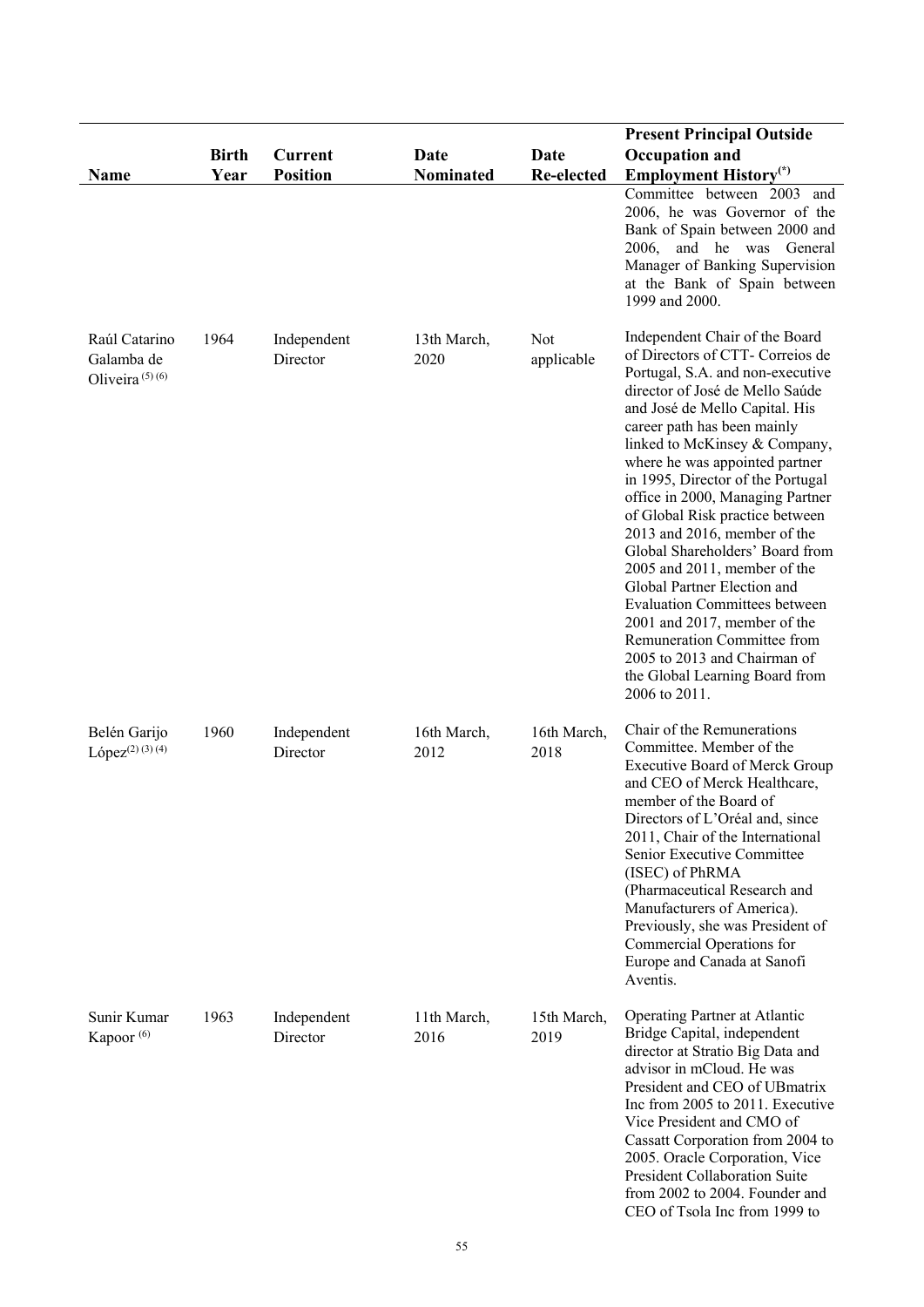| Name                                          | <b>Birth</b><br>Year | <b>Current</b><br><b>Position</b> | Date<br><b>Nominated</b> | <b>Date</b><br>Re-elected | <b>Present Principal Outside</b><br><b>Occupation and</b><br><b>Employment History</b> <sup>(*)</sup><br>2001. President and CEO of E-<br>Stamp Corporation from 1996 to<br>1999. Vice President of Strategy,<br>Marketing and Planning of<br>Oracle Corporation from 1994 to<br>1996.                                                                                                                                                                                                                                                                                                                                                                              |
|-----------------------------------------------|----------------------|-----------------------------------|--------------------------|---------------------------|---------------------------------------------------------------------------------------------------------------------------------------------------------------------------------------------------------------------------------------------------------------------------------------------------------------------------------------------------------------------------------------------------------------------------------------------------------------------------------------------------------------------------------------------------------------------------------------------------------------------------------------------------------------------|
| Lourdes Máiz<br>$Carro^{(2)(4)}$              | 1959                 | Independent<br>Director           | 14th March,<br>2014      | 13th March,<br>2020       | Secretary of the Board of<br>Directors and Director of Legal<br>Services at Iberia, Líneas Aéreas<br>de España from 2001 until 2016.<br>Joined the Spanish State Counsel<br>Corps (Cuerpo de Abogados del<br>Estado) and from 1992 until 1993<br>she was Deputy to the Director in<br>the Ministry of Public<br>Administration. From 1993 to<br>2001 held various senior<br>positions in the Public<br>Administration, including<br>Director of the Cabinet of the<br>Assistant Secretary of Public<br>Administration and General<br>Director of the Sociedad Estatal<br>de Participaciones Patrimoniales<br>(SEPPA) within the Ministry of<br>Economy and Finance. |
| José<br>Maldonado<br>$Ramos^{(1)(3)}$         | 1952                 | <b>External Director</b>          | 28th January,<br>2000    | 16th March,<br>2018       | Appointed Director and General<br>Secretary of BBVA in January<br>2000. Took early retirement as<br>Bank executive in December<br>2009. Previously, he was Board<br>Secretary and Director of Legal<br>Services for Empresa Nacional<br>para el Desarrollo de la Industria<br>Alimentaria, S.A. (Endiasa);<br>Astilleros Españoles, S.A.; and<br>Iberia, Líneas Aéreas de España,<br>S.A.                                                                                                                                                                                                                                                                           |
| Ana Cristina<br>Peralta Moreno<br>$(2)$ $(4)$ | 1961                 | Independent<br>Director           | 16th March,<br>2018      | Not<br>applicable         | Independent director of Grenergy<br>Renovables, S.A. and<br>independent director of<br>Inmobiliaria Colonial, SOCIMI,<br>S.A. Independent director at<br>Deutsche Bank SAE from 2014<br>to 2018; independent director at<br>Banco Etcheverría, S.A. between<br>2013 and 2014. Previously, she<br>was Chief Risk Officer and<br>Member of the Management<br>Committee of Banco Pastor, S.A.<br>and she held several positions at<br>Bankinter, S.A. including Chief<br>Risk Officer and member of the<br>Management Committee.                                                                                                                                       |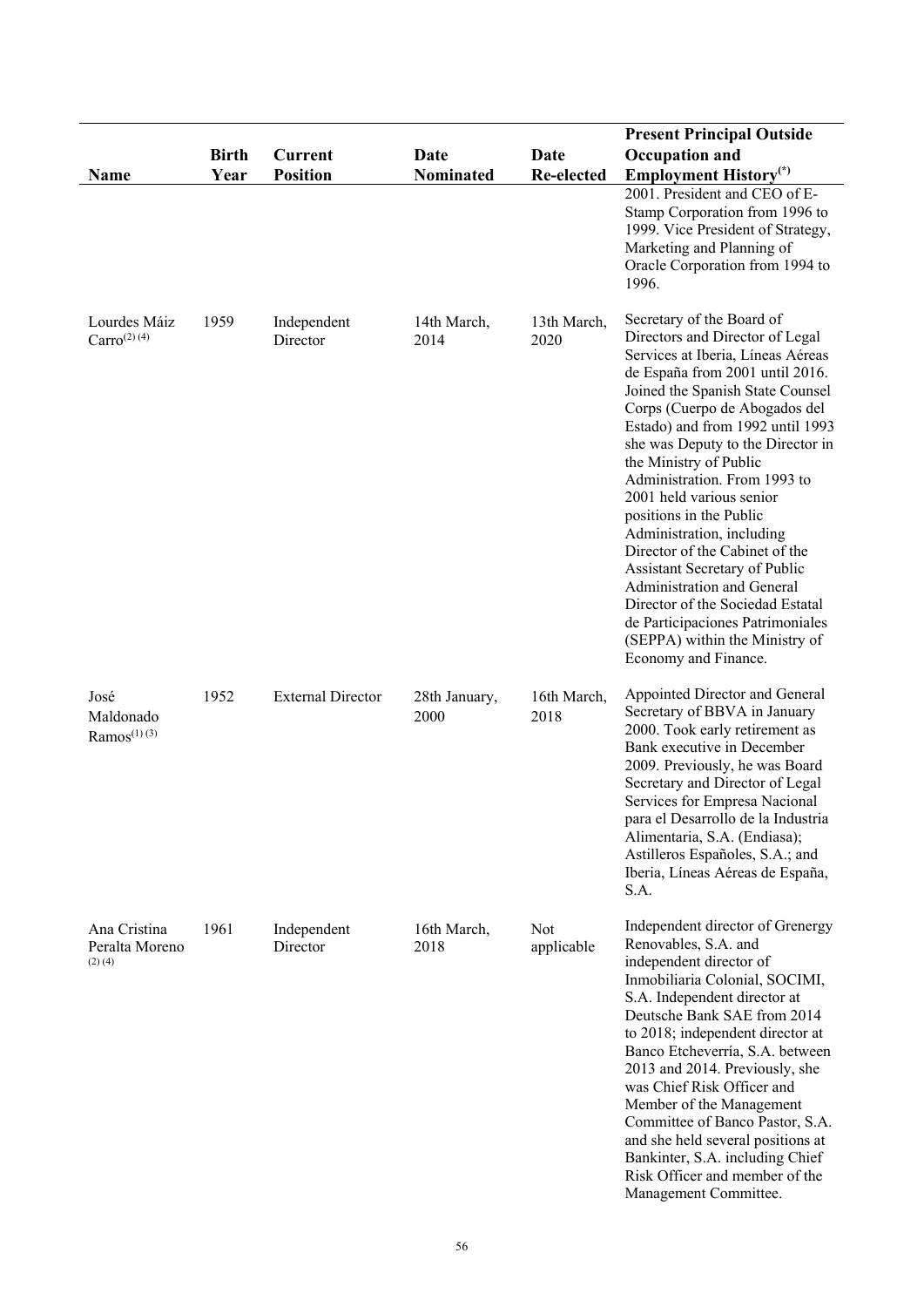|                                                  | <b>Birth</b> | <b>Current</b>           | Date                | Date                     | <b>Present Principal Outside</b><br>Occupation and                                                                                                                                                                                                                                                                                                                                                                                                                                                                                                                                                                                                                                                                                    |
|--------------------------------------------------|--------------|--------------------------|---------------------|--------------------------|---------------------------------------------------------------------------------------------------------------------------------------------------------------------------------------------------------------------------------------------------------------------------------------------------------------------------------------------------------------------------------------------------------------------------------------------------------------------------------------------------------------------------------------------------------------------------------------------------------------------------------------------------------------------------------------------------------------------------------------|
| <b>Name</b>                                      | Year         | <b>Position</b>          | Nominated           | <b>Re-elected</b>        | <b>Employment History</b> <sup>(*)</sup>                                                                                                                                                                                                                                                                                                                                                                                                                                                                                                                                                                                                                                                                                              |
| Juan Pi Llorens<br>(3)(5)(6)(7)                  | 1950         | Independent<br>Director  | 27th July, 2011     | 16th March,<br>2018      | Lead Director of BBVA since<br>April 2019 and Chairman of the<br>Risk and Compliance Committee.<br>Chairman of the Board of<br>Directors of Ecolumber S.A., and<br>non-executive Director of Oesía<br>Networks, S.L. and of Tecnobit,<br>S.L.U. Had a professional career<br>at IBM holding various senior<br>at<br>national<br>a<br>and<br>posts<br>international level including Vice<br>President for Sales at IBM<br>Europe from 2005 to 2008, Vice<br>President of Technology &<br>Systems Group at IBM Europe<br>from 2008 to 2010 and Vice<br>President of the Finance Services<br>Sector at GMU (Growth Markets<br>Units) in China from 2009 to<br>2011. He was executive President<br>of IBM Spain between 1998 and<br>2001. |
| Ana Leonor<br>Revenga<br>Shanklin <sup>(5)</sup> | 1963         | Independent<br>Director  | 13th March,<br>2020 | Not<br>applicable        | Senior Fellow at the Brookings<br>Institution since 2018, Adjunct<br>Professor at the Walsh School of<br>Foreign Service at Georgetown<br>University since 2019 and Chair<br>of the ISEAK Foundation Board<br>of Trustees since 2018. Her<br>career path has been mainly<br>linked to World Bank, where she<br>has held various senior posts,<br>including Senior Global Director<br>of Poverty and Equity between<br>2014 and 2016 and Deputy Chief<br>Economist between 2016 and<br>2017.                                                                                                                                                                                                                                           |
| Susana<br>Rodríguez<br>$Vidarte^{(1)(3)(5)}$     | 1955         | <b>External Director</b> | 28th May, 2002      | 13th March,<br>2020      | Professor of Strategy at the<br>Economics<br>Faculty<br>of<br>and<br>Business Sciences at Universidad<br>de Deusto. She was Dean of the<br>Faculty of Economics<br>and<br>Business Administration of the<br>University of Deusto from 1996<br>to 2009, Director of the Instituto<br>Internacional de Dirección de<br>Empresas (INSIDE) from 2003 to<br>2008<br>and Director<br>of the<br>Postgraduate Area from 2009 to<br>2012. Doctor in Economic and<br><b>Business</b><br>from<br>Sciences<br>Universidad de Deusto.                                                                                                                                                                                                              |
| Carlos Vicente<br>Salazar<br>Lomelín $(4)$       | 1951         | <b>External Director</b> | 13th March,<br>2020 | <b>Not</b><br>applicable | Chairman of Mexico's Business<br>Coordinating Council since 2019<br>and independent director to                                                                                                                                                                                                                                                                                                                                                                                                                                                                                                                                                                                                                                       |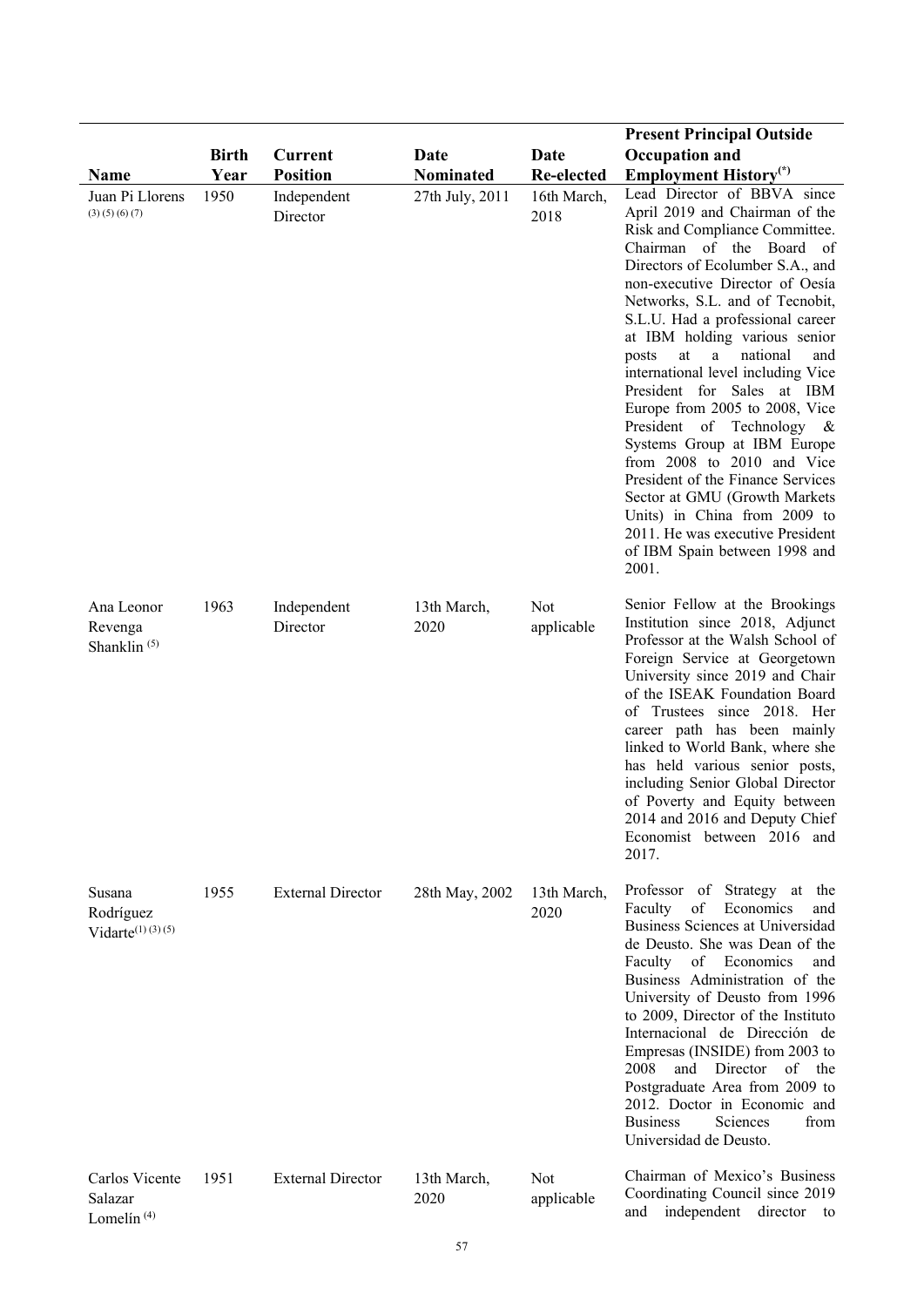|                                                         |              |                         |                     |                   | <b>Present Principal Outside</b>                                                                                                                                                                                                                                                                                                                                                                                                                                                                                              |
|---------------------------------------------------------|--------------|-------------------------|---------------------|-------------------|-------------------------------------------------------------------------------------------------------------------------------------------------------------------------------------------------------------------------------------------------------------------------------------------------------------------------------------------------------------------------------------------------------------------------------------------------------------------------------------------------------------------------------|
|                                                         | <b>Birth</b> | <b>Current</b>          | Date                | Date              | <b>Occupation and</b>                                                                                                                                                                                                                                                                                                                                                                                                                                                                                                         |
| <b>Name</b>                                             | Year         | <b>Position</b>         | <b>Nominated</b>    | Re-elected        | <b>Employment History</b> <sup>(*)</sup>                                                                                                                                                                                                                                                                                                                                                                                                                                                                                      |
|                                                         |              |                         |                     |                   | Sukarne and Alsea since 2017<br>and 2019, respectively. Director<br>of Grupo Financiero BBVA<br>Bancomer, S.A. de C.V. and of<br><b>BBVA</b><br>Bancomer,<br>S.A.,<br>Institución de Banca Múltiple,<br>Financiero<br><b>BBVA</b><br>Grupo<br>Bancomer. His career path has<br>linked to the Grupo<br>been<br>Fomento Económico Mexicano<br>S.A.B. de C.V. (Femsa) until<br>2019, having held roles such as<br>General Manager of Cervecería<br>Cuauhtémoc-Moctezuma<br>and<br>General Manager of Femsa from<br>2014 to 2017. |
| Jan Paul Marie<br>Francis<br>Verplanck $e^{(4)}$<br>(6) | 1963         | Independent<br>Director | 16th March,<br>2018 | Not<br>applicable | Chief<br>Information<br>Director,<br>Officer,<br>Head<br>Group<br>of<br>Technology<br><b>Banking</b><br>and<br>of<br>Operations,<br>Standard<br>Chartered Bank, between 2004<br>and 2015. Before that, he held<br>several positions in multinational<br>such<br>companies,<br>Vice<br>as<br>President of Technology<br>and<br>Chief Information Officer, in the<br>EMEA region of Dell (1999-<br>2004).                                                                                                                       |

(\*) Where no date is provided, the position is currently held.

(1) Member of the Executive Committee.

(2) Member of the Audit Committee.

(3) Member of the Appointments and Corporate Governance Committee.

- (4) Member of the Remunerations Committee.
- (5) Member of the Risk and Compliance Committee.
- (6) Member of the Technology and Cybersecurity Committee.
- (7) Lead Director.

### **Major Shareholders and Share Capital**

On 5th February, 2020, Blackrock, Inc. reported that it beneficially owned 6.3% of BBVA's share capital. As of 31st December, 2019, no other person, corporation or government beneficially owned, directly or indirectly, five per cent. or more of BBVA's share capital. BBVA's major shareholders do not have voting rights which are different from those held by the rest of its shareholders. To the extent known to BBVA, BBVA is not controlled, directly or indirectly, by any other corporation, government or any other natural or legal person.

As of 14th June, 2020, there were 887,179 registered holders of BBVA's shares, with an aggregate of 6,667,886,580 shares, of which 719 shareholders with registered addresses in the United States held a total of 1,310,343,581 shares (including shares represented by American Depositary Shares evidenced by American Depositary Receipts (**ADRs**)). Since certain of such shares and ADRs are held by nominees, the foregoing figures are not representative of the number of beneficial holders.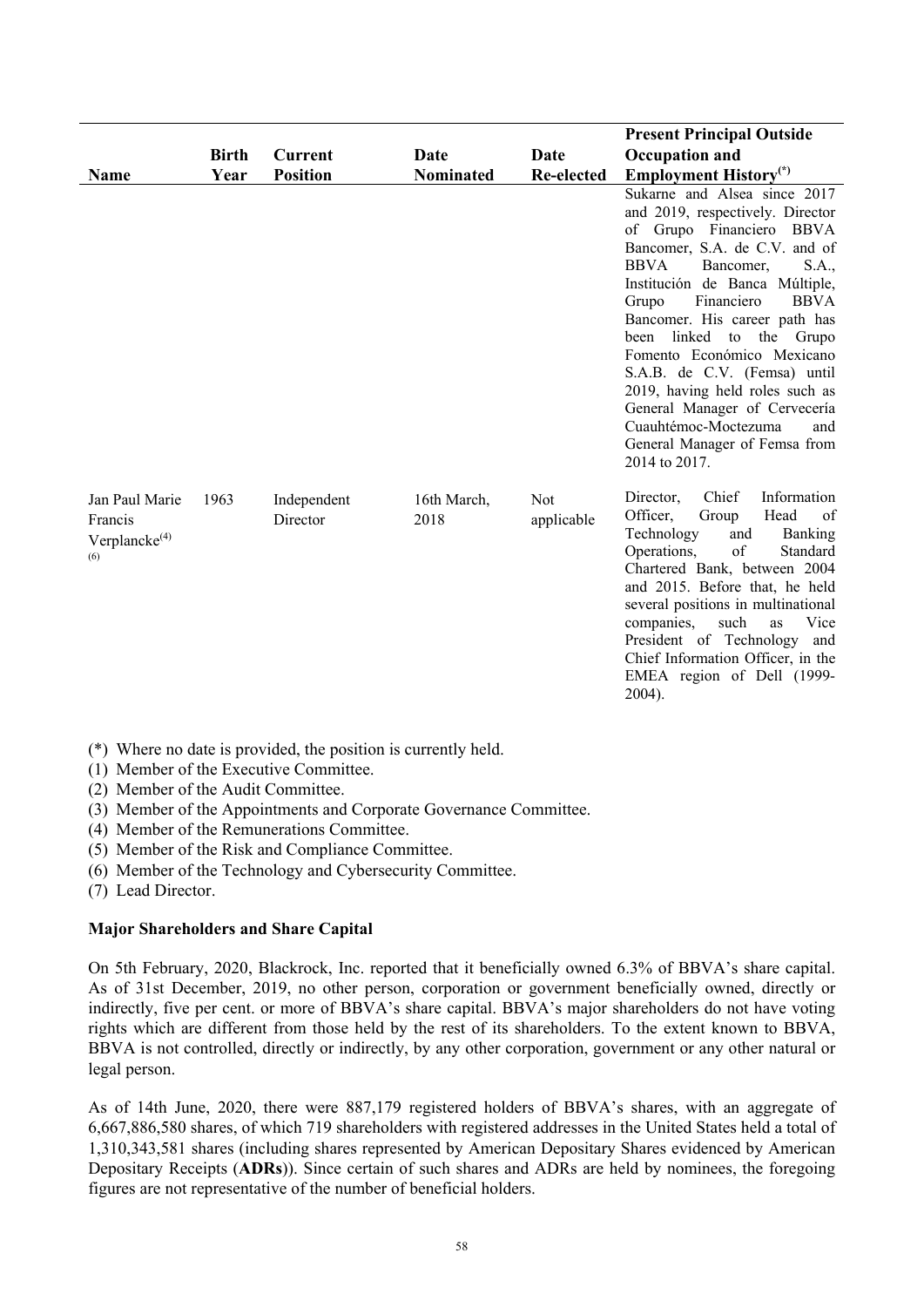As of 11th May, 2020, Norges Bank communicated that it held a direct interest of 3.366 per cent. in BBVA's share capital.

#### **Legal Proceedings**

Spanish judicial authorities are investigating the activities of Centro Exclusivo de Negocios y Transacciones, S.L. (**Cenyt**). Such investigation includes the provision of services by Cenyt to BBVA. On 29th July, 2019, BBVA was named as an investigated party (*investigado*) in a criminal judicial investigation (Preliminary Proceeding No. 96/2017 – Piece No. 9, Central Investigating Court No. 6 of the National High Court) for alleged facts which could represent the crimes of bribery, revelation of secrets and corruption. As of the date of this Information Memorandum, no formal accusation against BBVA has been made. Certain current and former officers and employees of the Group, as well as former directors, have also been named as investigated parties in connection with this investigation. BBVA has been and continues to be proactively collaborating with the Spanish judicial authorities, including sharing with the courts information from its ongoing forensic investigation regarding its relationship with Cenyt. BBVA has also testified before the judge and prosecutors at the request of the Central Investigating Court No. 6 of the National High Court.

On 3rd February, 2020, BBVA was notified by the Central Investigating Court No. 6 of the National High Court of the order lifting the secrecy of the proceedings.

This criminal judicial proceeding is at a preliminary stage. Therefore, it is not possible at this time to predict the scope or duration of such proceeding or any related proceeding or its or their possible outcomes or implications for the Group, including any fines, damages or harm to the Group's reputation caused thereby*.*

In relation to consumer mortgage loan contracts linked to the interest rate index known as IRPH (average rate for mortgage loans over three years for the acquisition of free housing), considered the "official interest rate" by mortgage transparency regulations and calculated by the Bank of Spain and published in the Spanish Official Gazette, on 14 December 2017, the Spanish Supreme Court issued its judgment 669/2017 confirming that it was not possible to determine the lack of transparency of the interest rate of the loan merely by reference to one or other of the official indexes nor, therefore, was it abuse according to Directive 93/13. In a separate legal proceeding, albeit concerning the same clause, the matter was referred to the Court of Justice of the European Union (the **EU Court of Justice**), raising a preliminary question in which the application of the above referred IRPH index and the decision of the Supreme Court on the matter was questioned again. On 3rd March, 2020, the EU Court of Justice resolved the referred question for a preliminary ruling.

In that resolution, the EU Court of Justice concluded that the fact that the main elements relating to the calculation of the saving banks IRPH index used by the bank to which the question referred refers (Bankia, S.A.) were provided in the Bank of Spain Regulation (Circular 8/1990), published in the Spanish Official Gazette, which allowed consumers to understand the calculation of such index. In addition, the EU Court of Justice indicated that the national court shall determine whether the bank that is party to this proceeding complied with the applicable information obligations under national legislation. In the event that the entity had not complied with the applicable transparency regulations, the EU Court of Justice decision does not declare the contract null and void but provides that the national court could replace the IRPH index applied in the case under trial for a substitute index. The resolution sets forth that, in the absence of an agreement to the contrary of the parties to the contract, the referred substitute index could be the IRPH index for credit entities in Spain (as established in the fifteenth additional provision of Law 14/2013, of 27 September 2013).

On 13th November, 2020, the Supreme Court has issued new judgements on which it has again analysed the legality of the above referred clause after the EU Court of Justice ruling which indicated that it was up to the national judge to rule on its transparency and possible abuse. In the particular cases analysed by the Supreme Court, it has ruled that, even if the entity had not complied properly with any regulatory requirement for transparency, such as informing the evolution of the index in the past, this would not mean that the clause was abusive. Therefore, BBVA considers that the ruling of the EU Court of Justice and these recent rulings of the Supreme Court should not have significant effects on the Group's business, financial situation or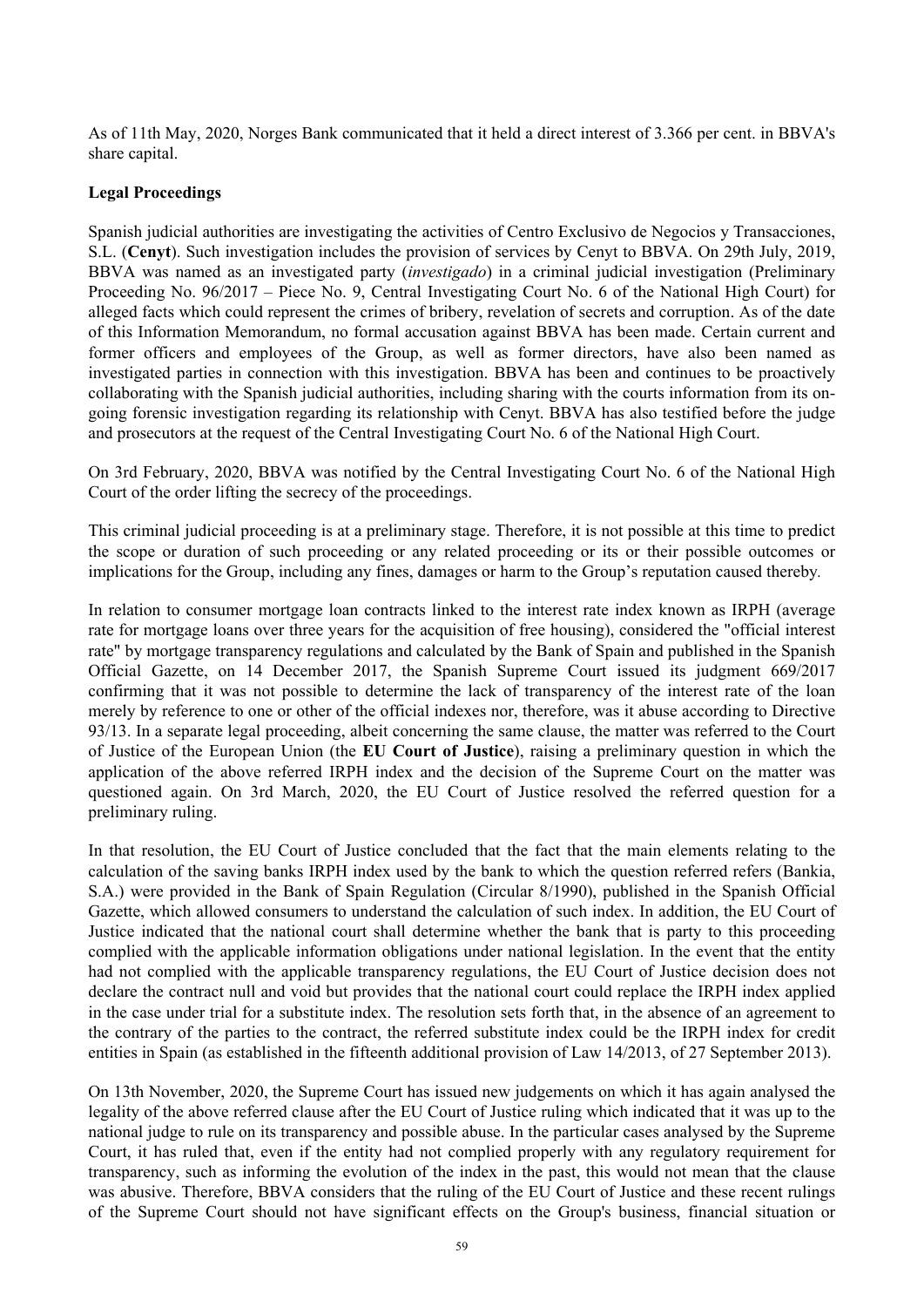results of operations. On 4th March, 2020, the Supreme Court issued a ruling (number 149/2020) confirming the nullity of a revolving credit card agreement entered into by another entity (Wizink Bank) on the grounds that the interest applied to the card was usurious. In that ruling, the Supreme Court recognised that the reference to the "normal interest on money" to be used for this product must be the average interest applicable to credit transactions by means of credit and revolving cards published in the Bank of Spain's statistics, which is slightly higher than 20 per cent. per annum. The Supreme Court also considered usurious a rate of 26.82 per cent. per annum when compared to such average rate. The Supreme Court concluded that for an interest rate to be usurious, it must be "manifestly disproportionate to the circumstances of the case", and therefore the ruling limits its effects to the case under analysis, and the marketing by credit entities of this product must be analysed on a case-by-case basis. BBVA considers that this ruling of the Supreme Court should not have a significant effect on the Group's business, financial situation or results of operations.

The Group operates in legal and regulatory environments that expose it to potentially significant legal and regulatory actions and proceedings, including legal claims and proceedings, civil and criminal regulatory proceedings, governmental and judicial investigations and proceedings, tax proceedings and other proceedings in jurisdictions around the world. Legal and regulatory actions and proceedings are subject to many uncertainties, and their outcomes, including the timing thereof, the amount of fines or settlements or the form of any settlements arising therefrom, or changes in business practices the Group may need to introduce as a result thereof, any of which may be material and are often difficult to predict, particularly in the early stages of a particular legal or regulatory matter.

As of the date hereof, and in addition to as described above, the Issuer and its subsidiaries are involved in a number of legal and regulatory actions and proceedings in various jurisdictions around the world (including, among others, Spain, Mexico and the United States), the adverse resolution of which may also adversely impact the Group. See "*Risk Factors—Legal, Regulatory, Tax and Compliance Risks —The Group is party to a number of legal and regulatory actions and proceedings*".

The Group can provide no assurance that the legal and regulatory actions and proceedings to which it is subject, or to which it may become subject in the future or otherwise affected by, will not, if resolved adversely, result in a material adverse effect on the Group's business financial position or results of operations.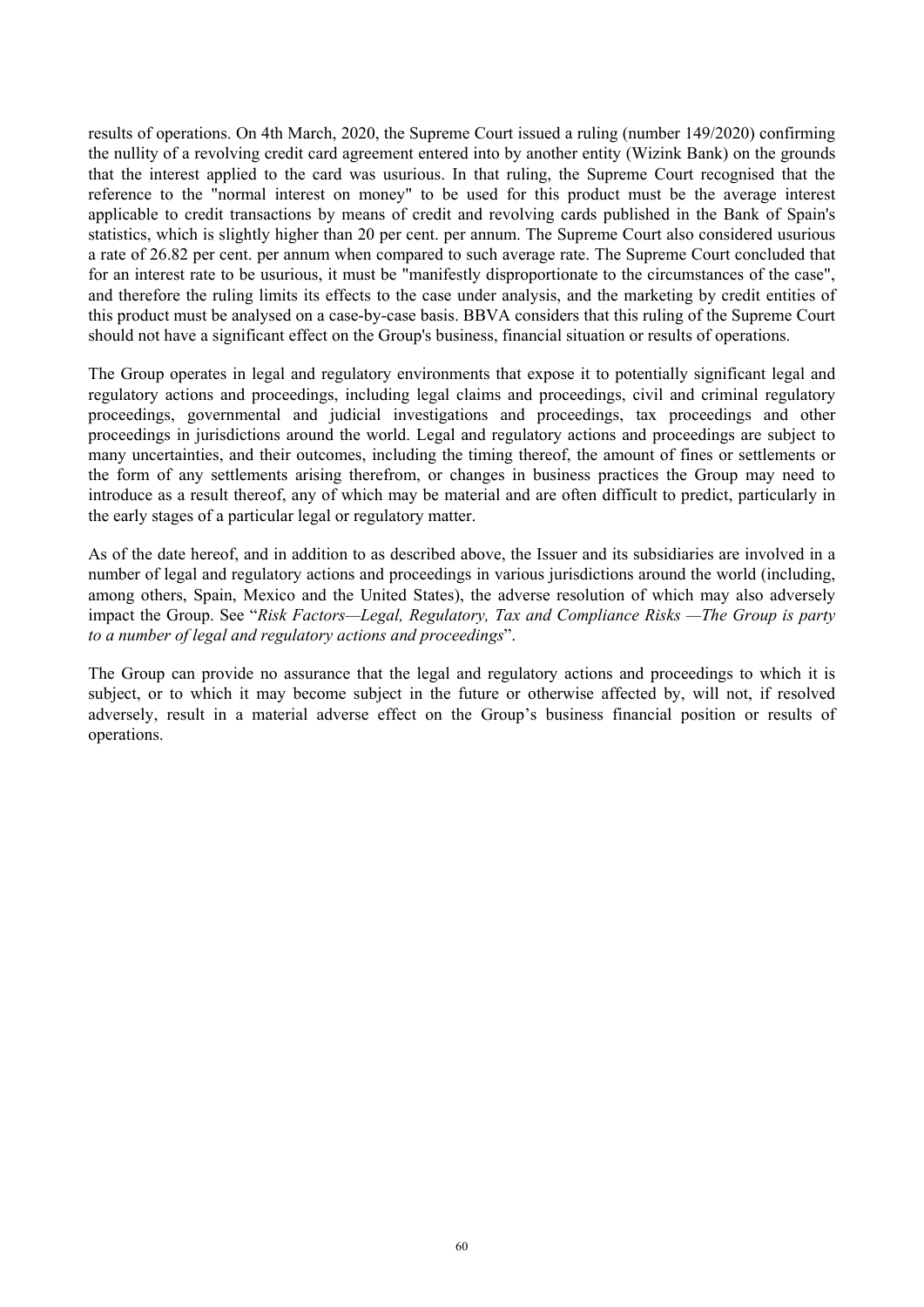## **REGULATORY FRAMEWORK**

# *General*

The Issuer is a Spanish credit institution with registered address at Plaza de San Nicolás 4, Bilbao. It operates under the form of a public limited liability company (*sociedad anónima*) and is thus subject to Spanish company and tax legislation applicable from time to time (including the special aspects of the provincial scheme applicable in view of its registered address), as well as to banking legislation applicable in Spain and in the EU. The Issuer's shares are currently listed on the Madrid, Barcelona, Bilbao and Valencia Stock Exchanges through the Spanish Stock Exchange Interconnection System (Continuous Market), on the London and Mexico Stock Exchanges and, by means of ADSs (American Depositary Shares), on the New York Stock Exchange, and are thus subject to stock market regulations applicable in Spain, in the EU, in the UK, in Mexico and in the United States.

Finally, it should be noted that the Issuer develops its business in different jurisdictions through a number of subsidiaries, which are subject to company, banking, stock market and insurance regulations, among others, as applicable in each specific case. In particular, the Group is exposed to the regulations of Mexico, the United States and Turkey.

The following summarises some of the regulations that most significantly affect the Issuer in Spain, the Group's main market, and as a result of its activities in the EU.

### *Solvency and capital requirements*

In its capacity as a Spanish credit institution, the Issuer is subject to Directive 2013/36/EU of the European Parliament and of the Council of 26th June, 2013 on access to the activity of credit institutions and the prudential supervision of credit institutions and investment firms (the **CRD IV Directive**) through which the EU began to implement the capital reforms agreed in the framework of Basel III. The core regulation on the solvency of credit institutions is Regulation (EU) No. 575/2013 of the European Parliament and of the Council of 26th June, 2013 on prudential requirements for credit institutions and investment firms (**CRR I** and, together with the CRD IV Directive and any measures implementing the CRD IV Directive or CRR I which may from time to time be applicable in Spain, **CRD IV**), which is complemented by several binding regulatory technical standards that are directly applicable in all EU Member States, without the need for national implementation measures. The transposition of the CRD IV Directive into Spanish legislation took place through Royal Decree-Law 14/2013, of 29th November, Law 10/2014, RD 84/2015, Bank of Spain Circular 2/2014, of 31st January and Bank of Spain Circular 2/2016.

On 7th June, 2019, the following amendments to CRD IV, Directive 2014/59/EU of 15th May, 2014 establishing a framework for the recovery and resolution of credit institutions and investment firms (**BRRD I**) and Regulation (EU) No. 806/2014 of the European Parliament and of the Council of 15th July, 2014 establishing uniform rules and a uniform procedure for the resolution of credit institutions and certain investment firms in the framework of a Single Resolution Mechanism and a Single Resolution Fund (the **SRM Regulation I**) were published:

- Directive 2019/878/EU of the European Parliament and of the European Council of 20th May, 2019 (as amended, replaced or supplemented from time to time, the **CRD V Directive**) amending the CRD IV Directive (the CRD IV Directive as so amended by the CRD V Directive and as amended, replaced or supplemented from time to time, the **CRD Directive**);
- Directive 2019/879/EU of the European Parliament and of the European Council of 20th May, 2019 (as amended, replaced or supplemented from time to time, **BRRD II**) amending, among other things, BRRD I as regards the loss-absorbing and recapitalisation capacity of credit institutions and investment firms (BRRD I as so amended by BRRD II and as amended, replaced or supplemented from time to time, the **BRRD**);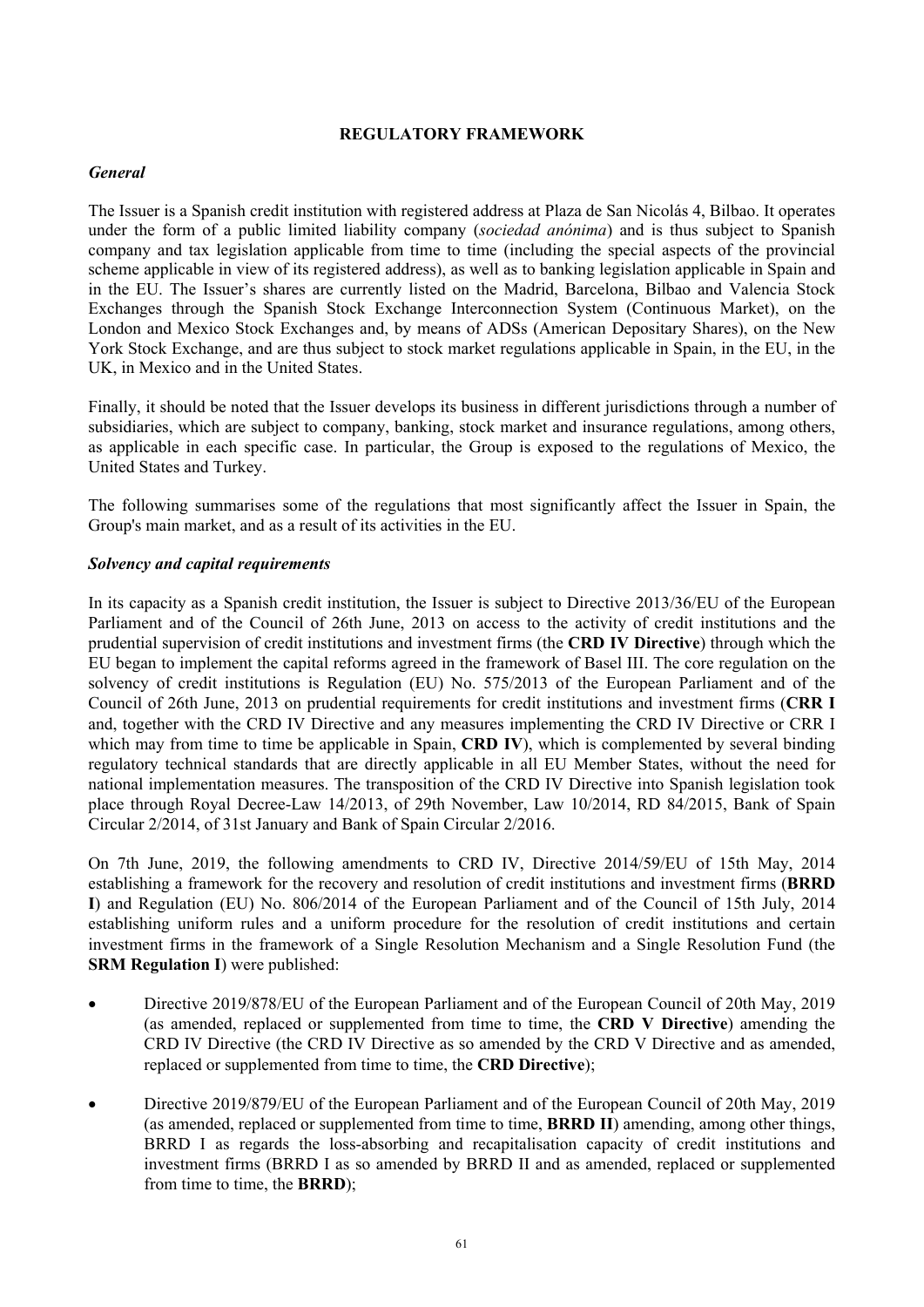- (CRR II and, together with the CRD V Directive, **CRD V**) amending, among other things, CRR I as regards the leverage ratio, the net stable funding ratio, requirements on own funds and eligible liabilities, counterparty credit risk, market risk, exposures to central counterparties, exposures to collective investment undertakings, large exposures, and reporting and disclosure requirements (CRR I as so amended by CRR II and as amended, replaced or supplemented from time to time, the **CRR**); and
- Regulation (EU) No. 877/2019 of the European Parliament and of the Council of 20th May, 2019 (as amended, replaced or supplemented from time to time, the **SRM Regulation II**) amending SRM Regulation I as regards the loss-absorbing and recapitalisation capacity of credit institutions and investment firms (SRM Regulation I as so amended by SRM Regulation II and as amended, replaced or supplemented from time to time, the **SRM Regulation**),

(CRD V, together with BRRD II and the SRM Regulation II, the **EU Banking Reforms**).

The EU Banking Reforms (other than CRR II) are stated to apply from 18 months and one day after their entry into force on 27th June, 2019, save for certain provisions of the CRD V Directive where a two-year period is provided for. CRR II is stated to apply from 24 months and one day after the date of its entry into force on 27th June, 2019, although certain provisions are stated to enter into force before or after that date, as described therein.

CRD IV, among other things, established a "Pillar 1" minimum capital requirement and increased the level of capital required through the "combined buffer requirement" that institutions must comply with from 2016 onwards. The "combined buffer requirement" introduced five new capital buffers: (i) the capital conservation buffer, (ii) the G-SIB buffer, (iii) the institution-specific counter cyclical buffer, (iv) the D-SIB buffer and (v) the systemic risk buffer (a buffer to prevent systemic or macroprudential risks). The "combined buffer requirement" (broadly, the combination of the capital conservation buffer, the institution-specific countercyclical buffer and the higher of the systemic risk buffer, the G-SIBs buffer and the D-SIBs buffer, in each case as applicable to the institution) applies in addition to the minimum "Pillar 1" capital requirements and must be satisfied with CET1 capital.

The G-SIB buffer is applicable to the institutions included in the list of G-SIBs, which is updated annually by the FSB. The Issuer was excluded from this list with effect as from 1st January, 2017 and so, unless otherwise indicated by the FSB (or the Bank of Spain) in the future, the Issuer will no longer be required to maintain the G-SIB buffer.

On 27th November, 2020, the Bank of Spain announced that the Issuer continues to be considered a D-SIB and is required to maintain a fully-loaded D-SIB buffer of a CET1 capital ratio (over RWAs) of 0.75 per cent. on a consolidated basis.

In December 2015, the Bank of Spain agreed to set the counter cyclical capital buffer applicable to credit exposures in Spain at 0 per cent. from 1st January, 2016. This percentage is reviewed quarterly. The Bank of Spain agreed in September, 2020 to maintain the counter cyclical capital buffer applicable to credit exposures in Spain at 0 per cent. for the fourth quarter of 2020.

The Bank of Spain has greater discretion when determining the institution-specific counter cyclical buffer, the D-SIB buffer and the systemic risk buffer. Since the Single Supervisory Mechanism (**SSM)** came into force on 4th November, 2014, the European Central Bank (the **ECB**) also has the ability to provide certain recommendations in this respect and potentially increase such buffers.

Furthermore, Article 104 of the CRD Directive (as implemented by Article 68 of Law 10/2014) and similarly Article 16 of Council Regulation (EU) No. 1024/2013 of 15th October, 2013 conferring specific tasks on the ECB concerning policies relating to the prudential supervision of credit institutions (the **SSM Regulation**), also contemplates the possibility that the supervisory authorities may require credit institutions to observe capital requirements exceeding the "Pillar 1" minimum capital requirements and the "combined buffer requirement" by establishing "Pillar 2" capital requirements (which, with respect to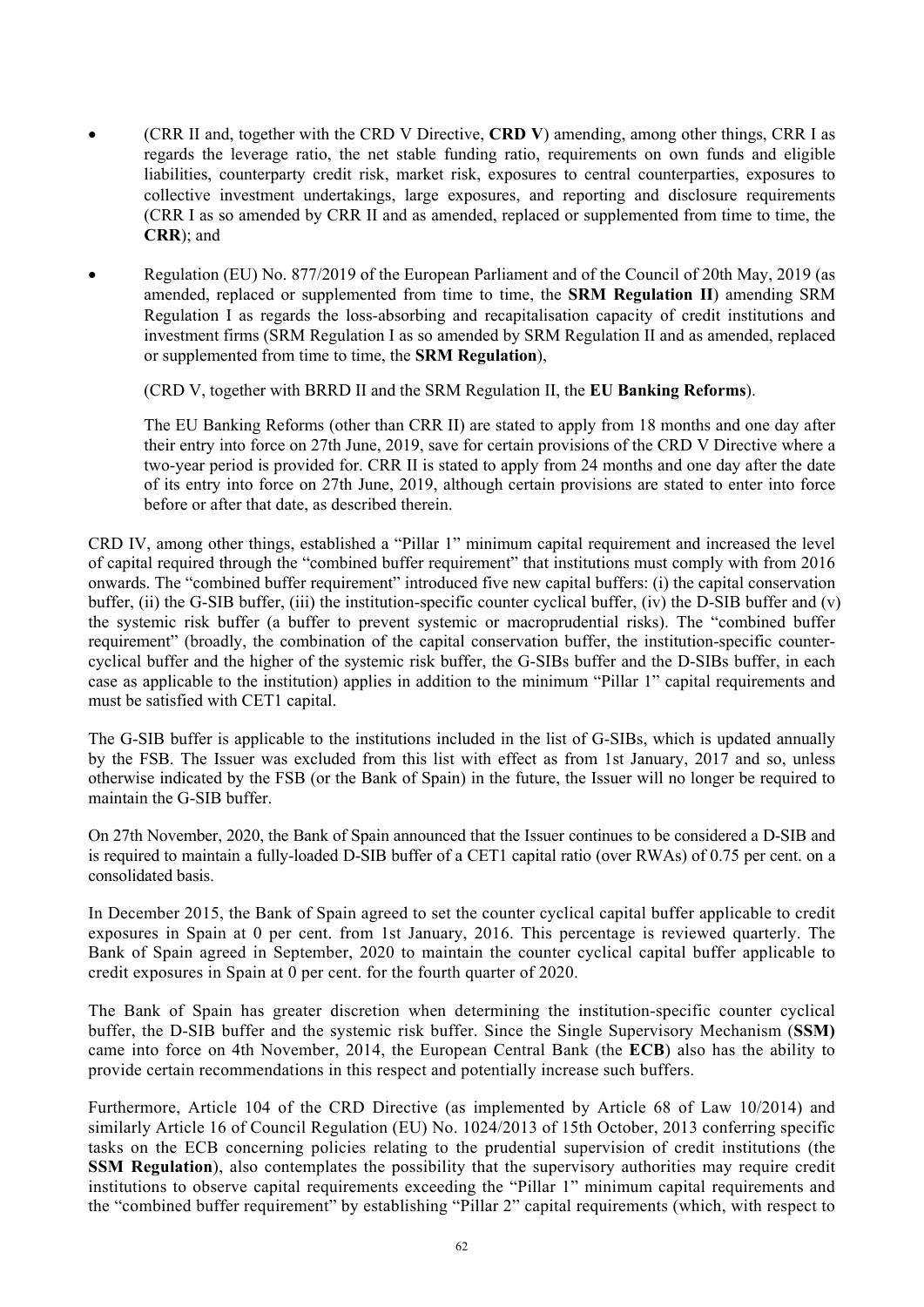other requirements, are above the "Pillar 1" requirements and below the "combined buffer requirement"), in order to cover additional risks to those already covered by the "Pillar 1" minimum capital requirements or to address macroprudential matters (although the EU Banking Reforms provide that the new "Pillar 2" capital requirements should be used only to address microprudential considerations).

Moreover, the ECB is required, under Regulation (EU) No. 468/2014 of the ECB of 16th April, 2014 establishing the framework for cooperation within the Single Supervisory Mechanism between the ECB and national competent authorities and with national designated authorities (the **SSM Framework Regulation**), to carry out the SREP of the Issuer and the Group at least on an annual basis.

On 19th July, 2018, the EBA published its final guidelines intended to further enhance risk management by institutions and the convergence of supervision with respect to the SREP. These guidelines focus on stress testing, particularly to determine "Pillar 2" capital guidance and the level of interest rate risk.

Likewise, the ECB announced on 12th March, 2020 that it will allow banks to partially use AT1 and Tier 2 instruments to meet the "Pillar 2" requirement, being a measure introduced by CRD V and initially expected to be implemented in 2021. In particular, the composition of capital instruments to meet the "Pillar 2" requirement, shall be made up in the form of 56 per cent. of CET1 capital and 75 per cent. of Tier 1 capital, as a minimum.

Consequently, all additional "Pillar 2" own funds requirements that the ECB may impose on the Issuer and/or the Group under the SREP will require the Issuer and/or the Group to maintain capital levels higher than the "Pillar 1" minimum capital requirement.

As a result of the latest SREP carried out by the ECB, and in accordance with the measures implemented by the ECB on 12th March, 2020, by means of which banks may partially use AT1 and Tier 2 capital instruments in order to fulfil the "Pillar 2" requirement, BBVA must maintain, at a consolidated level, a CET I ratio of 8.59 per cent. and a total capital ratio of 12.75 per cent. The consolidated overall capital requirement includes: i) the minimum capital requirement of "Pillar 1" of 8 per cent., that must be composed of a minimum of 4.5 per cent. of CET 1; ii) the "Pillar 2" requirement of 1.5 per cent., that must be composed of a minimum of 0.84 per cent. of CET1; iii) the capital conservation buffer (2.5 per cent. of CET1); and iv) the capital buffer for "Other Systemically Important Institutions" (O-SIIs) (0.75 per cent. of CET1). Likewise, BBVA must maintain, at an individual level, a CET1 ratio of 7.84 per cent. and a total capital ratio of 12.00 per cent.

As of 30th September, 2020, the Issuer's phased-in total capital ratio was 16.66 per cent. on a consolidated basis and 22.85 per cent. on an individual basis and its CET1 phased-in capital ratio was 11.99 per cent. on a consolidated basis and 15.33 per cent. on an individual basis.

Such ratios exceed the applicable regulatory requirements described above, but there can be no assurance that the total capital requirements imposed on the Issuer and/or the Group from time to time may not be higher than the levels of capital available at such point in time. There can also be no assurance as to the result of any future SREP carried out by the ECB and whether this will impose any further "Pillar 2" additional own funds requirements on the Issuer and/or the Group.

CRD V introduces certain amendments in order to clarify the hierarchy or order of priority of own funds and eligible liabilities among the "Pillar 1" minimum solvency requirements, the "Pillar 2" additional own funds solvency requirements, the MREL requirements and the "combined buffer requirement" (referred to as the "stacking order").

In accordance with Article 48 of Law 10/2014, Article 73 of Royal Decree 84/2015 and Rule 24 of Bank of Spain Circular 2/2016, any institution not meeting its "combined buffer requirement" is required to calculate its MDA as stipulated in such legislation. Accordingly, restrictions on discretionary payments will be scaled according to the extent of the breach of the "combined buffer requirement" and calculated as a percentage of the profits of the institution generated since the last annual decision on the distribution of profits. Such calculation will result in a MDA in each relevant period. As an example, the scaling is such that in the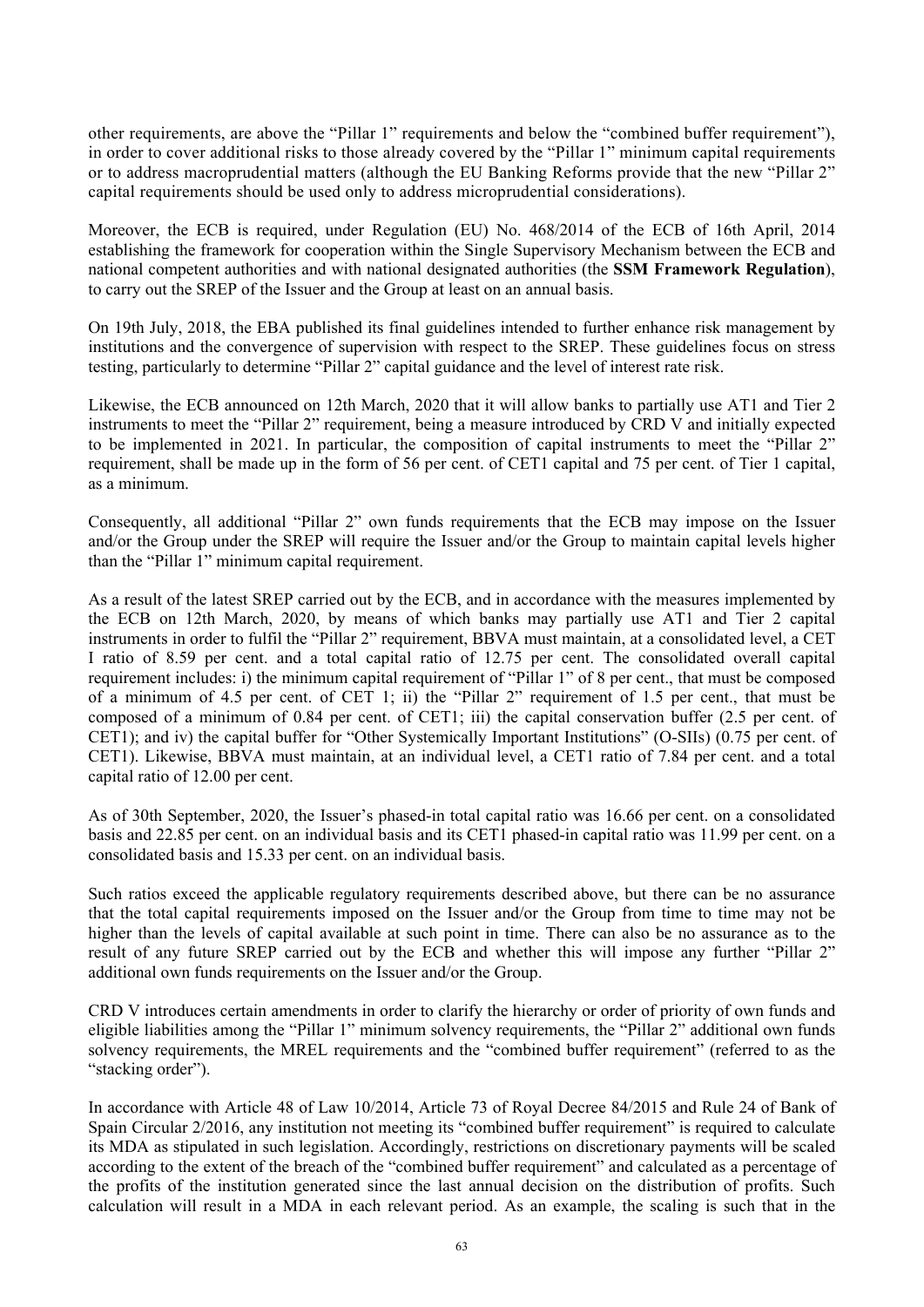bottom quartile of the "combined buffer requirement", no discretionary payments will be permitted to be made.

As a consequence, in the event of breach of the "combined buffer requirement" and until the MDA has been calculated and communicated to the Bank of Spain, the relevant institution shall not make any discretionary payments, and once the MDA has been calculated and communicated to the Bank of Spain, the discretionary payments will be subject to the limit of the MDA calculated.

Additionally, pursuant to Article 48 of Law 10/2014, the Bank of Spain's adoption of the measures provided by Articles 68.2.h) and 68.2.i) of Law 10/2014, aimed at strengthening own funds or limiting or prohibiting the distribution of dividends, respectively, will also entail the requirement to determine the MDA and to restrict discretionary payments to such MDA. In accordance with the EU Banking Reforms, the calculation of the MDA, as well as the restrictions described in the preceding paragraph while such calculation is pending, may also be triggered by a breach of the combined buffer requirement when considered in addition to its MREL see "*Risk Factors - Increasingly onerous capital and liquidity requirements may have a material adverse effect on the Group's business, financial condition and results of operations*") or a breach of the leverage ratio requirement.

On 1st July, 2016, the EBA published additional information explaining how supervisors should use the results of the 2016 EU-wide stress test for SREP assessments. Among other things, the EBA referred to the possibility of including the quantitative results of the EU-wide stress test into SREP assessments by establishing additional supervisory monitoring metrics in the form of capital guidance. This guidance would not be included as a factor that would trigger the MDA calculations, but the competent authorities would expect the banks to meet that guidance, unless otherwise specifically agreed. The competent authorities have remedial tools if an institution refuses to follow such guidance. CRD V also distinguishes between "Pillar 2" capital requirements and "Pillar 2" capital guidance, with only the former being mandatory requirements. Notwithstanding the foregoing, CRD V provides that besides other measures, supervisory authorities are entitled to impose further "Pillar 2" capital requirements when an institution repeatedly fails to follow the "Pillar 2" capital guidance previously imposed.

In its meeting of 12th January, 2014, the BCBS oversight body established the definition of the leverage ratio provided in CRD IV to promote consistent disclosure, which has been applicable since 1st January, 2015. As of the date of this Information Memorandum, there is no applicable legislation in Spain containing a specific leverage ratio requirement for credit institutions. However, CRR II sets a binding leverage ratio requirement of 3 per cent. of Tier 1 capital, in addition to the institution's own funds requirements and RWA-based requirements.

The table below sets out the reconciliation of the Group's accounting assets to its leverage ratio exposure as of 30th September, 2020 and 31st December, 2019:

|                                                                                       |                 | 30/09/20 30/09/20 | 31/12/19       | 31/12/19      |
|---------------------------------------------------------------------------------------|-----------------|-------------------|----------------|---------------|
|                                                                                       | <b>Phased-</b>  | <b>Fully</b>      | <b>Phased-</b> | Fully         |
|                                                                                       | In              | <b>Loaded</b>     | In             | <b>Loaded</b> |
| ( <i>in millions of euros except percentages</i> )                                    |                 |                   |                |               |
|                                                                                       | 727,014 727,014 |                   | 698,690        | 698,690       |
| a) Total assets as per published financial statements                                 |                 |                   |                |               |
| b) Adjustments for entities which are consolidated for                                |                 |                   |                |               |
| accounting purposes but are outside the scope of the $(19,746)$ $(19,746)$ $(21,636)$ |                 |                   |                | (21, 636)     |
| regulatory consolidation perimeter                                                    |                 |                   |                |               |
| c) Adjustments for derivative financial instruments                                   | (16, 550)       | (16, 550)         | (7, 124)       | (7, 124)      |
| d) Adjustments of securities financing transactions                                   | 3,010           | 3,010             | 1,840          | 1,840         |
|                                                                                       |                 |                   |                |               |
| e) Adjustments for off-balance sheet items $^{(1)}$                                   | 66,793          | 66,793            | 67,165         | 67,165        |
| f) (Adjustments for intragroup exposures excluded from -                              |                 |                   |                |               |
| the leverage ratio exposure measured in accordance with                               |                 |                   |                |               |
| article $429(7)$ of the CRR)                                                          |                 |                   |                |               |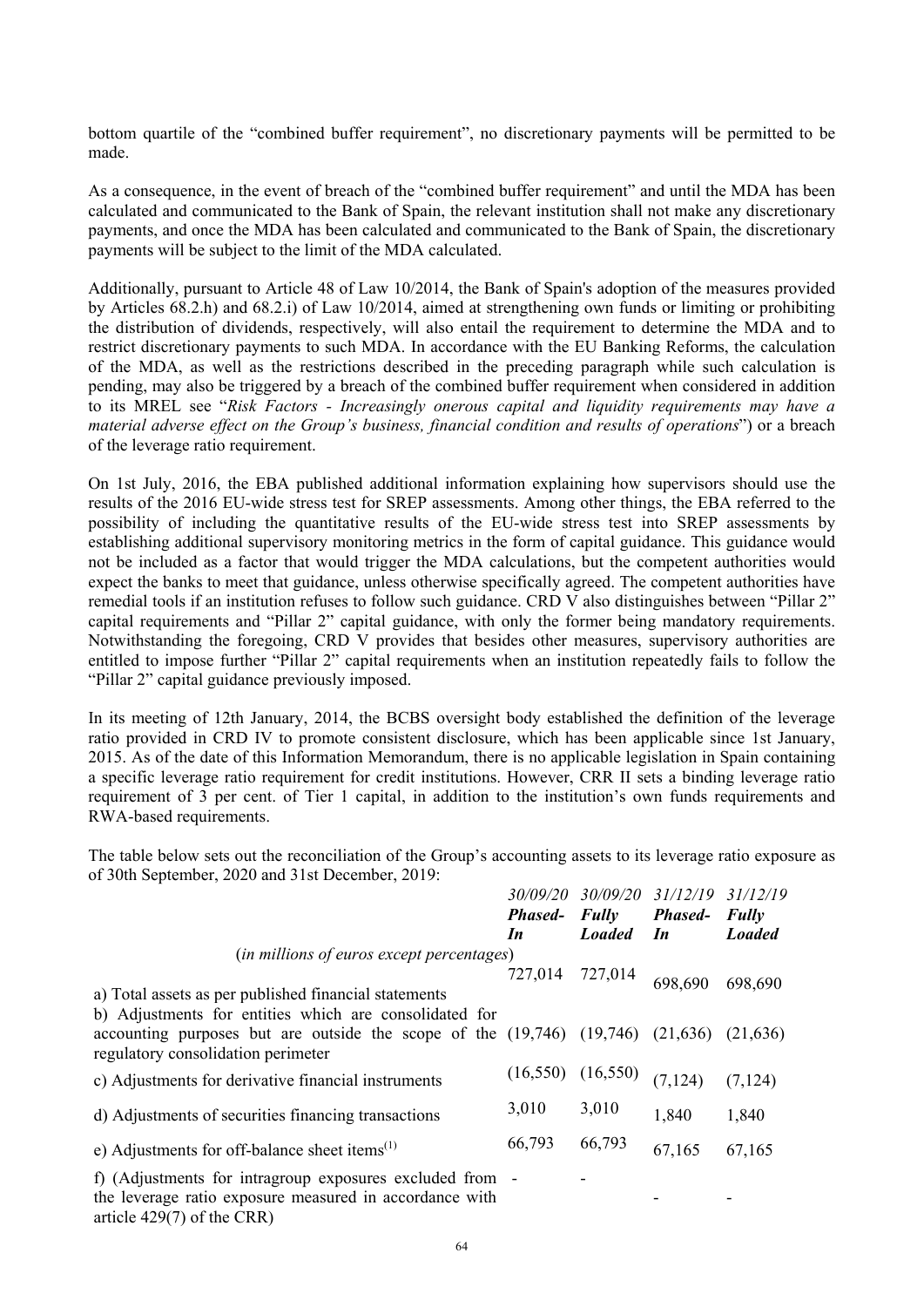| g) (Adjustment for exposures excluded from the total $(33,529)$ $(33,529)$<br>exposure measure corresponding to the leverage ratio<br>according to Article $429(14)$ of the CRR) |                     |         |          |          |
|----------------------------------------------------------------------------------------------------------------------------------------------------------------------------------|---------------------|---------|----------|----------|
| h) Other adjustments                                                                                                                                                             | $(4,771)$ $(6,362)$ |         | (7, 847) | (8,656)  |
| Total leverage ratio exposures                                                                                                                                                   | 722,221             | 720,630 | 731,087  | 730,279  |
| h) Tier 1                                                                                                                                                                        | 48,248              | 46,550  | 49,701   | 48,775   |
| Total leverage ratio exposures                                                                                                                                                   | 722,221             | 720,630 | 731,087  | 730,279  |
| Leverage ratio                                                                                                                                                                   | $6.68\%$            | 6.46%   | 6.80 $%$ | 6.68 $%$ |

(1) This corresponds to the exposure value of off-balance sheet exposure after applying conversion factors determined in accordance with article 429(7) of the CRR.

Furthermore, on 7th December, 2017, the BCBS announced the end of the Basel III reforms (informally referred to as Basel IV). These reforms include changes to the risk weightings applied to the different assets and measures to enhance the sensitivity to risk in those weightings, and impose limits on the use of internal ratings-based approaches so as to ensure a minimum level of conservatism in the use of such approaches and to enhance comparability among banks in which such internal ratings-based approaches are used. The review of minimum capital requirements will also limit the regulatory capital benefit for banks when calculating total RWAs using internal risk models as compared with the standardised approach, with a minimum capital requirement of 50 per cent. of RWAs calculated using only the standardised approaches applicable from 1st January, 2022, which is expected to increase to 72.5 per cent. from 1st January, 2027.

Moreover, on 15th March, 2018, the ECB published its supervisory expectations on prudential provisions for NPLs by publishing the Addendum to the ECB's guide on NPLs for credit institutions, issued on 20th March, 2017, which clarifies the ECB expectations regarding supervision over the identification, management, measurement and reorganisation of NPLs, in order to avoid future and excessive accumulation of NPLs without coverage in the balance sheets of the credit entities.

The Addendum's supervisory expectations are applicable to new NPLs classified as such as of 1st April, 2018. The ECB will evaluate the banks' practices at least once a year and, from the beginning of 2021, the banks must inform the ECB of any difference between their practices and the prudential provision expectations.

In addition, the ECB has announced that a TRIM is being conducted on the internal models used by banks subject to its supervision to calculate their RWAs, in order to reduce inconsistencies and unjustified variability in these internal models throughout the EU. Although the full results of the TRIM are not yet known, it could imply a change in the internal models used by banks and, at the same time, increases or decreases in the capital needs of banks, including the Issuer.

Set out below are the Group's solvency data (phased-in Basel III) on a consolidated basis and in accordance with the regulations applicable on each of the dates stated. Capital ratios have been calculated in accordance with CRD IV as from 2014, applying a phased-in amount of 100 per cent. for 2019 and 2018, and 80 per cent. for 2017.

### **Total Capital Phased-in**

(*in millions of euros except percentages*)

|                                     | 30/09/2020 | 31/12/2019 | 31/12/2018 | 31/12/2017 |
|-------------------------------------|------------|------------|------------|------------|
| Common Equity Tier 1 capital (CET1) | 41.231     | 43.653     | 40.313     | 42,341     |
| Additional Tier 1 capital (AT1)     | 7,017      | 6,048      | 5,634      | 4,639      |
| Tier 2 capital                      | 9,056      | 8,304      | 8,756      | 8,798      |
| Capital base                        | 57,305     | 58,005     | 54,703     | 55,778     |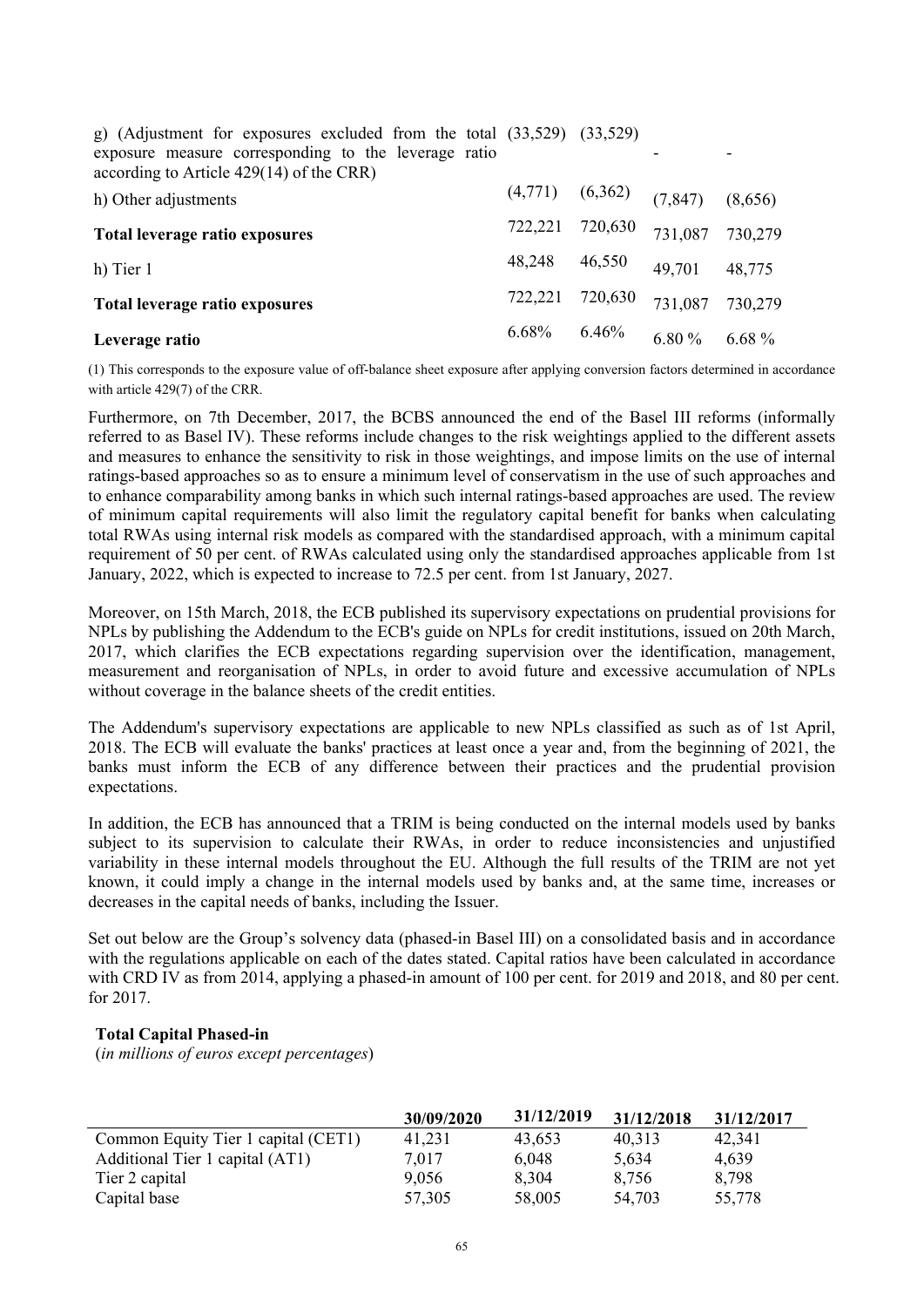| Risk-weighted assets | 343,923   | 364,448   | 348,264   | 362,875   |
|----------------------|-----------|-----------|-----------|-----------|
| CET1 ratio           | $11.99\%$ | 11.98 %   | $11.58\%$ | $11.67\%$ |
| AT1 ratio            | $2.04\%$  | $1.66\%$  | $1.62\%$  | $1.28\%$  |
| Tier 1 ratio         | $14.03\%$ | 13.64 %   | $13.19\%$ | 12.95%    |
| Tier 2 ratio         | $2.63\%$  | 2.28 %    | $2.51\%$  | 2.42%     |
| Total capital ratio  | $16.66\%$ | $15.92\%$ | $15.71\%$ | $15.37\%$ |

The Group must also comply with liquidity and financing ratios. The LCR has been progressively implemented since 2015 in accordance with the CRR and banks must comply with such ratio (100 per cent.) from 1st January, 2018. As of 30th September, 2020 and 31st December, 2019, the Group's LCR was 159 per cent. and 129 per cent. respectively. At the same time, the NSFR, calculated based on Basel requirements, remained above 100 per cent. throughout 2019 and stood at 127 per cent. and 120 per cent. as of 30th September, 2020 and 31st December, 2019, respectively. Certain elements of the LCR and the NSFR, as implemented by national banking regulators and complied with by the Issuer, may require the introduction of changes in some commercial practices.

# *Resolution*

The BRRD (which has been partially transposed in Spain by Law 11/2015 and RD 1012/2015, pending the transposition of BRRD II) and the SRM Regulation are designed to provide the authorities with mechanisms and instruments to intervene sufficiently early and rapidly in failing or likely to fail credit institutions or investment firms (each an **Entity**) in order to ensure the continuity of the Entity's critical financial and economic functions, while minimising the impact of its non-feasibility on the economic and financial system. The BRRD further provides that a Member State may only use additional financial stabilisation instruments to provide extraordinary public financial support as a last resort, once the following resolution instruments have been evaluated and used to the fullest extent possible while maintaining financial stability.

In accordance with the provisions of Article 20 of Law 11/2015, an Entity will be considered as failing or likely to fail in any of the following situations: (i) when the Entity significantly fails, or may reasonably be expected to significantly fail in the near future, to comply with the solvency requirements or other requirements necessary to maintain its authorisation; (ii) when the Entity's enforceable liabilities exceeds its assets, or it is reasonably foreseeable that they will exceed them in the near future; (iii) when the Entity is unable, or it is reasonably foreseeable that it will not be able, to meet its enforceable obligations in a timely manner; or (iv) when the Entity needs extraordinary public financial support (except in limited circumstances). The decision as to whether the Entity is failing or likely to fail may depend on a number of factors which may be outside of that Entity's control.

In line with the provisions of the BRRD, Law 11/2015 contains four resolution tools which may be used individually or in any combination, when the Relevant Spanish Resolution Authority considers that (a) an Entity is non-viable or is failing or likely to fail, (b) there is no reasonable prospect of any other measures that would prevent the failure of such Entity within a reasonable period of time and (c) resolution is necessary or advisable, rather than the winding up of the Entity through ordinary insolvency proceedings, for reasons of public interest.

The four resolution instruments are (i) the sale of the Entity's business, which enables the resolution authorities to transfer, under market conditions, all or part of the business of the Entity being resolved; (ii) bridge institution, which enables resolution authorities to transfer all or part of the business of the Entity to a "bridge institution" (an entity created for this purpose that is wholly or partially in public control); (iii) asset separation, which enables resolution authorities to transfer certain categories of assets (normally impaired or otherwise problematic) to one or more asset management vehicles to allow them to be managed with a view to maximising their value through eventual sale or orderly wind-down (this can be used together with another resolution tool only); and (iv) the Spanish Bail-in-Power. Any exercise of the Spanish Bail-in-Power by the Relevant Spanish Resolution Authority may include the write down and/or conversion into equity or other securities or obligations (which equity, securities and obligations could also be subject to any future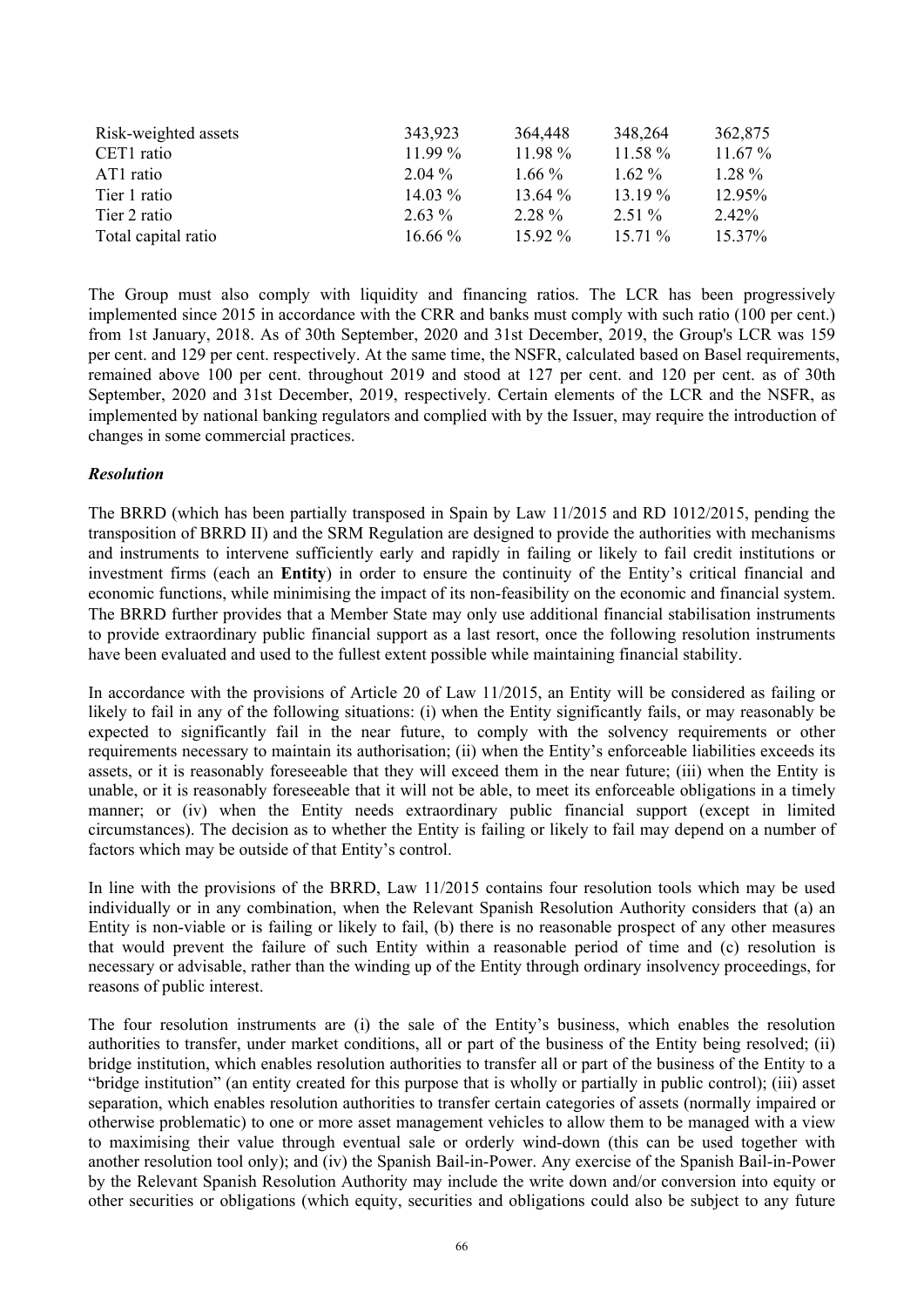application of the Spanish Bail-in-Power) of certain unsecured debt claims of an institution (including the Notes).

In the event that an Entity is in a resolution situation, the **Spanish Bail-in-Power** is understood to mean any write-down, conversion, transfer, modification, or suspension power existing from time to time under: (i) any law, regulation, rule or requirement applicable from time to time in Spain, relating to the transposition or development of the BRRD (as amended, replaced or supplemented from time to time), including, but not limited to (a) Law 11/2015, (b) RD 1012/2015; and (c) the SRM Regulation, each as amended, replaced or supplemented from time to time; or (ii) any other law, regulation, rule or requirement applicable from time to time in Spain pursuant to which (a) obligations or liabilities of banks, investment firms or other financial institutions or their affiliates can be reduced, cancelled, modified, transferred or converted into shares, other securities, or other obligations of such persons or any other person (or suspended for a temporary period or permanently) or (b) any right in a contract governing such obligations may be deemed to have been exercised.

In accordance with the provisions of Article 48 of Law 11/2015 (without prejudice to any exclusions that may be applied by the Relevant Spanish Resolution Authority in accordance with Article 43 of Law 11/2015), in the event of any application of the Spanish Bail-in-Power, any resulting write-down or conversion by the Relevant Spanish Resolution Authority will be carried out in the following sequence: (i) CET1 items; (ii) the principal amount of Additional Tier 1 capital instruments; (iii) the principal amount of Tier 2 capital instruments; (iv) the principal amount of other subordinated claims other than Additional Tier 1 capital or Tier 2 capital; and (v) the principal or outstanding amount of the remaining eligible liabilities in the order of the hierarchy of claims in normal insolvency proceedings (with senior non-preferred claims (*créditos ordinarios no preferentes*) subject to the Spanish Bail-in-Power after any subordinated claims (*créditos subordinados*) of the Issuer under Article 281 of the Insolvency Law but before the other senior claims of the Issuer).

The EBA has published certain technical regulation standards and technical implementation standards to be adopted by the European Commission, in addition to other guidelines. These standards and guidelines could potentially be relevant in determining when or how a Relevant Spanish Resolution Authority may exercise the Spanish Bail-in-Power. These include guidelines on the treatment of shareholders when applying the Spanish Bail-in-Power, as well as on the rate for converting debt into shares or other securities or debentures in the application of the Spanish Bail-in-Power.

To the extent that any resulting treatment of a holder of the Issuer's securities pursuant to the exercise of the Spanish Bail-in-Power is less favourable than would have been the case under such hierarchy in normal insolvency proceedings, a holder of such affected securities would have a right to compensation under the BRRD and the SRM Regulation based on an independent valuation of the institution, in accordance with Article 10 of RD 1012/2015 and the SRM Regulation, together with any other compensation provided for in any Applicable Banking Regulations (as defined below) including, inter alia, compensation in accordance with Article 36.5 of Law 11/2015.

**Applicable Banking Regulations** means at any time the laws, regulations, requirements, guidelines and policies relating to capital adequacy, resolution and/or solvency then applicable to the Issuer and/or the Group including, inter alia, the CRD Directive, CRR, BRRD and those laws, regulations, requirements, guidelines and policies relating to capital adequacy, resolution and/or solvency then in effect in Spain (whether or not such regulations, requirements, guidelines or policies have the force of law and whether or not they are applied generally or specifically to the Issuer and/or the Group).

**Relevant Spanish Resolution Authority** means the FROB, the SRB, the Bank of Spain, the Spanish Securities Market Commission or any other entity with the authority to exercise any of the resolution tools and powers contained in the BRRD, Law 11/2015 and the SRM Regulation from time to time.

Law 11/2015 means Law 11/2015 of 18th June on the recovery and resolution of credit institutions and investment firms (*Ley 11/2015, de 18 de junio, de recuperación y resolución de entidades de crédito y empresas de servicios de inversión*), as amended, replaced or supplemented from time to time.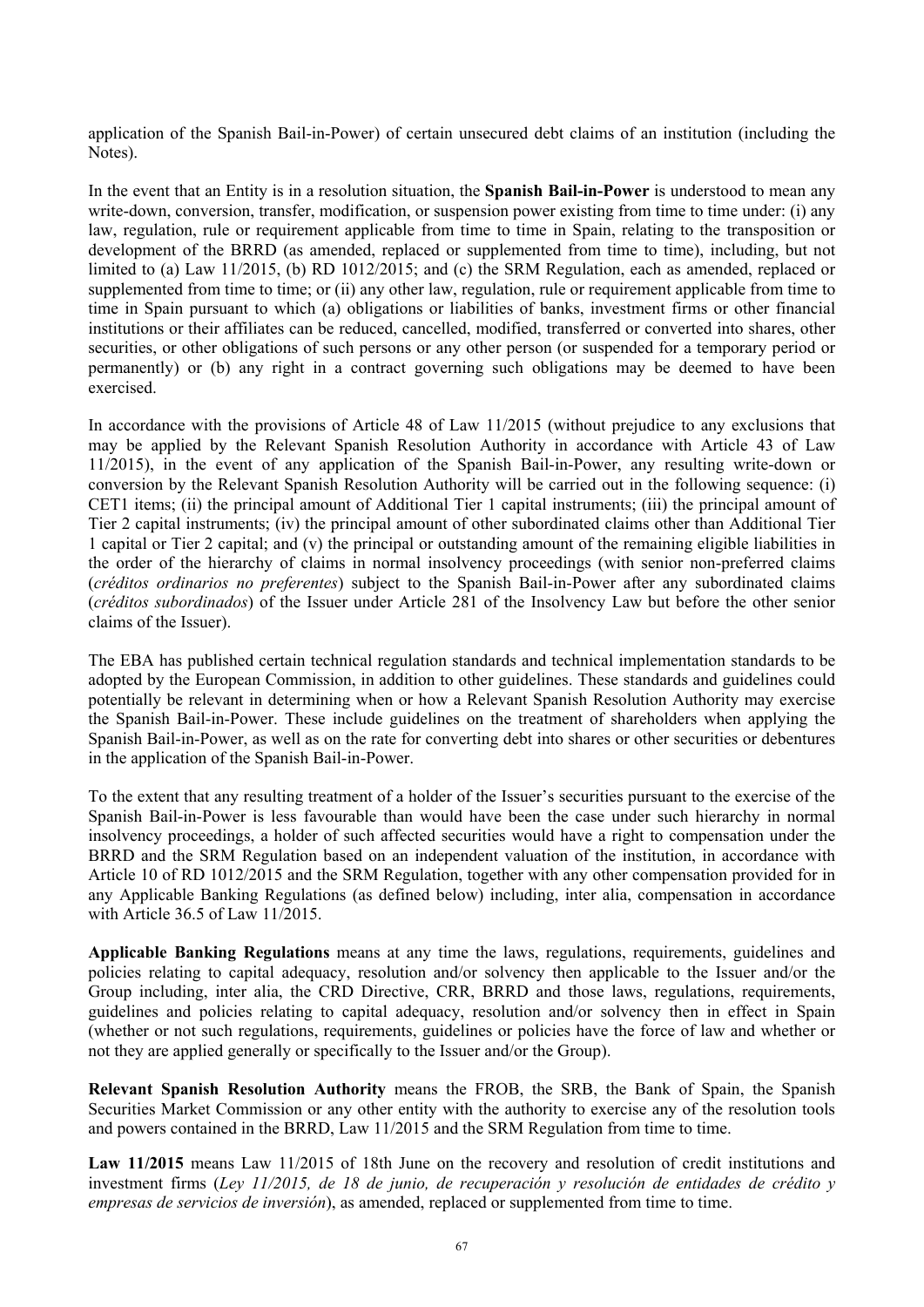# *MREL*

The BRRD prescribes that banks shall hold a minimum level of own funds and eligible liabilities in relation to total liabilities known as MREL. According to Commission Delegated Regulation (EU) 2016/1450 of 23rd May, 2016 (the **MREL Delegated Regulation**), the level of own funds and eligible liabilities required under MREL will be set by the resolution authority, in agreement with the competent authority, for each bank (and/or group) based on, among other things, the criteria set forth in Article 45c.1 of the BRRD, including the systemic importance of the institution. Eligible liabilities may be senior or subordinated, provided that, among other requirements, they have a remaining maturity of at least one year and, if governed by a non-EU law, they must be able to be written down or converted by the resolution authority of a Member State under that law or through contractual provisions.

On November 19, 2019, the Issuer announced that it had received notification from the Bank of Spain regarding its MREL, as determined by the SRB. The Issuer's MREL has been set at 15.16 per cent. of the total liabilities and own funds of the Bank's resolution group, at a sub-consolidated level from January 1, 2021 (as detailed below). Likewise, of this MREL, 8.01 per cent. of the total liabilities and own funds must be met with subordinated instruments, once the allowance established in the requirement itself has been applied. This MREL is equivalent to 28.50 per cent. of the RWAs, while the subordination requirement included in the MREL is equivalent to 15.05 per cent. in terms of the RWAs, once the corresponding allowance has been applied.

As of 31st December, 2017 (reference date taken by the SRB), the total liabilities and own funds of the Issuer's resolution group amounted to  $\epsilon$ 371,910 million, of which the total liabilities and equity of the Issuer represented approximately 95 per cent., and the RWAs of the Issuer's resolution group amounted to €197,819 million.

If the FROB, the SRM or a Relevant Spanish Resolution Authority considers that there may be any obstacles to resolvability by the Issuer and/or the Group, a higher MREL could be imposed.

The EU Banking Reforms provide that a bank's MREL breach is dealt with by the competent authorities through their powers to address or remove obstacles to resolution, the exercise of their supervisory powers and their power to impose early action measures, administrative sanctions and other administrative measures. If there were a deficit in the level of an entity's eligible own funds and liabilities, and that entity's own funds were contributing to meeting the "combined buffer requirement," these own funds would automatically go toward meeting the MREL of such entity and would cease to be applied in order to comply with its "combined buffer requirement", which could lead to the entity failing to comply with its "combined buffer requirement". This could involve triggering the MDA calculation and the resolution authority may have the power (but not the obligation) to impose restrictions on the making of discretionary payments. Therefore, with the entry into force of the EU Banking Reforms, the Issuer will have to fully comply with its "combined buffer requirement", in addition to its MREL, to ensure that it can make discretionary payments.

In addition, in accordance with the EBA guidelines on the assumptions of triggering the use of early action measures of 8th May, 2015, a significant deterioration in the amount of eligible liabilities and own funds held by an entity in order to comply with its MREL could place an entity in a situation where the conditions for early action are met, which could entail the application of early action measures by the competent resolution authority, which in the Spanish case are detailed in Articles 9 and 10 of Law 11/2015, including the intervention or provisional replacement of administrators.

On 9th November, 2015, the FSB published its final Total Loss-Absorbing Capacity (**TLAC**) Principles and Term Sheet (the **TLAC Principles and Term Sheet**), proposing that G-SIBs maintain significant minimum amounts of liabilities that are subordinated (by law, contract or structurally) to certain prior-ranking liabilities, such as guaranteed insured deposits, and forming a new standard for G-SIBs. The TLAC Principles and Term Sheet contain a set of principles on loss-absorbing and recapitalisation capacity of G-SIBs in resolution and a term sheet for the implementation of these principles in the form of an internationally agreed standard. The TLAC Principles and Term Sheet require a minimum TLAC requirement to be determined individually for each G-SIB at the greater of (i) 16 per cent. of RWAs as of 1st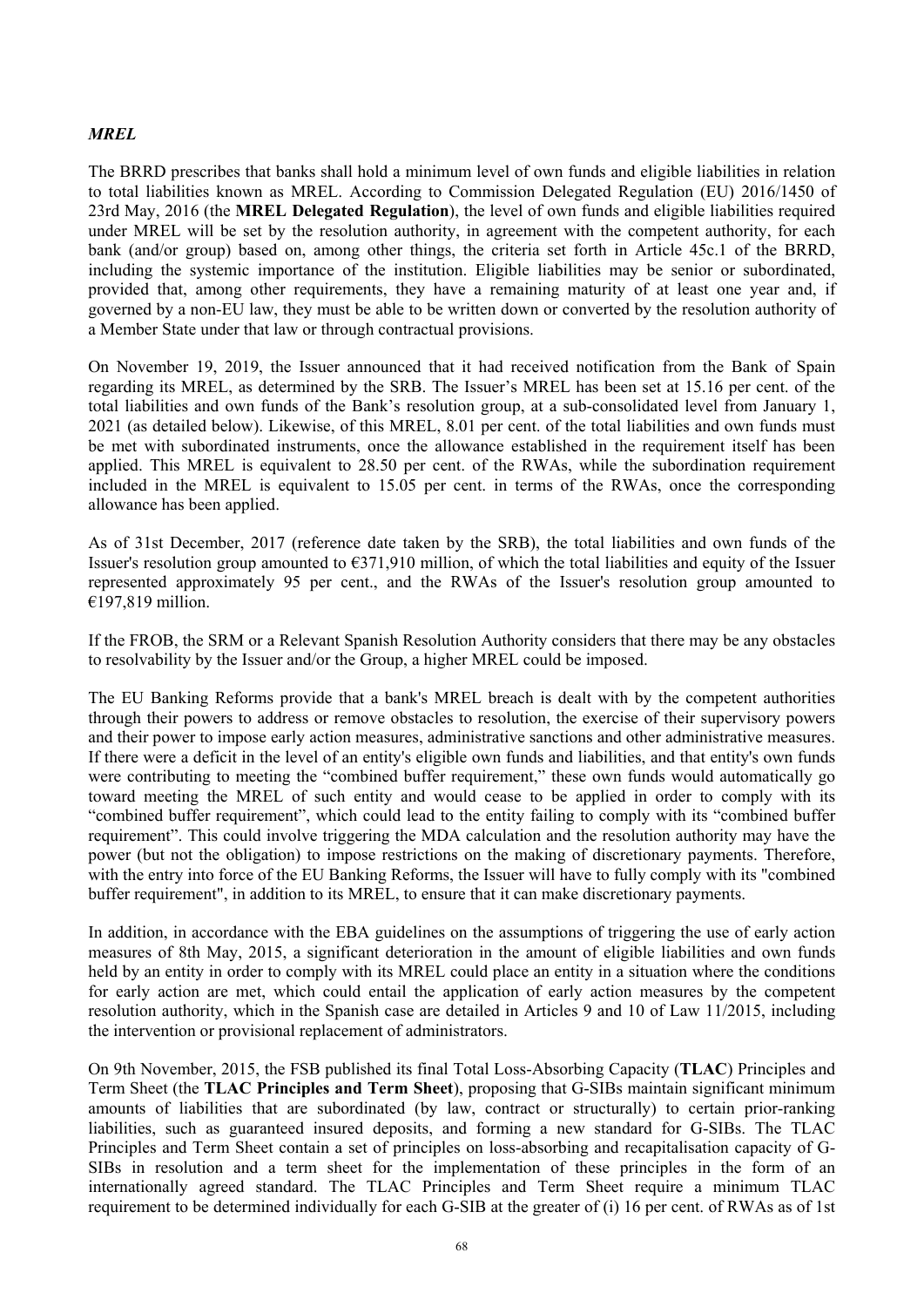January, 2019 and 18 per cent. as of 1st January, 2022, and (ii) 6 per cent. of the Basel III Tier 1 leverage ratio exposure measured as of 1st January, 2019, and 6.75 per cent. as of 1st January, 2022.

Among other amendments, BRRD II introduces the concepts of resolution institution and resolution group. The EU Banking Reforms provide for the amendment of a number of aspects of the MREL framework to align it with the TLAC standards included in the TLAC Principles and Term Sheet. To maintain coherence between the MREL rules applicable to G-SIBs and those applicable to non-G-SIBs, the BRRD II also provide for a number of changes to the MREL rules applicable to non-G-SIBs. While the EU Banking Reforms provide for minimum harmonised or "Pillar 1" MRELs for G-SIBs, in the case of non-G-SIBs, they provide that MRELs will be imposed on a bank-specific basis. For G-SIBs, the EU Banking Reforms provide that a supplementary or "Pillar 2" MRELs may be further imposed on a bank-specific basis. The EU Banking Reforms further provide for the resolution authorities to give guidance to an institution to have own funds and eligible liabilities in excess of the requisite levels for certain purposes.

Following the application of CRR II, CRR will establish that an institution's eligible liabilities will consist of its eligible liability items (as defined therein) after a number of mandatory deductions and, in order to be considered as eligible liabilities, it is stipulated, for example, that the instruments must meet the requirements set out in Article 72b of the CRR, which includes the need for those instruments to rank below the liabilities excluded under Article 72.a.2 of the CRR.

To facilitate compliance with this requirement, Directive (EU) 2017/2399 of the European Parliament and of the Council of 12th December, 2017 amending Directive 2014/59/EU as regards the ranking of unsecured debt instruments in insolvency hierarchy was approved with the aim to harmonise national laws on insolvency and recovery and resolution of credit institutions and investment firms, by creating a new credit class of "non-preferred" senior debt that should only be bailed-in after junior ranking instruments but before other senior liabilities. In this regard, on 23rd June, 2017 Royal Decree-Law 11/2017 of 23rd June on urgent measures in financial matters (*Real Decreto-ley 11/2017, de 23 de junio, de medidas urgentes en materia financiera*) introduced into Spanish law the new class of "non-preferred" senior debt.

Notwithstanding the foregoing, CRR II provides for some exemptions which could allow certain outstanding senior debt instruments to be used to comply with MREL. However, there is uncertainty insofar as such eligibility is concerned and how the regulations and exemptions provided for in the EU Banking Reforms are to be interpreted and applied. In any event, BRRD II aims to provide greater certainty with respect to eligible liabilities, in order to provide markets with the necessary clarity concerning the eligibility criteria for instruments to be recognized as eligible liabilities for TLAC or MREL purposes.

The EU Banking Reforms further include, as part of MREL, a new subordination requirement of eligible instruments for G-SIBs and "top tier" banks (including the Issuer) that is determined according to their systemic importance, involving a minimum "Pillar 1" subordination requirement. This "Pillar 1" subordination requirement shall be satisfied with own funds and other eligible MREL instruments (which MREL instruments may not for these purposes be senior debt instruments and only MREL instruments constituting "non-preferred" senior debt under the new insolvency hierarchy introduced into Spain and other subordinated liabilities will be eligible for compliance with the subordination requirement). For "top tier" banks such as the Issuer, this "Pillar 1" subordination requirement has been determined as the higher of 13.5 per cent. of the Issuer's RWAs and 5 per cent. of its leverage exposure. Resolution authorities may also impose further "Pillar 2" subordination requirements, which would be determined on a case-by-case basis but at a minimum level equal to the lower of 8 per cent. of a bank's total liabilities and own funds and 27 per cent. of its RWAs.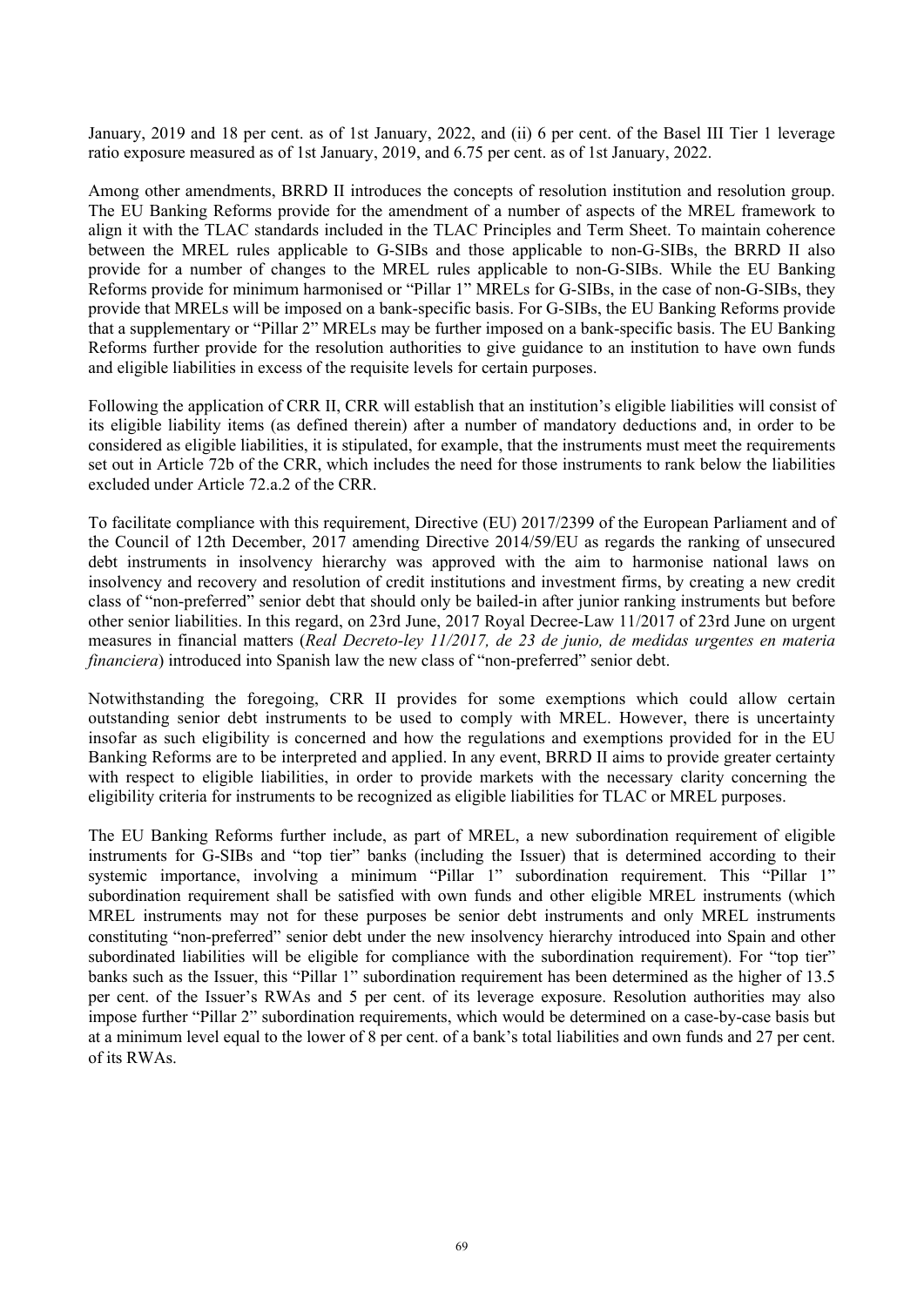#### **FORM OF THE PRICING SUPPLEMENT**

**MIFID II PRODUCT GOVERNANCE/PROFESSIONAL INVESTORS AND ELIGIBLE COUNTERPARTIES ONLY TARGET MARKET** – Solely for the purposes of [the/each] manufacturer's product approval process, the target market assessment in respect of the Notes taking into account the five categories referred to in item 18 of the Guidelines published by the European Securities and Markets Authority on 5th February, 2018 (as amended, replaced or supplemented from time to time) has led to the conclusion that: (i) the target market for the Notes is eligible counterparties and professional clients only, each as defined in Directive 2014/65/EU (as amended, **MiFID II**); and (ii) all channels for distribution of the Notes to eligible counterparties and professional clients are appropriate. Any person subsequently offering, selling or recommending the Notes (a **distributor**) should take into consideration the manufacturer['s/s'] target market assessment; however, a distributor subject to MiFID II is responsible for undertaking its own target market assessment in respect of the Notes (by either adopting or refining the manufacturer['s/s'] target market assessment) and determining appropriate distribution channels.

#### **Banco Bilbao Vizcaya Argentaria, S.A.**

### **Issuer Legal Entity Identifier (LEI): K8MS7FD7N5Z2WQ51AZ71**

**Issue of** [ ] [ ]

**under the €10,000,000,000**

#### **Euro-Commercial Paper Programme**

Terms used herein shall be deemed to be defined as such for the purposes of the terms and conditions of the Notes described herein. This document constitutes the Pricing Supplement for such Notes and must be read in conjunction with the Information Memorandum dated 11th December, 2020, [as supplemented by the supplement[s] dated [*date[s]*] (the **Information Memorandum**).

Full information on the Issuer and the offer of the Notes is only available on the basis of the combination of this Pricing Supplement and the Information Memorandum.

The Information Memorandum has been published on the website of Euronext Dublin.

| 1. | Series Number:                                                          |  |
|----|-------------------------------------------------------------------------|--|
| 2. | Issued on (Issue Date):                                                 |  |
| 3. | Maturity Date <sup>1</sup> :                                            |  |
| 4. | Specified Currency:                                                     |  |
| 5. | Denomination:                                                           |  |
| 6. | Nominal Amount <sup>2</sup> :<br>(words and figures if a Sterling Note) |  |
|    |                                                                         |  |

# 7. Early Redemption Amount: [Redemption at par] [[ ] per Note of [ ]

l

<sup>&</sup>lt;sup>1</sup> Not more than 364 days from (and including) the Issue Date.

<sup>&</sup>lt;sup>2</sup> If the proceeds are accepted in the United Kingdom, the Nominal Amount shall be not less than £100,000 (or the equivalent in any other currency) and if a Sterling Note, the Notes must have a minimum denomination of £200,000.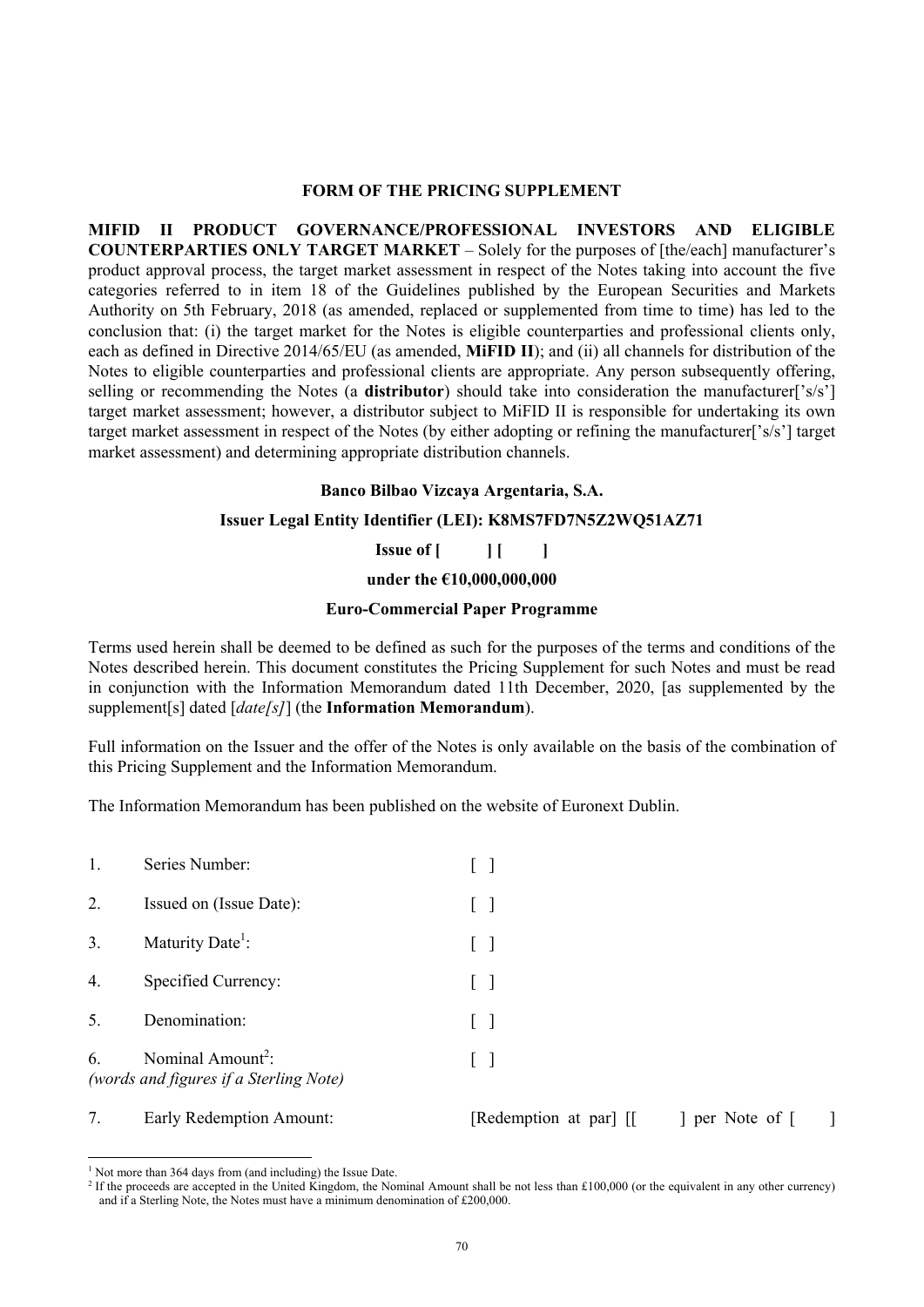# [*Denomination*]]

| 8.  | Reference Rate <sup>3</sup> :         | [ ] months [LIBOR/EURIBOR]                                        |
|-----|---------------------------------------|-------------------------------------------------------------------|
| 9.  | Fixed Interest Rate <sup>4</sup> :    | $[$ ]% per annum                                                  |
| 10. | Margin $5$ :                          | $[$ ]%                                                            |
| 11. | Net Proceeds:                         | $\begin{bmatrix} 1 \end{bmatrix}$                                 |
| 12. | Interest Payment Dates <sup>6</sup> : | $\begin{bmatrix} \end{bmatrix}$                                   |
| 13. | Day Count Convention:                 | $\begin{bmatrix} \end{bmatrix}$                                   |
| 14. | <b>Calculation Agent:</b>             | $[\ ]$                                                            |
| 15. | Reference Banks <sup>7</sup> :        | $\begin{bmatrix} \end{bmatrix}$                                   |
| 16. | Clearing System(s):                   | [Euroclear,<br>Clearstream,<br>Luxembourg,<br>other<br>(specify)] |
| 17. | ISIN:                                 | $[\ ]$                                                            |
| 18. | Common Code:                          | $[\ ]$                                                            |
| 19. | CFI:                                  | ]/Not Available                                                   |
| 20. | FISN:                                 | ]/Not Available                                                   |

*The information contained in this enclosed section is required only if Notes are to be admitted to trading on a regulated market:-* 

### **Form**

21. NGN form: [Yes/No] 22. Intended to be held in a manner which would allow Eurosystem eligibility: [Yes. Note that the designation "yes" does not necessarily mean that the Global Note will be recognised as eligible collateral for Eurosystem monetary policy and intra-day credit operations by the Eurosystem either upon issue or at any or all times during their life. Such recognition will depend upon the European Central Bank being satisfied that Eurosystem eligibility criteria have been met. The Global Note will be deposited initially upon issue with one of the ICSDs as common safekeeper][*include this text if "yes" selected in which case the Notes must be issued in NGN form*]

[No. Whilst the designation is specified as "no" at the date of this Pricing Supplement, should the Eurosystem eligibility criteria be amended in the future such that the Global Note is capable

l <sup>3</sup> Delete as appropriate. The reference rate will be LIBOR unless the denomination is specified as euro and the Issuer agrees that the reference rate should be EURIBOR.

<sup>4</sup> Complete for fixed rate interest bearing Notes only.

<sup>&</sup>lt;sup>5</sup> Complete for floating rate interest bearing Notes only.

<sup>6</sup> Complete for interest bearing Notes.

<sup>7</sup> Complete for floating rate interest bearing Notes only.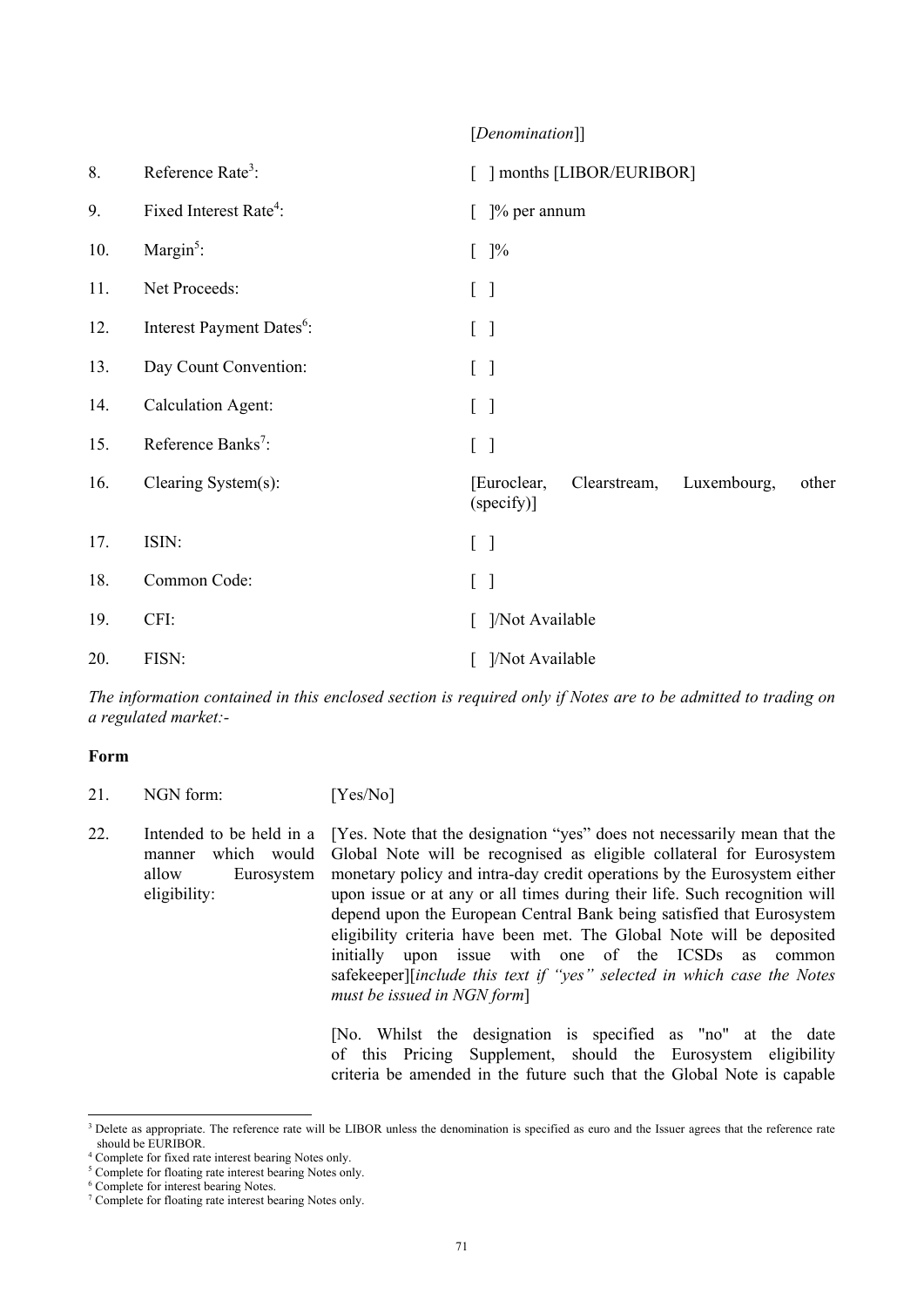of meeting them the Global Note may then be deposited with one of the ICSDs as common safekeeper. Note that this does not necessarily mean that the Global Note will then be recognised as eligible collateral for Eurosystem monetary policy and intra day credit operations by the Eurosystem at any time during their life. Such recognition will depend upon the ECB being satisfied that Eurosystem eligibility criteria have been met.]

#### **Distribution**

- 23. Method of distribution: [Syndicated/Non-syndicated]
- 24. Dealer(s): [ ]
- 25. Additional restrictions: selling [Not Applicable/specify]

#### **Listing and Admission to Trading**

- 26. Listing and admission to trading: [Application has been made by the Issuer (or on its behalf) to [Euronext Dublin/other (specify)] for the Notes to be admitted to [the Official List maintained by it and to] trading on its regulated market with effect from  $[$   $]$
- 27. Estimate of expenses of admission to trading: total  $\epsilon$ [ ]

# **Ratings**

| 28. | Ratings: | The Issuer has not applied for ratings to be assigned to the Notes.<br>However, ratings allocated to the Programme are as follows: |                                |  |
|-----|----------|------------------------------------------------------------------------------------------------------------------------------------|--------------------------------|--|
|     |          | [Standard and Poor's Credit Market Services Europe Limited:                                                                        | $\lceil \bullet \rceil$        |  |
|     |          | [Moody's Investors Service España, S.A.:                                                                                           | $\lceil \bullet \rceil \rceil$ |  |
|     |          | [Fitch Ratings España, S.A.U.:                                                                                                     | $\lceil \bullet \rceil$        |  |
|     |          |                                                                                                                                    |                                |  |

### **Yield**

29. Indication of yield [*fixed*  [ ]. The yield is calculated at the Issue Date on the basis of the issue *rate Notes only*]: price. It is not an indication of future yield.

### **Interests of Natural and Legal Persons involved in the Issue**

Save for [any fees/the fees of [*insert relevant fee disclosure*]] payable to the relevant Dealer, so far as the Issuer is aware, no person involved in the issue of the Notes has an interest material to the offer [*amend accordingly if there are material interests*]

### **Responsibility**

The Issuer accepts responsibility for the information contained in this Pricing Supplement.

Signed on behalf of: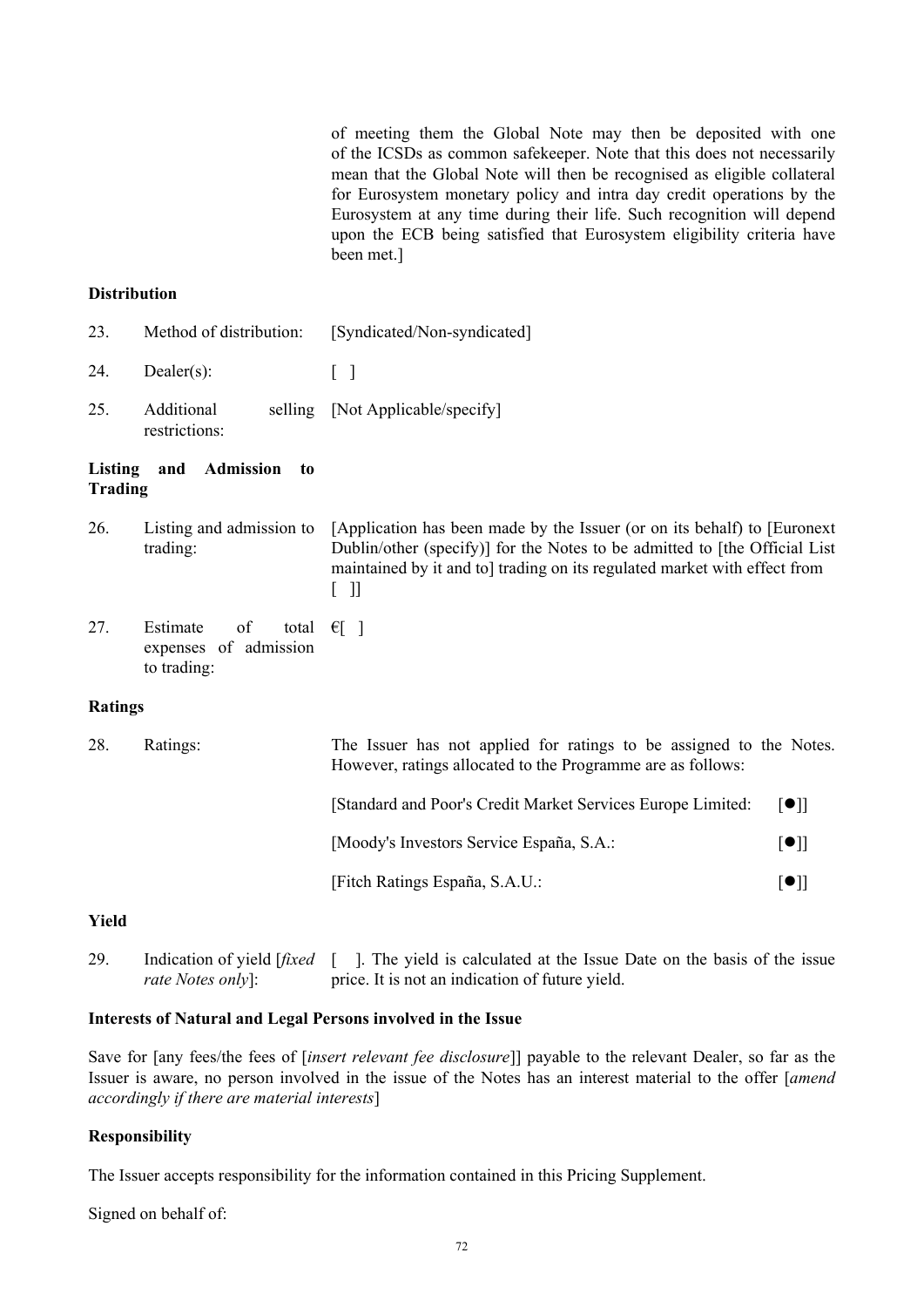# **BANCO BILBAO VIZCAYA ARGENTARIA, S.A.**

By: .................................................................. *(Authorised Signatory)*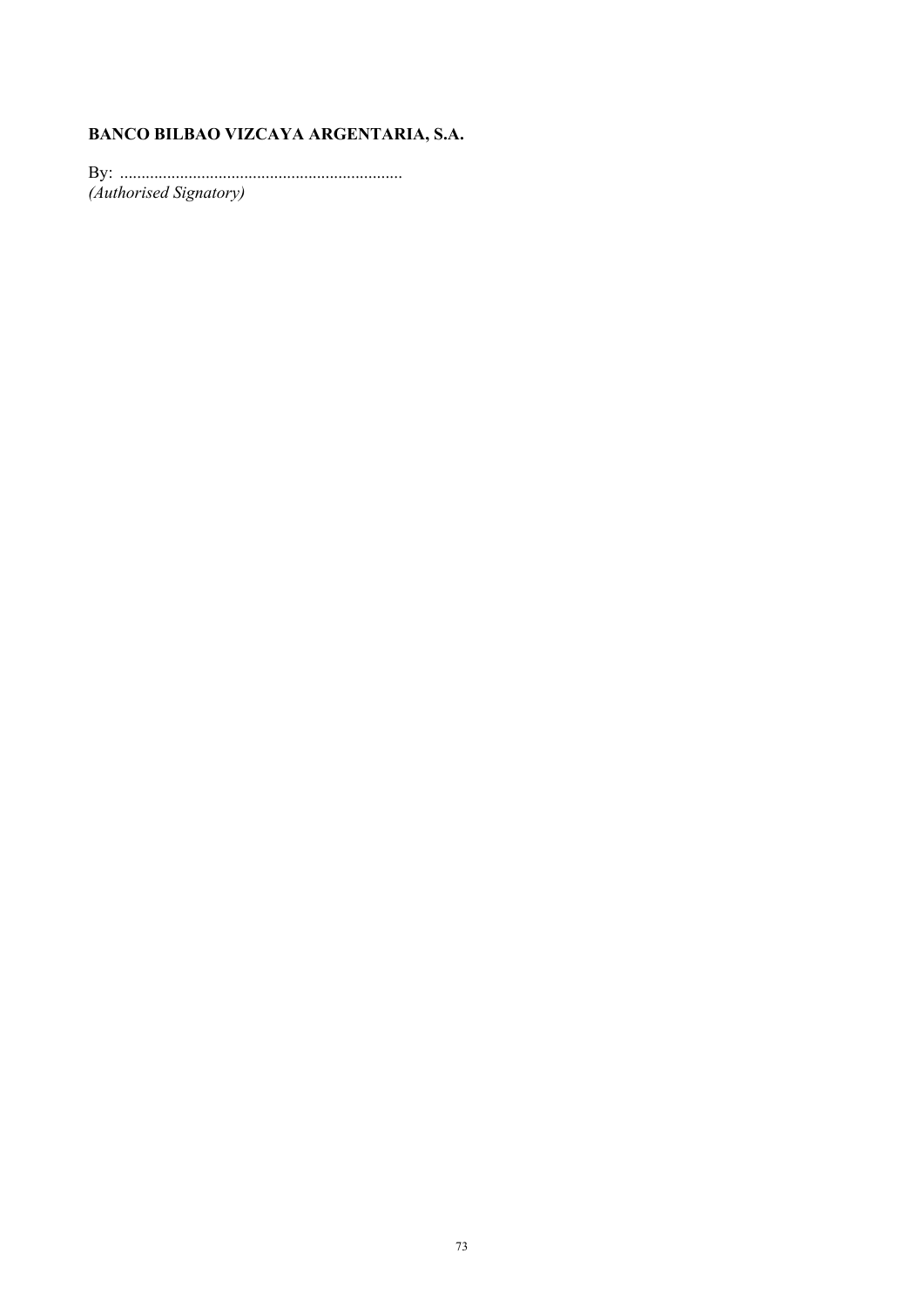#### **FORM OF THE NOTES**

#### **Part A – Form of Multi-Currency Global Note**

THE SECURITIES REPRESENTED BY THIS GLOBAL NOTE HAVE NOT BEEN AND WILL NOT BE REGISTERED UNDER THE U.S. SECURITIES ACT OF 1933, AS AMENDED (THE **SECURITIES ACT**) OR ANY U.S. STATE SECURITIES LAWS AND, ACCORDINGLY, MAY NOT BE OFFERED, SOLD OR DELIVERED WITHIN THE UNITED STATES OR TO, OR FOR THE ACCOUNT OR BENEFIT OF, U.S. PERSONS (AS DEFINED IN REGULATION S UNDER THE SECURITIES ACT) UNLESS AN EXEMPTION FROM THE REGISTRATION REQUIREMENTS OF THE SECURITIES ACT IS AVAILABLE AND IN ACCORDANCE WITH ALL APPLICABLE SECURITIES LAWS OF ANY STATE OF THE UNITED STATES AND ANY OTHER JURISDICTION. THIS LEGEND SHALL CEASE TO APPLY UPON THE EXPIRY OF THE PERIOD OF 40 DAYS AFTER THE COMPLETION OF THE DISTRIBUTION OF ALL THE SECURITIES OF THE TRANCHE OF WHICH THIS SECURITY FORMS PART.

#### **Banco Bilbao Vizcaya Argentaria, S.A.**

1. For value received, Banco Bilbao Vizcaya Argentaria, S.A. (the **Issuer**) promises to pay to the bearer of this Global Note on the Maturity Date set out in the Pricing Supplement attached to or endorsed on this Global Note, which supplements these terms and conditions, or, on such earlier date as the same may become payable in accordance with paragraph 4 below (the **Relevant Date**), the Nominal Amount or, as the case may be, the Early Redemption Amount set out in the Pricing Supplement, together with interest thereon, if this is an interest bearing Global Note, at the rate and at the times (if any) specified herein and in the Pricing Supplement. Words and expressions used in the applicable Pricing Supplement shall have the same meanings where used in these terms and conditions unless the context otherwise requires or unless otherwise stated.

All such payments shall be made in accordance with an amended and restated issue and paying agency agreement dated 13th December, 2019 as supplemented by a supplemental issue and paying agency agreement dated 11th December, 2020 (such amended and restated issue and paying agency agreement as further amended, restated, supplemented or replaced from time to time, the **Agency Agreement**) between, *inter alios*, the Issuer and The Bank of New York Mellon, London Branch (the **Issuing and Paying Agent**) a copy of which is available for inspection at the offices of the Issuing and Paying Agent at One Canada Square, Canary Wharf, London E14 5AL, and subject to and in accordance with the terms and conditions set forth below. All such payments shall be made upon presentation and surrender of this Global Note at the offices of the Issuing and Paying Agent by transfer to an account denominated in the Specified Currency maintained by the bearer with a bank in the principal financial centre in the country of that currency or, if this is a Global Note denominated in euro, by transfer to a euro account (or any other account to which euro may be credited or transferred) maintained by the payee with a bank in the principal financial centre of any member state of the European Union or London. If the applicable Pricing Supplement specifies that new global note (**NGN**) form is applicable, the Issuer shall procure that details of each such payment shall be entered *pro rata* in the records of the ICSDs (as defined below) (which expression in this Global Note means the records that each ICSD holds for its customers which reflect the amount of such customers' interests in the Notes (but excluding any interest in any Notes of one ICSD shown in the records of another ICSD)) and in the case of any payment of principal, and upon any such entry being made, the nominal amount of the Global Note recorded in the records of the ICSD and represented by this Global Note shall be reduced by the aggregate nominal amount of the Notes so redeemed. For the purposes of this Global Note **ICSD** means either Euroclear Bank SA/NV (**Euroclear**) or Clearstream Banking, S.A. (**Clearstream, Luxembourg**).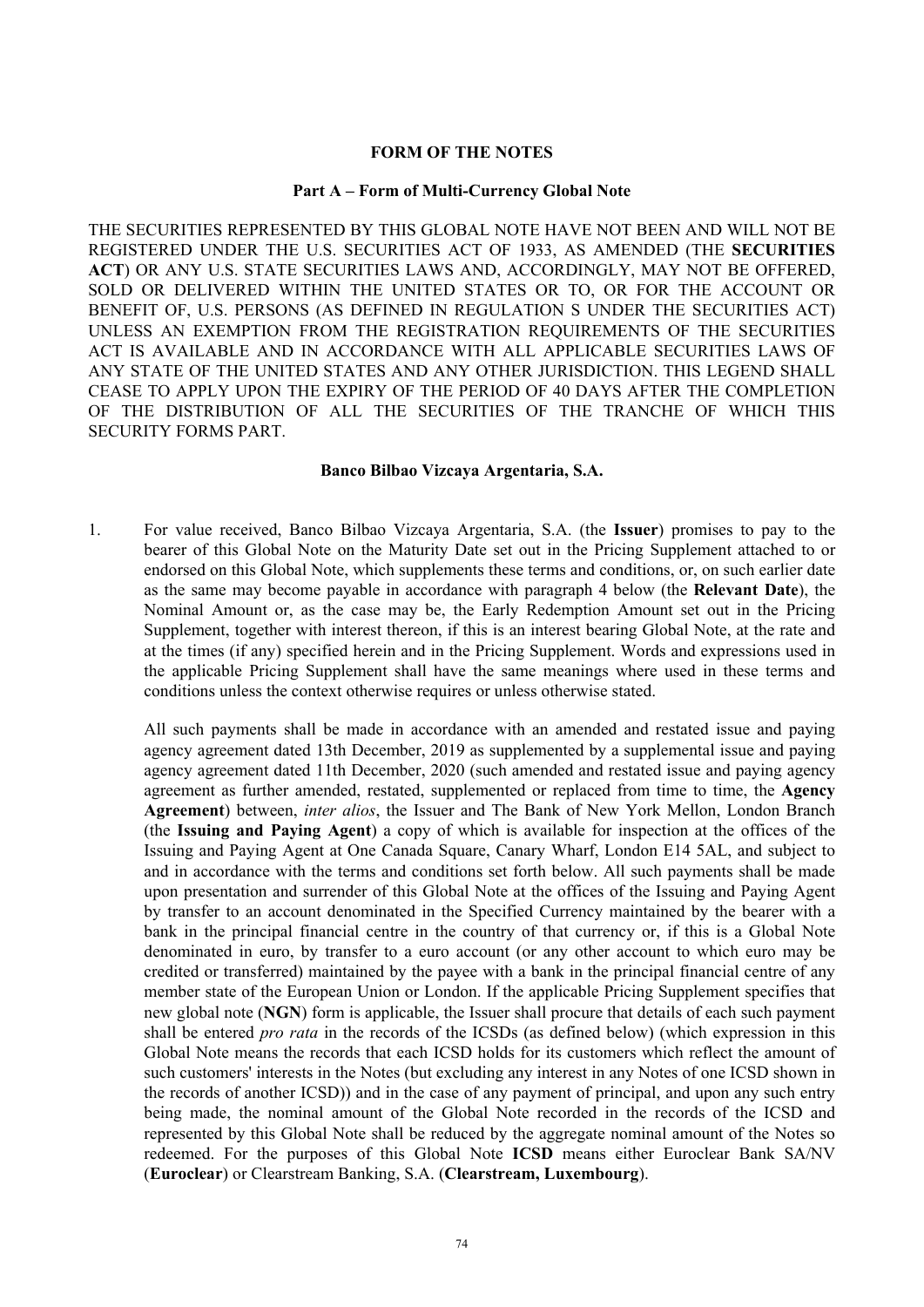Notwithstanding the foregoing, presentation and surrender of this Global Note shall be made outside the United States and no amount shall be paid by transfer to an account in the United States, or mailed to an address in the United States. In the case of a Global Note denominated in U.S. dollars, payments shall be made by transfer to an account denominated in U.S. dollars in the principal financial centre of any country outside of the United States that the Issuer or Issuing and Paying Agent so chooses.

- 2. The aggregate Nominal Amount of this Global Note shall be the aggregate nominal amount of the Notes represented by it. If the applicable Pricing Supplement specifies that NGN form is not applicable, this shall be the amount specified in the Pricing Supplement or, if the Pricing Supplement specifies that NGN form is applicable, this shall be the amount from time to time entered in the records of the relevant ICSD(s).
- 3. All payments in respect of this Global Note by or on behalf of the Issuer shall be made without setoff, counterclaim, fees, liabilities or similar deductions and free and clear of, and without deduction or withholding for or on account of, taxes, levies, duties, assessments or charges of any nature (**Taxes**) unless such withholding or deduction is required by law. In the event that any such withholding or deduction is imposed or levied by or on behalf of the Kingdom of Spain or any political subdivision or taxing authority thereof having the power to tax, the Issuer shall, to the extent permitted by applicable law or regulation, pay such additional amounts as shall be necessary in order that the net amounts received by the bearer of this Global Note after such deduction or withholding shall equal the amount which would have been receivable hereunder in the absence of such deduction or withholding, except that no such additional amounts shall be payable:
	- (a) to, or to a third party on behalf of, the bearer of this Global Note where such deduction or withholding is required by reason of the bearer having some connection with the jurisdiction imposing the Taxes other than the mere holding of this Global Note; or
	- (b) in respect of any deduction or withholding which would not have been required but for the presentation by the bearer of this Global Note for payment on a date more than 30 days after the Maturity Date (or, as the case may be, the Relevant Date) except to the extent that the bearer would have been entitled to such additional amounts on presenting the same for payment on such thirtieth day; or
	- (c) presented for payment by or on behalf of a holder who would not be liable or subject to the withholding or deduction by making a declaration concerning the nationality, residence or identity of the holder (or providing information, documentation or other evidence of the same) or other similar claim for exemption to the relevant tax authority or to (or on behalf of) the Issuer, where such declaration or claim is required or imposed by the Spanish Tax Authorities; or
	- (d) in case of Notes where such withholding tax is imposed on payments made to individuals with tax residence in the Kingdom of Spain or any political subdivision or taxing authority thereof or therein following the criteria held by the Spanish Tax Authorities in relation to Article 44.5 of Royal Decree 1065/2007 of 27th July, as amended by Royal Decree 1145/2011 of 29th July; or
	- (e) to, or to a third party on behalf of, a holder if the Issuer does not receive any relevant information as may be required by Spanish tax law, regulation or binding ruling, including a duly executed and completed certificate from the Issuing and Paying Agent issued in accordance with Royal Decree 1065/2007 of 27th July, or in case the current information procedures are modified, amended or supplemented by any Spanish law, regulation or binding ruling.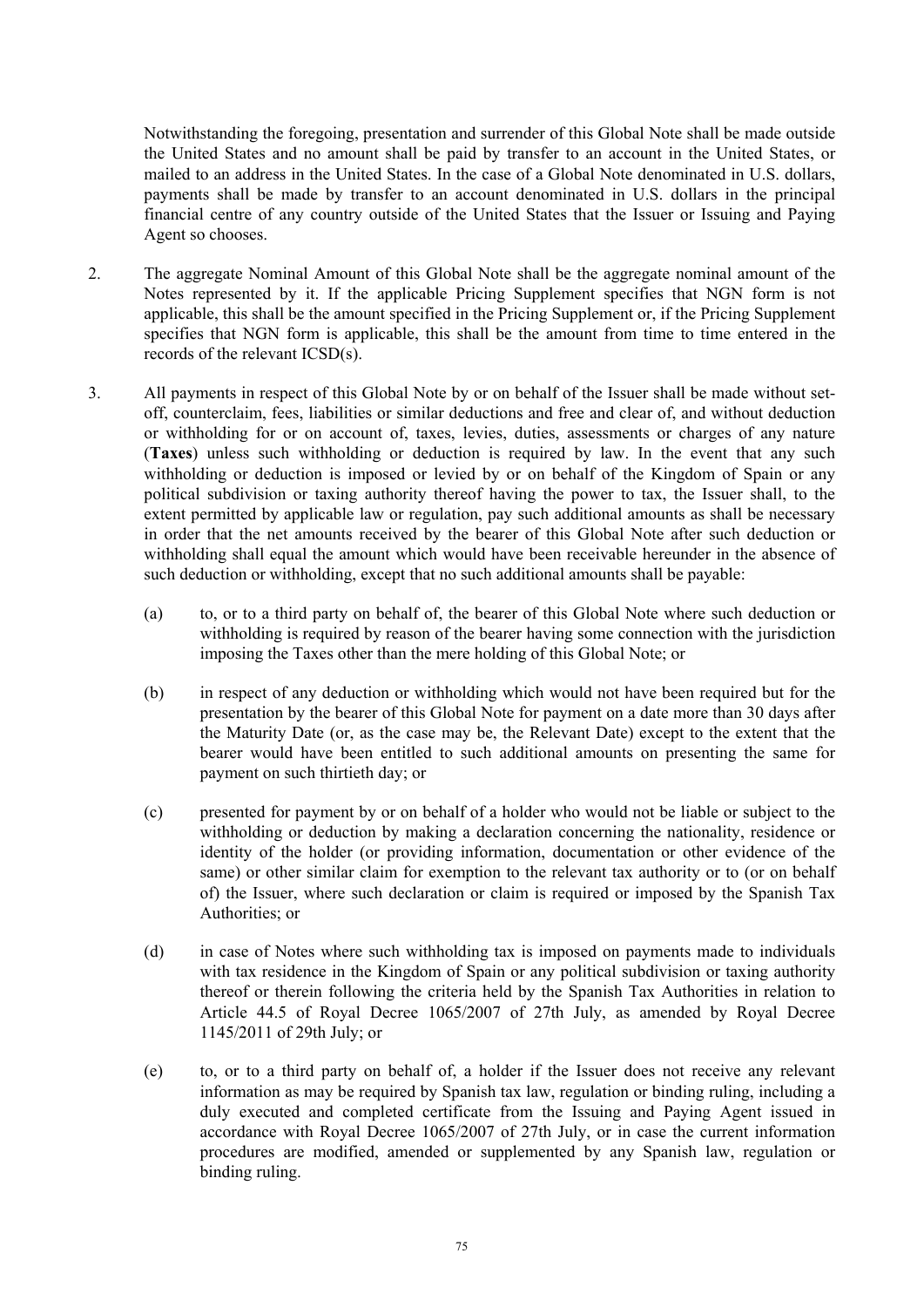- 4. The Notes may be redeemed at the option of the Issuer in whole, but not in part, at any time (provided this is not a floating rate interest bearing Global Note) or on any Interest Payment Date (if this is a floating rate interest bearing Global Note), on giving not less than 14 days' notice to the Issuing and Paying Agent and the Noteholders (which notice shall be irrevocable), if:
	- (a) the Issuer has or will become obliged to pay additional amounts as provided or referred to in paragraph 3 as a result of any change in, or amendment to, the laws or regulations of the Kingdom of Spain or any change in the application or binding official interpretation of such laws or regulations, which change or amendment becomes effective on or after the Issue Date; and
	- (b) such obligation to pay additional amounts cannot be avoided by the Issuer taking reasonable measures available to it,

provided that no such notice of redemption shall be given earlier than 14 days prior to the earliest date on which the Issuer would be obliged to pay such additional amounts were a payment in respect of the Notes then due.

Prior to the publication of any notice of redemption pursuant to this paragraph, the Issuer shall deliver to the Issuing and Paying Agent to make available at its specified office to the Noteholders:

- (a) a certificate signed by a duly authorised signatory of the Issuer stating that the Issuer is entitled to effect such redemption and setting forth a statement of facts showing that the conditions precedent to the right of the Issuer so to redeem have occurred; and
- (b) an opinion of independent legal advisers of recognised standing to the effect that the Issuer has or will become obliged to pay such additional amounts as a result of such change or amendment.

Notes redeemed pursuant to this paragraph will be redeemed at their Early Redemption Amount specified in the Pricing Supplement together (if appropriate) with interest accrued to (but excluding) the date of redemption.

- 5. The Notes constitute direct, unconditional, unsubordinated and unsecured obligations of the Issuer, representing, in the case of each Note, a separate and independent obligation of the Issuer, and, upon the insolvency (*concurso de acreedores*) of the Issuer, in accordance with and to the extent permitted by the Insolvency Law and other applicable laws relating to or affecting the enforcement of creditors' rights in the Kingdom of Spain (including, without limitation, Additional Provision 14.2 of Law 11/2015), the payment obligations of the Issuer under the Notes with respect to claims for principal (which claims will constitute ordinary claims) will rank:
	- (a) junior to any (i) privileged claims (*créditos privilegiados*) (which shall include, among other claims, any claims in respect of deposits for the purposes of Additional Provision 14.1 of Law 11/2015) and (ii) claims against the insolvency estate (*créditos contra la masa*);
	- (b) *pari passu* without any preference or priority among themselves and with all other Senior Preferred Obligations; and
	- (c) senior to (i) any Senior Non-Preferred Obligations and (ii) all subordinated obligations of, or subordinated claims against, the Issuer (*créditos subordinados*), present and future,

such that any claim for principal in respect of the Notes will be satisfied, as appropriate, only to the extent that all claims ranking senior to it have first been satisfied in full and then *pro rata* with any claims ranking *pari passu* with it, in each case as provided above.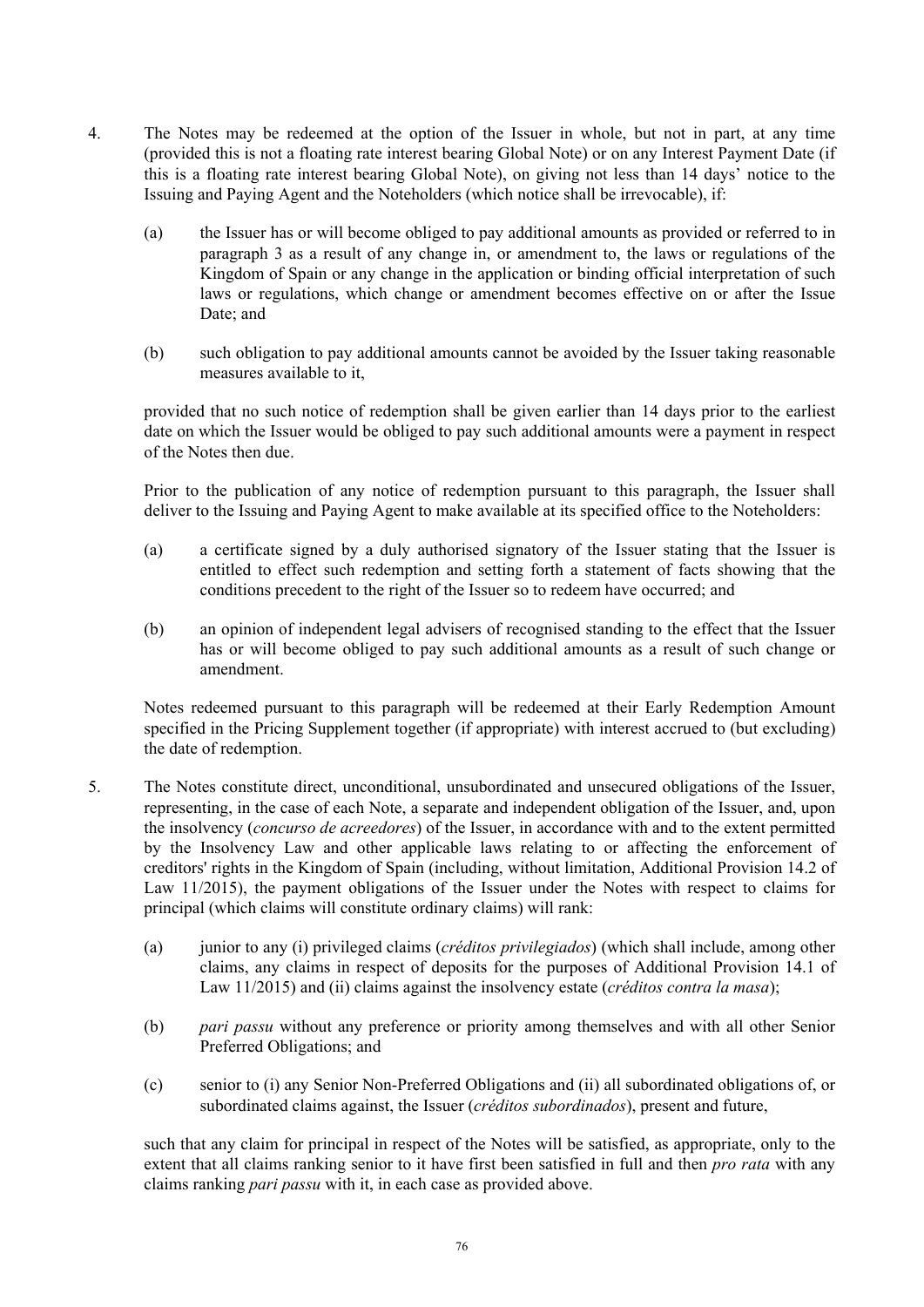For the purposes of this paragraph:

**Insolvency Law** means Royal Legislative Decree 1/2020, of 5th May, approving the restated text of the insolvency law (*Real Decreto Legislativo 1/2020, de 5 de mayo, por el que se aprueba el texto refundido de la Ley Concursal*), as amended, replaced or supplemented from time to time;

Law 11/2015 means Law 11/2015 of 18th June on the recovery and resolution of credit institutions and investment firms (*Ley 11/2015, de 18 de junio, de recuperación y resolución de entidades de crédito y empresas de servicios de inversión*), as amended, replaced or supplemented from time to time;

**ordinary claims** means the class of claims with respect to unsecured, non-privileged and unsubordinated obligations (*créditos ordinarios*) of the Issuer which, upon the insolvency (*concurso de acreedores*) of the Issuer and pursuant to Articles 269.3, 433, 434 and 435 of the Insolvency Law and other applicable laws relating to or affecting the enforcement of creditors' rights in the Kingdom of Spain, rank (i) junior to privileged claims (*créditos privilegiados*) (which shall include, among other claims, any claims in respect of deposits for the purposes of Additional Provision 14.1 of Law 11/2015 and any secured claims), and claims against the insolvency estate (*créditos contra la masa*) and (ii) senior to subordinated claims (*créditos subordinados*);

**Senior Non-Preferred Obligations** means the obligations of the Issuer with respect to all ordinary claims, present and future, which, upon the insolvency (*concurso de acreedores*) of the Issuer are expressed to rank within the ordinary claims but junior to Senior Preferred Obligations; and

**Senior Preferred Obligations** means the obligations of the Issuer with respect to (a) the payment of principal under the Notes and (b) all other ordinary claims, present and future, other than Senior Non-Preferred Obligations.

Pursuant to article 152 of the Insolvency Law, the further accrual of interest shall be suspended from the date of declaration of the insolvency of the Issuer. Claims in respect of interest on the Notes expressly or implicitly accrued but unpaid as of the commencement of any insolvency procedure in respect of the Issuer shall constitute subordinated claims against the Issuer ranking in accordance with the provisions of article 281 of the Insolvency Law (including, without limitation, junior to claims on account of principal in respect of contractually subordinated obligations of the Issuer, unless otherwise provided by the Insolvency Law and other applicable laws relating to or affecting the enforcement of creditors' rights in the Kingdom of Spain).

6. If the Maturity Date (or, as the case may be, the Relevant Date) or, if applicable, any relevant Interest Payment Date is not a Payment Business Day (as defined below), payment in respect hereof will not be made and credit or transfer instructions shall not be given until the next following Payment Business Day (unless that date falls more than 364 days after the Issue Date, in which case payment shall be made on the immediately preceding Payment Business Day) and the bearer of this Global Note shall not be entitled to any interest or other sums in respect of such postponed payment.

As used in this Global Note:

**Payment Business Day** means any day other than a Saturday or Sunday which is either (i) if the Specified Currency is any currency other than euro, a day on which commercial banks and foreign exchange markets settle payments and are open for general business (including dealings in foreign exchange and foreign currency deposits) in the principal financial centre of the country of the relevant Specified Currency (which, if the Specified Currency is Australian dollars, shall be Sydney) or (ii) if the Specified Currency is euro, a day which is a TARGET2 Business Day; and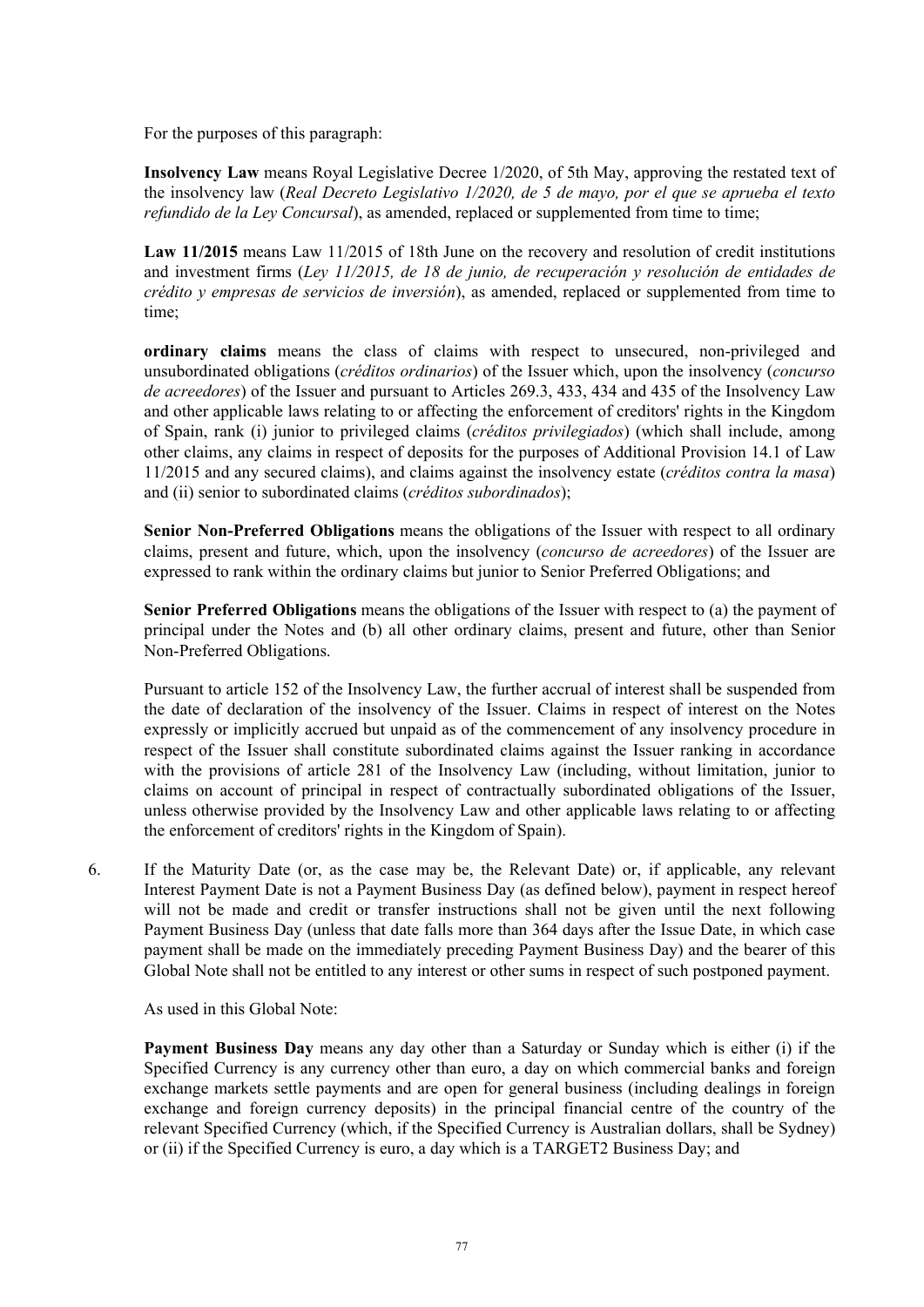**TARGET2 Business Day** means a day on which the Trans-European Automated Real-time Gross Settlement Express Transfer (known as TARGET2) System or any successor thereto, is operating credit or transfer instructions in respect of payments in euro.

- 7. This Global Note is negotiable and, accordingly, title hereto shall pass by delivery and the bearer shall be treated as being absolutely entitled to receive payment upon due presentation hereof (notwithstanding any notation of ownership or other writing thereon or notice of any previous loss or theft thereof).
- 8. This Global Note is issued in respect of an issue of Notes of the Issuer and is exchangeable in whole (but not in part only) for duly executed and authenticated bearer Notes in definitive form (whether before, on or, subject as provided below, after the Maturity Date (or, as the case may be, the Relevant Date)):
	- (a) if one or both of Euroclear or Clearstream, Luxembourg or any other relevant clearing system(s) in which this Global Note is held at the relevant time is closed for business for a continuous period of 14 days (other than by reason of public holidays) or if any such clearing system announces an intention to, or does in fact, permanently cease to do so; or
	- (b) if default is made in the payment of any amount payable in respect of this Global Note.

Upon presentation and surrender of this Global Note during normal business hours to the Issuer at the offices of the Issuing and Paying Agent (or to any other person or at any other office outside the United States as may be designated in writing by the Issuer to the bearer), the Issuing and Paying Agent shall authenticate and deliver, in exchange for this Global Note, bearer definitive Notes denominated in the Specified Currency, having the Denominations and in an aggregate nominal amount equal to the Nominal Amount within 30 days of the bearer requesting such exchange of this Global Note.

- 9. If, upon any such default and following such surrender, definitive Notes are not issued in full exchange for this Global Note before 5.00 p.m. (London time) on the thirtieth day after surrender, then each person who is an account holder with Euroclear, Clearstream, Luxembourg or any other relevant clearing system and who has credited to its securities account with the relevant clearing system rights in respect of this Global Note will become entitled to proceed directly against the Issuer on, and subject to, the terms of a Deed of Covenant dated 16th December, 2016, entered into by the Issuer and the bearer will have no further rights under this Global Note (but without prejudice to the rights which the bearer or any other person may have under the Deed of Covenant).
- 10. If this is an interest bearing Global Note, then:
	- (a) notwithstanding the provisions of paragraph 1 above, if any payment of interest in respect of this Global Note falling due for payment prior to the Maturity Date (or, as the case may be, the Relevant Date) remains unpaid on the fifteenth day after falling so due, the amount referred to in paragraph 1 shall be payable on such fifteenth day;
	- (b) upon each payment of interest (if any) prior to the Maturity Date (or, as the case may be, the Relevant Date) in respect of this Global Note, (i) if the applicable Pricing Supplement specifies that NGN form is not applicable, the Schedule hereto shall be duly completed by the Issuing and Paying Agent to reflect such payment, or (ii) if the applicable Pricing Supplement specifies that NGN form is applicable, the Issuing and Paying Agent shall instruct the relevant ICSD(s) to enter details of such payment in the records of the relevant ICSD(s); and
	- (c) unless otherwise specified in the applicable Pricing Supplement, the final Interest Payment Date shall be the Maturity Date (or, as the case may be, the Relevant Date).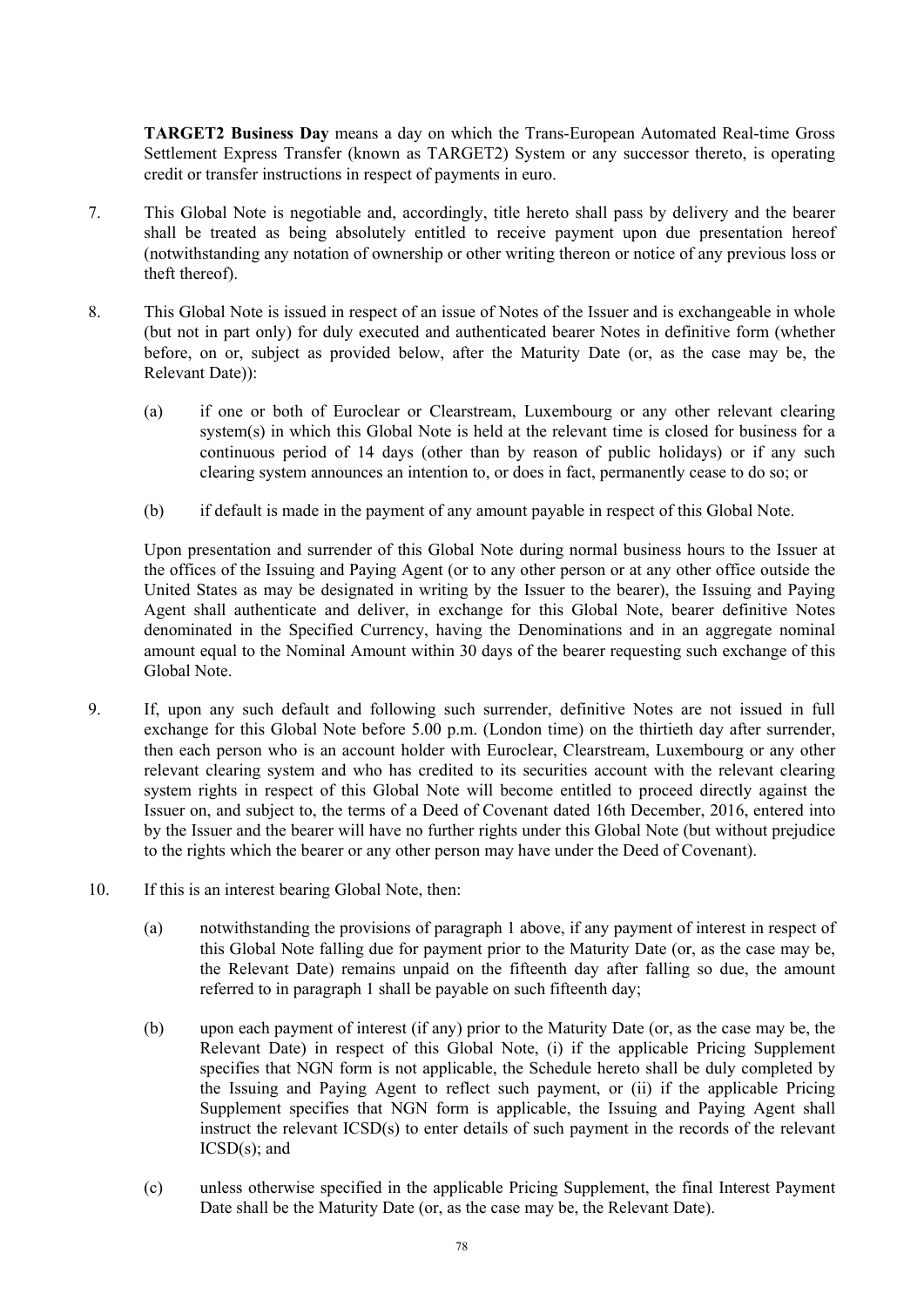- 11. If this is a fixed rate interest bearing Global Note, interest shall be calculated on the Nominal Amount as follows:
	- (a) interest shall be payable on the Nominal Amount in respect of each successive Interest Period (as defined below) from (and including) the Issue Date to (but excluding) the Maturity Date (or, as the case may be, the Relevant Date) only, in arrear on the relevant Interest Payment Date, on the basis of the Day Count Convention or, if none is specified in the applicable Pricing Supplement, on the basis of the actual number of days in such Interest Period and a year of 360 days or, if this Global Note is denominated in Sterling, 365 days at the Fixed Interest Rate with the resulting figure being rounded to the nearest amount of the Specified Currency which is available as legal tender in the country or countries (in the case of the euro) of the Specified Currency (with halves being rounded upwards); and
	- (b) the period beginning on (and including) the Issue Date and ending on (but excluding) the first Interest Payment Date and each successive period beginning on (and including) an Interest Payment Date and ending on (but excluding) the next succeeding Interest Payment Date is an **Interest Period** for the purposes of this paragraph.

As used in this Global Note, any **Day Count Convention** shall have the meaning given to it in the 2006 ISDA Definitions published by the International Swaps and Derivatives Association, Inc., as amended, updated or replaced as at the date of this Global Note.

- 12. If this is a floating rate interest bearing Global Note:
	- (a) interest shall be calculated on the Nominal Amount as follows:
		- (i) in the case of a Global Note which specifies LIBOR as the Reference Rate in the applicable Pricing Supplement, interest shall be payable on the Nominal Amount in respect of each successive Interest Period (as defined below) from (and including) the Issue Date to (but excluding) the Maturity Date (or, as the case may be, the Relevant Date) only, in arrear on the relevant Interest Payment Date, on the basis of the Day Count Convention or, if none is specified in the applicable Pricing Supplement, on the basis of the actual number of days in such Interest Period, and a year of 360 days or, if this Global Note is denominated in Sterling, 365 days, in each case, at a rate (the **Rate of Interest**) determined on the following basis:
			- (A) on the second business day (which shall be a day on which commercial banks are open for general business (including dealing in foreign exchange and foreign currency deposits) in London) before each Interest Period or, if this Global Note is denominated in euro, on the second TARGET2 Business Day before the beginning of each Interest Period (each the **LIBOR Interest Determination Date**) the Calculation Agent will determine the offered rate for deposits in the Specified Currency in the London interbank market for the Interest Period concerned as at 11.00 a.m. (London time) on the LIBOR Interest Determination Date in question. Such offered rate will be that which appears on the display designated as Reuters page LIBOR01 or Reuters page LIBOR02 (or such other page or service as may replace it for the purpose of displaying London interbank offered rates of major banks for deposits in the Specified Currency for a duration equal to the Interest Period (or approximately equal, where no rate matches the Interest Period)). The Rate of Interest for such Interest Period shall be the Margin (expressed as a percentage rate per annum) above (if a positive number) or below (if a negative number) the rate which so appears, as determined by the Calculation Agent;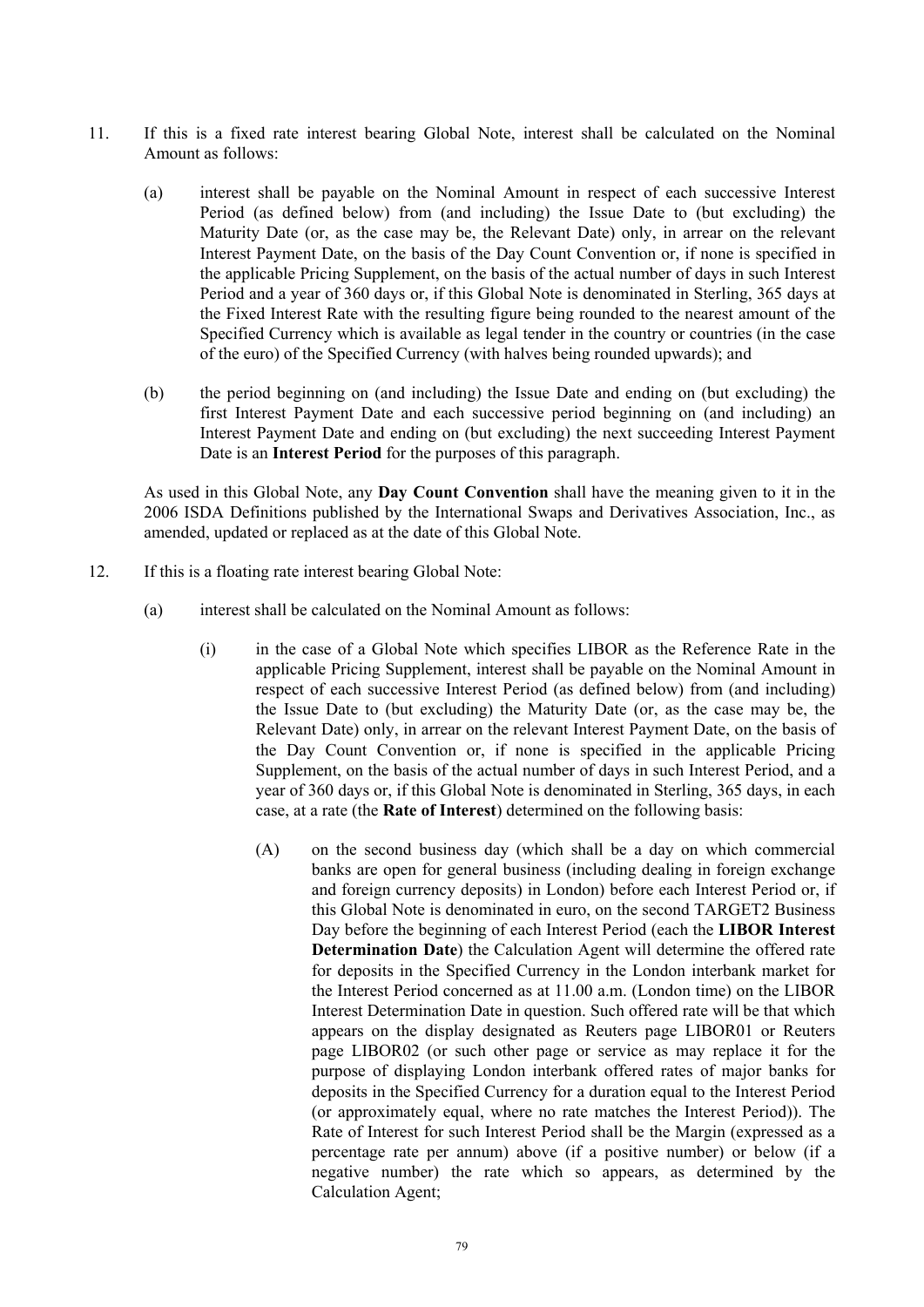- (B) if on any LIBOR Interest Determination Date for any reason such offered rate is unavailable the Calculation Agent will request each of the Reference Banks to provide its offered quotation to leading banks in the London interbank market for deposits in the relevant currency for a duration equal to the Interest Period concerned as at 11.00 a.m. (London time) on the LIBOR Interest Determination Date in question. The Rate of Interest for such Interest Period shall be the Margin (expressed as a percentage rate per annum) above (if a positive number) or below (if a negative number) such quotation (if only one is provided) or the arithmetic mean (rounded, if necessary, up to the nearest four decimal places) of such quotations (if two are so provided), as determined by the Calculation Agent; and
- (C) if the Calculation Agent is unable to determine the Rate of Interest for an Interest Period in accordance with (A) or (B) above, the Rate of Interest for such Interest Period shall be the Rate of Interest in effect for the last preceding Interest Period to which (A) or (B) above shall have applied; and
- (ii) in the case of a Global Note which specifies EURIBOR as the Reference Rate in the applicable Pricing Supplement, interest shall be payable on the Nominal Amount in respect of each successive Interest Period from (and including) the Issue Date to (but excluding) the Maturity Date (or, as the case may be, the Relevant Date) only, in arrear on the relevant Interest Payment Date, on the basis of the Day Count Convention or, if none is specified in the applicable Pricing Supplement, on the basis of the actual number of days in such Interest Period and a year of 360 days at a rate (the **Rate of Interest**) determined on the following basis:
	- (A) on the second TARGET2 Business Day before the beginning of each Interest Period (each the **EURIBOR Interest Determination Date**) the Calculation Agent will determine the European Interbank Offered Rate for deposits in euro for the Interest Period concerned as at 11.00 a.m. (Brussels time) on the EURIBOR Interest Determination Date in question. Such offered rate will be that which appears on the display designated as Reuters page EURIBOR01 (or such other page or service as may replace it for the purpose of displaying Eurozone Interbank Offered Rates of prime banks in the Eurozone (as defined below) for deposits in euro for a duration equal to the Interest Period (or approximately equal, where no rate matches the Interest Period)). The Rate of Interest for such Interest Period shall be the Margin (expressed as a percentage rate per annum) above (if a positive number) or below (if a negative number) the rate which so appears, as determined by the Calculation Agent;
	- (B) if on any EURIBOR Interest Determination Date for any reason such offered rate is unavailable the Calculation Agent will request the principal Eurozone office of each of the Reference Banks to provide its offered quotation to prime banks in the Eurozone interbank market for deposits in euro for a duration equal to the Interest Period (or approximately equal, where no rate matches the Interest Period) concerned as at 11.00 a.m. (Brussels time) on the EURIBOR Interest Determination Date in question. The Rate of Interest for such Interest Period shall be the Margin (expressed as a percentage rate per annum) above (if a positive number) or below (if a negative number) such quotation (if only one is provided) or the arithmetic mean (rounded, if necessary, up to the nearest four decimal places) of such quotations (if two or more are so provided), as determined by the Calculation Agent; and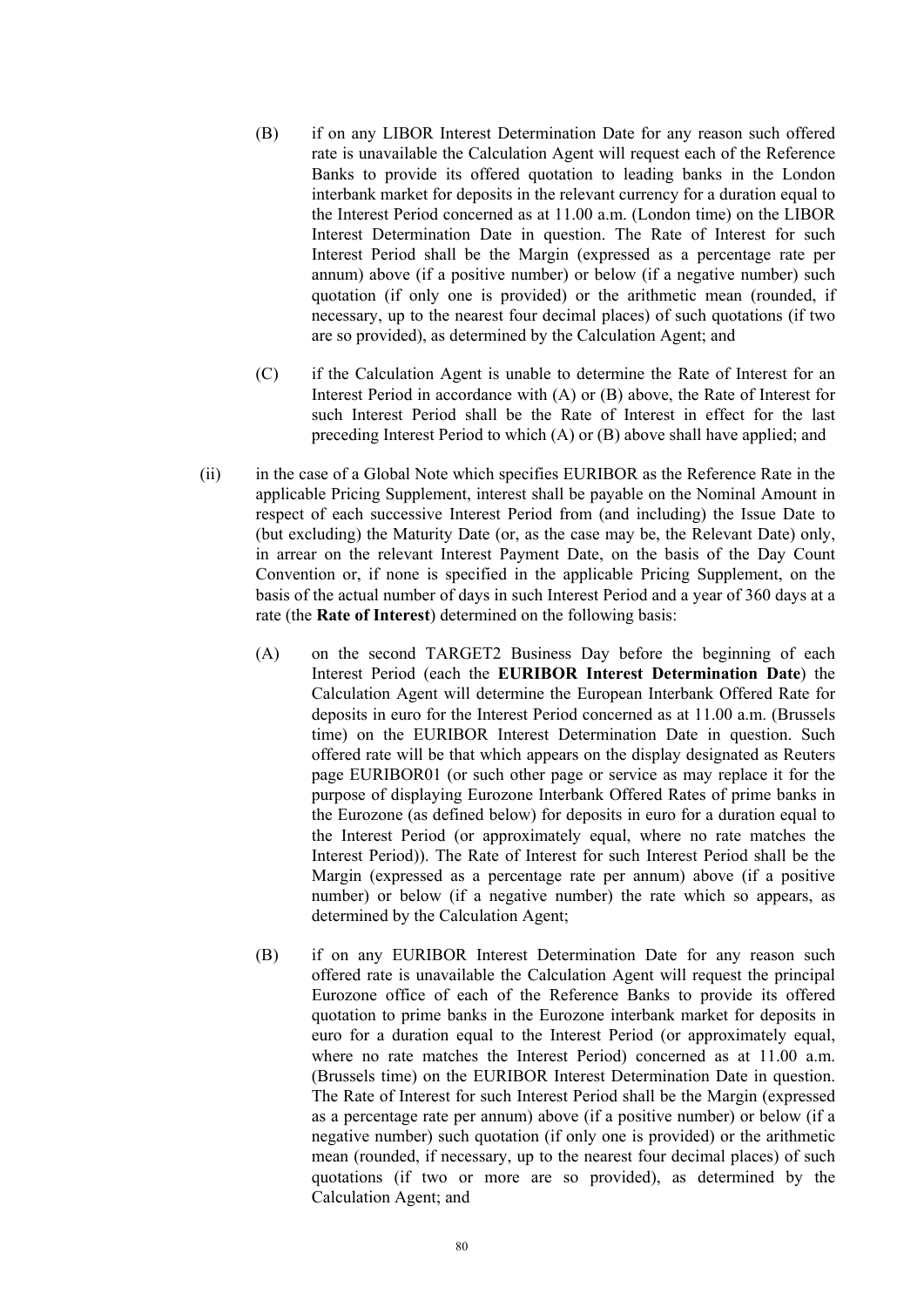(C) if the Calculation Agent is unable to determine the Rate of Interest for an Interest Period in accordance with (A) or (B) above, the Rate of Interest for such Interest Period shall be the Rate of Interest in effect for the last preceding Interest Period to which (A) or (B) above shall have applied;

for the purposes of this Global Note, **Eurozone** means the region comprised of the countries whose lawful currency is the euro;

- (b) the Calculation Agent will, as soon as practicable after 11.00 a.m. (London time) on each LIBOR Interest Determination Date or 11.00 a.m. (Brussels time) on each EURIBOR Interest Determination Date (as the case may be), determine the Rate of Interest and calculate the amount of interest payable (the **Amount of Interest**) for the relevant Interest Period. The Amount of Interest shall be calculated by applying the Rate of Interest to the Denomination, multiplying such product by the Day Count Convention or, if none is specified in the applicable Pricing Supplement, by the actual number of days in the Interest Period concerned divided by 360 or, if this Global Note is denominated in Sterling, by 365 and rounding the resulting figure to the nearest amount of the Specified Currency which is available as legal tender in the country or countries (in the case of the euro) of the Specified Currency (with halves being rounded upwards). The determination of the Rate of Interest and the Amount of Interest by the Calculation Agent shall (in the absence of manifest error) be final and binding upon all parties;
- (c) a certificate of the Calculation Agent as to the Rate of Interest payable hereon for any Interest Period shall be conclusive and binding as between the Issuer and the bearer hereof;
- (d) the period beginning on (and including) the Issue Date and ending on (but excluding) the first Interest Payment Date and each successive period beginning on (and including) an Interest Payment Date and ending on (but excluding) the next succeeding Interest Payment Date is called an **Interest Period** for the purposes of this paragraph; and
- (e) the Issuer will procure that a notice specifying the Rate of Interest payable in respect of each Interest Period be published as soon as practicable after the determination of the Rate of Interest. Such notice will be delivered to Euroclear and/or Clearstream, Luxembourg or, if this Global Note has been exchanged for bearer definitive Notes pursuant to paragraph 9, will be published in a leading English language daily newspaper published in London (which is expected to be the *Financial Times*). In addition, for so long as the Notes are listed on the Irish Stock Exchange plc, trading as Euronext Dublin (**Euronext Dublin**), all notices required to be published concerning the Notes shall be published on the website of Euronext Dublin or, in lieu of such publication, the Issuer may deliver the relevant notice to the relevant clearing system(s) or publish the notice by any other means acceptable to Euronext Dublin.
- 13. Instructions for payment of any amounts payable pursuant to paragraph 1 must be received at the offices of the Issuing and Paying Agent together with this Global Note as follows:
	- (a) if this Global Note is denominated in Australian dollars, New Zealand dollars, Hong Kong dollars or Japanese Yen, at least two Business Days prior to the relevant payment date;
	- (b) if this Global Note is denominated in United States dollars, Canadian dollars or Sterling, on or prior to the relevant payment date; and
	- (c) in all other cases, at least one Business Day prior to the relevant payment date.

As used in this paragraph, **Business Day** means: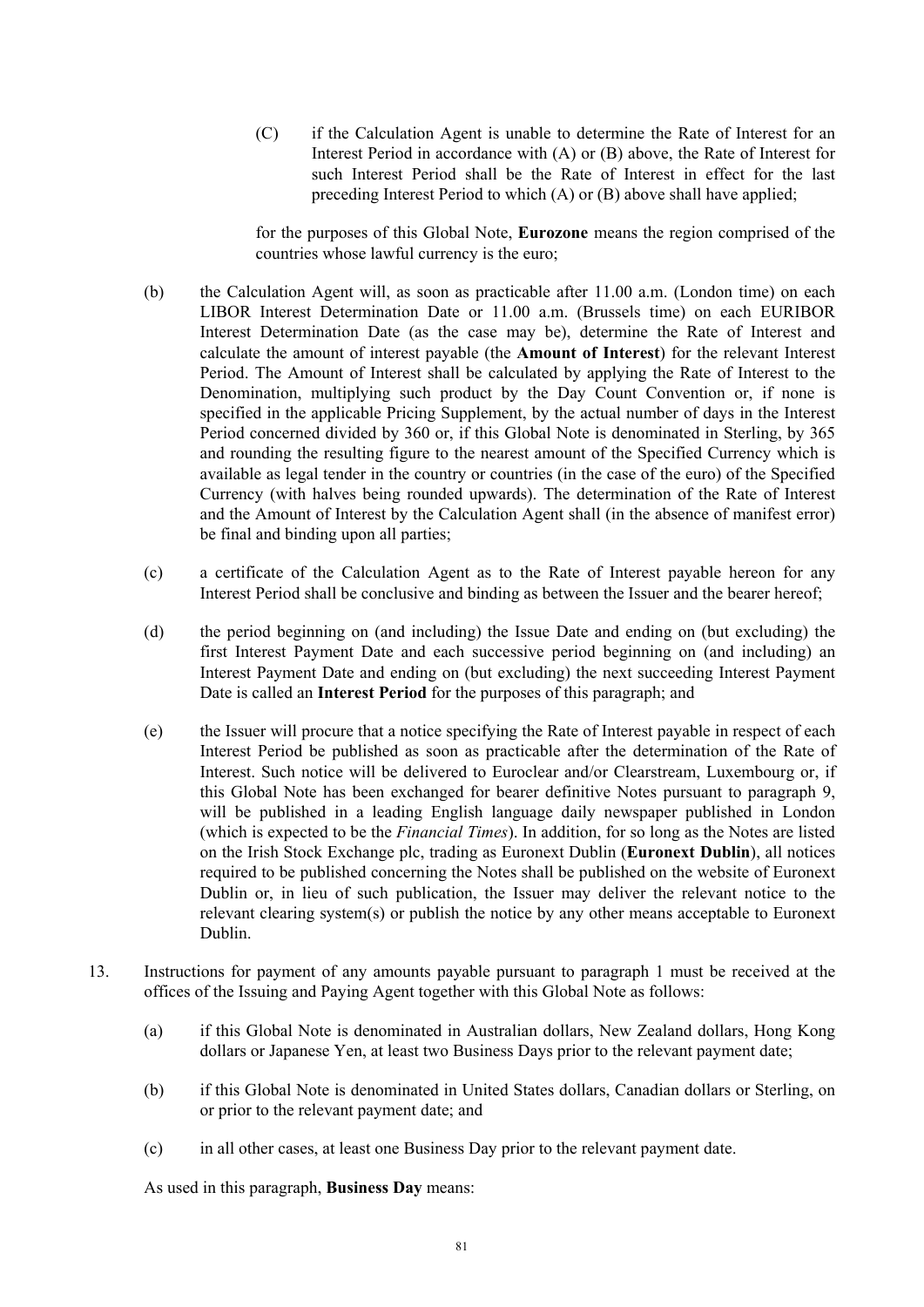- (i) in the case of payments in any currency other than euro, a day other than a Saturday or Sunday on which commercial banks are open for general business (including dealings in foreign exchange and foreign currency deposits) in London; and
- (ii) in the case of payments in euro, a TARGET2 Business Day and, in all other cases, a day on which commercial banks are open for general business (including dealings in foreign exchange and foreign currency deposits) in the principal financial centre in the country of the Specified Currency.
- 14. This Global Note shall not be validly issued unless manually authenticated by The Bank of New York Mellon, London Branch as Issuing and Paying Agent. If the applicable Pricing Supplement specifies that NGN form is applicable, this Global Note shall not be valid for any purpose until it has been effectuated for and on behalf of the entity appointed as common safekeeper by the relevant  $ICSD(s)$ .
- 15. This Global Note (other than paragraphs 5 and 20) and any non-contractual obligations arising out of or in connection with this Global Note are governed by, and shall be construed in accordance with, English law. Paragraphs 5 and 20 (and any non-contractual obligations arising out of or in connection with them) are governed by, and shall be construed in accordance with, Spanish law. The Notes are issued in accordance with the formalities prescribed by Spanish law.
- 16. (a) *Jurisdiction:* the Issuer agrees for the benefit of the bearer that the courts of England shall have exclusive jurisdiction to hear and determine any suit, action or proceedings, and to settle any disputes, which may arise out of or in connection with this Global Note (respectively, **Proceedings** and **Disputes**) and, for such purposes, irrevocably submits to the jurisdiction of such courts.
	- (b) *Appropriate forum:* The Issuer irrevocably waives any objection which it might now or hereafter have to the courts of England being nominated as the forum to hear and determine any Proceedings and to settle any Disputes, and agrees not to claim that any such court is not a convenient or appropriate forum.
	- (c) *Non-exclusivity:* The submission to the jurisdiction of the courts of England shall not (and shall not be construed so as to) limit the right of the bearer to take Proceedings against the Issuer in any other court of competent jurisdiction, nor shall the taking of Proceedings in any one or more jurisdictions preclude the taking of Proceedings in any other jurisdiction (whether concurrently or not) if and to the extent permitted by law.
	- (d) *Service of process*: The Issuer agrees that process may be served on it in England at its London branch being its registered office for the time being in England, and agrees that, in the event of its London branch ceasing so to act or ceasing to be registered in England, it will appoint another person as its agent for service of process in England in respect of any Proceedings. Nothing herein shall affect the right to serve proceedings in any other manner permitted by law.
- 17. Claims for payment of principal and interest (if applicable) in respect of this Global Note shall become void unless made, in the case of principal, within ten years after the Maturity Date (or, as the case may be, the Relevant Date) or, in the case of interest, within five years after the relevant Interest Payment Date.
- 18. No person shall have any right to enforce any provision of this Global Note under the Contracts (Rights of Third Parties) Act 1999 but this does not affect any right or remedy of any person which exists or is available apart from that Act.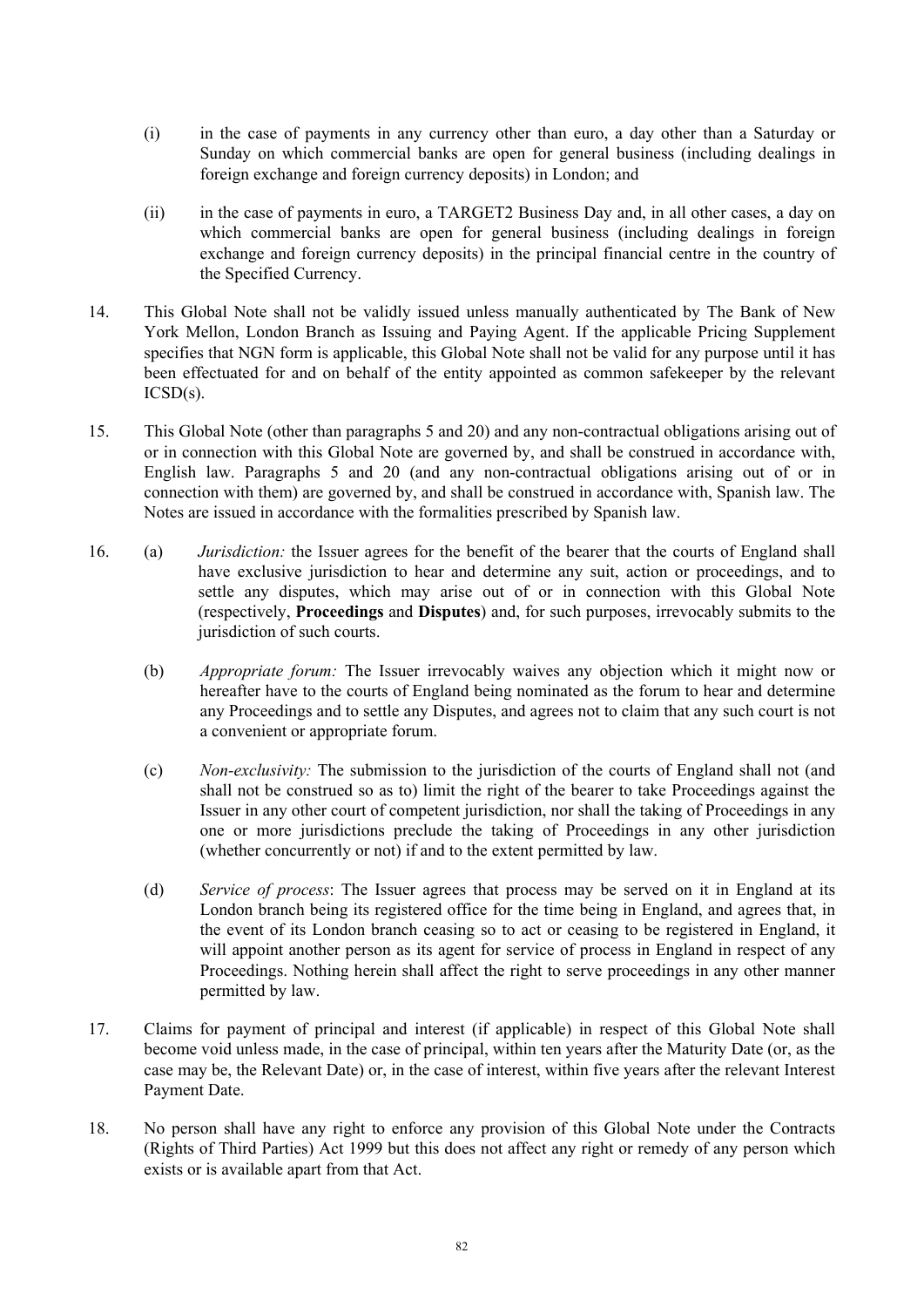- 19. If any provision in or obligation under this Global Note is or becomes invalid, illegal or unenforceable in any respect under the law of any jurisdiction, that will not affect or impair (i) the validity, legality or enforceability under the law of that jurisdiction of any other provision in or obligation under this Global Note, and (ii) the validity, legality or enforceability under the law of any other jurisdiction of that or any other provision in or obligation under this Global Note.
- 20. Notwithstanding any other term of this Global Note or any other agreements, arrangements, or understandings between the Issuer and the bearer, by its acquisition of this Global Note, the bearer acknowledges, accepts, consents to and agrees to be bound by:
	- (a) the exercise and effect of the Spanish Bail-in Power by the Relevant Spanish Resolution Authority, which may be imposed with or without any prior notice with respect to this Global Note, and which may include and result in any of the following, or some combination thereof:
		- (i) the reduction or cancellation of all, or a portion, of the Amounts Due;
		- (ii) the conversion of all, or a portion, of the Amounts Due into shares, other securities or other obligations of the Issuer, the Issuer and its consolidated subsidiaries, or another person (and the issue to or conferral on the bearer of such shares, securities or obligations), including by means of an amendment, modification or variation of the terms of this Global Note;
		- (iii) the cancellation of this Global Note; and
		- (iv) the amendment or alteration of the maturity of this Global Note or amendment of the amount of interest payable on this Global Note, or the date on which the interest becomes payable, including by suspending payment for a temporary period; and
	- (b) the variation of the terms of this Global Note, as deemed necessary by the Relevant Spanish Resolution Authority, to give effect to the exercise of the Spanish Bail-in Power by the Relevant Spanish Resolution Authority.

The exercise of the Spanish Bail-in Power by the Relevant Spanish Resolution Authority pursuant to any relevant laws, regulations, rules or requirements in effect in the Kingdom of Spain is not dependent on the application of this paragraph 20*.*

In this Global Note:

**Amounts Due** means the nominal amount of or outstanding amount, together with any accrued but unpaid interest, due on this Global Note. References to such amount will include amounts that have become due and payable, but which have not been paid, prior to the exercise of the Spanish Bail-in Power by the Relevant Spanish Resolution Authority;

**BRRD** means Directive 2014/59/EU of 15th May establishing the framework for the recovery and resolution of credit institutions and investment firms or such other directive as may come into effect in place thereof, as implemented into Spanish law by Law 11/2015 and RD 1012/2015, as amended or replaced from time to time and including any other relevant implementing regulatory provisions;

**regulated entity** means any entity eligible for resolution under the laws of the Kingdom of Spain;

**Relevant Spanish Resolution Authority** means the Fund for Orderly Bank Restructuring (*Fondo de Restructuración Ordenada Bancaria*), the Single Resolution Board, the Bank of Spain, the Spanish Securities Market Commission or any other entity with the authority to exercise any the resolution tools and powers contained in Law 11/2015 from time to time; and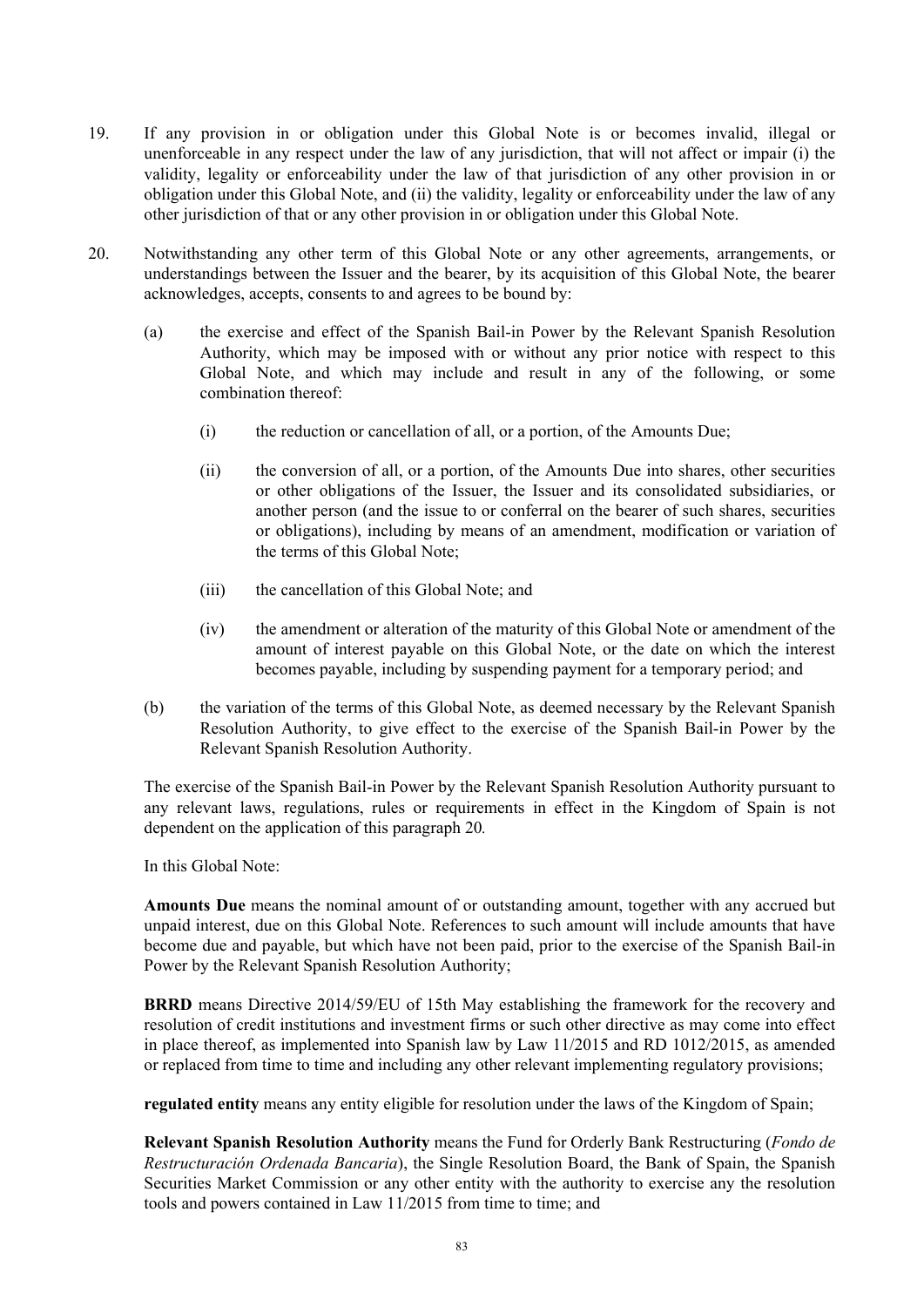**Spanish Bail-in Power** means any write-down, conversion, transfer, modification, or suspension power existing from time to time under, and exercised in compliance with, any laws, regulations, rules or requirements in effect in the Kingdom of Spain, relating to the resolution of credit entities and/or transposition of the BRRD, including, but not limited to (i) Law 11/2015 (ii) RD 1012/2015 (iii) Regulation (EU) No. 806/2014 of the European Parliament and the Council of 15th July, 2014 establishing uniform rules and a uniform procedure for the resolution of credit institutions and certain investment firms in the framework of the Single Resolution Mechanism and the Single Resolution Fund and amending Regulation (EU) No. 1093/2010, as amended or replaced from time to time, and (iv) any other instruments, rules or standards made or implemented in connection with either (i), (ii) or (iii), pursuant to which any obligation of a regulated entity (or other affiliate of such regulated entity) can be reduced, cancelled, modified, transferred or converted into shares, other securities, or other obligations of such regulated entity or any other person (or suspended for a temporary period).

### **AUTHENTICATED** by **THE BANK OF NEW YORK MELLON, LONDON BRANCH**

Signed on behalf of: **BANCO BILBAO VIZCAYA ARGENTARIA, S.A.**

without recourse, warranty or liability and for authentication purposes only

By: .................................................................. *(Authorised Signatory)*

By: .................................................................. *(Authorised Signatory)*

**EFFECTUATED\*** by or on behalf of **[COMMON SAFEKEEPER]**  as common safekeeper

l

By: .................................................................. *(Authorised Signatory)*

<sup>\*</sup> This should only be completed where the Pricing Supplement indicates that the New Global Note form is applicable.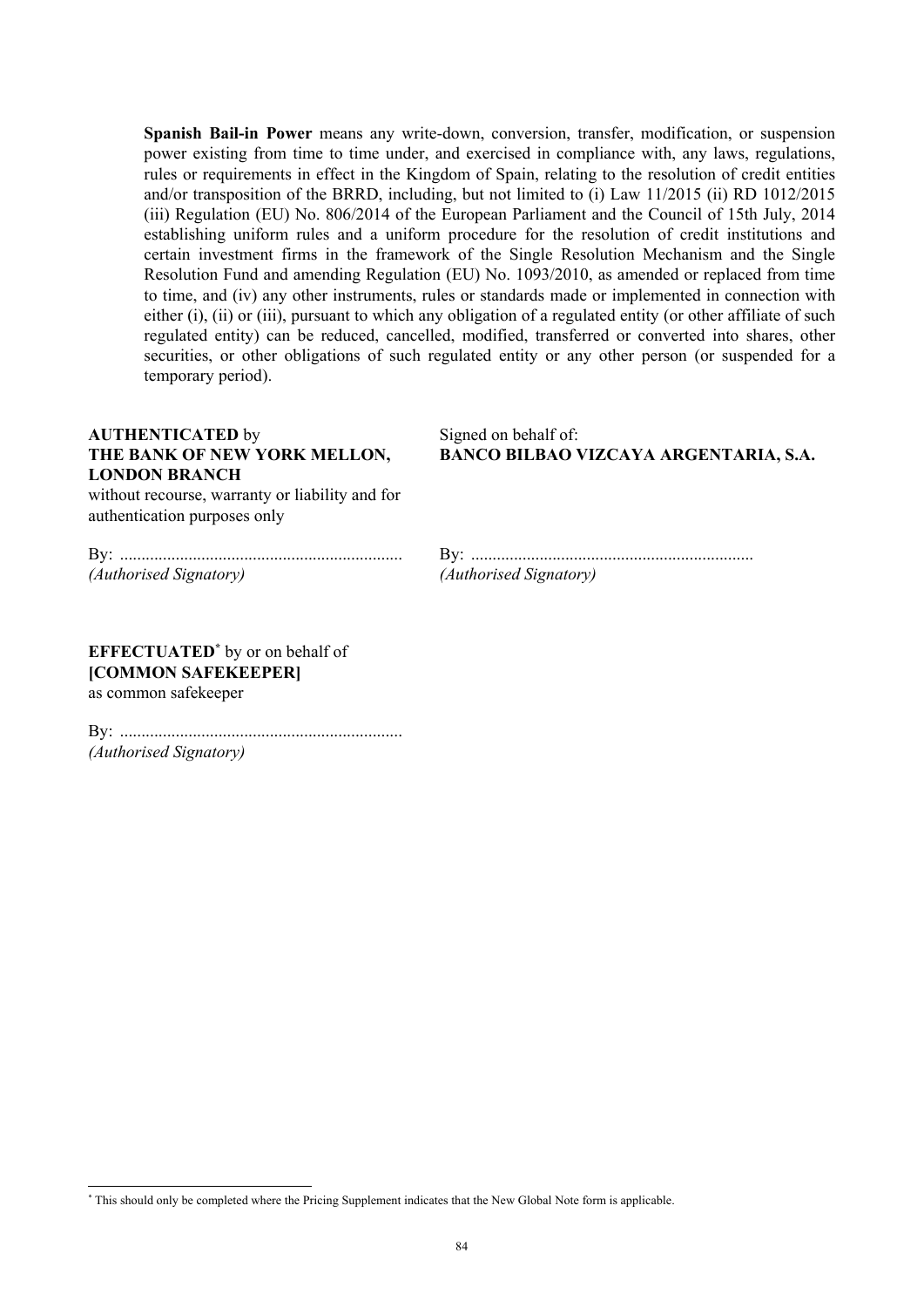## **SCHEDULE**

# PAYMENTS OF INTEREST

The following payments of interest in respect of this Global Note have been made:

| Date Made | Payment From | Payment To | <b>Amount Paid</b> | Notation on behalf<br>of Issuing and<br>Paying Agent |
|-----------|--------------|------------|--------------------|------------------------------------------------------|
|           |              |            |                    |                                                      |
|           |              |            |                    |                                                      |
|           |              |            |                    |                                                      |
|           |              |            |                    |                                                      |
|           |              |            |                    |                                                      |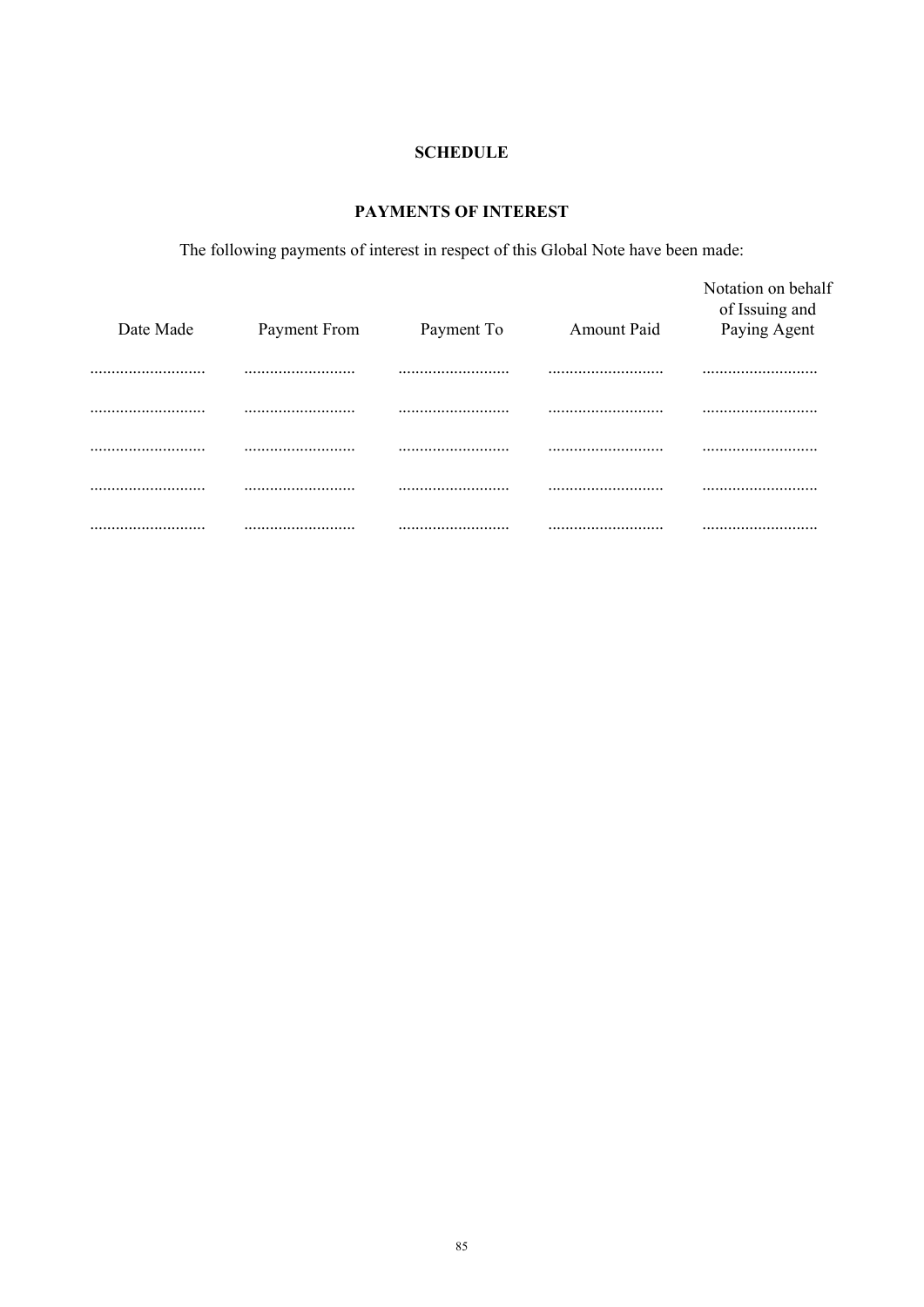#### **Part B – Form of Multi-Currency Definitive Note**

THE SECURITIES REPRESENTED BY THIS NOTE HAVE NOT BEEN AND WILL NOT BE REGISTERED UNDER THE U.S. SECURITIES ACT OF 1933, AS AMENDED (THE **SECURITIES ACT**) OR ANY U.S. STATE SECURITIES LAWS AND, ACCORDINGLY, MAY NOT BE OFFERED, SOLD OR DELIVERED WITHIN THE UNITED STATES OR TO, OR FOR THE ACCOUNT OR BENEFIT OF, U.S. PERSONS (AS DEFINED IN REGULATION S UNDER THE SECURITIES ACT) UNLESS AN EXEMPTION FROM THE REGISTRATION REQUIREMENTS OF THE SECURITIES ACT IS AVAILABLE AND IN ACCORDANCE WITH ALL APPLICABLE SECURITIES LAWS OF ANY STATE OF THE UNITED STATES AND ANY OTHER JURISDICTION. THIS LEGEND SHALL CEASE TO APPLY UPON THE EXPIRY OF THE PERIOD OF 40 DAYS AFTER THE COMPLETION OF THE DISTRIBUTION OF ALL THE SECURITIES OF THE TRANCHE OF WHICH THIS SECURITY FORMS PART.

#### **Banco Bilbao Vizcaya Argentaria, S.A.**

1. For value received, Banco Bilbao Vizcaya Argentaria, S.A. (the **Issuer**) promises to pay to the bearer of this Note on the Maturity Date set out in the Pricing Supplement attached to or endorsed on this Note, which supplements these terms and conditions, or, on such earlier date as the same may become payable in accordance with paragraph 2 below (the **Relevant Date**), the Nominal Amount or, as the case may be, the Early Redemption Amount set out in the Pricing Supplement, together with interest thereon, if this is an interest bearing Note, at the rate and at the times (if any) specified herein and in the Pricing Supplement. Words and expressions used in the applicable Pricing Supplement shall have the same meanings where used in these terms and conditions unless the context otherwise requires or unless otherwise stated.

All such payments shall be made in accordance with an amended and restated issue and paying agency agreement dated 13th December, 2019 as supplemented by a supplemental issue and paying agency agreement dated 11th December, 2020 (such amended and restated issue and paying agency agreement as further amended, restated, supplemented or replaced from time to time, the **Agency Agreement**) between, *inter alios*, the Issuer and The Bank of New York Mellon, London Branch (the **Issuing and Paying Agent**) a copy of which is available for inspection at the offices of the Issuing and Paying Agent at One Canada Square, Canary Wharf, London E14 5AL, and subject to and in accordance with the terms and conditions set forth below. All such payments shall be made upon presentation and surrender of this Note at the offices of the Issuing and Paying Agent by transfer to an account denominated in the Specified Currency maintained by the bearer with a bank in the principal financial centre in the country of that currency or, if this is a Note denominated in euro, by transfer to a euro account (or any other account to which euro may be credited or transferred) maintained by the payee with a bank in the principal financial centre of any member state of the European Union or London. All payments in respect of this Note by or on behalf of the Issuer shall be made without set-off, counterclaim, fees, liabilities or similar deductions and free and clear of, and without deduction or withholding for or on account of, taxes, levies, duties, assessments or charges of any nature (**Taxes**) unless such withholding or deduction is required by law. In the event that any such withholding or deduction is imposed or levied by or on behalf of the Kingdom of Spain or any political subdivision or taxing authority thereof having the power to tax, the Issuer shall, to the extent permitted by applicable law or regulation, pay such additional amounts as shall be necessary in order that the net amounts received by the bearer of this Note after such deduction or withholding shall equal the amount which would have been receivable hereunder in the absence of such deduction or withholding, except that no such additional amounts shall be payable:

(a) to, or to a third party on behalf of, the bearer of this Note where such deduction or withholding is required by reason of the bearer having some connection with the jurisdiction imposing the Taxes other than the mere holding of this Note; or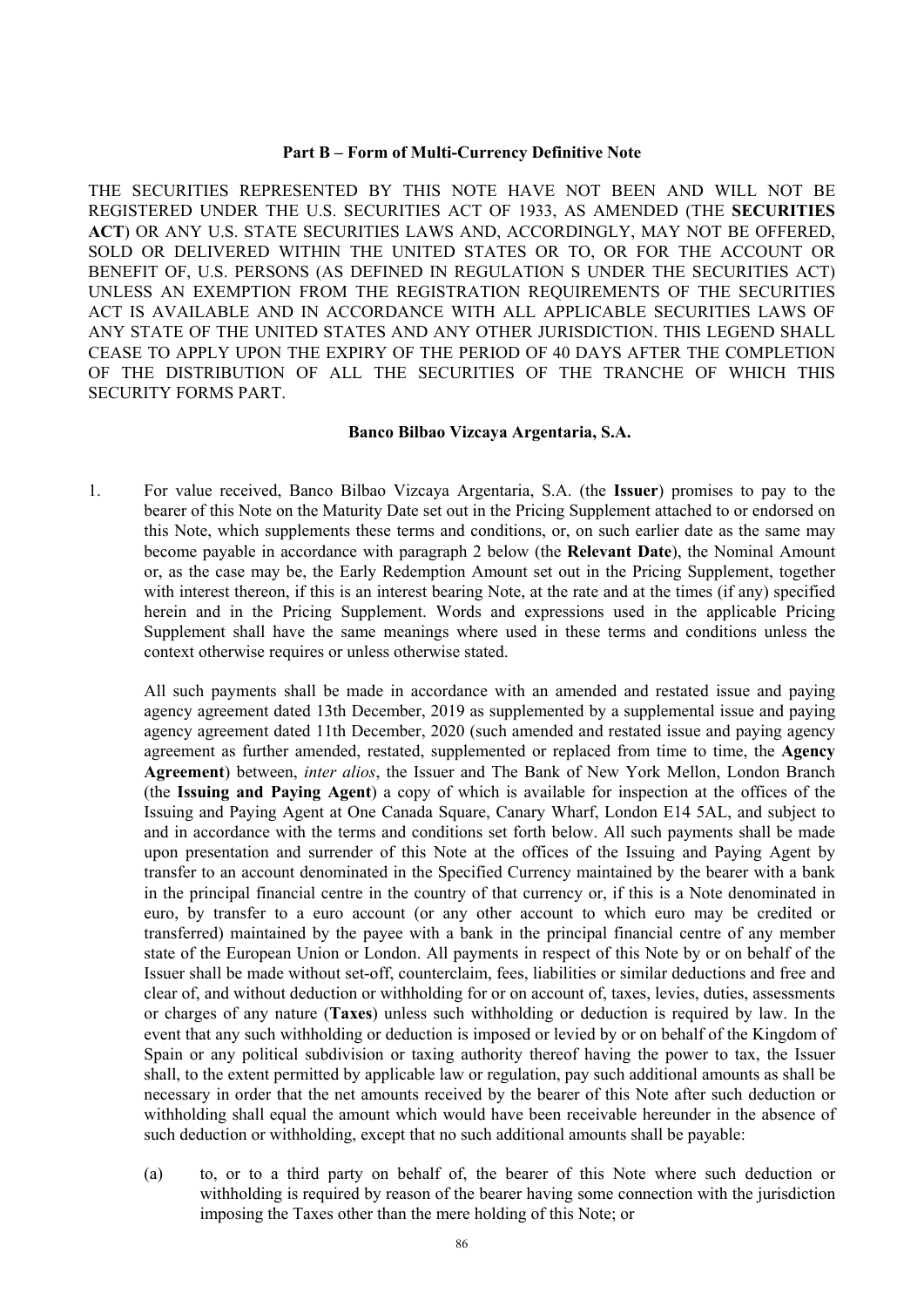- (b) in respect of any deduction or withholding which would not have been required but for the presentation by the bearer of this Note for payment on a date more than 30 days after the Maturity Date (or, as the case may be, the Relevant Date) except to the extent that the bearer would have been entitled to such additional amounts on presenting the same for payment on such thirtieth day; or
- (c) presented for payment by or on behalf of a holder who would not be liable or subject to the withholding or deduction by making a declaration concerning the nationality, residence or identity of the holder (or providing information, documentation or other evidence of the same) or other similar claim for exemption to the relevant tax authority or to (or on behalf of) the Issuer, where such declaration or claim is required or imposed by the Spanish Tax Authorities; or
- (d) in case of Notes where such withholding tax is imposed on payments made to individuals with tax residence in the Kingdom of Spain or any political subdivision or taxing authority thereof or therein following the criteria held by the Spanish Tax Authorities in relation to Article 44.5 of Royal Decree 1065/2007 of 27th July, as amended by Royal Decree 1145/2011 of 29th July; or
- (e) to, or to a third party on behalf of, a holder if the Issuer does not receive any relevant information as may be required by Spanish tax law, regulation or binding ruling, including a duly executed and completed certificate from the Issuing and Paying Agent issued in accordance with Royal Decree 1065/2007 of 27th July, or in case the current information procedures are modified, amended or supplemented by any Spanish law, regulation or binding ruling.
- 2. The Notes may be redeemed at the option of the Issuer in whole, but not in part, at any time (if this is not a floating rate interest bearing Note) or on any Interest Payment Date (provided this is a floating rate interest bearing Note), on giving not less than 14 days' notice to the Issuing and Paying Agent and the Noteholders (which notice shall be irrevocable), if:
	- (a) the Issuer has or will become obliged to pay additional amounts as provided or referred to in paragraph 1 as a result of any change in, or amendment to, the laws or regulations of the Kingdom of Spain or any change in the application or binding official interpretation of such laws or regulations, which change or amendment becomes effective on or after the Issue Date; and
	- (b) such obligation to pay additional amounts cannot be avoided by the Issuer taking reasonable measures available to it,

provided that no such notice of redemption shall be given earlier than 14 days prior to the earliest date on which the Issuer would be obliged to pay such additional amounts were a payment in respect of the Notes then due.

Prior to the publication of any notice of redemption pursuant to this paragraph, the Issuer shall deliver to the Issuing and Paying Agent to make available at its specified office to the Noteholders:

- (a) a certificate signed by a duly authorised signatory of the Issuer stating that the Issuer is entitled to effect such redemption and setting forth a statement of facts showing that the conditions precedent to the right of the Issuer so to redeem have occurred, and
- (b) an opinion of independent legal advisers of recognised standing to the effect that the Issuer has or will become obliged to pay such additional amounts as a result of such change or amendment.

87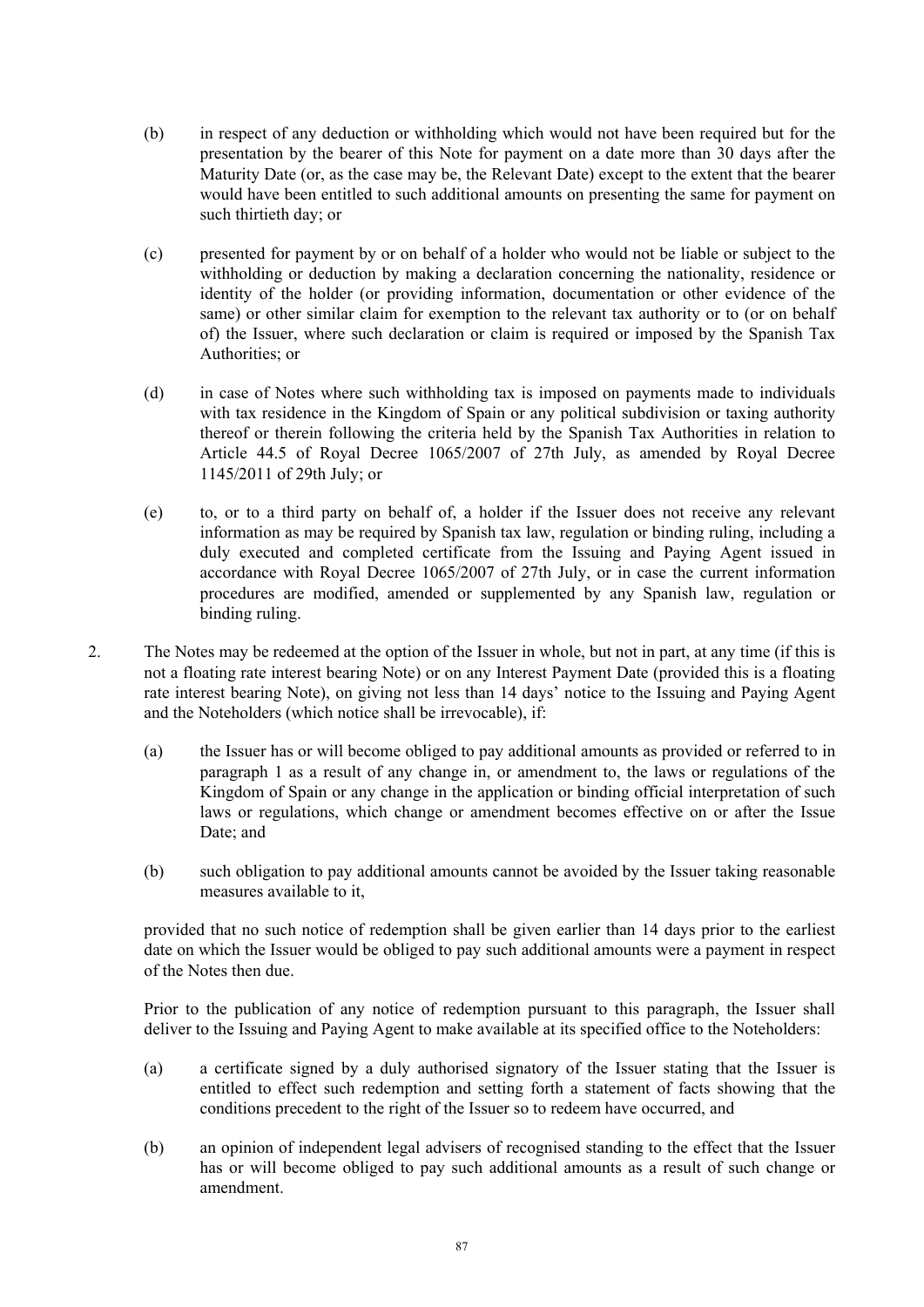Notes redeemed pursuant to this paragraph will be redeemed at their Early Redemption Amount specified in the Pricing Supplement together (if appropriate) with interest accrued to (but excluding) the date of redemption.

- 3. The Notes constitute direct, unconditional, unsubordinated and unsecured obligations of the Issuer, representing, in the case of each Note, a separate and independent obligation of the Issuer, and, upon the insolvency (*concurso de acreedores*) of the Issuer, in accordance with and to the extent permitted by the Insolvency Law and other applicable laws relating to or affecting the enforcement of creditors' rights in the Kingdom of Spain (including, without limitation, Additional Provision 14.2 of Law 11/2015), the payment obligations of the Issuer under the Notes with respect to claims for principal (which claims will constitute ordinary claims) will rank:
	- (a) junior to any (i) privileged claims (*créditos privilegiados*) (which shall include, among other claims, any claims in respect of deposits for the purposes of Additional Provision 14.1 of Law 11/2015) and (ii) claims against the insolvency estate (*créditos contra la masa*);
	- (b) *pari passu* without any preference or priority among themselves and with all other Senior Preferred Obligations; and
	- (c) senior to (i) any Senior Non-Preferred Obligations and (ii) all subordinated obligations of, or subordinated claims against, the Issuer (*créditos subordinados*), present and future,

such that any claim for principal in respect of the Notes will be satisfied, as appropriate, only to the extent that all claims ranking senior to it have first been satisfied in full and then pro rata with any claims ranking *pari passu* with it, in each case as provided above.

For the purposes of this paragraph:

**Insolvency Law** means Royal Legislative Decree 1/2020, of 5th May, approving the restated text of the insolvency law (*Real Decreto Legislativo 1/2020, de 5 de mayo, por el que se aprueba el texto refundido de la Ley Concursal*), as amended, replaced or supplemented from time to time;

**Law 11/2015** means Law 11/2015 of 18th June on the recovery and resolution of credit institutions and investment firms (Ley 11/2015, *de 18 de junio, de recuperación y resolución de entidades de crédito y empresas de servicios de inversión*), as amended, replaced or supplemented from time to time;

**ordinary claims** means the class of claims with respect to unsecured, non-privileged and unsubordinated obligations (*créditos ordinarios*) of the Issuer which, upon the insolvency (*concurso de acreedores*) of the Issuer and pursuant to Articles 269.3, 433, 434 and 435 of the Insolvency Law and other applicable laws relating to or affecting the enforcement of creditors' rights in the Kingdom of Spain, rank (i) junior to privileged claims (*créditos privilegiados*) (which shall include, among other claims, any claims in respect of deposits for the purposes of Additional Provision 14.1 of Law 11/2015 and any secured claims), and claims against the insolvency estate (*créditos contra la masa*) and (ii) senior to subordinated claims (*créditos subordinados*);

**Senior Non-Preferred Obligations** means the obligations of the Issuer with respect to all ordinary claims, present and future, which, upon the insolvency (*concurso de acreedores*) of the Issuer are expressed to rank within the ordinary claims but junior to Senior Preferred Obligations; and

**Senior Preferred Obligations** means the obligations of the Issuer with respect to (a) the payment of principal under the Notes and (b) all other ordinary claims, present and future, other than Senior Non-Preferred Obligations.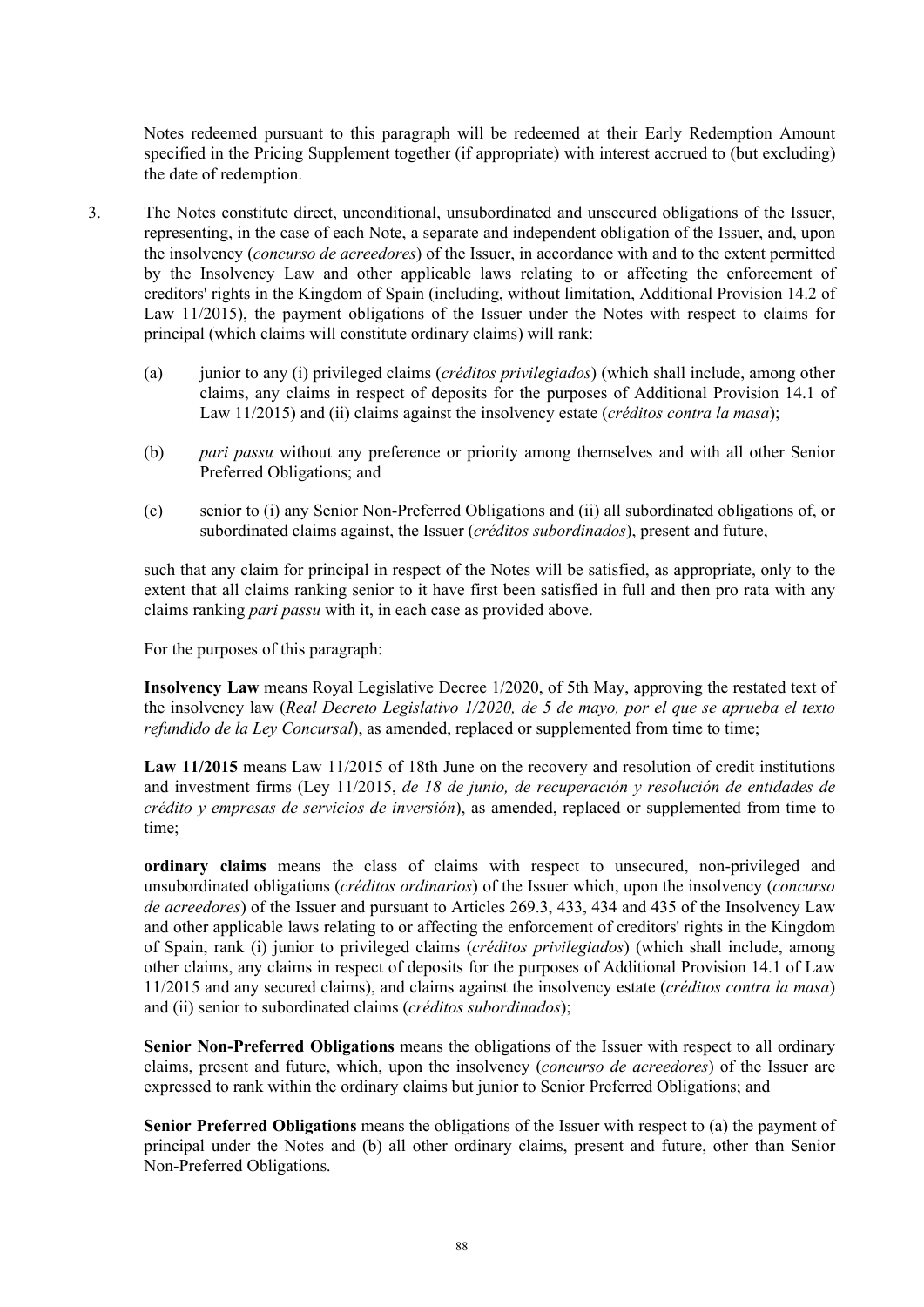Pursuant to article 152 of the Insolvency Law, the further accrual of interest shall be suspended from the date of declaration of the insolvency of the Issuer. Claims in respect of interest on the Notes expressly or implicitly accrued but unpaid as of the commencement of any insolvency procedure in respect of the Issuer shall constitute subordinated claims against the Issuer ranking in accordance with the provisions of article 281 of the Insolvency Law (including, without limitation, junior to claims on account of principal in respect of contractually subordinated obligations of the Issuer, unless otherwise provided by the Insolvency Law and other applicable laws relating to or affecting the enforcement of creditors' rights in the Kingdom of Spain).

4. If the Maturity Date (or, as the case may be, the Relevant Date) or, if applicable, any relevant Interest Payment Date is not a Payment Business Day (as defined below), payment in respect hereof will not be made and credit or transfer instructions shall not be given until the next following Payment Business Day (unless that date falls more than 364 days after the Issue Date, in which case payment shall be made on the immediately preceding Payment Business Day) and the bearer of this Note shall not be entitled to any interest or other sums in respect of such postponed payment.

As used in this Note:

**Payment Business Day** means any day other than a Saturday or Sunday which is both (A) a day on which commercial banks and foreign exchange markets settle payments and are open for general business (including dealings in foreign exchange and foreign currency deposits) in the relevant place of presentation, and (B) either (i) if the Specified Currency is any currency other than euro, a day on which commercial banks and foreign exchange markets settle payments and are open for general business (including dealings in foreign exchange and foreign currency deposits) in the principal financial centre of the country of the relevant Specified Currency (which, if the Specified Currency is Australian dollars, shall be Sydney) or (ii) if the Specified Currency is euro, a day which is a TARGET2 Business Day; and

**TARGET2 Business Day** means a day on which the Trans-European Automated Real-time Gross Settlement Express Transfer (known as TARGET2) System, or any successor thereto, is operating credit or transfer instructions in respect of payments in euro.

- 5. This Note is negotiable and, accordingly, title hereto shall pass by delivery and the bearer shall be treated as being absolutely entitled to receive payment upon due presentation hereof (notwithstanding any notation of ownership or other writing thereon or notice of any previous loss or theft thereof).
- 6. [If this is an interest bearing Note, then:
	- (a) notwithstanding the provisions of paragraph 1 above, if any payment of interest in respect of this Note falling due for payment prior to the Maturity Date (or, as the case may be, the Relevant Date) remains unpaid on the fifteenth day after falling so due, the amount referred to in paragraph 1 shall be payable on such fifteenth day;
	- (b) upon each payment of interest (if any) prior to the Maturity Date (or, as the case may be, the Relevant Date) in respect of this Note, the Schedule hereto shall be duly completed by the Issuing and Paying Agent to reflect such payment; and
	- (c) unless otherwise specified in the applicable Pricing Supplement, the final Interest Payment Date shall be the Maturity Date (or, as the case may be, the Relevant Date).
- 7. If this is a fixed rate interest bearing Note, interest shall be calculated on the Nominal Amount as follows: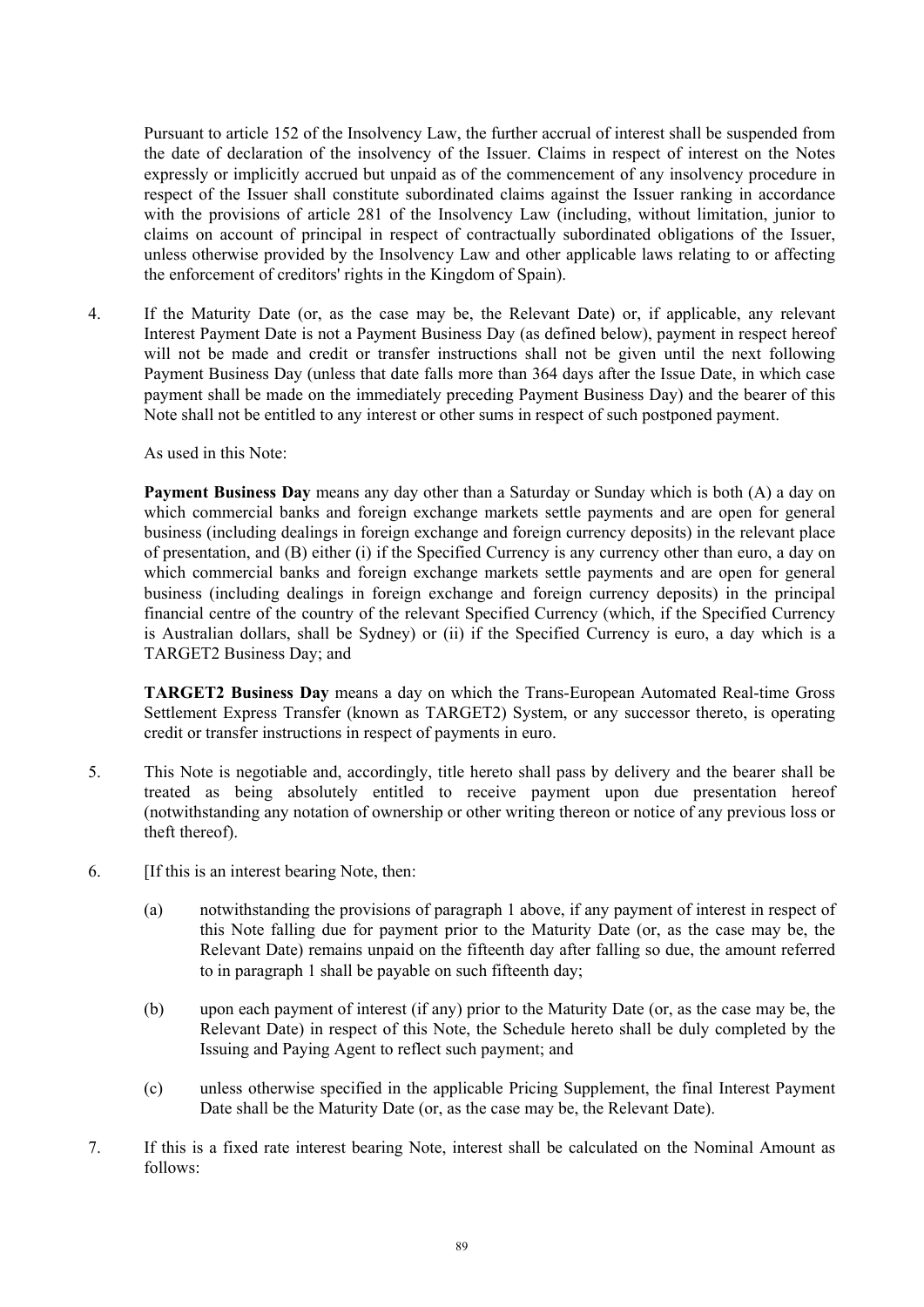- (a) interest shall be payable on the Nominal Amount in respect of each successive Interest Period (as defined below) from (and including) the Issue Date to (but excluding) the Maturity Date (or, as the case may be, the Relevant Date) only, in arrear on the relevant Interest Payment Date, on the basis of the Day Count Convention or, if none is specified in the applicable Pricing Supplement, on the basis of the actual number of days in such Interest Period and a year of 360 days at the Fixed Interest Rate with the resulting figure being rounded to the nearest amount of the Specified Currency which is available as legal tender in the country or countries (in the case of the euro) of the Specified Currency (with halves being rounded upwards); and
- (b) the period beginning on (and including) the Issue Date and ending on (but excluding) the first Interest Payment Date and each successive period beginning on (and including) an Interest Payment Date and ending on (but excluding) the next succeeding Interest Payment Date is an **Interest Period** for the purposes of this paragraph.

As used in this Note, any **Day Count Convention** shall have the meaning given to it in the 2006 ISDA Definitions published by the International Swaps and Derivatives Association, Inc., as amended, updated or replaced as at the date of this Note.

- 8. If this is a floating rate interest bearing Note,
	- (a) interest shall be calculated on the Nominal Amount as follows:
		- (i) in the case of a Note which specifies LIBOR as the Reference Rate in the applicable Pricing Supplement, interest shall be payable on the Nominal Amount in respect of each successive Interest Period (as defined below) from (and including) the Issue Date to (but excluding) the Maturity Date (or, as the case may be, the Relevant Date) only, in arrear on the relevant Interest Payment Date, on the basis of the Day Count Convention or, if none is specified in the applicable Pricing Supplement, on the basis of the actual number of days in such Interest Period, and a year of 360 days at a rate (the **Rate of Interest**) determined on the following basis:
			- (A) on the second business day (which shall be a day on which commercial banks are open for general business (including dealing in foreign exchange and foreign currency deposits) in London) before each Interest Period or, if this Note is denominated in euro, on the second TARGET2 Business Day before the beginning of each Interest Period (each the **LIBOR Interest Determination Date**) the Calculation Agent will determine the offered rate for deposits in the Specified Currency in the London interbank market for the Interest Period concerned as at 11.00 a.m. (London time) on the LIBOR Interest Determination Date in question. Such offered rate will be that which appears on the display designated as Reuters page LIBOR01 or Reuters page LIBOR02 (or such other page or service as may replace it for the purpose of displaying London interbank offered rates of major banks for deposits in the Specified Currency for a duration equal to the Interest Period (or approximately equal, where no rate matches the Interest Period)). The Rate of Interest for such Interest Period shall be the Margin (expressed as a percentage rate per annum) above (if a positive number) or below (if a negative number) the rate which so appears, as determined by the Calculation Agent;
			- (B) if on any LIBOR Interest Determination Date for any reason such offered rate is unavailable the Calculation Agent will request each of the Reference Banks to provide its offered quotation to leading banks in the London interbank market for deposits in the relevant currency for a duration equal to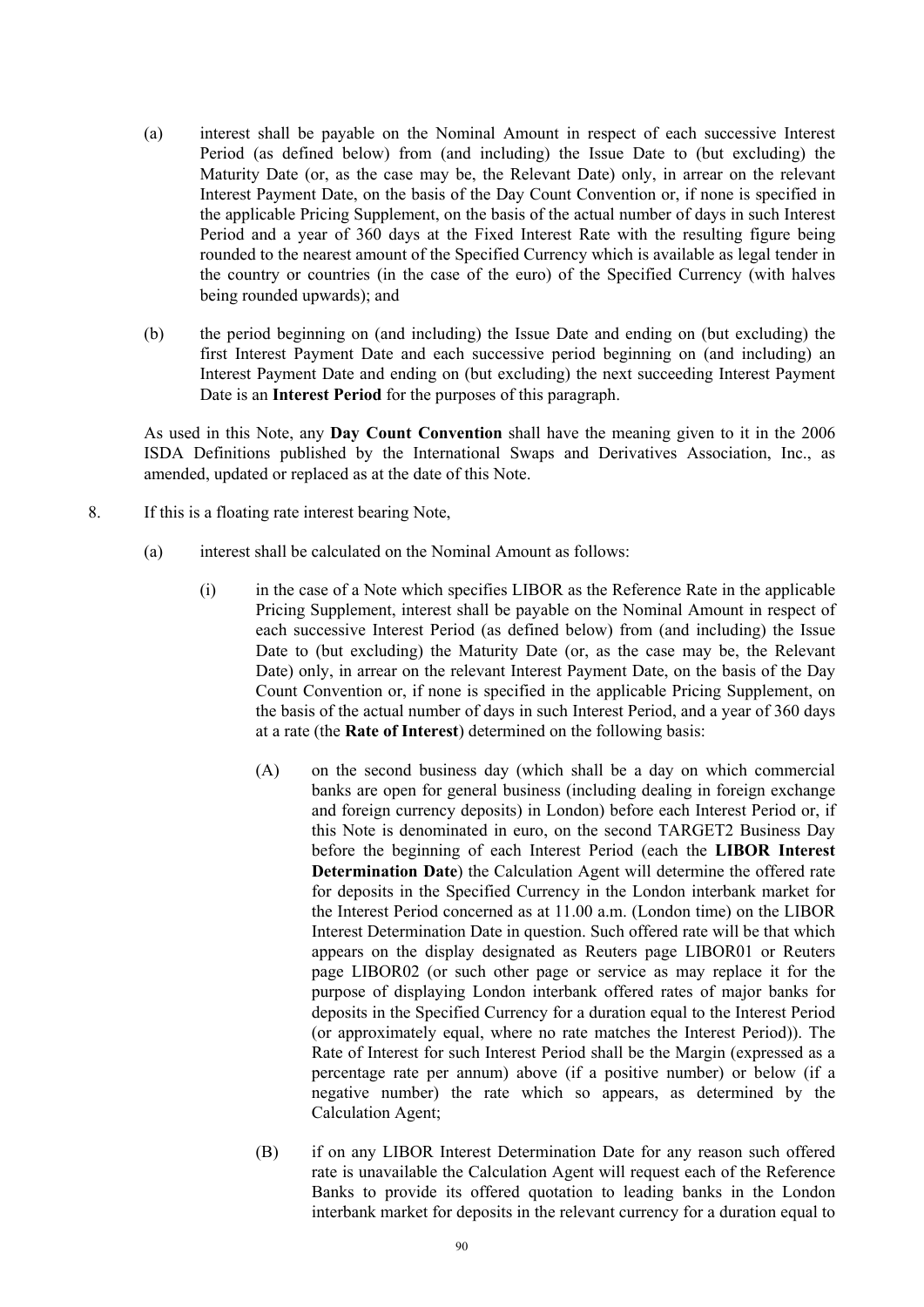the Interest Period concerned as at 11.00 a.m. (London time) on the LIBOR Interest Determination Date in question. The Rate of Interest for such Interest Period shall be the Margin (expressed as a percentage rate per annum) above (if a positive number) or below (if a negative number) such quotation (if only one is provided) or the arithmetic mean (rounded, if necessary, up to the nearest four decimal places) of such quotations (if two are so provided), as determined by the Calculation Agent; and

- (C) if the Calculation Agent is unable to determine the Rate of Interest for an Interest Period in accordance with (A) or (B) above, the Rate of Interest for such Interest Period shall be the Rate of Interest in effect for the last preceding Interest Period to which (A) or (B) above shall have applied; and
- (ii) in the case of a Note which specifies EURIBOR as the Reference Rate in the applicable Pricing Supplement, interest shall be payable on the Nominal Amount in respect of each successive Interest Period from (and including) the Issue Date to (but excluding) the Maturity Date (or, as the case may be, the Relevant Date) only, in arrear on the relevant Interest Payment Date, on the basis of the Day Count Convention or, if none is specified in the applicable Pricing Supplement, on the basis of the actual number of days in such Interest Period and a year of 360 days at a rate (the **Rate of Interest**) determined on the following basis:
	- (A) on the second TARGET2 Business Day before the beginning of each Interest Period (each the **EURIBOR Interest Determination Date**) the Calculation Agent will determine the European Interbank Offered Rate for deposits in euro for the Interest Period concerned as at 11.00 a.m. (Brussels time) on the EURIBOR Interest Determination Date in question. Such offered rate will be that which appears on the display designated as Reuters page EURIBOR01 (or such other page or service as may replace it for the purpose of displaying Eurozone Interbank Offered Rates of prime banks in the Eurozone (as defined below) for deposits in euro for a duration equal to the Interest Period (or approximately equal, where no rate matches the Interest Period)). The Rate of Interest for such Interest Period shall be the Margin (expressed as a percentage rate per annum) above (if a positive number) or below (if a negative number) the rate which so appears, as determined by the Calculation Agent;
	- (B) if on any EURIBOR Interest Determination Date for any reason such offered rate is unavailable the Calculation Agent will request the principal Eurozone office of each of the Reference Banks to provide its offered quotation to prime banks in the Eurozone interbank market for deposits in euro for a duration equal to the Interest Period (or approximately equal, where no rate matches the Interest Period) concerned as at 11.00 a.m. (Brussels time) on the EURIBOR Interest Determination Date in question. The Rate of Interest for such Interest Period shall be the Margin (expressed as a percentage rate per annum) above (if a positive number) or below (if a negative number) such quotation (if only one is provided) or the arithmetic mean (rounded, if necessary, up to the nearest four decimal places) of such quotations (if two or more are so provided), as determined by the Calculation Agent; and
	- (C) if the Calculation Agent is unable to determine the Rate of Interest for an Interest Period in accordance with (A) or (B) above, the Rate of Interest for such Interest Period shall be the Rate of Interest in effect for the last preceding Interest Period to which (A) or (B) above shall have applied;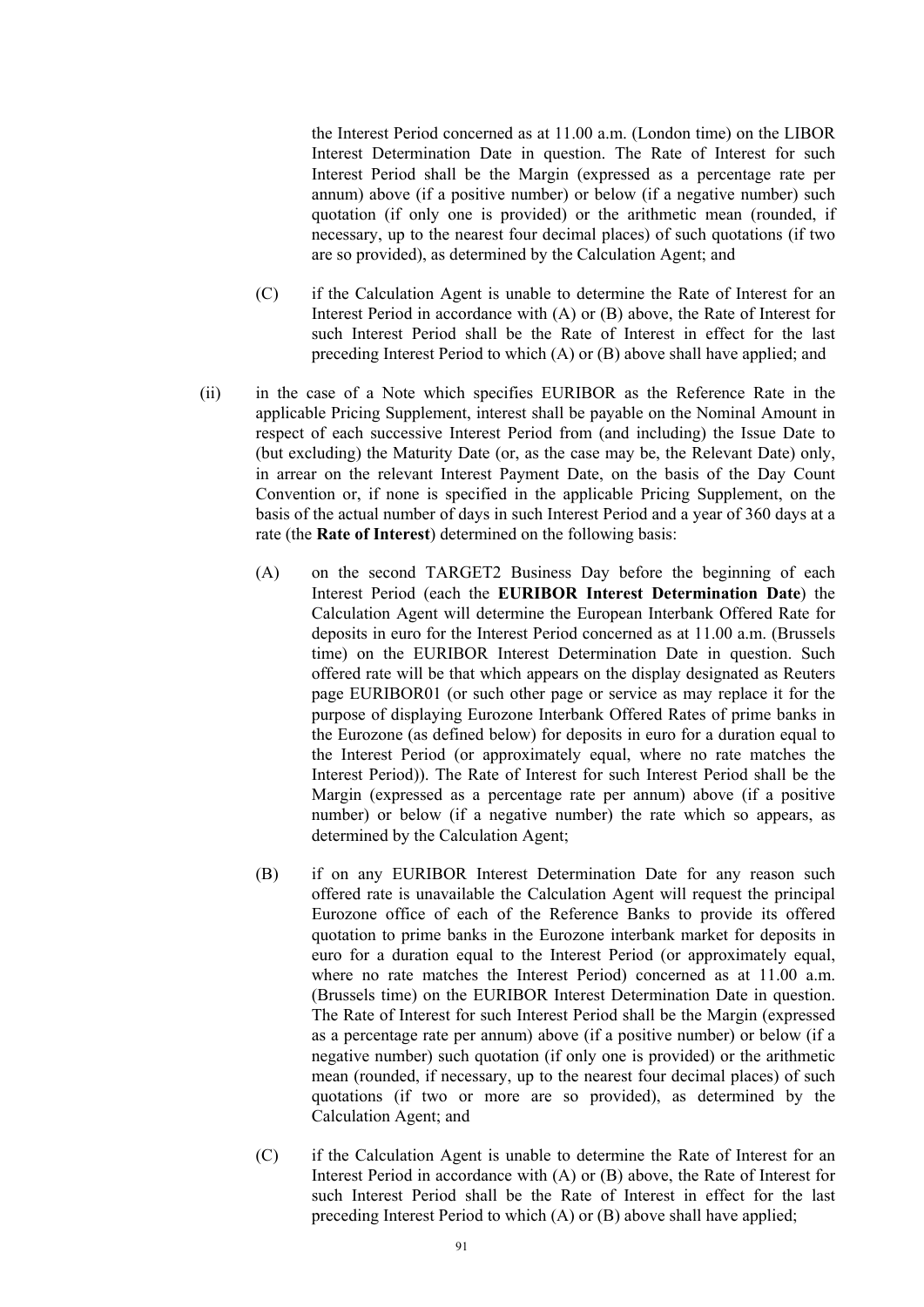for the purposes of this Note, **Eurozone** means the region comprised of the countries whose lawful currency is the euro;

- (b) the Calculation Agent will, as soon as practicable after 11.00 a.m. (London time) on each LIBOR Interest Determination Date or 11.00 a.m. (Brussels time) on each EURIBOR Interest Determination Date (as the case may be), determine the Rate of Interest and calculate the amount of interest payable (the **Amount of Interest**) for the relevant Interest Period. The Amount of Interest shall be calculated by applying the Rate of Interest to the Denomination, multiplying such product by the Day Count Convention or, if none is specified in the applicable Pricing Supplement, by the actual number of days in the Interest Period concerned divided by 360 and rounding the resulting figure to the nearest amount of the Specified Currency which is available as legal tender in the country or countries (in the case of the euro) of the Specified Currency (with halves being rounded upwards). The determination of the Rate of Interest and the Amount of Interest by the Calculation Agent shall (in the absence of manifest error) be final and binding upon all parties;
- (c) a certificate of the Calculation Agent as to the Rate of Interest payable hereon for any Interest Period shall be conclusive and binding as between the Issuer and the bearer hereof;
- (d) the period beginning on (and including) the Issue Date and ending on (but excluding) the first Interest Payment Date and each successive period beginning on (and including) an Interest Payment Date and ending on (but excluding) the next succeeding Interest Payment Date is called an **Interest Period** for the purposes of this paragraph; and
- (e) the Issuer will procure that a notice specifying the Rate of Interest payable in respect of each Interest Period be published as soon as practicable after the determination of the Rate of Interest. Such notice will be delivered to the bearer of this Note or, if that is not practicable, will be published in a leading English language daily newspaper published in London (which is expected to be the *Financial Times*). In addition, for so long as the Notes are listed on the Irish Stock Exchange plc, trading as Euronext Dublin (**Euronext Dublin**), all notices required to be published concerning the Notes shall be published on the website of Euronext Dublin or, in lieu of such publication, the Issuer may publish the notice by any other means acceptable to Euronext Dublin.]\*
- 9. Instructions for payment of any amounts payable pursuant to paragraph 1 must be received at the offices of the Issuing and Paying Agent together with this Note as follows:
	- (a) if this Note is denominated in Australian dollars, New Zealand dollars, Hong Kong dollars or Japanese Yen, at least two Business Days prior to the relevant payment date;
	- (b) if this Note is denominated in United States dollars, Canadian dollars or Sterling, on or prior to the relevant payment date; and
	- (c) in all other cases, at least one Business Day prior to the relevant payment date.

As used in this paragraph, **Business Day** means:

l

(i) in the case of payments in any currency other than euro, a day other than a Saturday or Sunday on which commercial banks are open for general business (including dealings in foreign exchange and foreign currency deposits) in London; and

<sup>\*</sup> If this Note is denominated in Sterling, delete paragraphs 6 through 8 inclusive and replace with interest provisions to be included on the reverse of the Note as indicated below.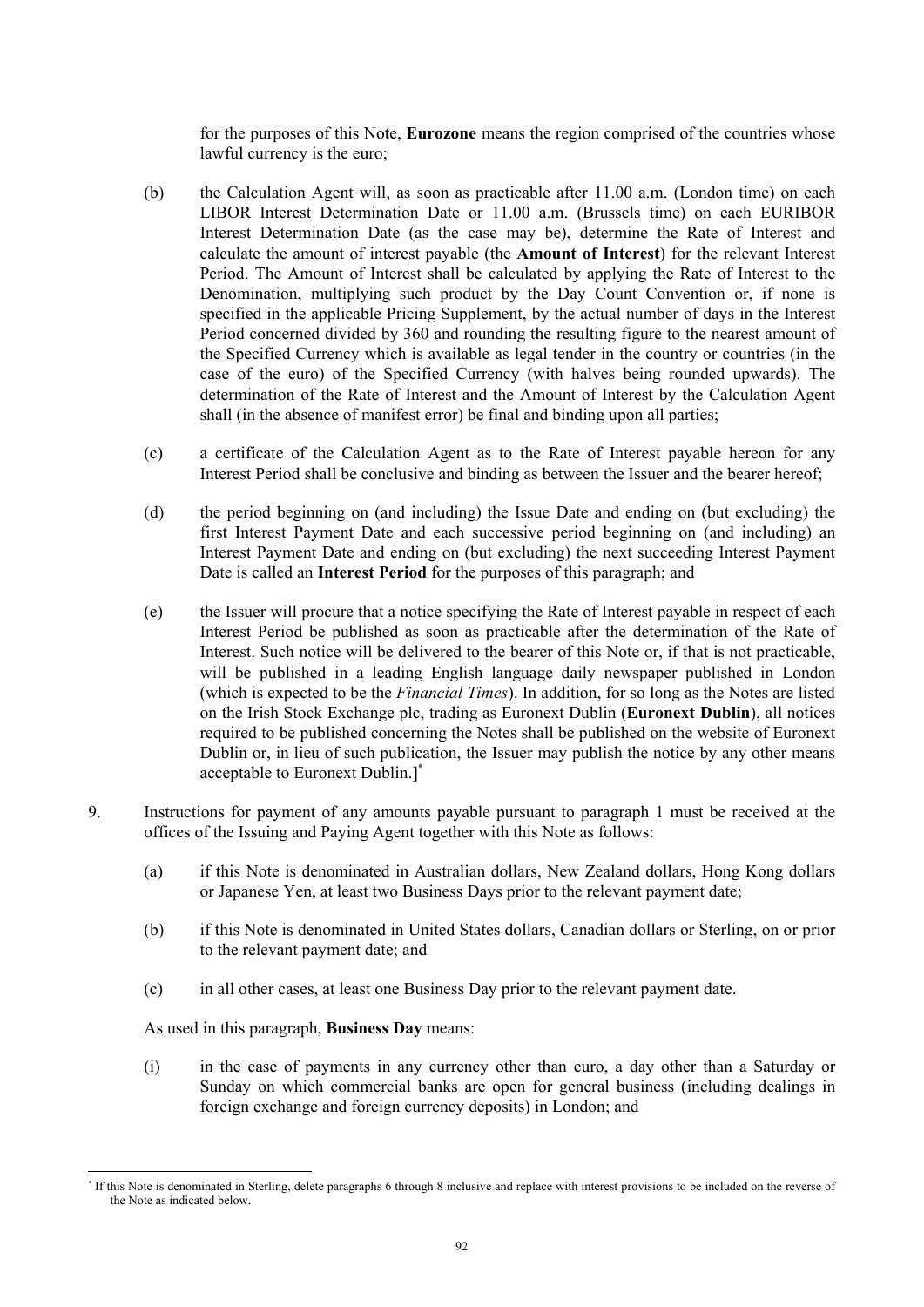- (ii) in the case of payments in euro, a TARGET2 Business Day and, in all other cases, a day on which commercial banks are open for general business (including dealings in foreign exchange and foreign currency deposits) in the principal financial centre in the country of the Specified Currency.
- 10. This Note shall not be validly issued unless manually authenticated by The Bank of New York Mellon, London Branch as Issuing and Paying Agent.
- 11. This Note (other than paragraphs 3 and 16) and any non-contractual obligations arising out of or in connection with this Note are governed by, and shall be construed in accordance with, English law. Paragraphs 3 and 16 (and any non-contractual obligations arising out of or in connection with them) are governed by, and shall be construed in accordance with, Spanish law. The Notes are issued in accordance with the formalities prescribed by Spanish law.
- 12. (a) *Jurisdiction:* the Issuer agrees for the benefit of the bearer that the courts of England shall have exclusive jurisdiction to hear and determine any suit, action or proceedings, and to settle any disputes, which may arise out of or in connection with this Note (respectively, **Proceedings** and **Disputes**) and, for such purposes, irrevocably submits to the jurisdiction of such courts.
	- (b) *Appropriate forum:* The Issuer irrevocably waives any objection which it might now or hereafter have to the courts of England being nominated as the forum to hear and determine any Proceedings and to settle any Disputes, and agrees not to claim that any such court is not a convenient or appropriate forum.
	- (c) *Non-exclusivity:* The submission to the jurisdiction of the courts of England shall not (and shall not be construed so as to) limit the right of the bearer to take Proceedings against the Issuer in any other court of competent jurisdiction, nor shall the taking of Proceedings in any one or more jurisdictions preclude the taking of Proceedings in any other jurisdiction (whether concurrently or not) if and to the extent permitted by law.
	- (d) *Service of process:* The Issuer agrees that process may be served on it in England at its London branch being its registered office for the time being in England, and agrees that, in the event of its London branch ceasing so to act or ceasing to be registered in England, it will appoint another person as its agent for service of process in England in respect of any Proceedings. Nothing herein shall affect the right to serve proceedings in any other manner permitted by law.
- 13. Claims for payment of principal and interest (if applicable) in respect of this Note shall become void unless made, in the case of principal, within ten years after the Maturity Date (or, as the case may be, the Relevant Date) or, in the case of interest, within five years after the relevant Interest Payment Date.
- 14. No person shall have any right to enforce any provision of this Note under the Contracts (Rights of Third Parties) Act 1999 but this does not affect any right or remedy of any person which exists or is available apart from that Act.
- 15. If any provision in or obligation under this Note is or becomes invalid, illegal or unenforceable in any respect under the law of any jurisdiction, that will not affect or impair (i) the validity, legality or enforceability under the law of that jurisdiction of any other provision in or obligation under this Note, and (ii) the validity, legality or enforceability under the law of any other jurisdiction of that or any other provision in or obligation under this Note.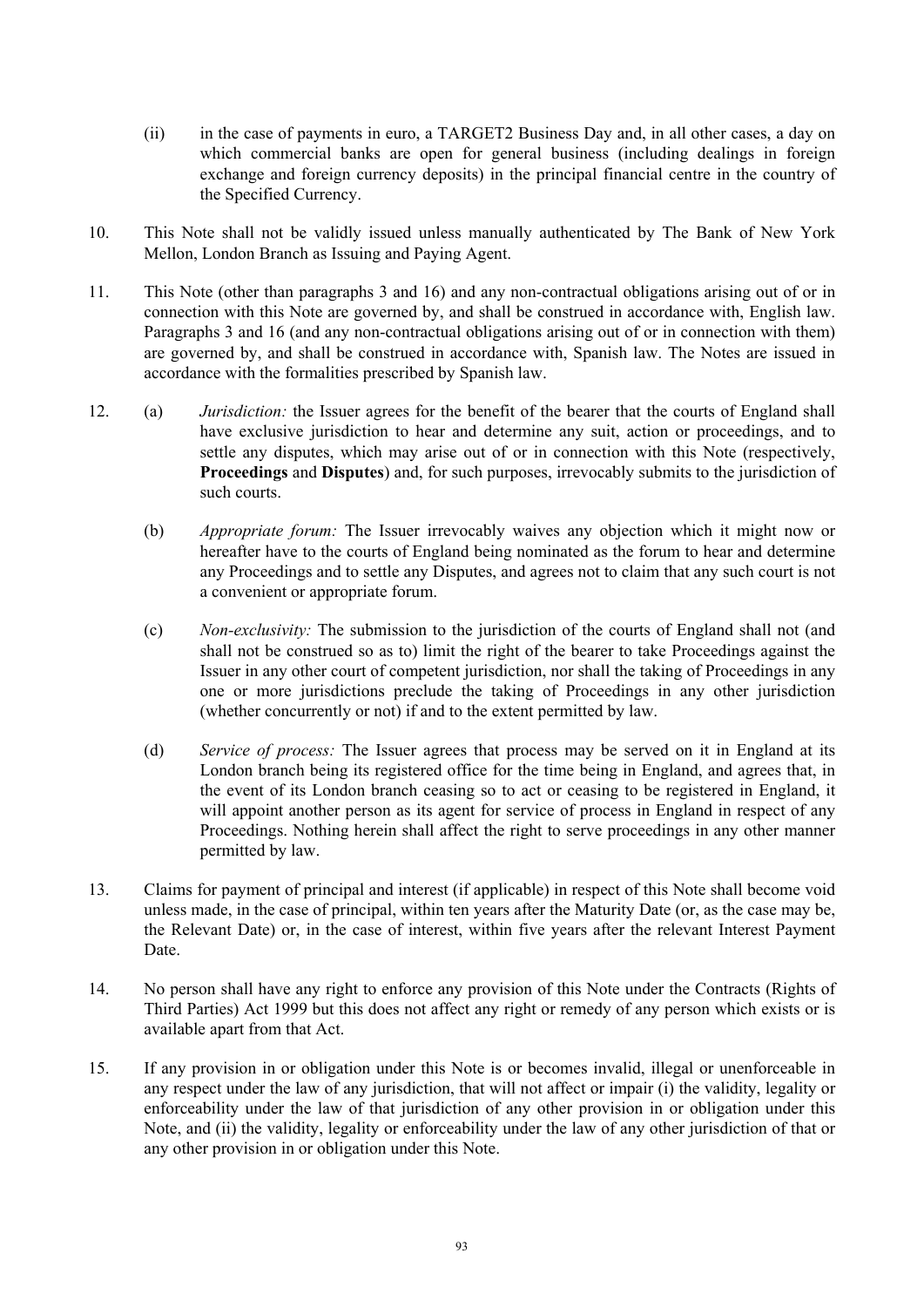- 16. Notwithstanding any other term of this Note or any other agreements, arrangements, or understandings between the Issuer and the bearer, by its acquisition of this Note, the bearer acknowledges, accepts, consents to and agrees to be bound by:
	- (a) the exercise and effect of the Spanish Bail-in Power by the Relevant Spanish Resolution Authority, which may be imposed with or without any prior notice with respect to this Note, and which may include and result in any of the following, or some combination thereof:
		- (i) the reduction or cancellation of all, or a portion, of the Amounts Due;
		- (ii) the conversion of all, or a portion, of the Amounts Due into shares, other securities or other obligations of the Issuer, the Issuer and its consolidated subsidiaries, or another person (and the issue to or conferral on the bearer of such shares, securities or obligations), including by means of an amendment, modification or variation of the terms of this Note;
		- (iii) the cancellation of this Note; and
		- (iv) the amendment or alteration of the maturity of this Note or amendment of the amount of interest payable on this Note, or the date on which the interest becomes payable, including by suspending payment for a temporary period; and
	- (b) the variation of the terms of this Note, as deemed necessary by the Relevant Spanish Resolution Authority, to give effect to the exercise of the Spanish Bail-in Power by the Relevant Spanish Resolution Authority.

The exercise of the Spanish Bail-in Power by the Relevant Spanish Resolution Authority pursuant to any relevant laws, regulations, rules or requirements in effect in the Kingdom of Spain is not dependent on the application of this paragraph 16.

In this Note:

**Amounts Due** means the nominal amount of or outstanding amount, together with any accrued but unpaid interest, due on this Note. References to such amount will include amounts that have become due and payable, but which have not been paid, prior to the exercise of the Spanish Bail-in Power by the Relevant Spanish Resolution Authority;

**BRRD** means Directive 2014/59/EU of 15th May establishing the framework for the recovery and resolution of credit institutions and investment firms or such other directive as may come into effect in place thereof, as implemented into Spanish law by Law 11/2015 and RD 1012/2015, as amended or replaced from time to time and including any other relevant implementing regulatory provisions;

**regulated entity** means any entity eligible for resolution under the laws of the Kingdom of Spain;

**Relevant Spanish Resolution Authority** means the Fund for Orderly Bank Restructuring (*Fondo de Restructuración Ordenada Bancaria*), the Single Resolution Board, the Bank of Spain, the Spanish Securities Market Commission or any other entity with the authority to exercise any the resolution tools and powers contained in Law 11/2015 from time to time; and

**Spanish Bail-in Power** means any write-down, conversion, transfer, modification, or suspension power existing from time to time under, and exercised in compliance with, any laws, regulations, rules or requirements in effect in the Kingdom of Spain, relating to the resolution of credit entitles and/or transposition of the BRRD, including, but not limited to (i) Law 11/2015 (ii) RD 1012/2015, as amended from time to time, (iii) Regulation (EU) No. 806/2014 of the European Parliament and the Council of 15th July, 2014 establishing uniform rules and a uniform procedure for the resolution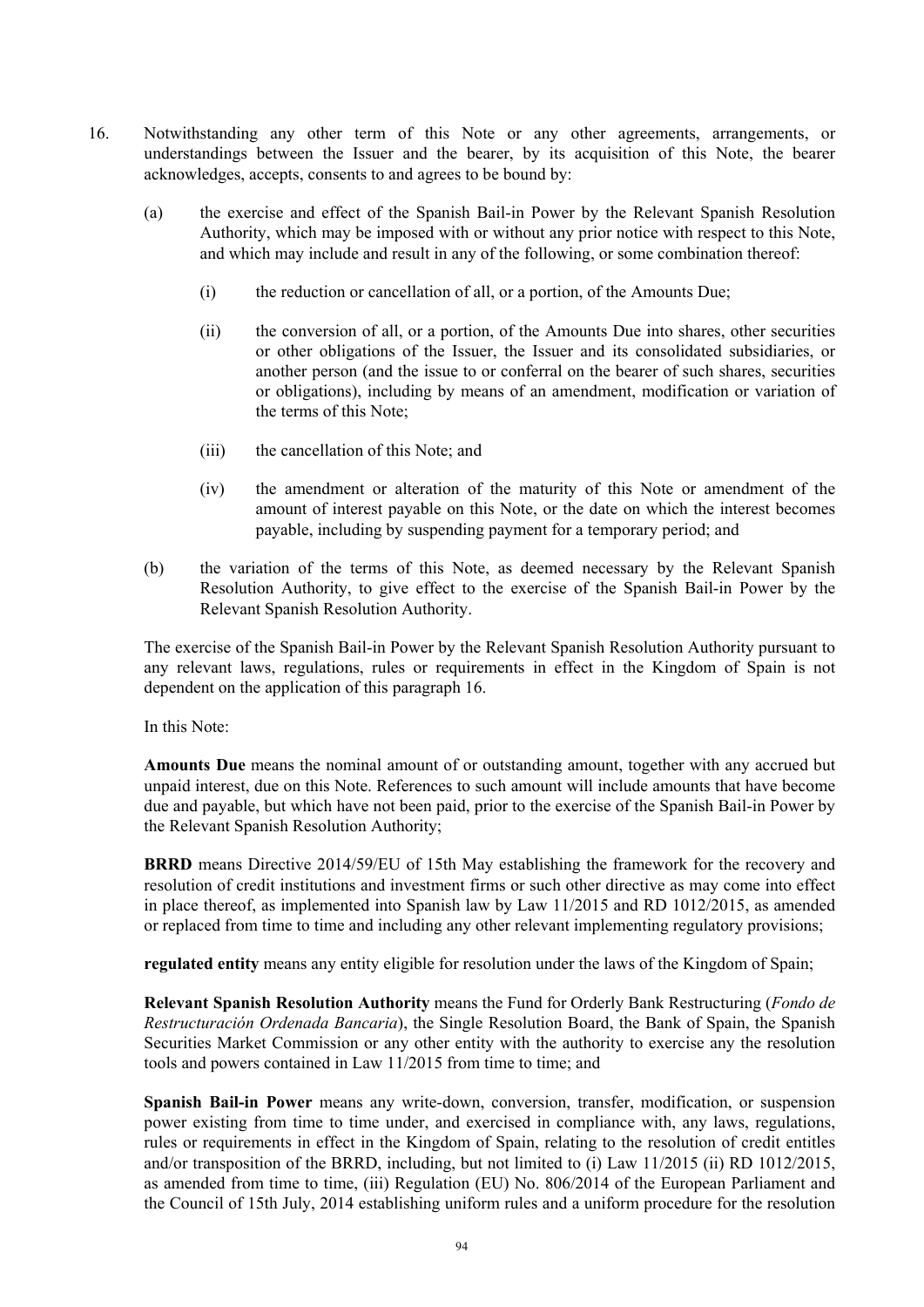of credit institutions and certain investment firms in the framework of the Single Resolution Mechanism and the Single Resolution Fund and amending Regulation (EU) No. 1093/2010, as amended or replaced from time to time, and (iv) any other instruments, rules or standards made or implemented in connection with either (i), (ii) or (iii), pursuant to which any obligation of a regulated entity (or other affiliate of such regulated entity) can be reduced, cancelled, modified, transferred or converted into shares, other securities, or other obligations of such regulated entity or any other person (or suspended for a temporary period).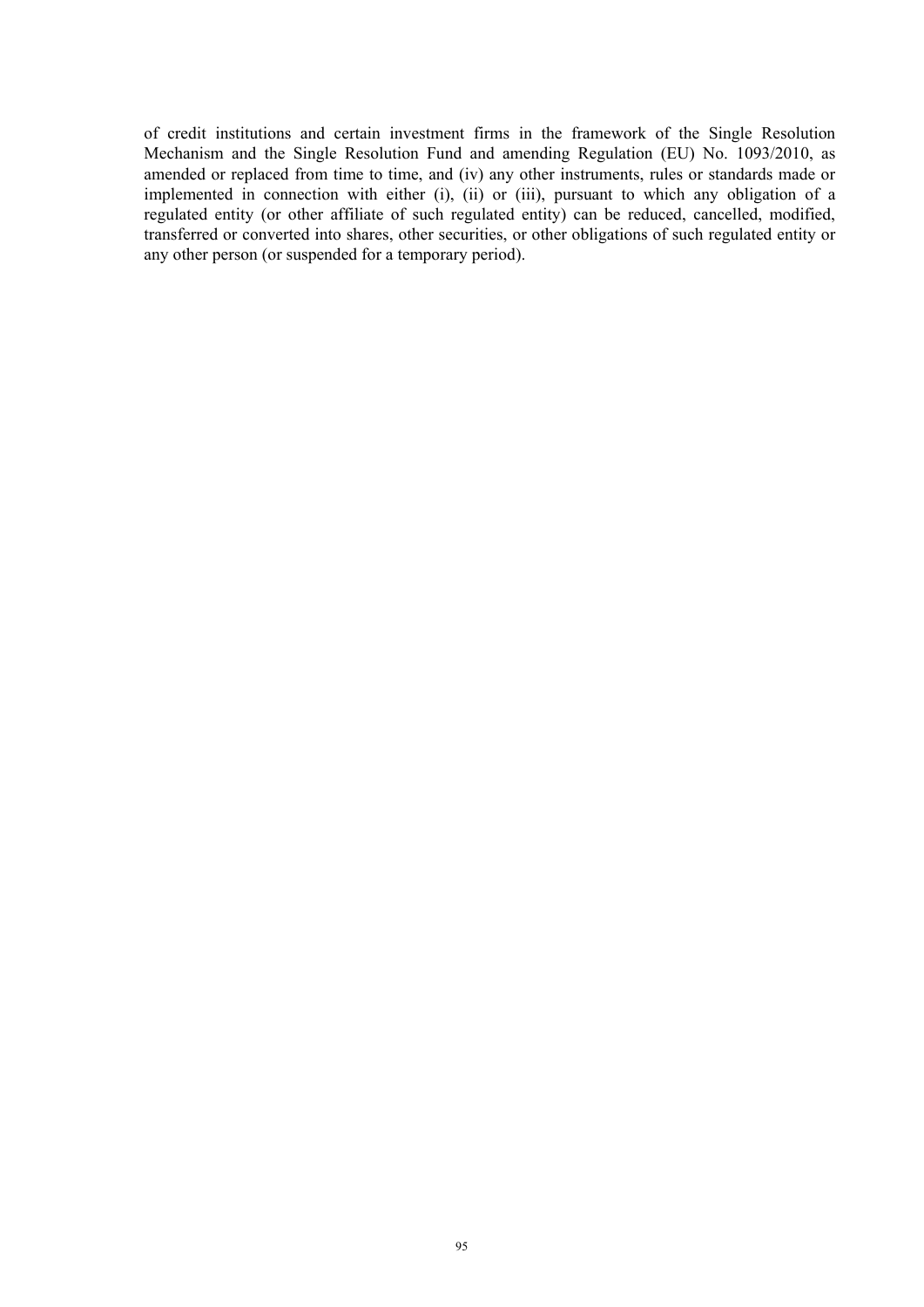### **AUTHENTICATED** by **THE BANK OF NEW YORK MELLON, LONDON BRANCH**

without recourse, warranty or liability and for authentication purposes only

| (Authorised Signatory) |  |
|------------------------|--|

[By: ................................................................. *(Authorised Signatory)*] †

Signed on behalf of: **BANCO BILBAO VIZCAYA ARGENTARIA, S.A.**

By: .................................................................. *(Authorised Signatory)*

 † Include second authentication block if the currency of this Note is Sterling.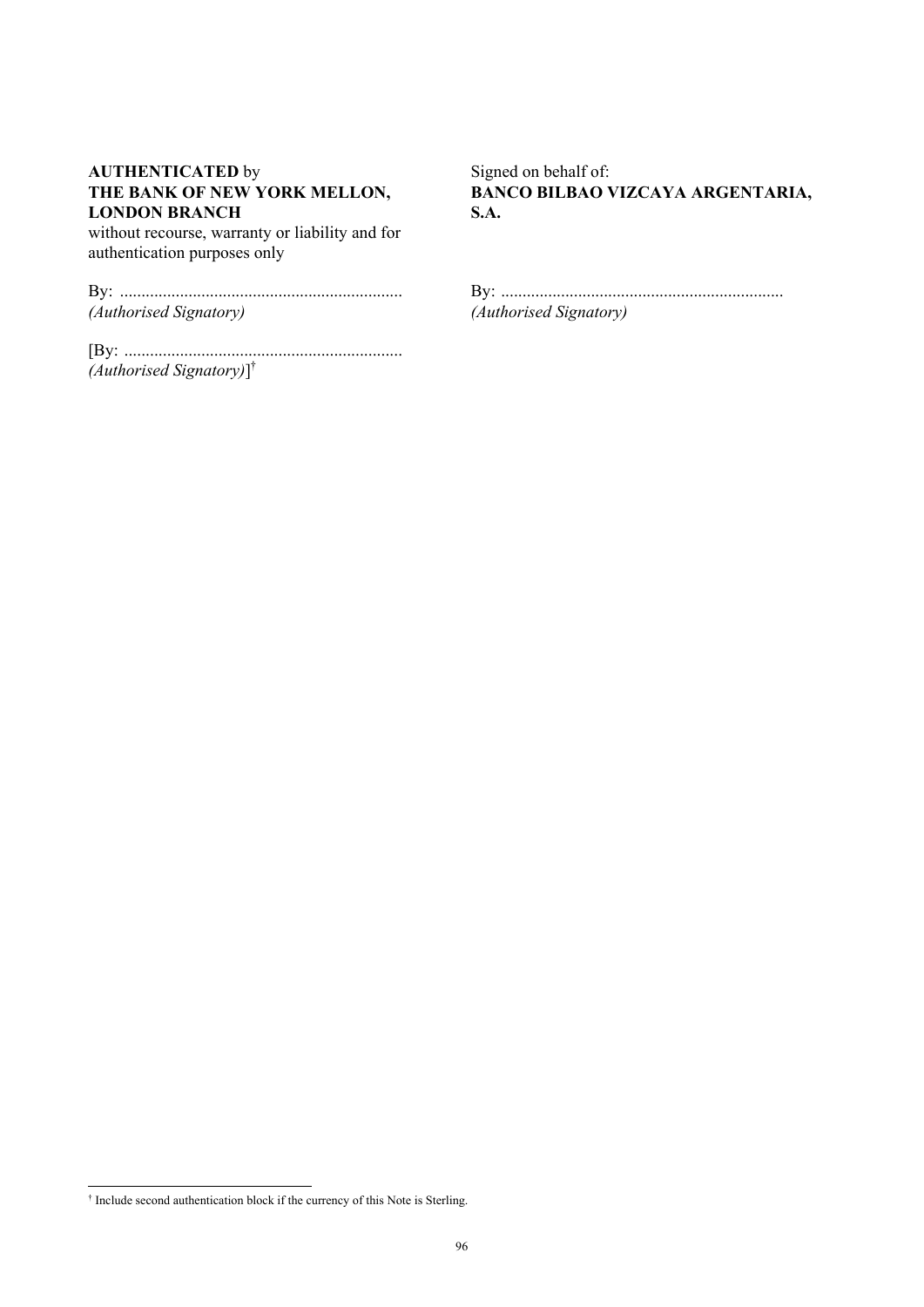### [*On the Reverse*]

- $[(A)$  If this is an interest bearing Note, then:
	- (a) notwithstanding the provisions of paragraph 1 above, if any payment of interest in respect of this Note falling due for payment prior to the Maturity Date (or, as the case may be, the Relevant Date) remains unpaid on the fifteenth day after falling so due, the amount referred to in paragraph 1 shall be payable on such fifteenth day;
	- (b) upon each payment of interest (if any) prior to the Maturity Date (or, as the case may be, the Relevant Date) in respect of this Note, the Schedule hereto shall be duly completed by the Issuing and Paying Agent to reflect such payment; and
	- (c) unless otherwise specified in the Pricing Supplement, the final Interest Payment Date shall be the Maturity Date (or, as the case may be, the Relevant Date).
- (B) If this is a fixed rate interest bearing Note, interest shall be calculated on the Nominal Amount specified in the Pricing Supplement as follows:
	- (a) interest shall be payable on the Nominal Amount in respect of each successive Interest Period (as defined below) from (and including) the Issue Date to (but excluding) the Maturity Date (or, as the case may be, the Relevant Date) only, in arrear on the relevant Interest Payment Date, on the basis of the actual number of days in such Interest Period and a year of 365 days at the Interest Rate with the resulting figure being rounded to the nearest penny (with halves being rounded upwards); and
	- (b) the period beginning on (and including) the Issue Date and ending on (but excluding) the first Interest Payment Date and each successive period beginning on (and including) an Interest Payment Date and ending on (but excluding) the next succeeding Interest Payment Date is an **Interest Period** for the purposes of this paragraph (B).
- (C) If this is a floating rate interest bearing Note, interest shall be calculated on the Nominal Amount as follows:
	- (i) interest shall be payable on the Nominal Amount in respect of each successive Interest Period (as defined below) from (and including) the Issue Date to (but excluding) the Maturity Date (or, as the case may be, the Relevant Date) only, in arrear on the relevant Interest Payment Date, on the basis of the Day Count Convention or, if none is specified in the applicable Pricing Supplement, on the basis of the actual number of days in such Interest Period and a year of 365 days at a rate (the **Rate of Interest**) determined on the following basis:
		- (A) on the second business day (which shall be a day on which commercial banks are open for general business (including dealing in foreign exchange and foreign currency deposits) in London) before each Interest Period (the **LIBOR Interest Determination Date**) the Calculation Agent will determine the offered rate for deposits in the Specified Currency in the London interbank market for the Interest Period concerned as at 11.00 a.m. (London time) on the LIBOR Interest Determination Date in question. Such offered rate will be that which appears on the display designated as Reuters page LIBOR01 or Reuters page LIBOR02 (or such other page or service as may replace it for the purpose of displaying London interbank offered rates of major banks for deposits in the Specified Currency for a duration equal to the Interest Period (or approximately equal, where no rate matches the Interest Period)). The Rate of Interest for such Interest Period shall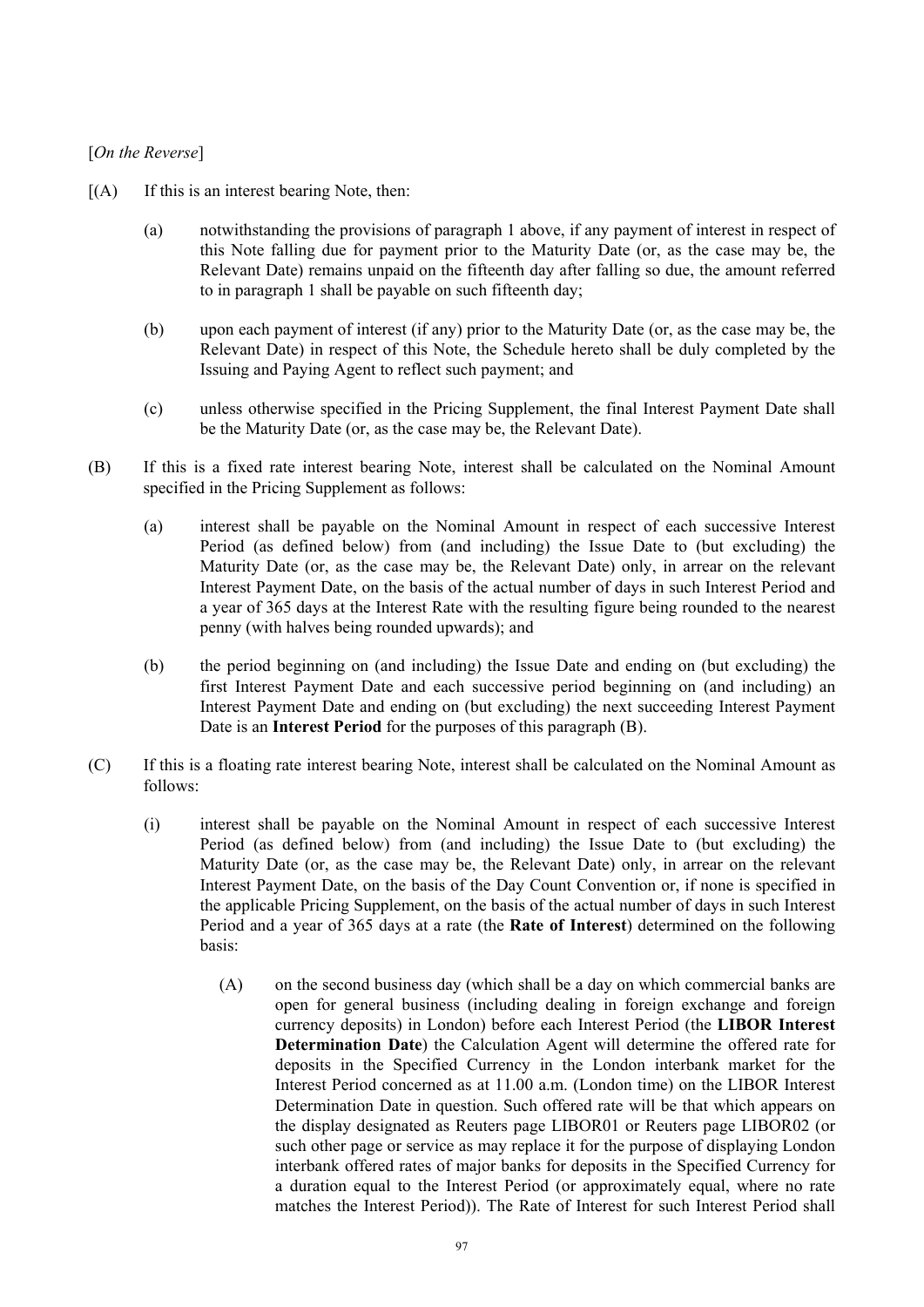be the Margin (expressed as a percentage rate per annum) above (if a positive number) or below (if a negative number) the rate which so appears, as determined by the Calculation Agent;

- (B) if on any LIBOR Interest Determination Date for any reason such offered rate is unavailable the Calculation Agent will request each of the Reference Banks to provide its offered quotation to leading banks in the London interbank market for deposits in the relevant currency for a duration equal to the Interest Period concerned as at 11.00 a.m. (London time) on the LIBOR Interest Determination Date in question. The Rate of Interest for such Interest Period shall be the Margin (expressed as a percentage rate per annum) above (if a positive number) or below (if a negative number) such quotation (if only one is provided) or the arithmetic mean (rounded, if necessary, up to the nearest four decimal places) of such quotations (if two are so provided), as determined by the Calculation Agent; and
- (C) if the Calculation Agent is unable to determine the Rate of Interest for an Interest Period in accordance with (A) or (B) above, the Rate of Interest for such Interest Period shall be the Rate of Interest in effect for the last preceding Interest Period to which (A) or (B) above shall have applied;
- (ii) the Calculation Agent will, as soon as practicable after 11.00 a.m. (London time) on the LIBOR Interest Determination Date, determine the Rate of Interest and calculate the amount of interest payable (the **Amount of Interest**) for the relevant Interest Period. The Amount of Interest shall be calculated by applying the Rate of Interest to the Nominal Amount of one Note of each denomination, multiplying such product by the actual number of days in the Interest Period concerned divided by 365 and rounding the resulting figure to the nearest penny. The determination of the Rate of Interest and the Amount of Interest by the Calculation Agent named above shall (in the absence of manifest error) be final and binding upon all parties;
- (iii) a certificate of the Calculation Agent as to the Rate of Interest payable hereon for any Interest Period shall be conclusive and binding as between the Issuer and the bearer hereof;
- (iv) the period beginning on (and including) the Issue Date and ending on (but excluding) the first Interest Payment Date and each successive period beginning on (and including) an Interest Payment Date and ending on (but excluding) the next succeeding Interest Payment Date is called an **Interest Period** for the purposes of this paragraph (C); and
- (v) the Issuer will procure that a notice specifying the Rate of Interest payable in respect of each Interest Period be published as soon as practicable after the determination of the Rate of Interest. Such notice will be delivered to the bearer of this Note or, if that is not practicable, will be published in a leading English language daily newspaper published in London (which is expected to be the *Financial Times*). In addition, for so long as the Notes are listed on the Irish Stock Exchange plc, trading as Euronext Dublin (**Euronext Dublin**), all notices required to be published concerning the Notes shall be published on the website of Euronext Dublin or, in lieu of such publication, the Issuer may publish the notice by any other means acceptable to Euronext Dublin.]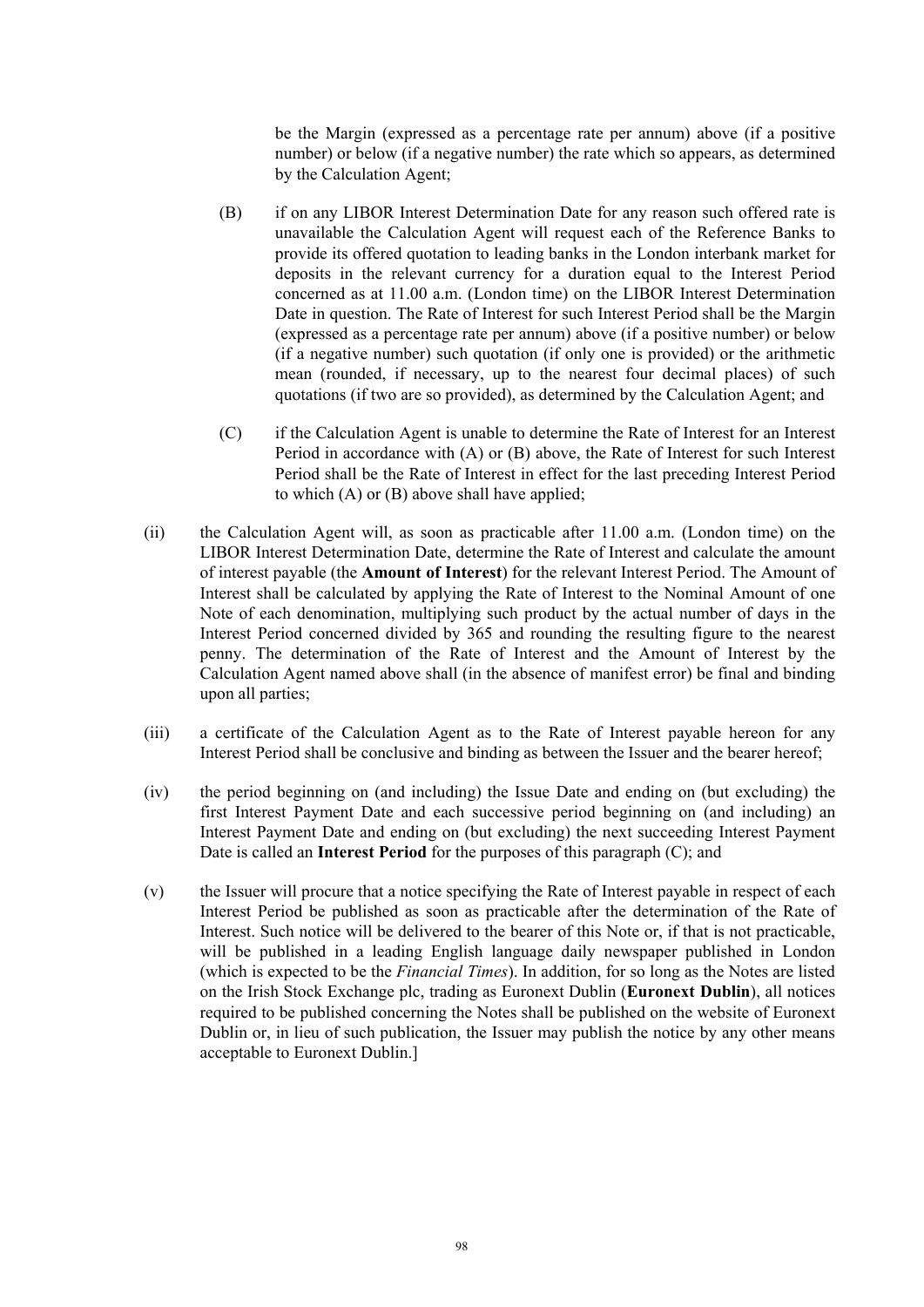## **SCHEDULE**

# PAYMENTS OF INTEREST

The following payments of interest in respect of this Note have been made:

| Date Made | Payment From | Payment To | Amount Paid | Notation on behalf<br>of Issuing and<br>Paying Agent |
|-----------|--------------|------------|-------------|------------------------------------------------------|
|           |              |            |             |                                                      |
|           |              |            |             |                                                      |
|           |              |            |             |                                                      |
|           |              |            |             |                                                      |
|           |              |            |             |                                                      |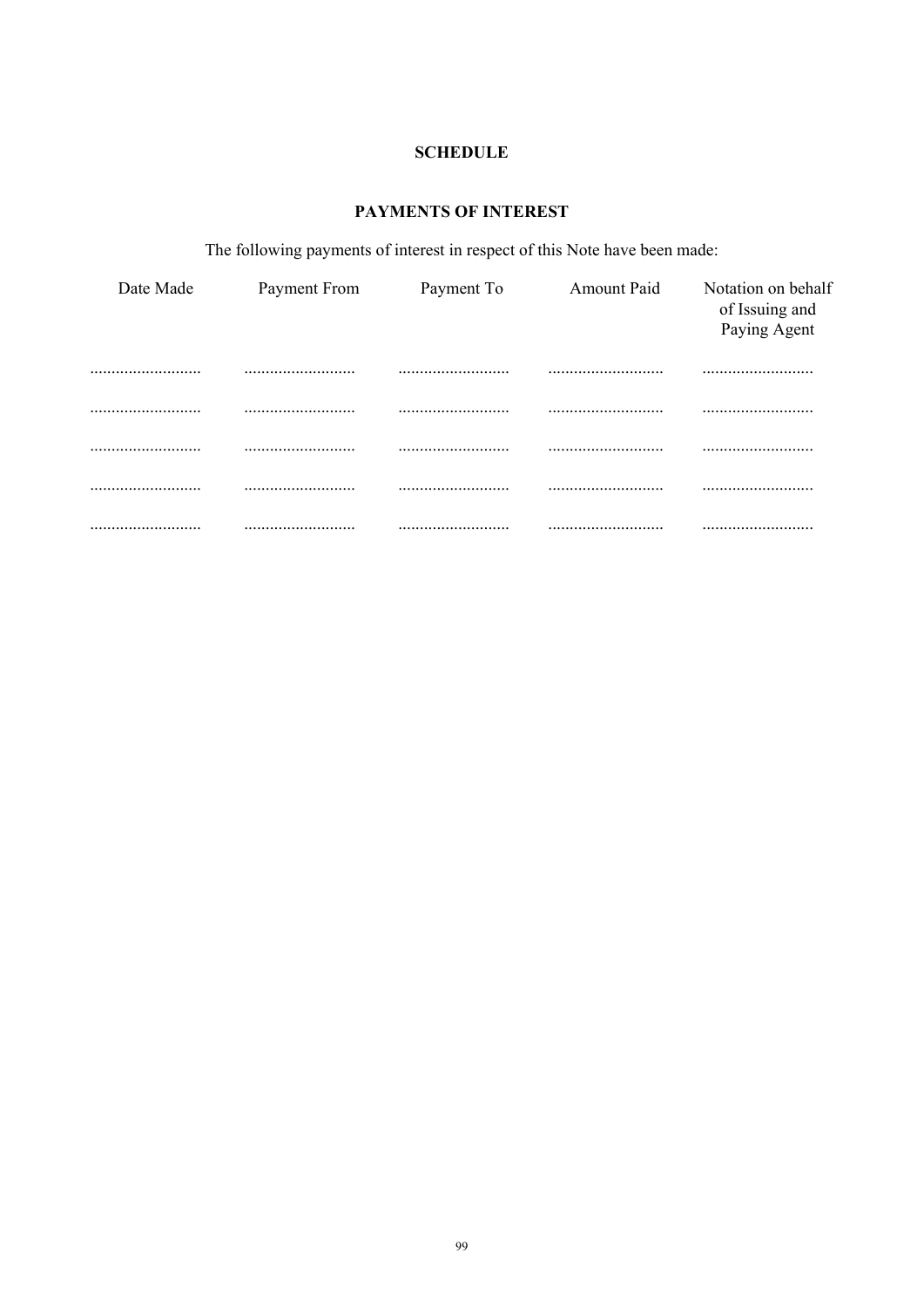### **TAXATION**

### **SPANISH TAXATION**

*The following summary refers solely to certain Spanish tax consequences of the acquisition, ownership and disposition of the Notes. It does not purport to be a complete analysis of all tax consequences relating to the Notes and does not purport to deal with the tax consequences applicable to all categories of investors, some of which might be subject to special rules. Prospective investors should consult their own tax advisers as to the consequences under the tax laws of the country of which they are resident for tax purposes and the tax laws of Spain of acquiring, holding and disposing of Notes and receiving any payments under the Notes. This summary is based upon the law as in effect on the date of this Information Memorandum and is subject to any change in law that may take effect after such date. References in this section to Noteholders include the beneficial owners of the Notes.*

### **Acquisition of the Notes**

The issue of, subscription for, transfer and acquisition of the Notes is exempt from Transfer and Stamp Tax (*Impuesto sobre Transmisiones Patrimoniales y Actos Jurídicos Documentados*) and Value Added Tax (*Impuesto sobre el Valor Añadido*).

### **Taxation on the income and transfer of the Notes**

The tax treatment of the acquisition, holding and subsequent transfer of the Notes is summarised below and is based on the tax regime applicable to the Notes pursuant to Royal Legislative Decree 5/2004 of 5th March approving the consolidated text of the Non-Resident Income Tax Law (*Impuesto sobre la Renta de los no Residentes*), as amended (the **Non-Resident Income Tax Law**), Law 27/2014 of 27th November on Corporate Income Tax (*Impuesto sobre Sociedades*) (the **Corporate Income Tax Law**), Law 35/2006 of 28th November on Personal Income Tax (*Impuesto sobre la Renta de las Personas Físicas*), as amended, Law 19/1991 of 6th June approving the Wealth Tax Law (*Impuesto sobre el Patrimonio*) and Law 29/1987 of 18th December approving the Inheritance and Gift Tax Law (*Impuesto sobre Sucesiones y Donaciones*). The summary below also considers the rules for the implementation of such regulations (Royal Decree 1776/2004 of 30th July approving the Non-Resident Income Tax Regulations as amended, Royal Decree 439/2007 of 30th March, approving the Personal Income Tax Regulations as amended and Royal Decree 634/2015 of 10th July approving the Corporate Income Tax Regulations).

Consideration has also been given to Spanish legislation on the issuance of preferred securities and debt securities issued by Spanish financial and non-financial listed entities, either directly or through a subsidiary, Law 10/2014 and RD 1065/2007 approving the General Regulations relating to tax inspection and management procedures and developing the common rules of the procedures to apply taxes.

### *Income not obtained through a permanent establishment in Spain in respect of the Notes*

Income obtained by Noteholders who are not tax resident in Spain acting for these purposes without a permanent establishment within Spain is exempt from Non-Resident Income Tax subject to the reporting obligations as set out in RD 1065/2007 (see "*Taxation – Tax Reporting Obligations of the Issuer*").

### *Income obtained through a permanent establishment in Spain in respect of the Notes/Corporate Income Tax taxpayers.*

The holding of Notes by investors who are not resident for tax purposes in Spain will not in itself create the existence of a permanent establishment in Spain.

Income obtained by non-Spanish resident holders acting through a permanent establishment in Spain in respect of the Notes will be taxed under the rules provided by Chapter III of the Non-Resident Income Tax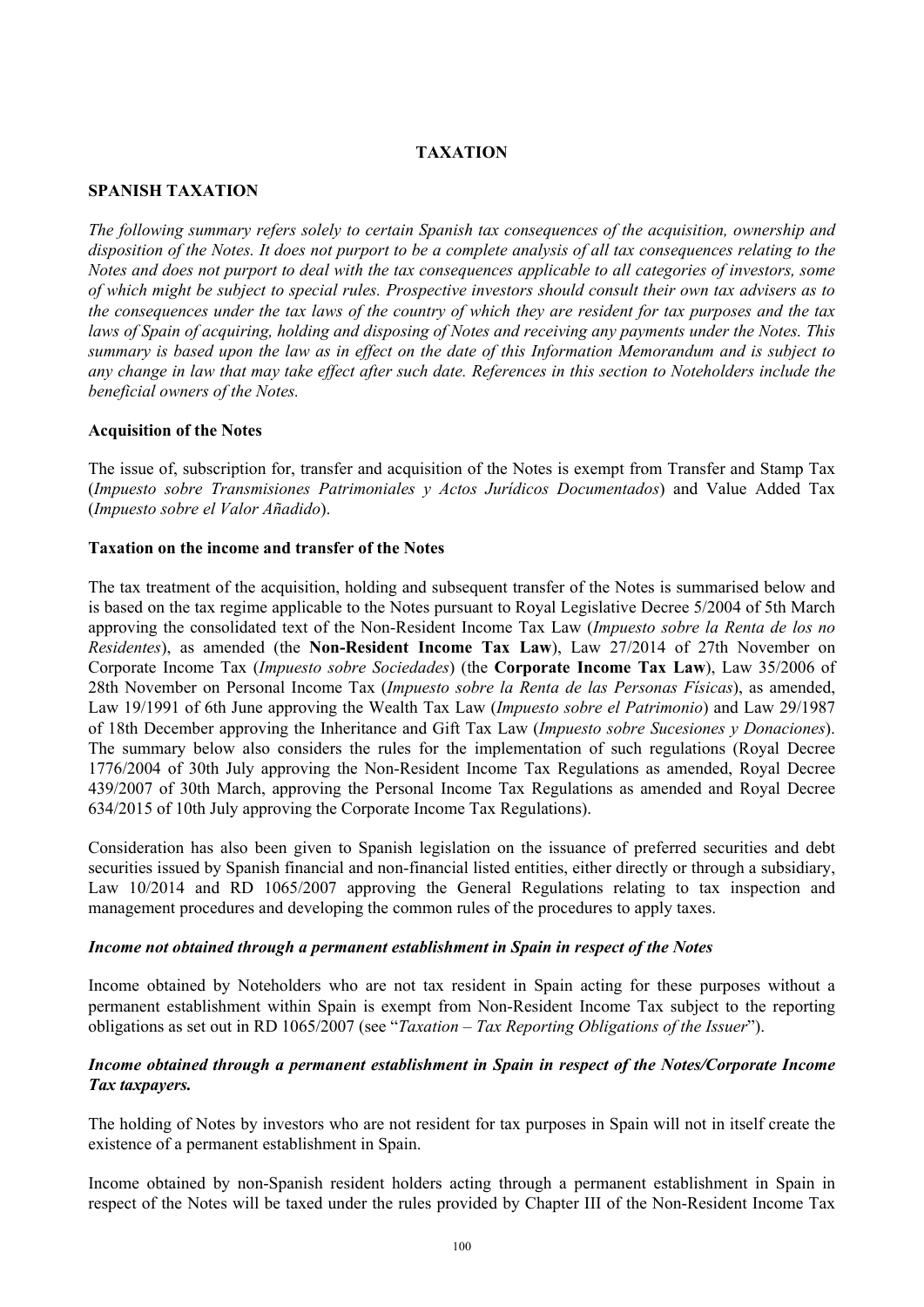Law. These Noteholders will be subject to taxation substantially in the same manner as Spanish Corporate Income Tax taxpayers and, therefore, it shall be computed as taxable income in accordance with the general rules set out in the Corporate Income Tax Law and will therefore be taxed generally at the current rate of 25 per cent.

According to section 44 of RD 1065/2007, the Issuer is not obliged to withhold any tax amount on income derived from payment of interest, redemption or repayment of the Notes obtained by a permanent establishment in Spain in respect of the Notes or Corporate Income Tax payers provided that the information procedures are complied with as it is described in section "*Taxation – Tax Reporting Obligations of the Issuer*".

Income derived from the transfer of the Notes shall not be subject to withholding tax as provided by Section 61(s) of the Corporate Income Tax Regulations, to the extent that the Notes satisfy the requirements laid down by the reply to the Directorate General for Taxation's (*Dirección General de Tributos*) consultation, on 27th July, 2004, indicating that in the case of issuances made by entities with tax residency in Spain (as in the case of the Issuer), application of the exemption requires that the Notes be placed outside Spain in another OECD country and traded on organised markets in OECD countries. Notes traded outside Spain and issued under the Programme are expected to satisfy these requirements.

### *Individuals with tax residency in Spain*

Income obtained by Noteholders who are Personal Income Tax payers, both as interest and in connection with the transfer, redemption or repayment of the Notes, shall be considered income on investments obtained from the assignment of an individual's capital to third parties, as defined in Section 25.2 of Personal Income Tax Law, and therefore will be taxed as savings income at the applicable rate (currently varying from 19 per cent. to 23 per cent.).

The above mentioned income will be subject to the corresponding personal income tax withholding at the applicable tax rate of 19 per cent. Article 44 of the RD 1065/2007 establishes information procedures for debt instruments issued under the Law 10/2014 and has provided that the interest will be paid by the Issuer to the Issuing and Paying Agent for the whole amount, provided that such information procedures are complied with.

Nevertheless, withholding tax at the applicable rate of 19 per cent. may have to be deducted by other entities (such as depositaries or financial entities), provided that such entities are resident for tax purposes in Spain or have a permanent establishment in Spanish territory.

According to RD 1065/2007, the Issuer is not obliged to withhold any tax amount provided that the information procedures (which do not require identification of the Noteholders) are complied with by the Issuing and Paying Agent as it is described in section "*Taxation – Tax Reporting Obligations of the Issuer*".

However, regarding the interpretation of the "*Taxation – Tax Reporting Obligations of the Issuer*" please refer to "*Risk Factors – Spanish Tax Rules*".

### **Wealth Tax**

Individuals with tax residency in Spain are subject to Wealth Tax to the extent that their net worth exceeds  $€700,000$ . Therefore, they should take into account the value of the Notes which they hold as at 31st December, each year.

Individuals resident in a country with which Spain has entered into a double tax treaty in relation to Wealth Tax would generally not be subject to such tax. Otherwise, non-Spanish resident individuals whose properties and rights are located in Spain, or that can be exercised within the Spanish territory, exceed  $\epsilon$ 700,000 would be subject to Wealth Tax at the applicable rates, ranging between 0.2 per cent. and 2.5 per cent., without prejudice to any exemption which may apply.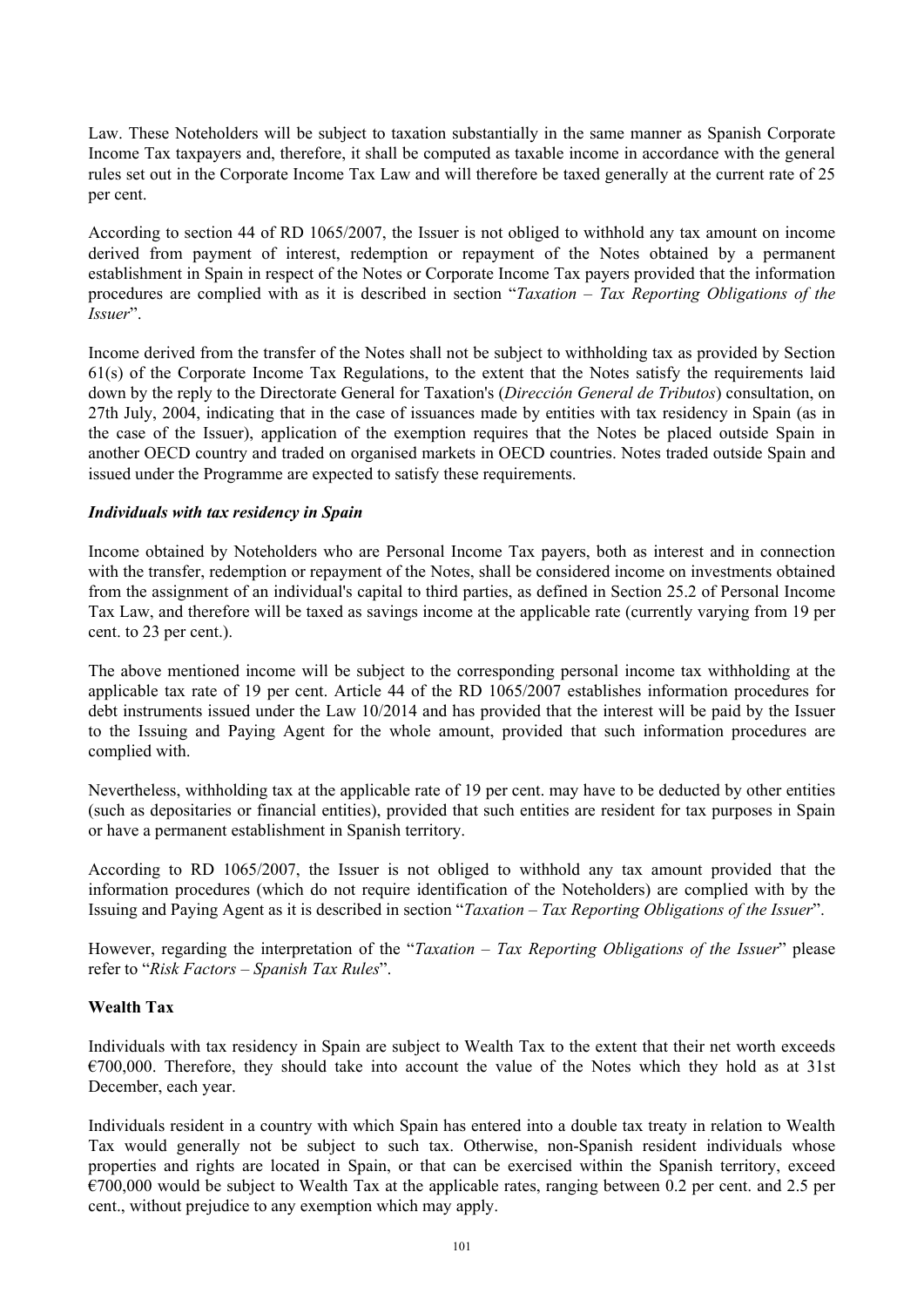As a consequence of the European Court of Justice judgment (Case C-127/12), the Net Wealth Tax Law has been amended by Law 26/2014, of 27th November. As a result, Non-Spanish tax resident individuals who are residents in the EU or in the European Economic Area (the **EEA**) can apply the legislation of the region in which the highest value of the assets and rights of the individuals (i) are located; (ii) can be exercised; or (iii) must be fulfilled.

In accordance with article 3 of the Royal Decree-law 18/2019, a full exemption (*bonificación del 100 %*) on Net Wealth Tax will apply in 2021 unless such exemption is revoked. Legal entities are not subject to Wealth Tax.

### **Inheritance and Gift Tax**

The transfer of the Notes to individuals by inheritance, legacy or donation shall be subject to the general rules of Inheritance and Gift Tax (*Impuesto sobre Sucesiones y Donaciones*) in accordance with the applicable Spanish and State rules even if title passes outside Spain and neither the heir nor the beneficiary, as the case may be, is resident in Spain for tax purposes, without prejudice to the provisions of any DTT signed by Spain.

The effective tax rate, after applying all relevant factors, ranges between 0 per cent. and 81.6 per cent.

According to the Second Additional Provision of Law 29/1987 of 18th December approving the Inheritance and Gift Tax law, it will be possible to apply tax benefits approved in some Spanish regions to residents either in the EU or in the EEA by following certain specific rules.

In addition, as a consequence of the judgments of the Spanish Supreme Court dated 19th February, 2018, 21st March, 2018 and 22nd March, 2018, the application of state regulations when the deceased, heir or donee is resident outside of a member state of the EU or the EEA violates Community law relating to the free movement of capital, such that even in such cases it would be appropriate to defend the application of regional regulations in the same way as if the deceased, heir or donee was resident in a member state of the EU. The General Directorate for Taxation has ruled in accordance with those judgements (V3151-18 and V3193-18).

In the event that the beneficiary is an entity other than a natural person, the income obtained shall be subject to Corporate Income Tax or Non-Resident Income Tax, as the case may be, and without prejudice, in the latter event, to the provisions of any DTT that may apply.

## *Tax Reporting Obligations of the Issuer*

Article 44 of RD 1065/2007 sets out the reporting obligations applicable to preference shares and debt instruments issued under Law 10/2014. The procedures apply to interest deriving from preference shares and debt instruments to which Law 10/2014 refers, including debt instruments issued at a discount for a period equal to or less than twelve months.

According to the literal wording of Article 44.5 of RD 1065/2007 income derived from securities originally registered with the entities that manage clearing systems located outside Spain, that are recognised by Spanish law or by the law of another OECD country (such as Euroclear or Clearstream, Luxembourg), will be paid free of Spanish withholding tax provided that the Issuing and Paying Agent appointed by the Issuer submits a statement to the Issuer, the form of which is included in the Issue and Paying Agency Agreement, with the following information:

- (i) identification of the securities;
- (ii) payment date;
- (iii) total amount of income paid on the relevant date; and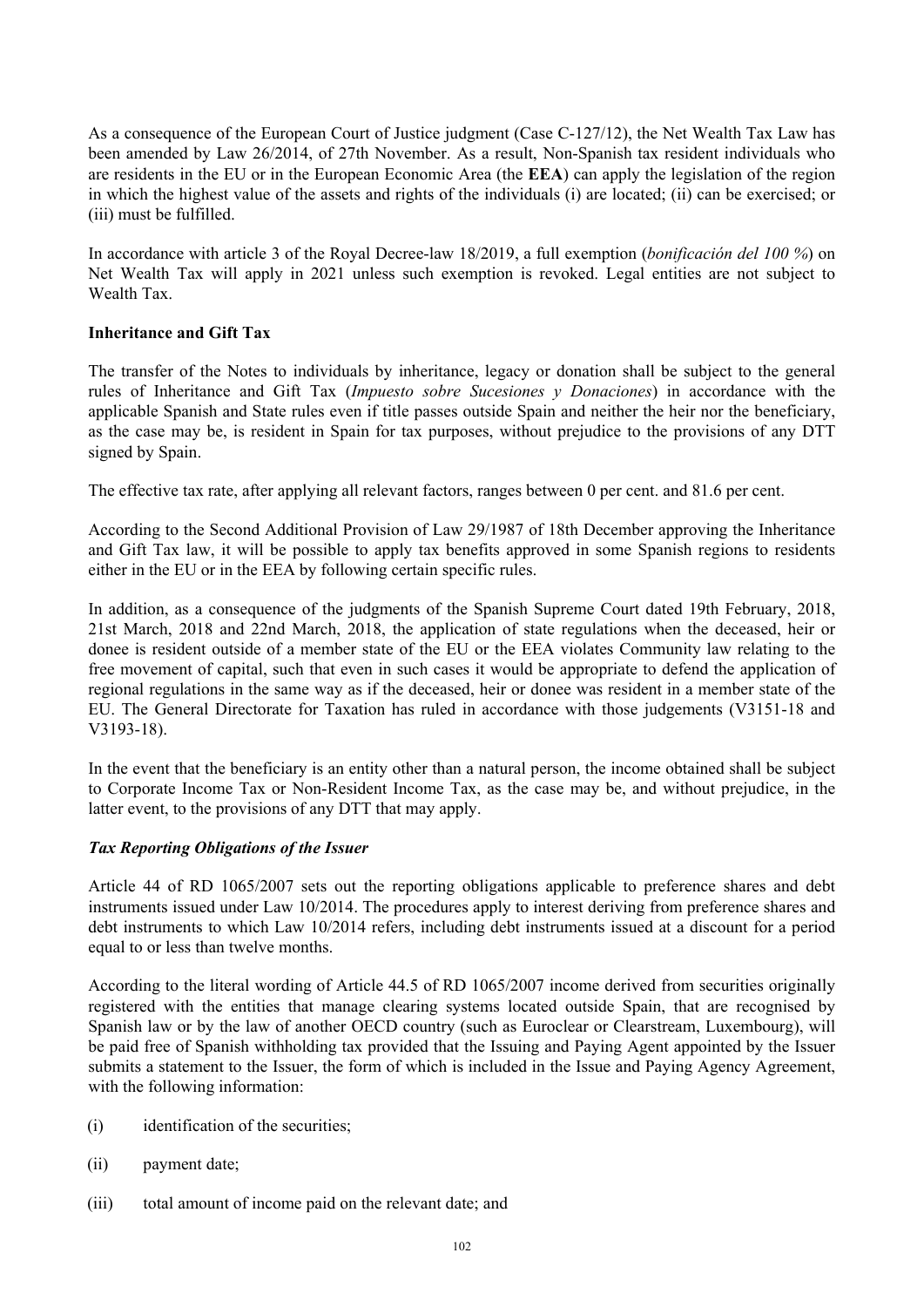(iv) total amount of the income corresponding to each clearing house located outside Spain.

In accordance with paragraphs 5 and 6 of Article 44 of RD 1065/2007, the Issuing and Paying Agent should provide the Issuer with the statement on the business day immediately prior to each interest payment date. The statement must reflect the situation at the close of business of that same day. In the event that on the date, the entity obliged to provide the statement fail to do so, the Issuer or the Issuing and Paying Agent on its behalf will make a withholding at the general rate of 19 per cent. on the total amount of the return on the relevant Notes.

If, before the tenth day of the month following the month in which interest is paid, the obliged entity provides the statement, the Issuer will reimburse the amounts withheld.

Prospective investors should note that the Issuer does not accept any responsibility in relation to any failure in the delivery of the relevant statement by the Issuing and Paying Agent in connection with each payment of interest under the Notes. Accordingly, the Issuer will not be liable for any damage or loss suffered by any beneficial owner who would otherwise be entitled to an exemption from Spanish withholding tax but whose payments are nonetheless paid net of Spanish withholding tax because the relevant statement was not duly delivered to the Issuer. Moreover, the Issuer will not pay any additional amounts with respect to any such withholding tax.

In the event that the currently applicable procedures are modified, amended or supplemented by, among other things, any Spanish law, regulation, interpretation or ruling of the Spanish tax authorities, the Issuer will notify the Noteholders of such information procedures and their implications, as the Issuer may be required to apply withholding tax on interest payments in respect of the Notes if the Noteholders do not comply with such information procedures.

Regarding the interpretation of Article 44 RD 1065/2007 and the simplified information procedures please refer to "*Risk Factors – Spanish Tax Rules*".

## **THE PROPOSED FINANCIAL TRANSACTIONS TAX (FTT)**

On 14th February, 2013, the European Commission published a proposal (the **Commission's Proposal**) for a Directive for a common FTT in Belgium, Germany, Estonia, Greece, Spain, France, Italy, Austria, Portugal, Slovenia and Slovakia (the **participating Member States**). However, Estonia has since stated that it will not participate.

The Commission's Proposal has very broad scope and could, if introduced, apply to certain dealings in the Notes (including secondary market transactions) in certain circumstances. The issuance and subscription of Notes should, however, be exempt.

Under the Commission's Proposal, the FTT could apply in certain circumstances to persons both within and outside of the participating Member States. Generally, it would apply to certain dealings in the Notes where at least one party is a financial institution and at least one party is established in a participating Member State. A financial institution may be, or be deemed to be, "established" in a participating Member State in a broad range of circumstances, including (a) by transacting with a person established in a participating Member State or (b) where the financial instrument which is subject to the dealings is issued in a participating Member State.

However, the FTT proposal remains subject to negotiation between participating Member States. It may therefore be altered prior to any implementation, the timing of which remains unclear. Additional EU Member States may decide to participate and participating Member States may decide not to participate.

The Spanish FTT Law was published on the Spanish Official State Gazette on 16th October, 2020. The Spanish FTT will come into effect three months later after the publication of the law (i.e. 16th January, 2020). The Spanish FTT Law establishes an indirect tax amounting to 0.2 per cent. to be charged on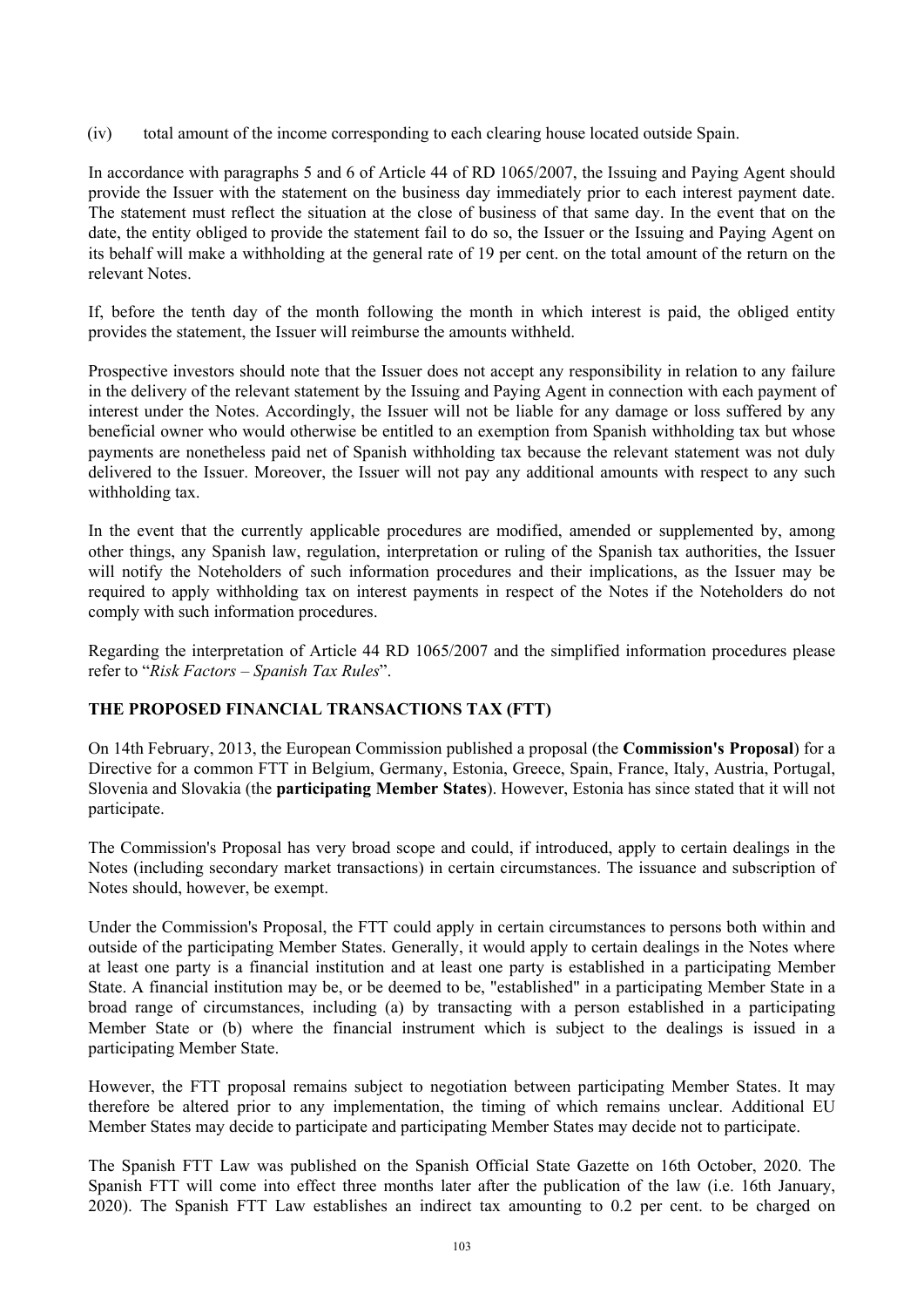transactions for purchasing shares in Spanish companies for valuable consideration, regardless of the residence of the participants in the transactions, provided they are listed companies and the company's market capitalization is above  $\epsilon$ 1,000 million. According to the terms of the Spanish FTT Law, this indirect tax will not apply to the issuance of the Notes.Prospective holders of the Notes are advised to seek their own professional advice in relation to the FTT.

Prospective holders of the Notes are advised to seek their own professional advice in relation to the FTT.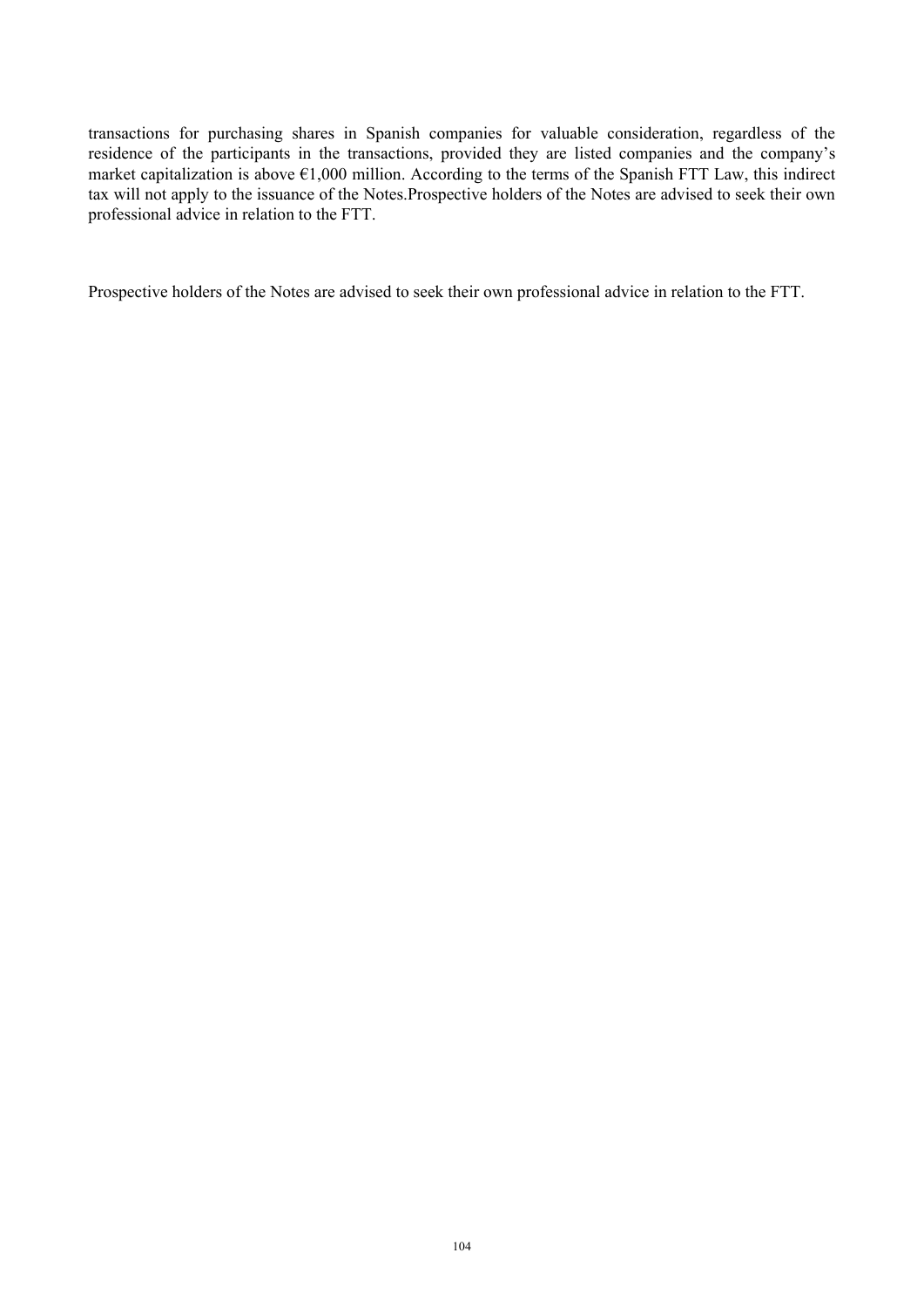#### **SUBSCRIPTION AND SALE**

The arrangements by which the Dealers or any of them may from time to time agree with the Issuer to purchase or to procure subscribers for Notes issued by the Issuer are set out in an amended and restated dealer agreement dated 13th December, 2019 as supplemented by a supplemental dealer agreement dated 11th December, 2020 (as further amended, supplemented or restated from time to time, the **Dealer Agreement**) and made between, *inter alios*, the Issuer and the Dealers.

#### **1. GENERAL**

Each Dealer has represented and agreed, and each further Dealer appointed under the Programme will be required to represent and agree, that it will observe all applicable laws and regulations in any jurisdiction in which it may offer, sell, or deliver Notes and it will not directly or indirectly offer, sell, resell, re-offer or deliver Notes or distribute the Information Memorandum or any Pricing Supplement, circular, advertisement or other offering material in any country or jurisdiction except under circumstances that will result, to the best of its knowledge and belief, in compliance with all applicable laws and regulations.

### **2. UNITED STATES OF AMERICA**

The Notes have not been and will not be registered under the Securities Act and may not be offered or sold within the United States or to, or for the account or benefit of, US persons. Each Dealer has represented and agreed, and each further Dealer appointed under the Programme will be required to represent and agree, that it has offered and sold, and will offer and sell, Notes only outside the United States to non-US persons in accordance with Rule 903 of Regulation S. Accordingly, each Dealer has represented and agreed, and each further Dealer appointed under the Programme will be required to represent and agree, that neither it, its affiliates nor any person acting on its or their behalf has engaged or will engage in any directed selling efforts with respect to the Notes, and that it and they have complied and will comply with the offering restrictions requirement of Regulation S. Each Dealer has also agreed, and each further Dealer appointed under the Programme will be required to agree, that, at or prior to confirmation of sale of Notes, it will have sent to each distributor, dealer or person receiving a selling commission, fee or other remuneration that purchases Notes from it a confirmation or notice to substantially the following effect:

"The securities covered hereby have not been registered under the United States Securities Act of 1933, as amended (the **Securities Act**) and may not be offered or sold within the United States or to, or for the account or benefit of, US persons. Terms used above have the meanings given to them by Regulation S under the Securities Act."

Terms used in this paragraph have the meanings given to them by Regulation S.

### **3. THE UNITED KINGDOM**

Each Dealer has represented and agreed, and each further Dealer appointed under the Programme will be required to represent and agree, that:

(a) it has only communicated or caused to be communicated and will only communicate or cause to be communicated an invitation or inducement to engage in investment activity (within the meaning of Section 21 of the FSMA) received by it in connection with the issue or sale of any Notes in circumstances in which Section 21(1) of the FSMA would not, if the Issuer was not an authorised person, apply to the Issuer; and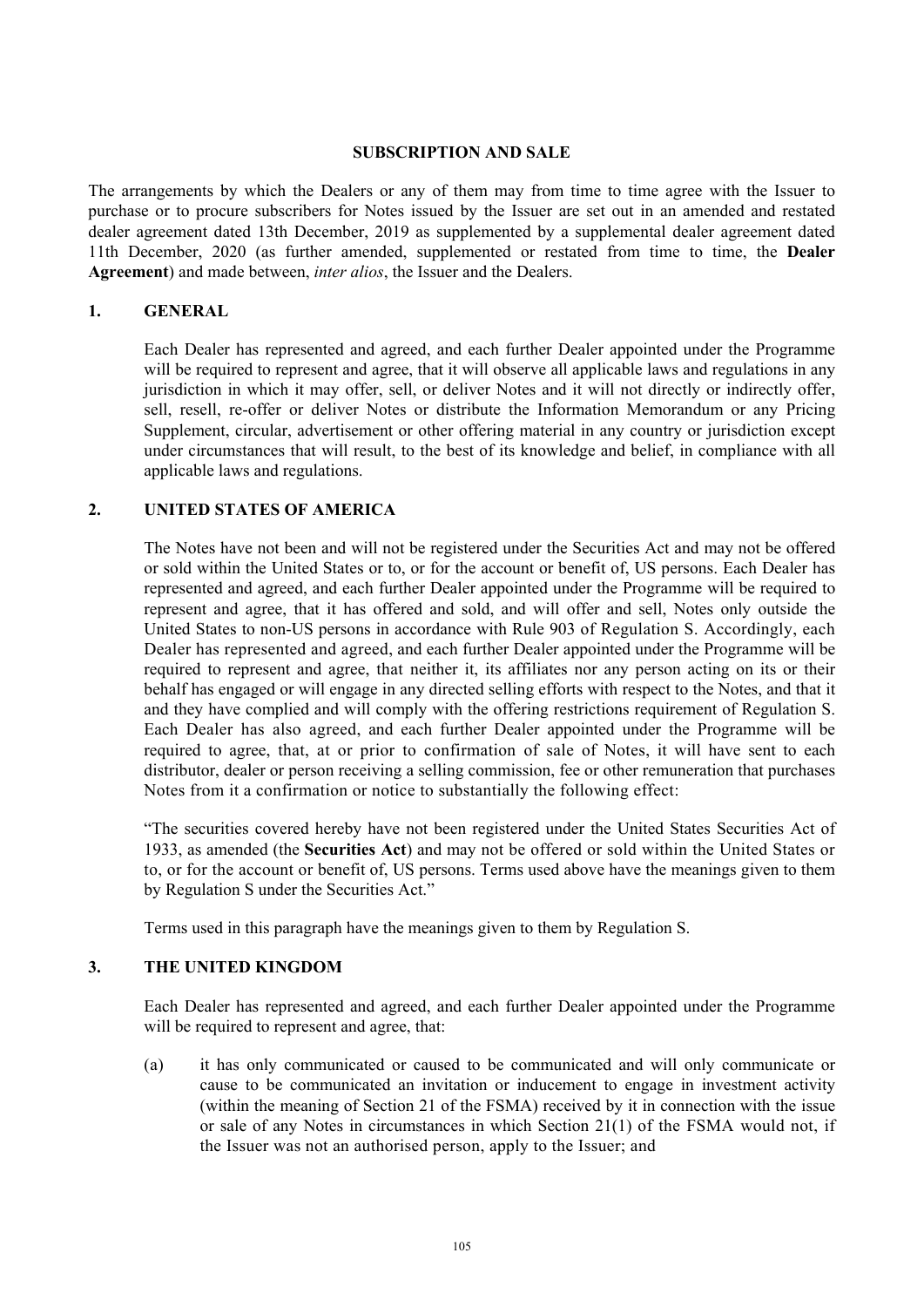(b) it has complied and will comply with all applicable provisions of the FSMA with respect to anything done by it in relation to any Notes in, from or otherwise involving the United Kingdom.

### **4. JAPAN**

The Notes have not been and will not be registered under the Financial Instruments and Exchange Act of Japan (Act No. 25 of 1948, as amended, the **FIEA**). Accordingly, each Dealer has represented and agreed and each further Dealer appointed under the Programme will be required to represent and agree that it has not, directly or indirectly, offered or sold and will not offer or sell any Notes, directly or indirectly, in Japan or to, or for the benefit of, any resident of Japan (as defined under Item 5, Paragraph 1, Article 6 of the Foreign Exchange and Foreign Trade Act (Act No. 228 of 1949, as amended)), or to others for re-offering or resale, directly or indirectly, in Japan or to, or for the benefit of, a resident of Japan except pursuant to an exemption from the registration requirements of, and otherwise in compliance with, the FIEA and any other applicable laws, regulations and ministerial guidelines of Japan.

### **5. SPAIN**

Each Dealer has acknowledged and each other Dealer appointed under the Programme will be required to acknowledge that the Notes must not be offered, distributed or sold in Spain in the primary market. However, the Notes may be sold to Spanish resident investors in circumstances that satisfy the requirements set forth in the ruling of the Directorate General for Taxation (*Dirección General de Tributos*) of 27th July, 2004.

No publicity of any kind shall be made in Spain.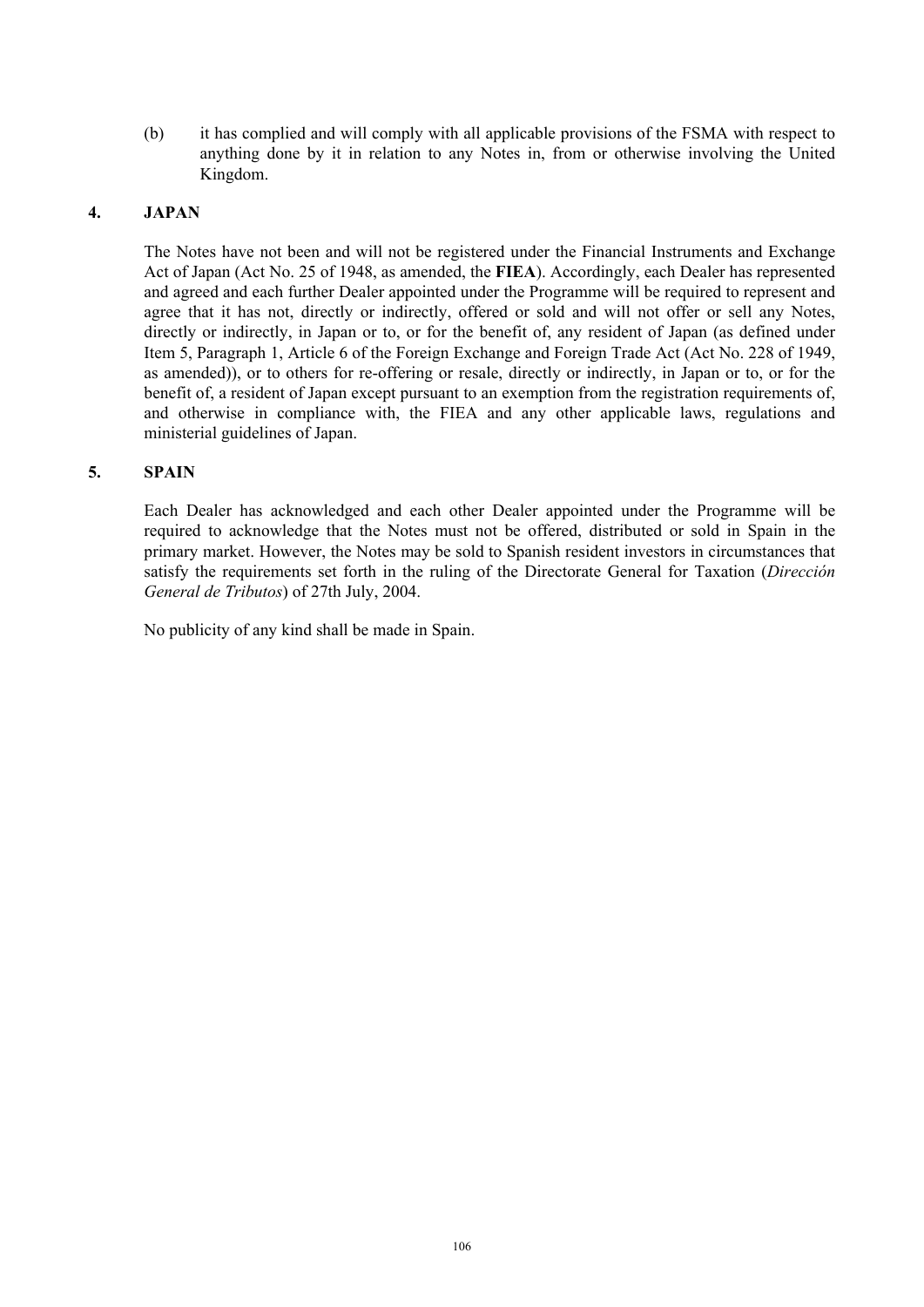### **GENERAL INFORMATION**

### **Authorisation**

The update of the Programme and the issue of Notes have been duly authorised by a resolution of the Board of Directors of the Issuer dated 31st January, 2018.

### **Listing of Notes on Euronext Dublin**

Applications may, in respect of particular tranches or series of Notes, be made to Euronext Dublin for such Notes to be admitted to the Official List and to trading on the Regulated Market. Euronext Dublin's regulated market is a regulated market for the purposes of MiFID II. No Notes may be issued pursuant to the Programme on an unlisted basis.

### **Use of Proceeds**

The net proceeds from each issue of Notes will be used for the Group's general corporate purposes.

### **Clearing Systems**

The Notes have been accepted for clearance through Euroclear and Clearstream, Luxembourg. The appropriate Common Code and ISIN and, if available, the FISN and/or CFI for each Tranche of Notes allocated by Euroclear and Clearstream, Luxembourg will be specified in the applicable Pricing Supplement. If the Notes are to clear through an additional or alternative clearing system the appropriate information will be specified in the applicable Pricing Supplement.

The address of Euroclear is 1 Boulevard du Roi Albert II, B-1210 Brussels, Belgium and the address of Clearstream, Luxembourg is 42, Avenue J.F. Kennedy, L-1855, Luxembourg.

### **Significant Change**

Save as disclosed in "*Risk Factors - The coronavirus (COVID-19) pandemic is adversely affecting the Group*", there has been no significant change in the financial or trading position of the Group since 30th September, 2020.

### **Litigation**

Except as disclosed in the section entitled "*Description of Banco Bilbao Vizcaya Argentaria, S.A. – Legal Proceedings*" on pages 60 to 61 (inclusive), there are no, and have not been, any governmental, legal or arbitration proceedings (including any such proceedings which are pending or threatened of which the Issuer is aware) in the 12 months preceding the date of this document which may have or have in such period had a significant effect on the business, financial position or results of operations of the Issuer or the Group.

### **Independent Auditors**

The current auditors of the Issuer, KPMG Auditores, S.L. (registered as auditors on the *Registro Oficial de Auditores de Cuentas*), audited the Issuer's Consolidated Financial Statements for the financial years ended 31st December, 2019, 2018 and 2017 which have been prepared in accordance with IFRS-IASB.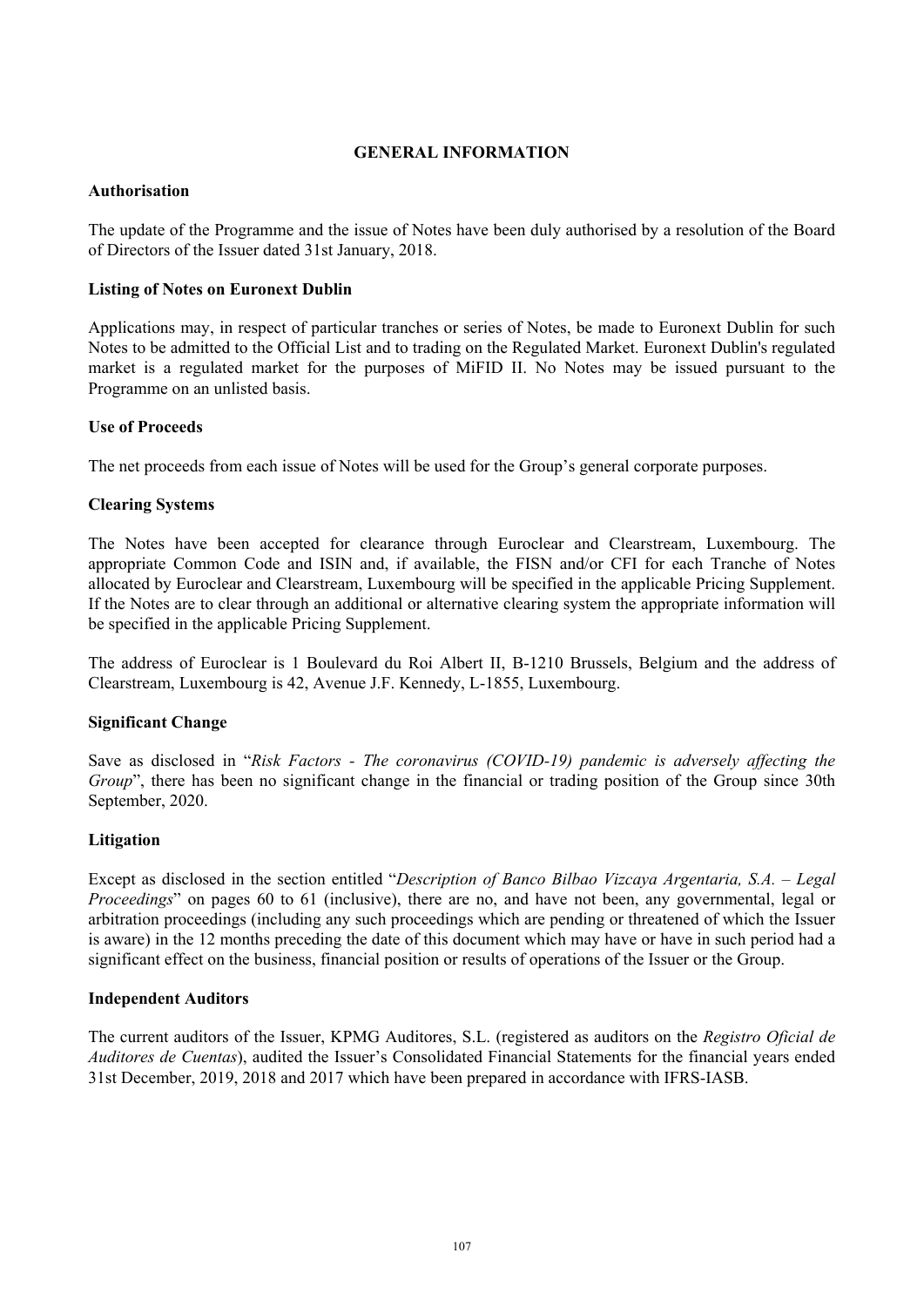#### **DETAILS OF PROGRAMME PARTICIPANTS**

### **ISSUER**

#### **BANCO BILBAO VIZCAYA ARGENTARIA, S.A.**

Calle Azul, 4 28050 Madrid Spain

Telephone No: +34 91 537 8964/+34 91 374 6201 E-mail address: finance.department@bbva.com Attention: Finance Department

### **INDEPENDENT AUDITORS**

*To the Issuer* 

**KPMG Auditores, S.L.**  Paseo de la Castellana, 259C 28046 Madrid Spain

#### **ISSUING AND PAYING AGENT**

### **THE BANK OF NEW YORK MELLON, LONDON BRANCH**

One Canada Square Canary Wharf London E14 5AL United Kingdom Telephone No: +44 (0)20 7996 8904 Facsimile No: +44 (0)20 7964 2536 Attention: Corporate Trust Services